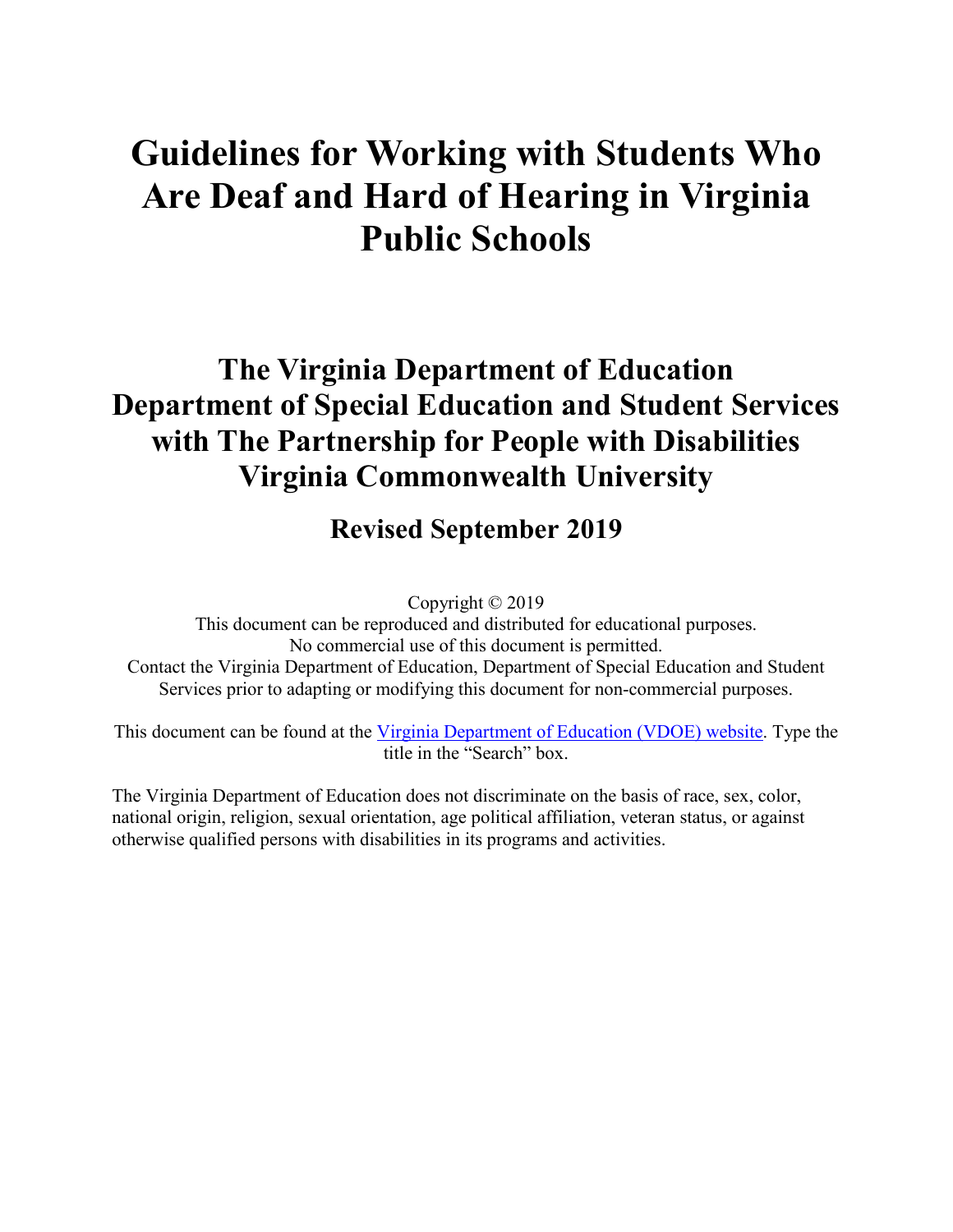#### **TABLE OF CONTENTS**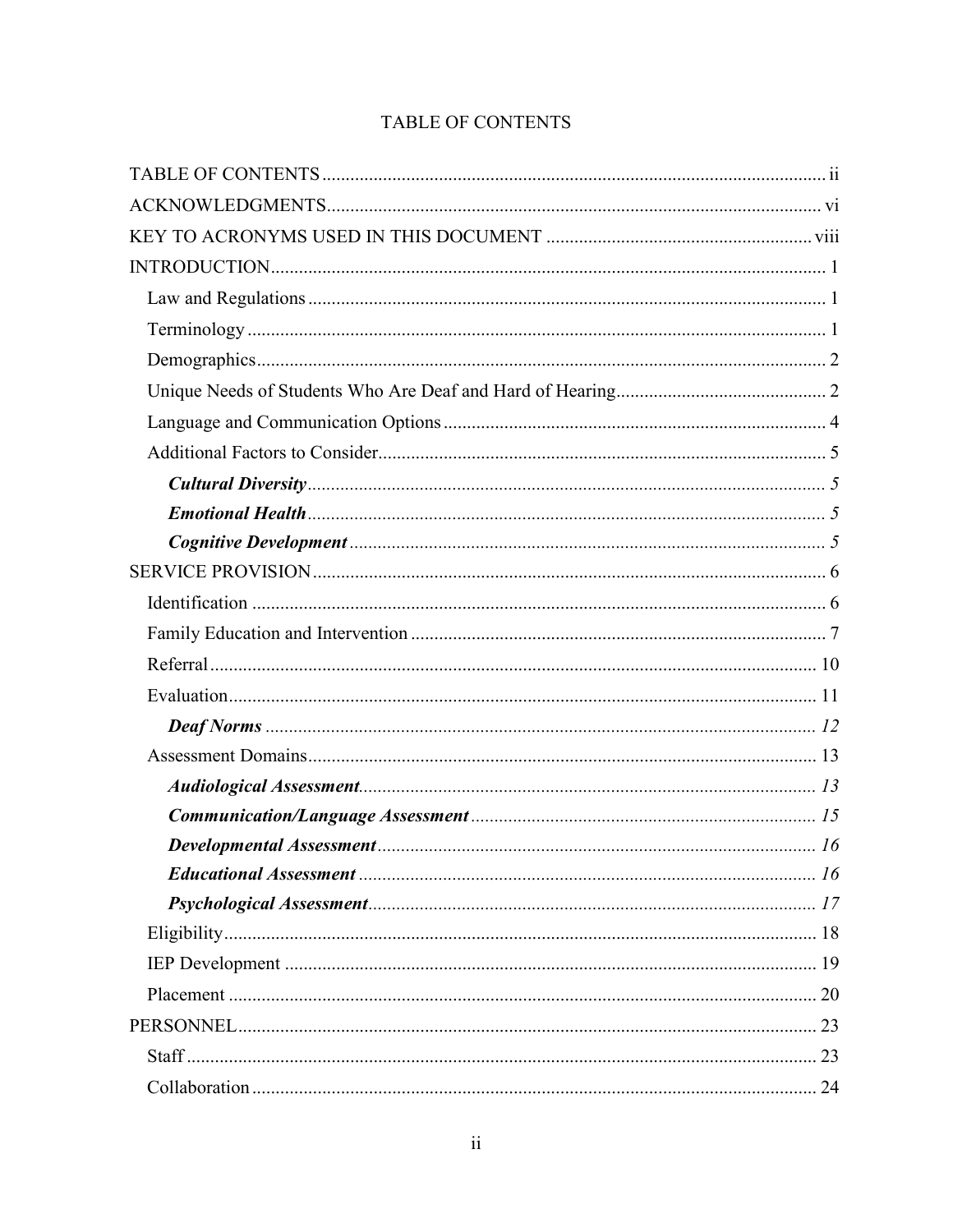| Note takes <b>max</b> 28 |  |
|--------------------------|--|
|                          |  |
|                          |  |
|                          |  |
|                          |  |
|                          |  |
|                          |  |
|                          |  |
|                          |  |
|                          |  |
|                          |  |
|                          |  |
|                          |  |
|                          |  |
|                          |  |
|                          |  |
|                          |  |
|                          |  |
|                          |  |
|                          |  |
|                          |  |
|                          |  |
|                          |  |
|                          |  |
|                          |  |
|                          |  |
|                          |  |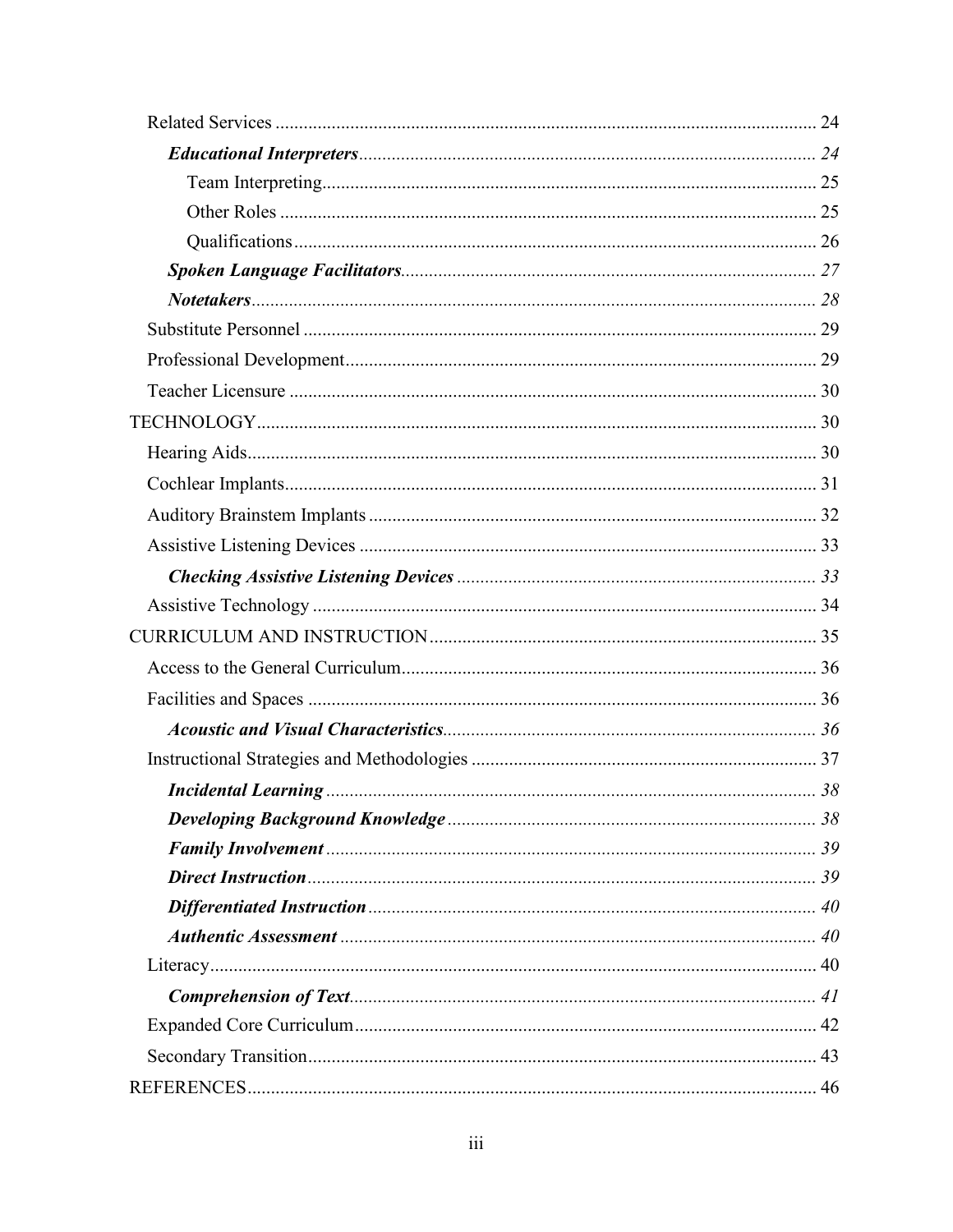| Suggested Visual Inspection and Listening Check for Hearing Aids, Cochlear Implants and |    |
|-----------------------------------------------------------------------------------------|----|
|                                                                                         |    |
|                                                                                         |    |
|                                                                                         |    |
|                                                                                         |    |
|                                                                                         |    |
|                                                                                         | 62 |
|                                                                                         |    |
|                                                                                         |    |
|                                                                                         |    |
|                                                                                         |    |
|                                                                                         |    |
|                                                                                         |    |
| Assessment Description of Types of Assessments Used in Educational Settings  64         |    |
|                                                                                         |    |
|                                                                                         |    |
|                                                                                         |    |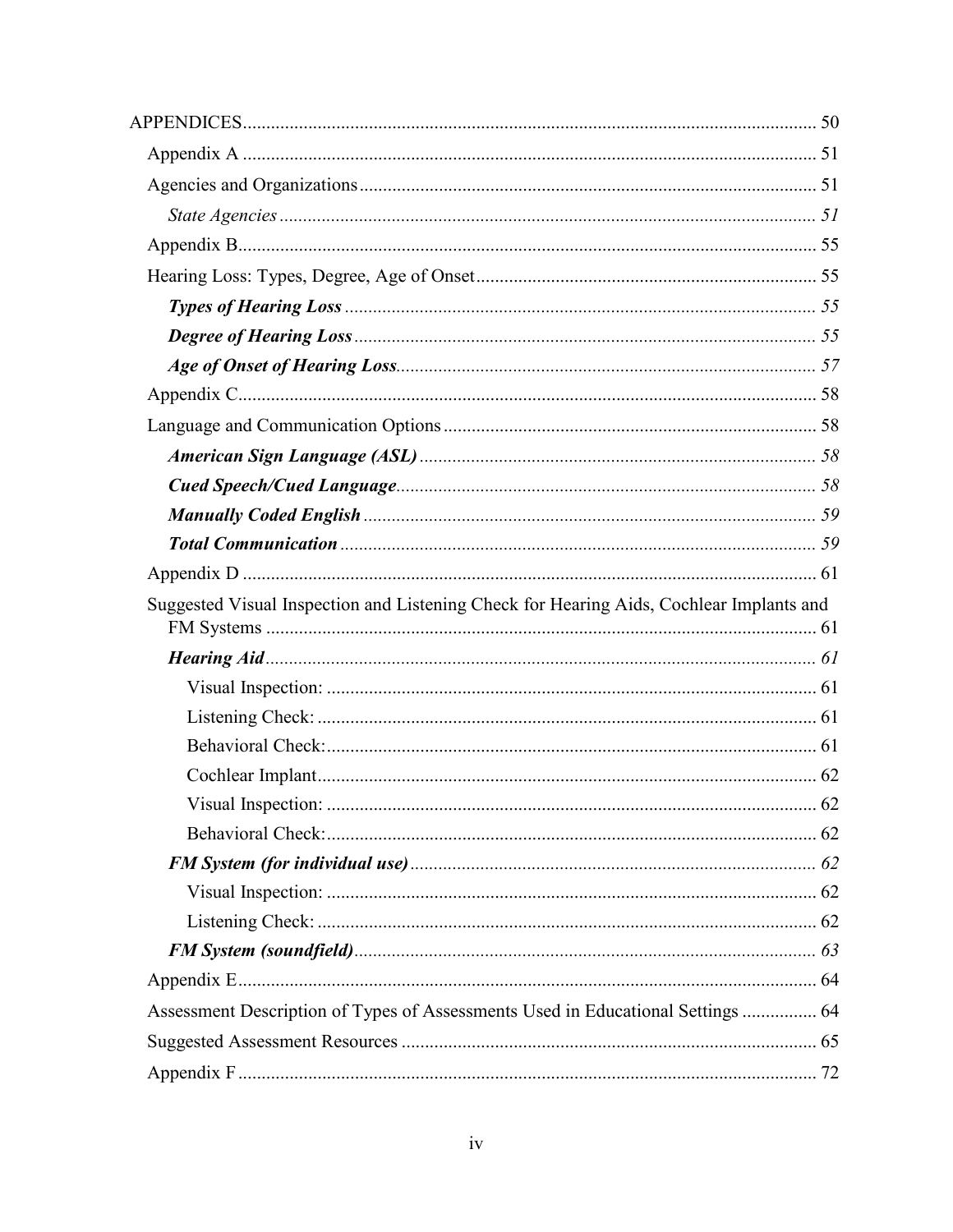| Virginia Communication Plan for a Student Who is Deaf or Hard of Hearing  80<br>III.  |
|---------------------------------------------------------------------------------------|
|                                                                                       |
| Virginia Communication Plan for a Student Who is Deaf or Hard of Hearing 81           |
|                                                                                       |
|                                                                                       |
|                                                                                       |
|                                                                                       |
|                                                                                       |
|                                                                                       |
|                                                                                       |
|                                                                                       |
|                                                                                       |
|                                                                                       |
|                                                                                       |
|                                                                                       |
|                                                                                       |
|                                                                                       |
|                                                                                       |
|                                                                                       |
|                                                                                       |
|                                                                                       |
|                                                                                       |
| Differentiated Instructional Strategies to Use with Students Who Are Deaf and Hard of |
|                                                                                       |
|                                                                                       |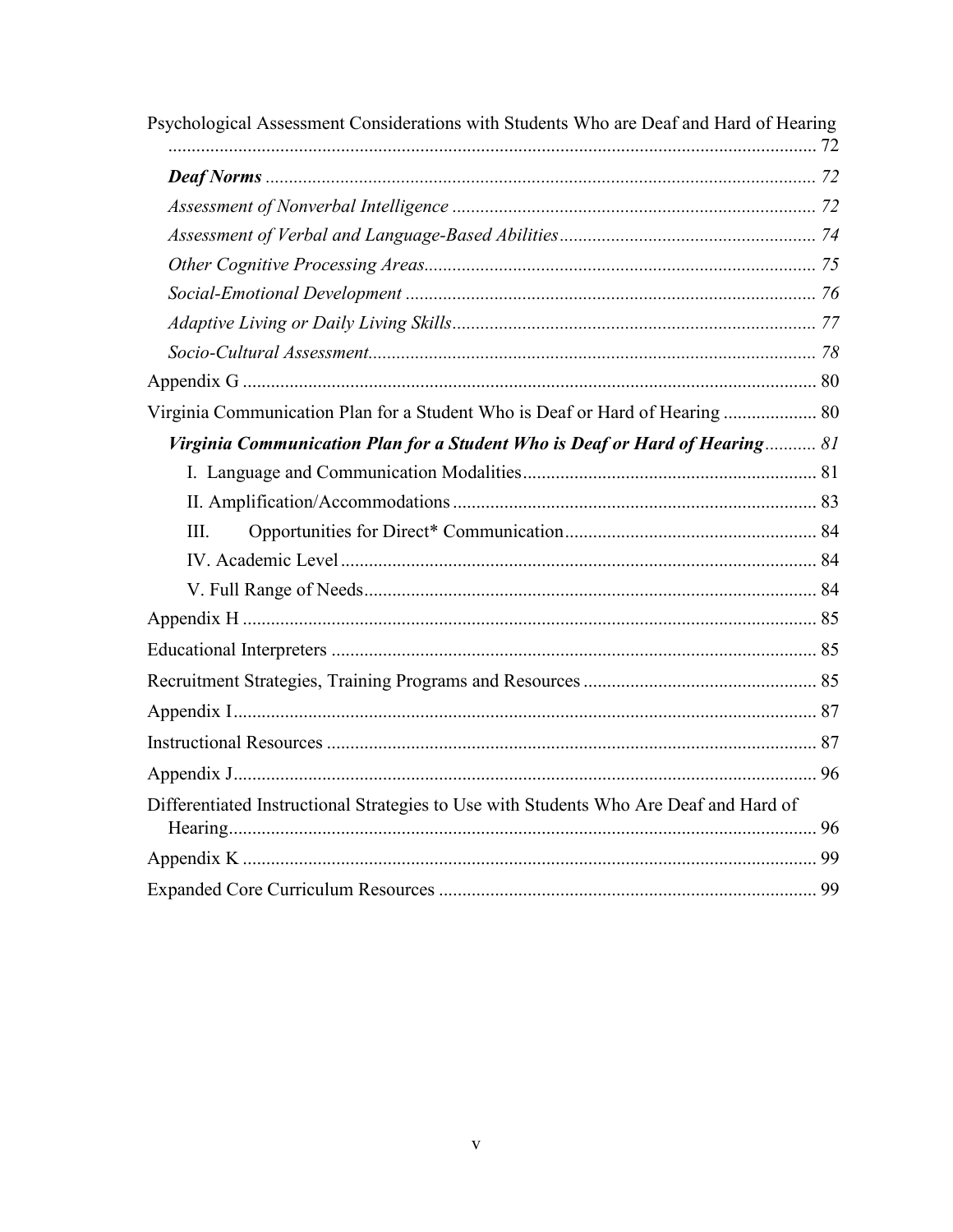### **ACKNOWLEDGMENTS 2019 Guidelines Update**

<span id="page-5-0"></span>The Virginia Department of Education (VDOE) expresses appreciation to the writers, contributors and reviewers of previous editions of the *Guidelines for Working with Students Who Are Deaf and Hard of Hearing in Virginia Public Schools* upon whose work much of this current Guidelines document is based.

The VDOE would like to thank the following for their additional contributions to and review of this update:

Kate Berenguer, Au.D., CCC-A Educational Audiologist/VNOC Norfolk Public Schools

Lori Bobsin, Ph.D., CCC-SLP, LSLS Cert. AVT Coordinator Aural Habilitation Program/VNOC UVA Cochlear Implant Center

Wanda B. Council, Ed.S. Education Specialist for Sensory Disabilities Virginia Department of Education

Jesse Erwin, Ph.D. School Psychologist Portland Public Schools

Ann W. Hughes, M.A. (Editor) Educational Specialist for Deaf and Hard of Hearing Services Partnership for People with Disabilities/VNOC Virginia Commonwealth University

Suhad Keblawi, B.A., TSC Lead Cued Language Transliterator Fairfax County Public Schools

Janet Knust, M.S., LSLS Cert. AVEd. Teacher of the Deaf and Hard of Hearing/VNOC Norfolk Public Schools

Jennifer Macdonald, MPH, BSN, RN Public Health Nurse Manager Virginia Newborn Screening and Birth Defect Surveillance Programs Virginia Department of Health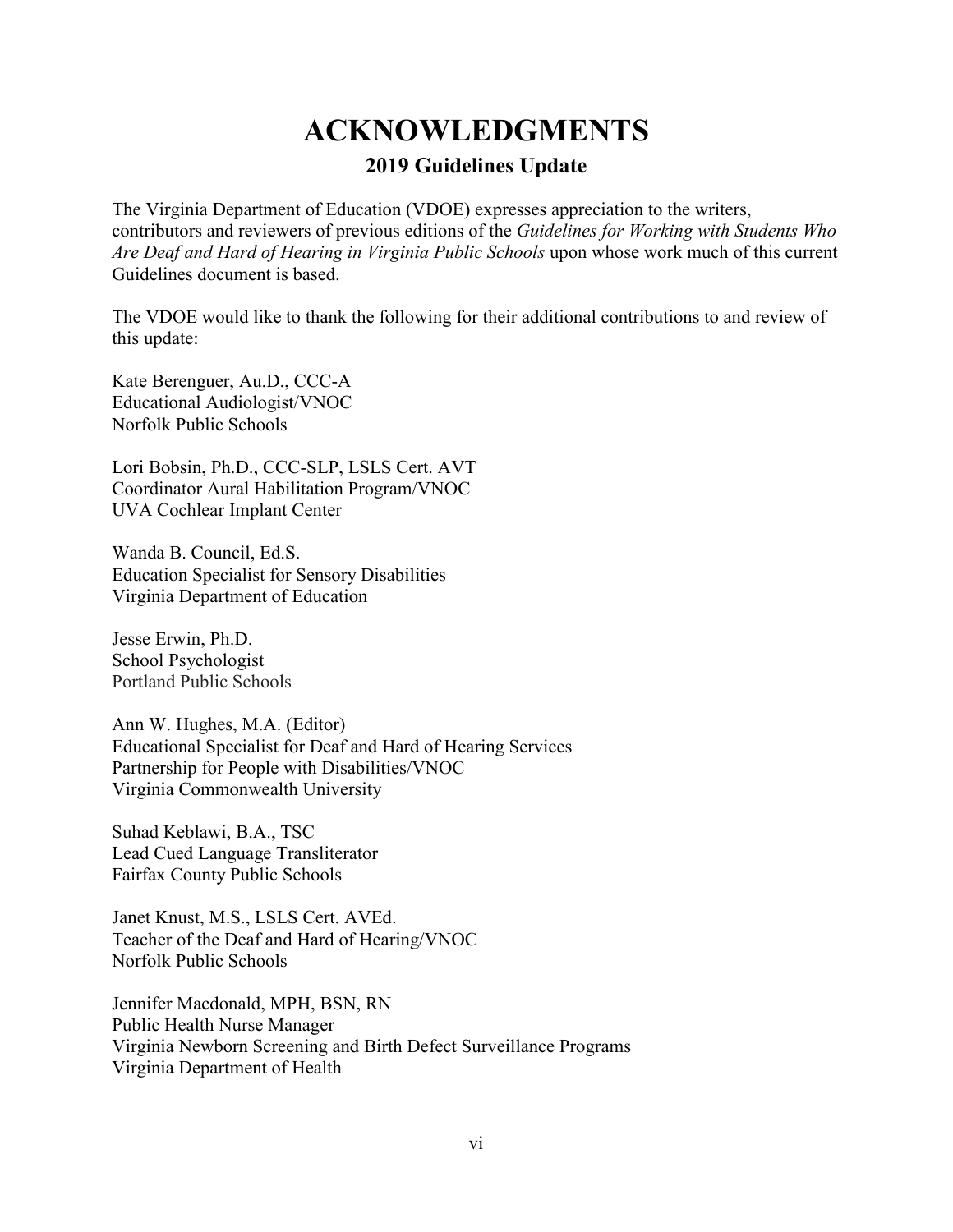Daphne Miller, B.S. Program Coordinator Virginia Early Hearing Detection and Intervention Program Virginia Department of Health

Deborah Pfeiffer, Ed.D. Director of Outreach Services Virginia School for the Deaf and the Blind

Rebecca Plesko-DuBois, Psy.D. Licensed Clinical Psychologist/VNOC Aligned Clinical and Educational Services

Radford University Deaf and Hard of Hearing Program Faculty: Tracey Nielsen/VNOC and Karen Stinson

Virginia Department for the Deaf and Hard of Hearing staff: Tressela Bateson, Eric Raff and Gary Talley

Virginia Network of Consultants (VNOC)**:** Abbey Beslow, Stephanie Brutski, Bobbie Bullock-Smith, Nancy Hutzell, Cindi Jackson*,* Angela Jones, Casey Morehouse, Mary Nunnally, Irene Schmalz, Nicole Schroeer, Melinda Smyth and Carol Wiegle.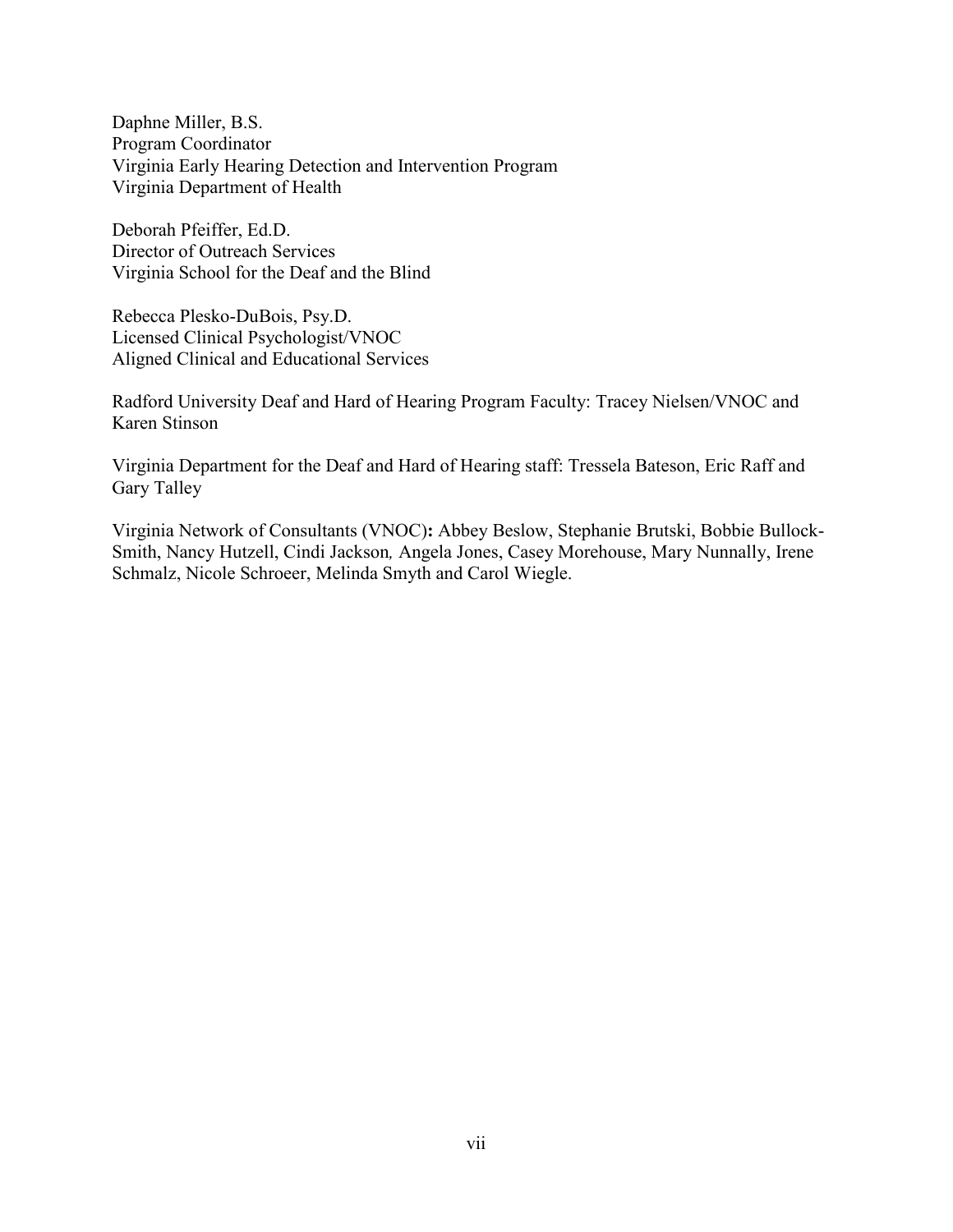# <span id="page-7-0"></span>**KEY TO ACRONYMS USED IN THIS DOCUMENT**

| <b>ASL</b>     | American Sign Language                                                                                      |
|----------------|-------------------------------------------------------------------------------------------------------------|
| <b>CART</b>    | Communication access real-time translation                                                                  |
| <b>CDC</b>     | Centers for Disease Control and Prevention                                                                  |
| <b>CFR</b>     | Code of Federal Regulations                                                                                 |
| <b>DARS</b>    | Department of Aging and Rehabilitative Services                                                             |
| <b>DCMP</b>    | Described and Captioned Media Program                                                                       |
| <b>DHH</b>     | Deaf and Hard of Hearing                                                                                    |
| <b>EHDI</b>    | Early Hearing Detection and Intervention                                                                    |
| EI             | Early Intervention                                                                                          |
| <b>FM</b>      | Frequency modulation                                                                                        |
| <b>IDEA</b>    | Individuals with Disabilities Education Improvement Act of 2004                                             |
| <b>IEP</b>     | Individualized Educational Program                                                                          |
| <b>IFSP</b>    | <b>Individualized Family Services Plan</b>                                                                  |
| <b>LRE</b>     | <b>Least Restrictive Environment</b>                                                                        |
| <b>LSL</b>     | Listening and Spoken Language                                                                               |
| <b>NASDSE</b>  | National Association of State Directors of Special Education, Inc.                                          |
| <b>NDC</b>     | <b>National Deaf Center</b>                                                                                 |
| <b>SOL</b>     | <b>Standards of Learning</b>                                                                                |
| <b>TODHH</b>   | Teacher(s) of Students Who are Deaf and Hard of Hearing                                                     |
| <b>TTAC</b>    | Training and Technical Assistance Center(s)                                                                 |
| <b>TTY</b>     | <b>Text Telephone</b>                                                                                       |
| <b>VA EHDI</b> | Virginia Early Hearing Detection and Intervention Program                                                   |
| <b>VAC</b>     | Virginia Administrative Code                                                                                |
| <b>VDDHH</b>   | Virginia Department for the Deaf and Hard of Hearing                                                        |
| <b>VDOE</b>    | Virginia Department of Education                                                                            |
| <b>VNOC</b>    | Virginia Network of Consultants for Professionals Working with Students Who<br>are Deaf and Hard of Hearing |
| <b>VSDB</b>    | Virginia School for the Deaf and the Blind                                                                  |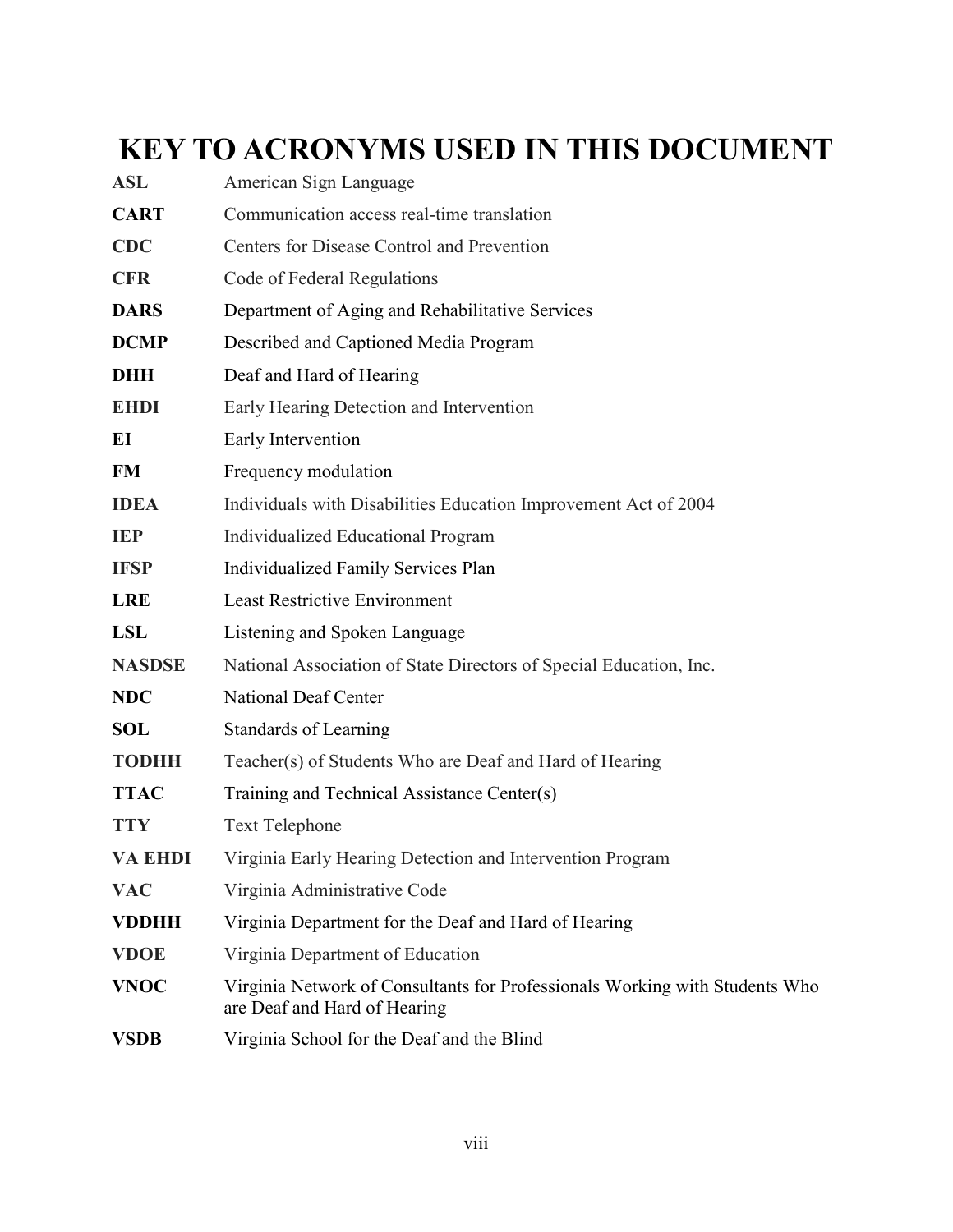# **INTRODUCTION**

<span id="page-8-0"></span>The purpose of these guidelines is to provide resources and suggestions to enhance the provision of services to students who are deaf and hard of hearing in order to support their educational goals. These guidelines are written for special and general education administrators, teachers of students who are deaf and hard of hearing (referred to by Virginia teacher licensure regulations as HI teachers and generally referred to as teachers of the deaf and hard of hearing-TODHH), general educators, parents, speech and language pathologists, interpreters, and any individual interested in serving the academic or functional needs of students who are deaf and hard of hearing. Also, the terms students and children are used interchangeably. These guidelines were published in 2008, revised in 2012 and are modified and updated as needed at the [Virginia](http://www.doe.virginia.gov/)  [Department of Education \(VDOE\) website.](http://www.doe.virginia.gov/)

### **Law and Regulations**

Although not a substitute for special education law and regulations, these guidelines offer regulatory information to school divisions in order for them to meet their obligations under state and federal law and regulations, and local school board policy.

In 1975, the passage of the Education of All Handicapped Children Act, or PL 94-142, established requirements for school divisions in the education of children with disabilities, including those who are deaf and hard of hearing. More recently, the special education statute, Individuals with Disabilities Education Act of 1997, was reauthorized by Congress as the *Individuals with Disabilities Education Improvement Act of 2004*, 20 U.S.C. §§ 1400 *et seq*. ("IDEA 2004"), effective December 3, 2004. Subsequently, the U.S. Department of Education issued the federal implementing regulations for Part B of the IDEA 2004, at 34 C.F.R. Part 300.100 *et seq.*, effective October 13, 2006. Supplemental Part B regulations were published on December 1, 2008, and became effective on December 31, 2008. This reauthorization of IDEA 2004 and its implementing federal regulations prompted the need to revise the *Virginia Regulations Governing Special Education Programs for Children* ("Virginia Regulations"), effective on July 7, 2009, and reissued on January 25, 2010, and on July 29, 2015, at 8 VAC 20- 81-10 *et seq.* The [2009 Virginia Regulations](http://www.doe.virginia.gov/special_ed/regulations/state/regs_speced_disability_va.pdf) are available online at the [VDOE website.](http://www.doe.virginia.gov/)

### **Terminology**

Some federal and state regulatory language differs from the terminology commonly used in the field of deafness. Under IDEA the term "deafness" is defined as "a hearing impairment that is so severe that the child is impaired in processing linguistic information through hearing, with or without amplification, that adversely affects the child's educational performance."(34 CFR  $300.8(c)(3)$ ) The term "hearing impairment" is defined as "an impairment in hearing, whether permanent or fluctuating, that adversely affects a child's educational performance but that is not included under the definition of deafness in this section."  $(34 \text{ CFR } 300.8(c)(5))$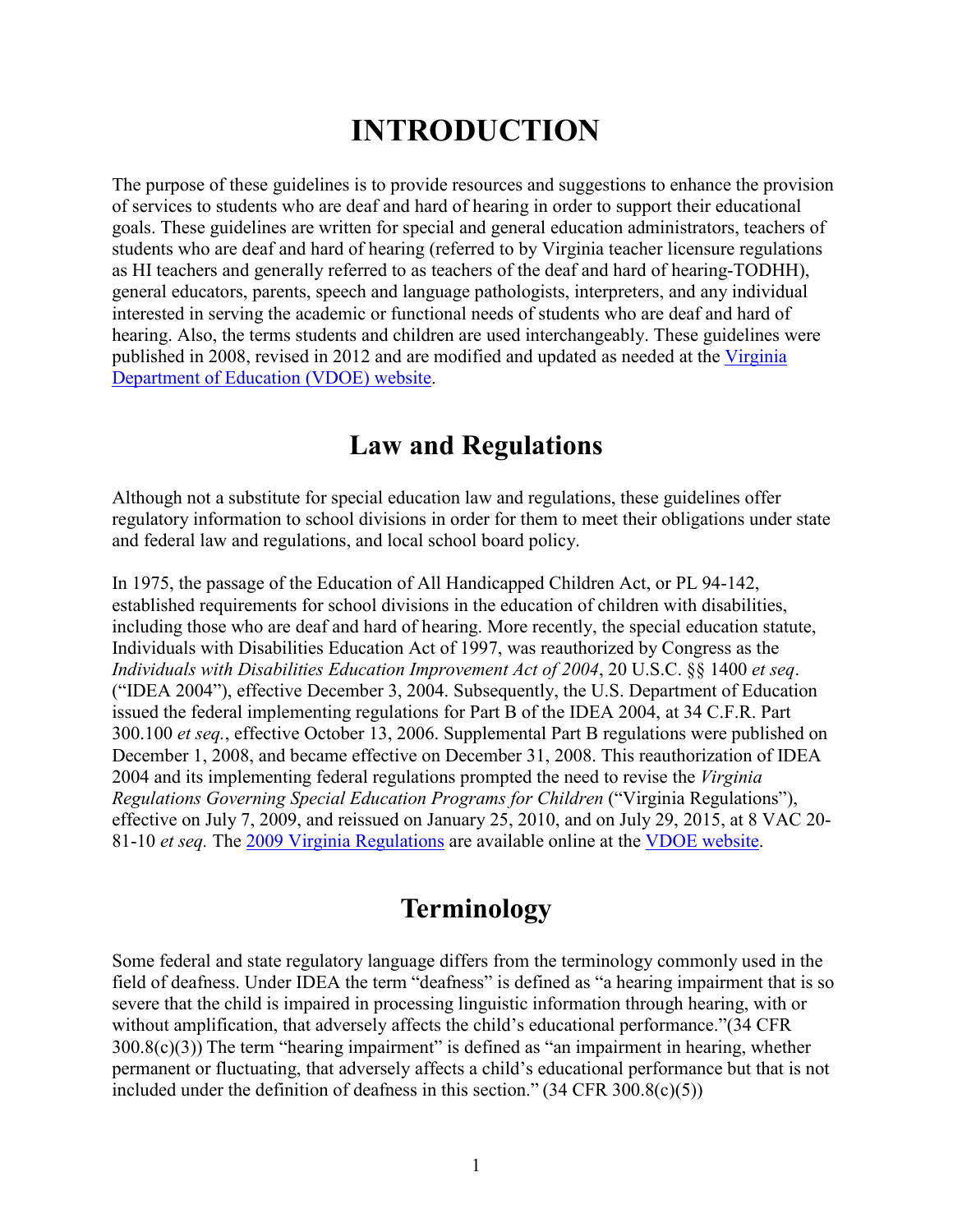<span id="page-9-0"></span>In 2019, the [Virginia General Assembly](https://lis.virginia.gov/cgi-bin/legp604.exe?191+cab+HC10128HB2137+UCHB3) passed legislation, which replaced the terms "hearing impaired and its variations" with "deaf or hard of hearing" and" hearing loss" throughout the *Code of Virginia*. For the purposes of this document, the term "deafness" is used to convey the same meaning as that used in the federal and state regulations. The terms "deaf and hard of hearing" and "hearing loss" are used in lieu of "hearing impairment," with the exception of references to a student's disability category as it is currently defined under IDEA and the Virginia Regulations.

### **Demographics**

In 2014, the Centers for Disease Control and Prevention (CDC) reported that over 97 percent of newborns in the United States were screened for hearing loss. About 2 to 3 out of every 1,000 children in the U.S. are born with a detectable level of hearing loss in one or both ears. More than 90 percent of deaf children are born to hearing parents (CDC, 2014).

In 2018, according to the VDOE Virginia Special Education Child Count data, there were 2,202 students, ages 2 through 22, who received special education services that were reported under the category of hearing impairment or deafness as a primary, secondary or tertiary disability. Additionally, 29 students were reported under the category of deaf-blindness. Approximately 83 percent of the students in Virginia, ages 6 through 22, who were reported under the category of hearing impairment or deafness as a primary disability attended regular public schools. Approximately 62 percent of the students spent at least 80 percent of their school day in general education classrooms and approximately 308 educational interpreters provided interpreting services.

Approximately 35 percent of students who are deaf and hard of hearing come from homes where a language other than American Sign Language (ASL) or English is used regularly (Gallaudet Research Institute, 2013). Many school divisions throughout Virginia have students from homes where hearing parents speak Spanish, Pakistani, Farsi, and several other primary languages.

National data suggests that 30-40 percent of children diagnosed with hearing loss have one or more additional disabilities (Gallaudet Research Institute, 2013). The term "deaf plus" is often used to describe this population, which refers to a child's hearing loss compounded by additional conditions. Coexisting disabilities can range from mild needs that are easily corrected (e.g., visual acuity corrected with glasses or contact lenses) to severe needs that require carefully planned medical interventions (e.g., daily catheterization, special tube feedings, medication for seizures) and educational interventions (e.g., personal assistant, one-on-one resource instruction, tactile interpreting).

### **Unique Needs of Students Who Are Deaf and Hard of Hearing**

Students who are deaf and hard of hearing have needs that differ from other groups of students. Most hearing children, with or without disabilities, enter school with a basic command of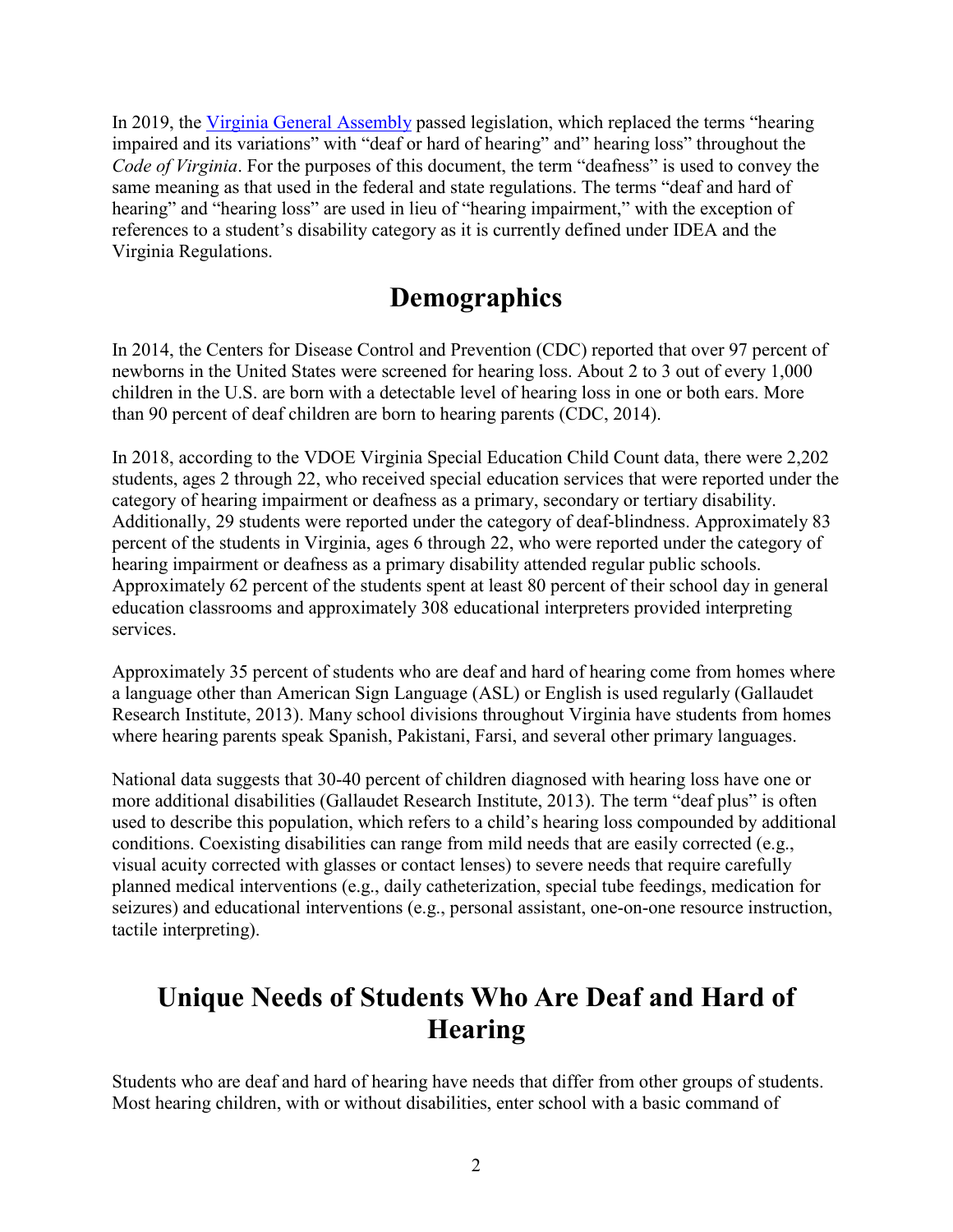language. They are able to receive, express, and process language, and, as a result, have extensive vocabularies. Programs, services, and curricula are established in most school divisions based on the assumption that children enter school with the basic linguistic skills necessary to acquire information in the content areas. School personnel generally assume that children have sufficient language skills that enable them to learn and develop social, literacy, and computational skills.

Children who are deaf and hard of hearing might not enter school with the same language background as their hearing peers. More than 90 percent of children who are deaf are born to hearing parents (Mitchell and Karschmer, 2004). Unless families receive appropriate early intervention services that provide them with a means of effective communication, these children may not be able to access the communication system of those around them. The unique language and communication needs of these students present special challenges to educators regarding appropriate programming and placement [National Association of State Directors of Special Education (NASDSE), 2018].

It is critical that students who are deaf and hard of hearing have communication systems that are accessible and allow for efficient social interaction and the sharing of ideas. Without communication skills, students will be severely limited in language development and may lack appropriate social skills and opportunities for meaningful interaction with peers.

Federal laws and national task forces have recognized the specific educational needs of students who are deaf and hard of hearing. These needs include:

- an understanding on the part of all service providers of the nature of deafness and training needed to work effectively with students who are deaf and hard of hearing;
- a communication mode that is respected and developed to an appropriate level of proficiency;
- teachers and support personnel who are proficient in the student's primary mode of communication [34 C.F.R. § 300.324(a)(2)(iv); 8 VAC 20-81-110 F.2.f];
- a sufficient number of peers who use the student's language/mode of communication  $[34 \text{ C.F.R.} \$   $300.324(a)(2)(iv)$ ; 8 VAC 20-81-110 F.2.f];
- involvement in program development by parents and adults who are deaf and hard of hearing, as needed; and
- access to appropriate technology, including assistive listening devices.

The educational and life consequences of inaccessibility to communication and social isolation may include the following:

- reduced literacy levels (Holt, Traxler, & Allen, 1997, as cited in Siegel, 2000; Karchmer & Mitchell, 2003);
- increased risk for social-emotional disorders (Leigh, *et al*., 1989; Hindley & Kitson, 2000);
- lower graduation rates (Garberoglio, Cawthon & Sales, 2017);
- increased reliance on government assistance (Siegel, 2000); and
- lower average income than their hearing counterparts as well as unemployment and underemployment (Garberoglio, Cawthon & Bond, 2016).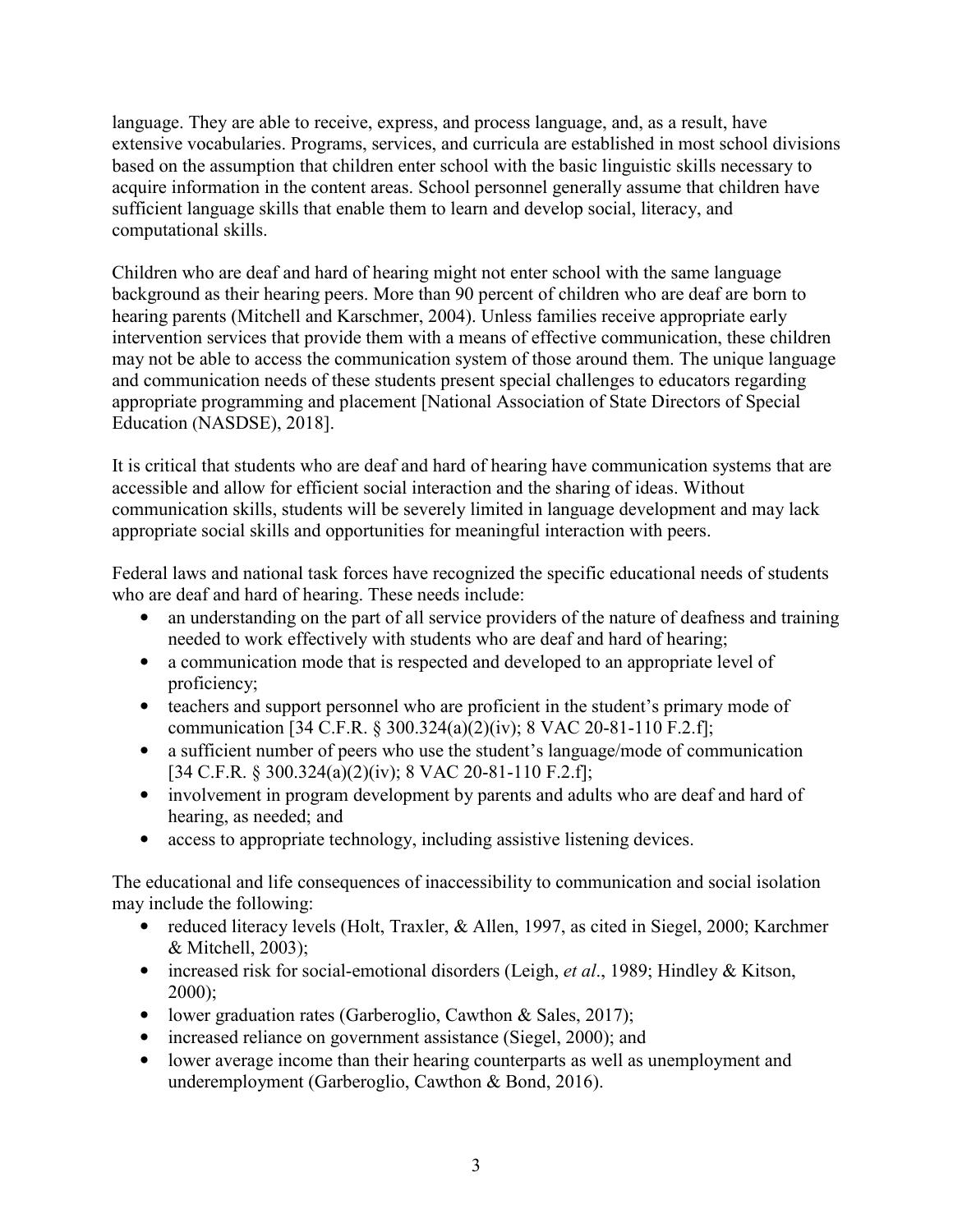<span id="page-11-0"></span>Overall, data show that persons who are deaf and hard of hearing attained lower levels of education than their hearing peers. In 2015, 83 percent of adults who are deaf and hard of hearing in the U.S. had successfully completed high school, compared to 89 percent of hearing adults. Of students who are deaf and hard of hearing who enrolled in college, 18 percent completed a bachelor's degree compared to 33 percent of hearing students. (Garberoglio, Cawthorn & Sales, 2017). Students who meet college entrance requirements are currently offered a wide range of support services to access the post-secondary curriculum in Virginia.

Within the population of students who are deaf and hard of hearing, there are many variables that may affect access to progress in the general education curriculum. These variables include:

- type of hearing loss (Refer to [Appendix B\)](#page-62-0);
- degree of hearing loss and possible progression (Refer to [Appendix B\)](#page-62-0);
- age of onset (Refer to [Appendix B\)](#page-64-0);
- age at which intervention begins;
- effectiveness of intervention services:
- the family system;
- cultural and linguistic background; and
- additional cognitive and/or physical disabilities.

For all of these reasons, no single communication methodology, instructional strategy, technology or guideline can meet the needs of all students who are deaf and hard of hearing.

### **Language and Communication Options**

*The ability to communicate effectively is essential to the human experience and necessary for cognitive development, social and emotional well-being, linguistic competence and academic growth (NASDSE, 2006).* 

While students with normal hearing usually acquire language naturally, students who are deaf and hard of hearing may have limited daily access to the speech and language used around them and may enter school with little or no language or communication skills. Several communication options can be used by individuals who are deaf and hard of hearing. These generally range on a continuum from mostly visual to mostly auditory in their means of language transmission. Communication options presented to parents and families of children who are deaf and hard of hearing typically include the following:

- American Sign Language (ASL);
- Bilingual-Bimodal (BI-BI);
- Cued Speech/Cued Language);
- Listening and Spoken Language;
- Manually Coded English (MCE)/English based sign systems; and
- Total Communication Method (Houston, 2010).

It is important to note that no one language or communication approach has been found to be effective for all individuals (Marschark, Lang & Albertini, 2002). Despite the communication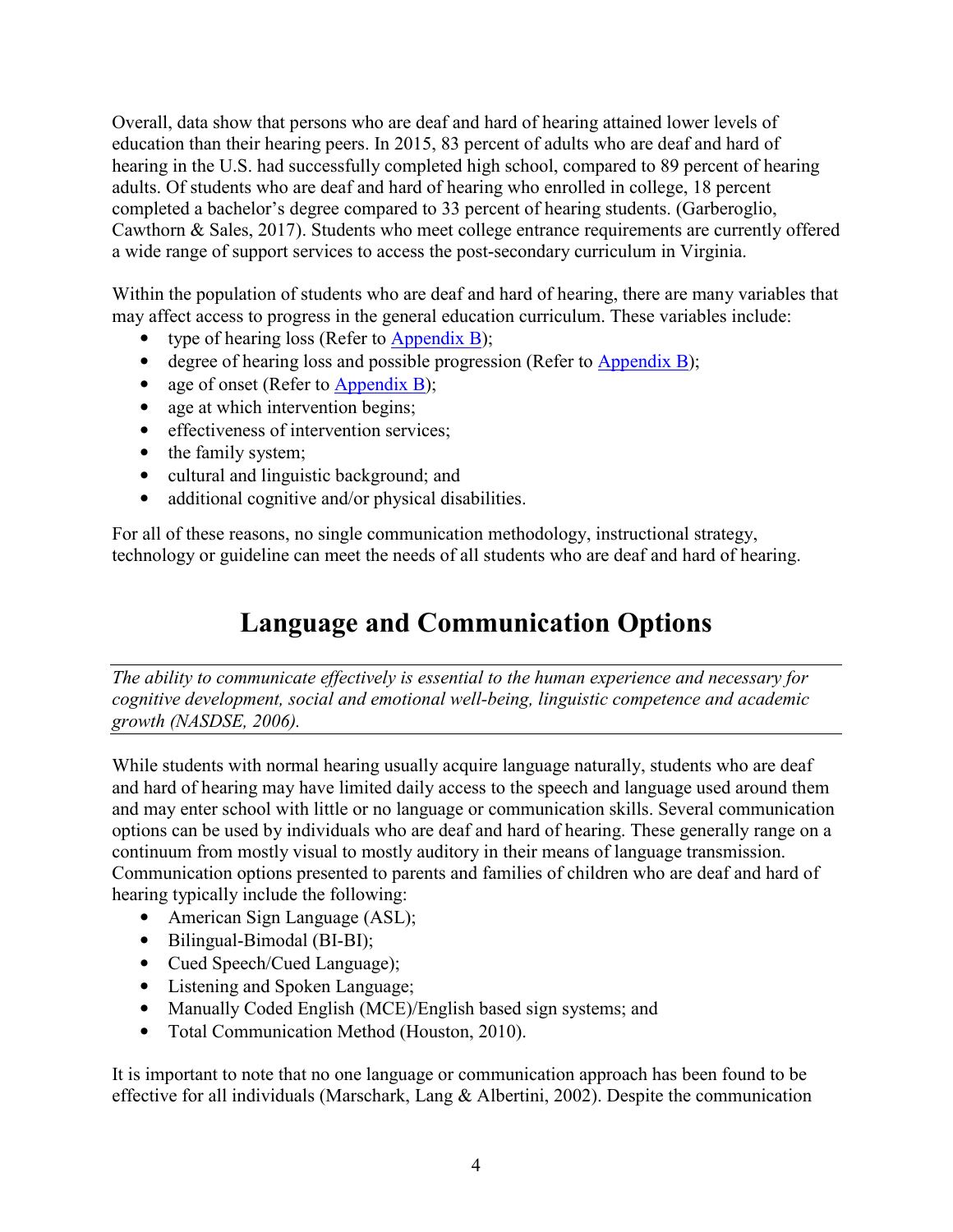<span id="page-12-0"></span>option used, children need consistent exposure to proficient language models and opportunities to communicate in natural daily routines with teachers, peers, and family members. Regardless of the communication approach or approaches chosen, all families should receive thorough and unbiased information about all communication options and appropriate support and resources (local, state, national) for the language and communication approach the family chooses. (Refer to [Appendix C\)](#page-65-0)

### **Additional Factors to Consider**

#### *Cultural Diversity*

America is a culturally diverse nation. Therefore, educating students who are deaf and hard of hearing and who are from homes where a language other than spoken English is used requires sensitivity to cultural, communication, work, and educational values within the student's home culture. Educators who work with these students are likely to benefit from collaborative work with teachers of English Language Learners (ELL) and other related service providers to understand the differences between language delays that result from hearing loss, from a multilingual environment, or from possible speech/language disorders.

#### *Emotional Health*

The communicative and concomitant social challenges confronted by persons who are deaf and hard of hearing might increase their risk for psychological distress, including depression, frustration, and lack of self-esteem. During the early school years, children normally identify with their parents and siblings who are similar to them in many ways. This identification process aids in the development of healthy social behaviors, moral values, and gender roles. When children do not have such models, they can become less confident and are more likely to exhibit inappropriate behavior. Hearing parents and other hearing adults can serve as good examples for young children who are deaf and hard of hearing if they can communicate effectively with them. Having role models who are deaf and hard of hearing also appears to be important for children who are deaf and hard of hearing (Marschark, Lang, and Albertini, 2002).

#### *Cognitive Development*

Studies show that in the domains of visual attention, memory, problem solving, and creativity, there are some differences between deaf and hearing learners (Marschark, Lang, and Albertini, 2002). In most cases, the differences can be reduced or eliminated through changes in instructional methods. Teachers and parents should foster cognitive and language growth by developing a rich environment for language learning, discussing and encouraging the use of multiple meanings of words, and noting how the context influences the interpretation of a word. Studies show that use of problem-solving games, encouragement of language creativity, and use of fantasy and imagination foster improved performance on academic problem-solving tasks and can lead to improved performance and reading if they are introduced early and revisited regularly (Marschark, Lang, and Albertini, 2002).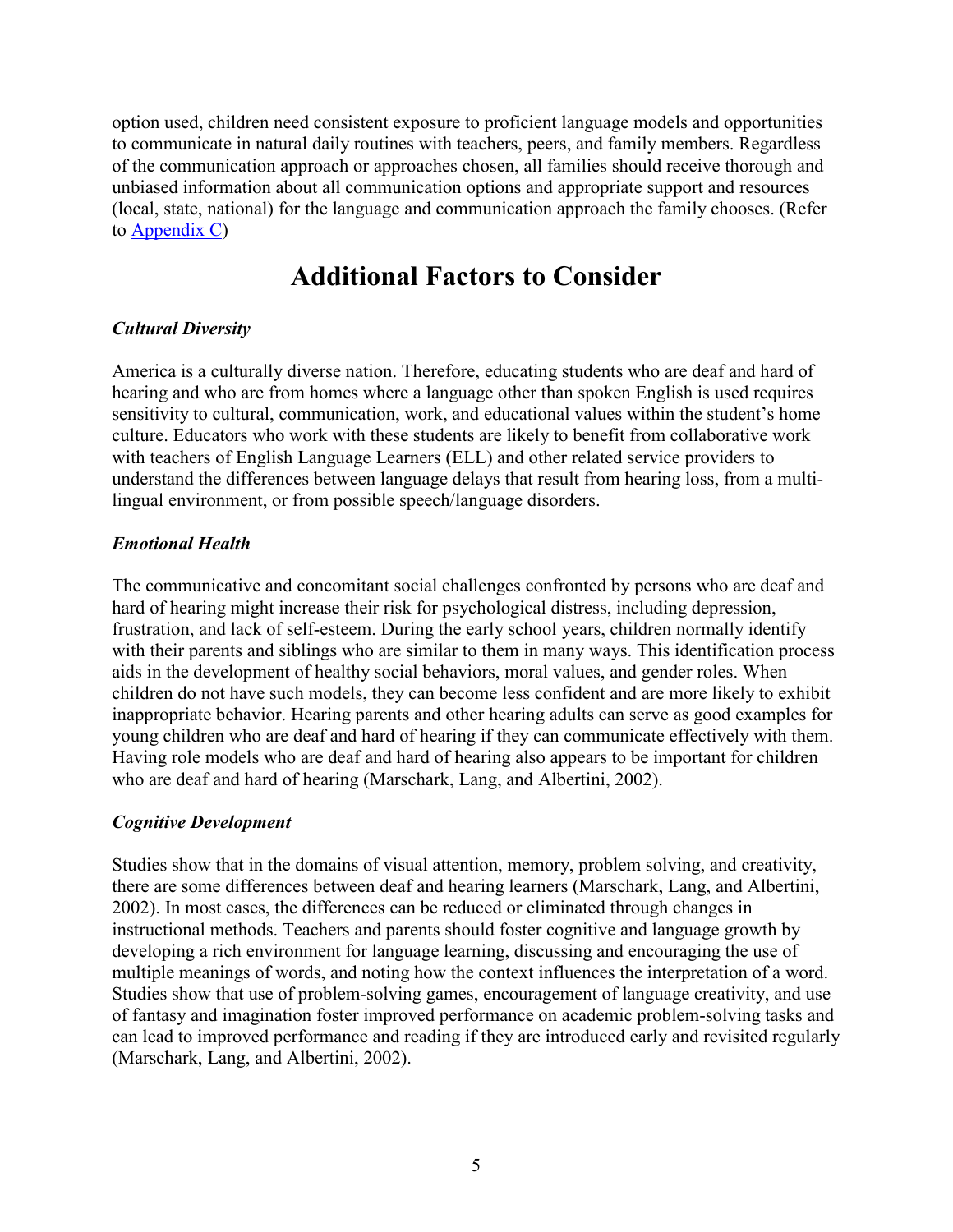# **SERVICE PROVISION**

### **Identification**

<span id="page-13-0"></span>Children who are deaf and hard of hearing should be identified as early as possible. Early identification and effective early intervention are more likely to lead to age-appropriate development than later identification (Yoshinago-Itano, 2003). In its 2007 Position Statement, the Joint Committee on Infant Hearing (JCIH) stated that "the goal of early hearing detection and intervention (EHDI) is to maximize linguistic competence and literacy development for children who are deaf or hard of hearing" (JCIH, 2007). Identification of children who are deaf and hard of hearing (as well as children with other conditions) has two primary requisites. The first is an informed public, including parents, educational personnel, medical service providers, and agencies that address the needs of children and families. The second is an ongoing identification and referral process, including screening that complies with state and federal regulations in the identification of infants and children who are deaf and hard of hearing. For additional information, visit the [Virginia Early Hearing Detection and Intervention Program website.](http://www.vdh.virginia.gov/early-hearing-detection-and-intervention)

Early identification requires a broad spectrum of involvement. Educators and community and health services personnel should work collaboratively and establish provisions for medical and audiological screenings to identify preschool and school-aged children with probable hearing loss. Efforts must also be made by all educational programs (public, private, day, and residential) to ensure regular review of hearing screening policies and practices of children entering school and students within a program or division. Training for school administrators, classroom teachers, and support personnel that addresses current issues and concerns about students who are deaf and hard of hearing should be included in staff development efforts. School divisions and state operated programs must also stay informed regarding community services and resources for individuals who are deaf and hard of hearing and their families.

Information about hearing screening, conservation and audiological services can be found in the *Virginia School Health Guidelines* (May, 1999) and the 2009 Virginia Regulations, at 8 VAC 20-81-50. The American Academy of Audiology Childhood Hearing Screening Guidelines for children ages 6 months through high school (2011) is available by searching, [Childhood Hearing](https://www.cdc.gov/ncbddd/hearingloss/documents/aaa_childhood-hearing-guidelines_2011.pdf)  [Guidelines.](https://www.cdc.gov/ncbddd/hearingloss/documents/aaa_childhood-hearing-guidelines_2011.pdf) Additional comprehensive resources for hearing screening, including training videos, are the [Supporting Success for Children with Hearing Loss Hearing Screening Resources.](https://successforkidswithhearingloss.com/for-professionals/hearing-screening-resources/)

It is important to note that if a student is suspected of having a hearing loss, evidence of passing a previous screening or evaluation should not be accepted solely as confirmation of normal hearing. Progressive hearing loss and later onset of hearing loss are not uncommon.

Parents and school personnel should consider the need for all students who have hearing loss to be screened for Usher Syndrome as they get older. This syndrome, which results in deafblindness, will have significant implications for educational planning. If a student has been diagnosed with Usher Syndrome or any syndrome that puts hearing and vision at risk, support services (e.g., orientation and mobility, instruction in the use of Braille, and assistive technology)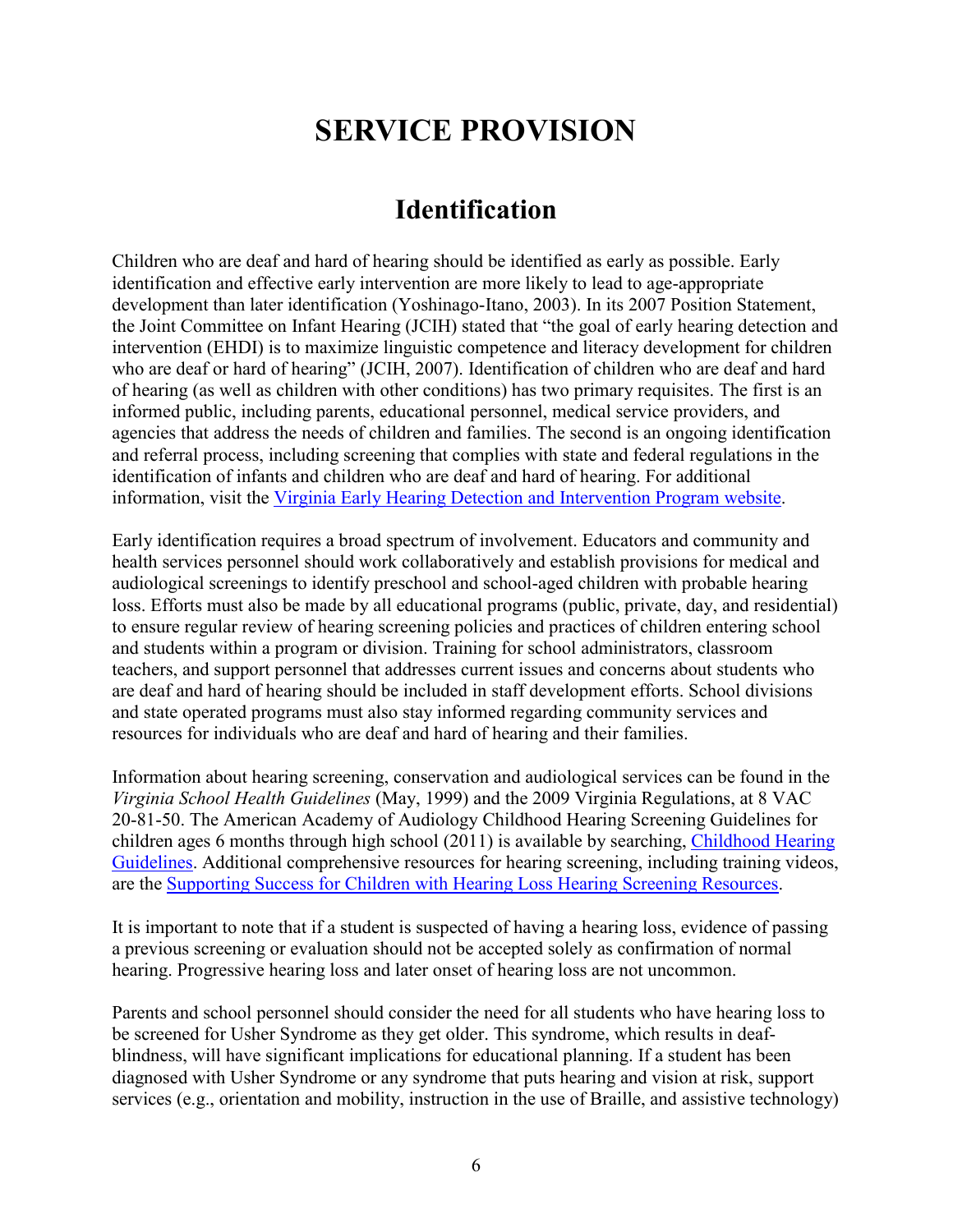<span id="page-14-0"></span>may be required to meet the student's educational needs. Resources may be obtained through the [Virginia Project for Children and Young Adults with Deaf-Blindness.](https://partnership.vcu.edu/programs/education/vadbp/)

### **Family Education and Intervention**

Early diagnosis and intervention are critical components of programs serving students with hearing loss. The [Virginia Early Hearing Detection and Intervention \(VA EHDI\)](http://www.vdh.virginia.gov/early-hearing-detection-and-intervention/) program operates throughout the Commonwealth of Virginia in order to identify infants with hearing loss. The goal of the VA EHDI program is to screen infants by one month of age in order to establish a diagnosis before three months of age and ensure enrollment in early intervention services by six months of age. Research has shown that children with hearing loss who are identified early and receive appropriate intervention can develop communication skills comparable to those of their hearing peers (Yoshinago-Itano, 2003).

The VA EHDI program is managed by the Virginia Department of Health. Virginia law and regulations require that all hospitals with newborn nurseries and all hospitals with neonatal intensive care services screen the hearing of all newborns prior to discharge and report to the Virginia Department of Health [Va. Code §[32.1-64.1](http://leg1.state.va.us/cgi-bin/legp504.exe?000+cod+32.1-64.1) (2007) and the *Regulations for Administration of the Virginia Hearing Loss Identification and Monitoring System*, [12 VAC 5-](http://leg1.state.va.us/000/reg/TOC12005.HTM#C0080) [80](http://leg1.state.va.us/000/reg/TOC12005.HTM#C0080)]. Hospitals are also required to inform the parent and the child's primary care provider about the infant's risk status and/or screening results and recommendations for follow-up. In addition, persons who provide audiological services are required to:

- report all children who receive hearing evaluations or audiological services under the age of three to the Virginia Department of Health;
- give parents information about hearing loss, including communication options; and
- refer families to local early intervention services.

It is recommended that children who pass the newborn screening but who are at risk for developing hearing loss continue to be followed closely by parents and the primary health care providers with referral to audiologists for hearing assessments when indicated. For additional information, visit the [Virginia Department of Health website.](http://www.vdh.virginia.gov/early-hearing-detection-and-intervention/)

When a child, age birth to three years, with a hearing loss is identified, referral should be made to Virginia's early intervention program. Referral may be made by anyone. The program operates within the Virginia Department of Behavioral Health and Developmental Services and is called the [Infant and Toddler Connection of Virginia.](http://www.infantva.org/) A child with a diagnosed hearing loss meets the criteria for early intervention services under the special education law (Part C, IDEA 2004) and regulations. Children up to three years of age may be served through an Individualized Family Services Plan (IFSP) which is developed in conjunction with the family according to federal and state law and regulations. The [Joint Committee on Infant Hearing \(JCIH\)](http://www.jcih.org/) provided a supplement (2013) to the JCIH 2007 Position Statement with comprehensive guidelines for early hearing detection and intervention programs on establishing strong early intervention (EI) systems with appropriate expertise to meet the needs of children who are deaf or hard of hearing.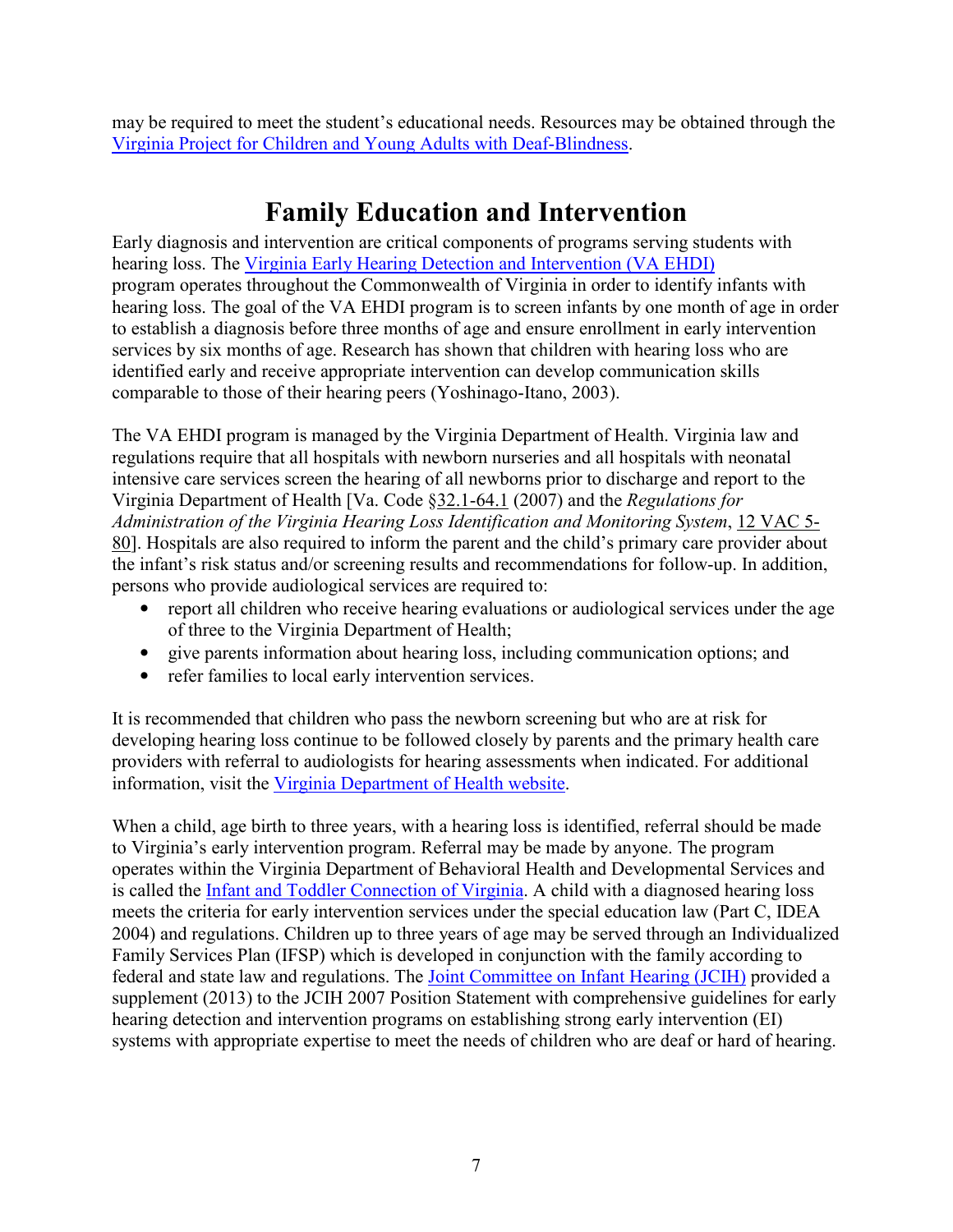Should the family choose to transition to public school services, the child must meet the twoyear-old age requirement for transition and other regulatory special education requirements. When this occurs, an Individualized Education Program (IEP) is developed.

The goal of both the IFSP and the IEP is to provide appropriate services to the child who is deaf or hard of hearing (and to his/her family in the case of an IFSP) through a detailed plan which is developed to meet the specific needs of the child. Services delivered through an IEP can only occur after the child has been found eligible under special education law and regulations. A multidisciplinary approach should be used to evaluate a child with hearing loss. Identification of developmental, cognitive, language, motor, or adaptive delays may require the expertise of additional team members.

It is important that providers collaborate to provide a smooth transition from early intervention to special education services. The goals and objectives of both the IFSP and the IEP should be coordinated.

It is critically important that parents are informed about the various communication options used by children with hearing loss. (Refer to [Appendix C\)](#page-65-0) Prior to writing an IFSP or IEP, families should:

- receive unbiased information about language and communication choices;
- access current literature about various communication options;
- have opportunities to observe preschool programs;
- meet children and adults who are deaf and hard of hearing;
- discuss options with professionals in the field of deafness;
- be given networking opportunities with other families with children who are deaf and hard of hearing; and
- be given access to state and national resources that can provide additional information.

The [Virginia Department of Health](http://www.vdh.virginia.gov/early-hearing-detection-and-intervention) provides information for parents. Information for parents is also available at the [Virginia Department of Education website.](http://www.doe.virginia.gov/special_ed/parents/index.shtml)

Discussion with families should focus on acknowledging that the use of specific communication/language approaches will require ongoing assessment in order to determine if the child is making satisfactory progress and if the current language approaches continue to meet the child's and the family's goals.

Parents should be considered the primary communication partners with their children. Parent training and education should be included as an integral part of an IFSP. Parents should also be considered the primary communication partners by IEP Teams for young children with hearing loss. Training parents to implement the goals and objectives of the IFSP is consistent with Part C service provision in a natural environment, requirements of special education law, and regulations for increased parental involvement in services provided to children with disabilities. IFSP and IEP Teams should consider including parent education regarding:

- diagnostic information relative to the child's hearing loss, including:
	- o the interpretation of audiograms;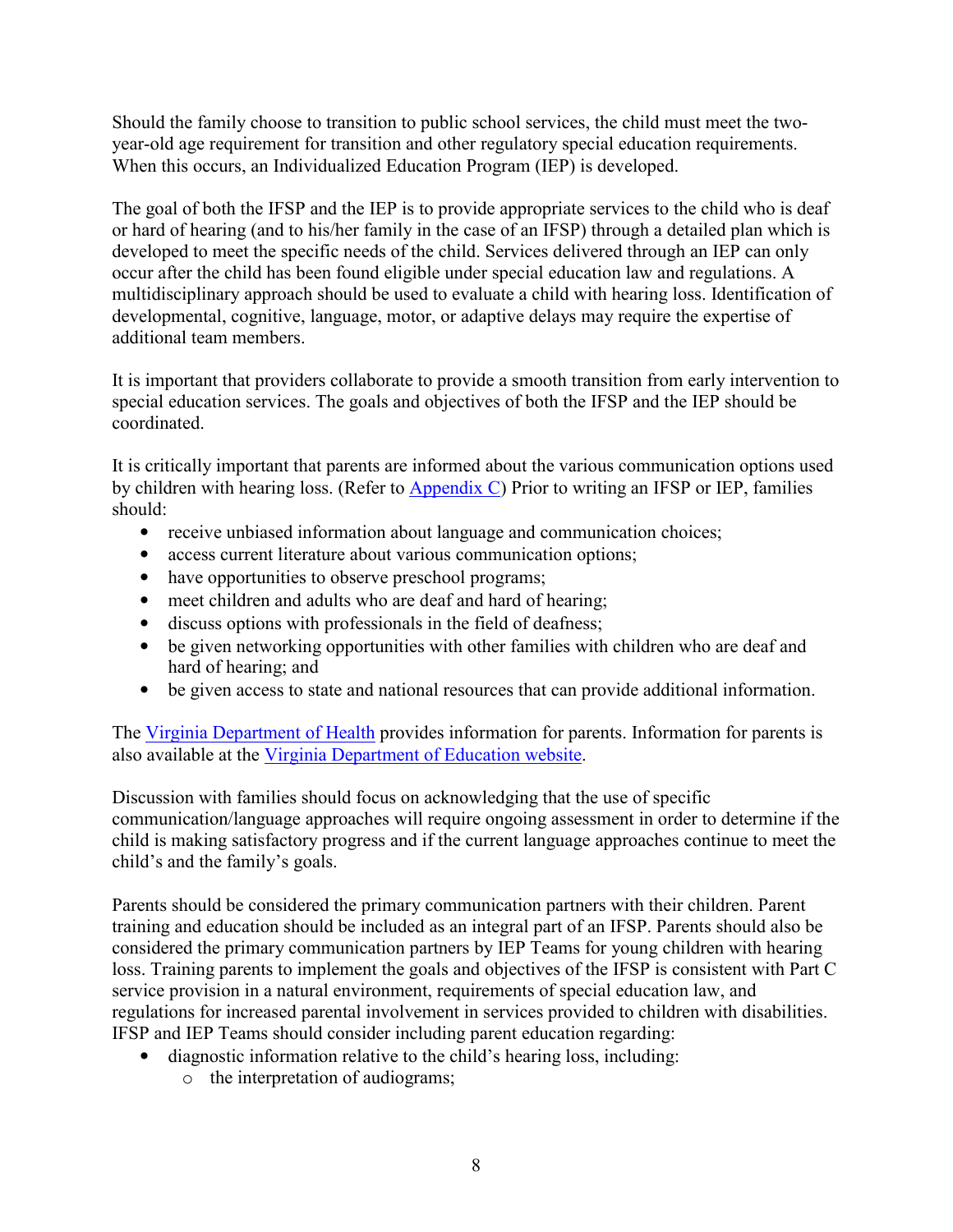- o the definition and importance of the child's "hearing age" (Refer to [Communication/Language Assessment\)](#page-22-0);
- o amplification benefits and limitations;
- o the correlation between audiometric information and speech perception;
- o listening distances and the effects of noise in the home and school environments; and
- o medical diagnoses that impact the hearing loss (e.g., middle ear effusion).
- the importance of using signed or spoken language (with or without Cued Speech) effectively with the child throughout the day.
- Families who choose a sign language system should be provided with instruction in the chosen sign system in a systematic manner, recognizing the importance of developing competency in the visual language as quickly as possible in order to give the child appropriate language models.
- Families who choose Cued Speech should be provided with instruction in the Cued Speech system to develop competency as quickly as possible in order to cue fluently and give the child full visual access to spoken language.
- Families who choose listening and spoken language should receive ongoing instruction in modeling spoken language (e.g., using grammatically correct structures, "parentese," developmentally appropriate vocabulary and sentence length with emphasis on appropriate pitch, rate and duration).
- Consistent use of hearing technology as prescribed by an audiologist is important especially for families whose communication choice is listening and spoken language.
- the stages and schedules of normal language development and provision of information about parallel language development. Parents should be educated about current research and critical periods for developing language. (Refer to **Appendix I** for links to suggested developmental milestones resources.)
- the use, monitoring, maintenance and checking of hearing technology. (Refer to [Appendix D\)](#page-68-0)
- the availability of and the need for alerting and safety devices, telephone adapters, TTYs, videophones, and devices which support access to sign or spoken language via written text such as captioned media. (Refer to **[Assistive Technology](#page-41-0)**)
- methods used to gather data for evaluation purposes and ongoing assessment procedures, test scores and other means of determining progress. Parents should be expected to provide input on the progress of goals and objectives implemented in the home setting so that appropriate therapy/lesson plans are used. As the child moves into elementary, middle and high school, parents should continue to be fully informed about data obtained for assessment and progress monitoring. Parents may provide school divisions with information and assessment results from any private providers for consideration by school teams.

Effective collaboration with the family should also involve:

- discussion about modifying or changing the child's program or services based on objective data collection and progress. The IFSP or IEP meetings should be convened if objectives need revision or modification or if additional services are needed.
- continued efforts to involve parents in their child's education regardless of the age and grade of the child. School staff should continually encourage parents in their efforts to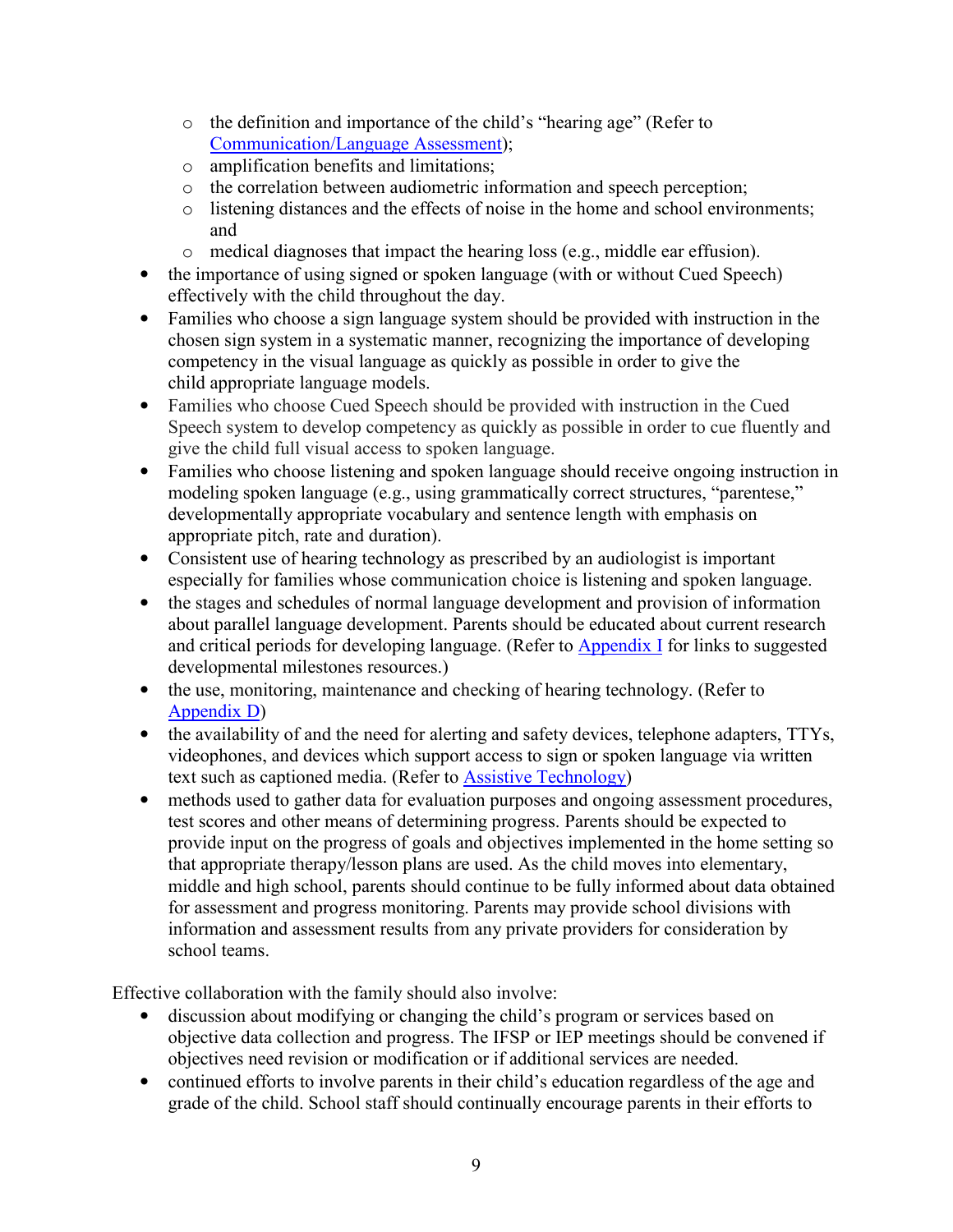<span id="page-17-0"></span>acquire the necessary strategies to support the child's communication approach and provide academic support throughout the child's school career.

- consideration of the influences of family structure, including primary caregivers, siblings and extended family, on the child especially in the area of communication.
- identification of cultural differences reflected in family dynamics and patterns of communication. Children from bilingual families may present additional needs. Particular attention should be provided to parents of children from homes with multiple languages regarding standardization of the language presented to the child. (Refer to [Cultural](#page-12-0)  [Diversity\)](#page-12-0)
- consideration for supporting the psychological well-being of the child.
- (Refer to [Additional Factors to Consider\)](#page-12-0)

A CDC resource to consider is *[Making a Plan for Your Child: IFSP Considerations for Children who](https://www.cdc.gov/ncbddd/hearingloss/freematerials/planforyourchild.pdf)  [are Deaf and Hard of Hearing.](https://www.cdc.gov/ncbddd/hearingloss/freematerials/planforyourchild.pdf)* 

### **Referral**

Students who are deaf and hard of hearing may need supports in the general education setting or special education and related services to receive a free appropriate public education. School divisions are responsible for ensuring that students who may have disabilities and require special education services are identified and evaluated. Each school must have a team to review records and other performance evidence of the student being referred in order to make recommendations to meet the student's educational and behavioral needs. Available information regarding the student, including hearing screening results, communication mode and abilities, and behavioral observations by teachers and parents should be considered.

If the student is suspected of having a hearing loss, the school's team should include a specialist who is knowledgeable regarding issues relative to students who are deaf and hard of hearing (e.g., teacher of the deaf and hard of hearing, audiologist, speech-language pathologist). If one of these professionals is not available, consultation may be obtained from the Virginia School for the Deaf and the Blind (VSDB) or from the Virginia Network of Consultants for Professionals Working with Students Who are Deaf and Hard of Hearing (VNOC). (Refer to [Appendix A.](#page-58-0))

Students who are deaf and hard of hearing may also have visual, motor, learning, or socialemotional problems that may affect their academic, social, and/or communicative performance in school. The school-based team should consider the need for additional information in these areas.

Based on research findings, even minimal, fluctuating or unilateral hearing losses can cause language and cognitive delays, and can be correlated with academic failure (CDC, 2005 in NASDSE, 2018, p. 8). For students with recurrent otitis media (middle ear infection), the schoolbased team should consider classroom modifications to address any accompanying conductive hearing loss. Provisions for monitoring through repeated acoustic immittance testing (tympanometry) should also be considered.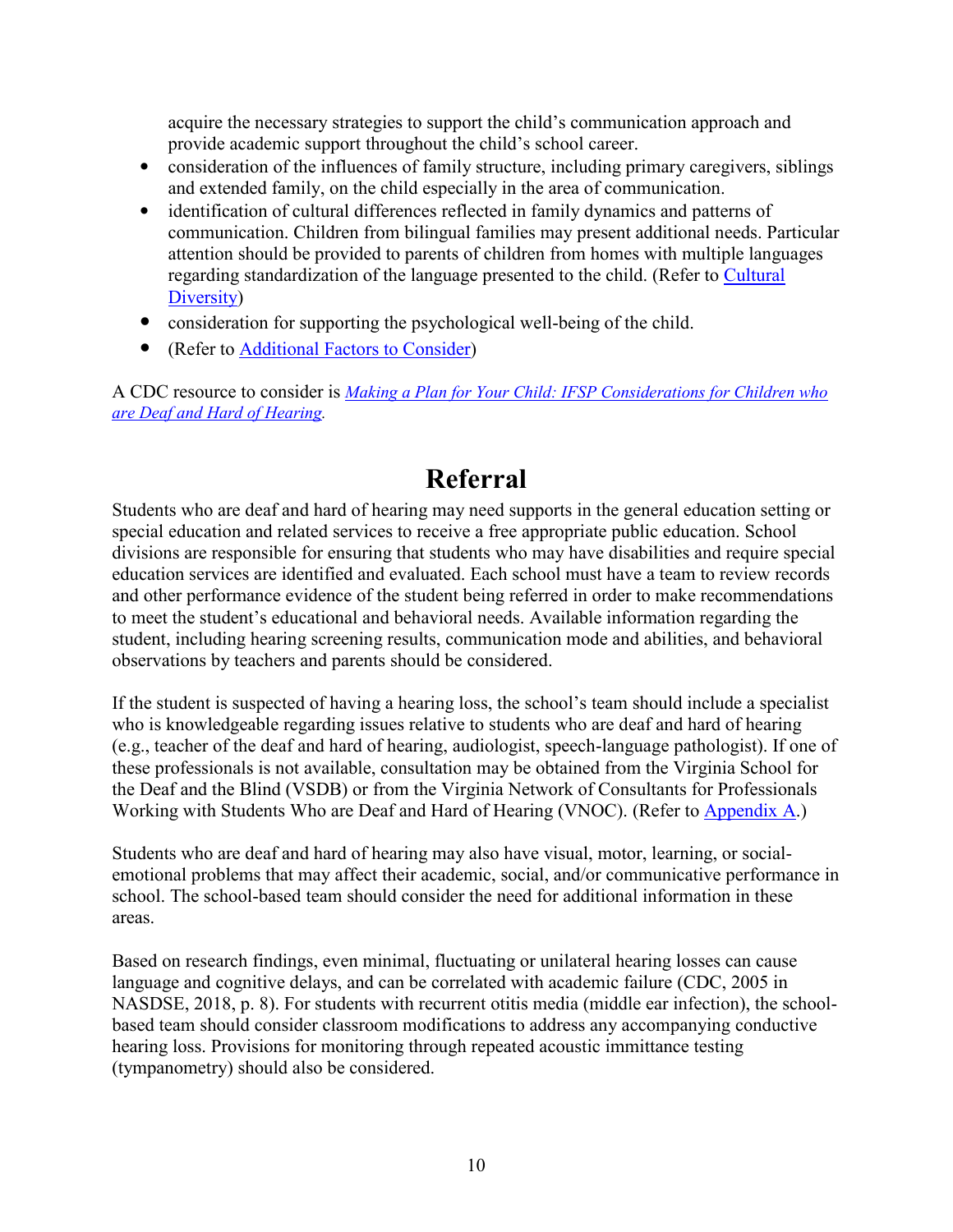<span id="page-18-0"></span>Students with unilateral hearing loss (UHL, defined as hearing loss in one ear) may also be reviewed by the school-based team. While a child with a unilateral loss may develop speech and language at a normal rate, studies have reported a higher failure rate and a higher percentage of students repeating grades than students with normal hearing in both ears (Oyler, Oyler & Matkin, 1988). The effects of UHL may encompass not only auditory effects such as difficulty hearing in noise, but also may impact a child in other ways, such as decreased self-esteem and fatigue. Although assistive listening devices traditionally were not offered as options, more recent literature suggests that devices such as, hearing aids, or frequency modulation (FM) systems may provide benefit in the classroom. Early intervention for children with UHL may provide more favorable outcomes (International Journal of Pediatric Otorhinolaryngology, May, 2013).

### **Evaluation**

Evaluation means procedures used to determine whether a child has a disability and the nature and extent of the special education and related services that the child needs (34 C.F.R. 300.15). Special education law and regulations require school divisions to ensure the following:

- assessments and other evaluations used to assess a child are: (1) selected and administered so as not to be discriminatory on a racial or cultural basis; (2) provided and administered in the child's native language or other mode of communication and in the form most likely to yield accurate information on what the child knows and can do academically, developmentally, and functionally, unless it is clearly not feasible to so provide or administer; (3) used for the purposes for which the assessments and measures are valid and reliable; (4) administered by trained and knowledgeable personnel; and (5) administered in accordance with any instructions provided by the producer of such assessments;
- the child is assessed in all areas of suspected disability; and
- assessment tools and strategies that provide relevant information that directly assists persons in determining the educational needs of the child are provided. [34 C.F.R. §300.304(c)(7); 8 VAC 20-81-70 C.4].

These specifications raise several issues for the assessment of students who are deaf and hard of hearing. Educators should consider the following guidelines:

- **Be familiar with the ethical, professional and legal standards for specific professions regarding assessment of low incidence or specialized populations**. Typically, these guidelines cover topics such as required competency, need for additional training and consultation, standards for fair and unbiased assessment, and appropriate test selection and interpretation of results for students who are deaf and hard of hearing. (Refer to [Appendix F: Psychological Assessment Considerations with Students Who are Deaf and](#page-79-0)  [Hard of Hearing\)](#page-79-0)
- **Consider the student's primary mode of communication and the goal of the specific assessment.** Explore whether there is a professional such as a psychologist, teacher, speech-language pathologist, or other educator who administers tests and who has fluency in the student's primary mode of communication (e.g., ASL, a signed English system, Cued Speech) or familiarity with technology for persons who are deaf and hard of hearing. If not, testing is likely to require an additional person, an interpreter or a transliterator, who communicates the language of the test administrator and possibly the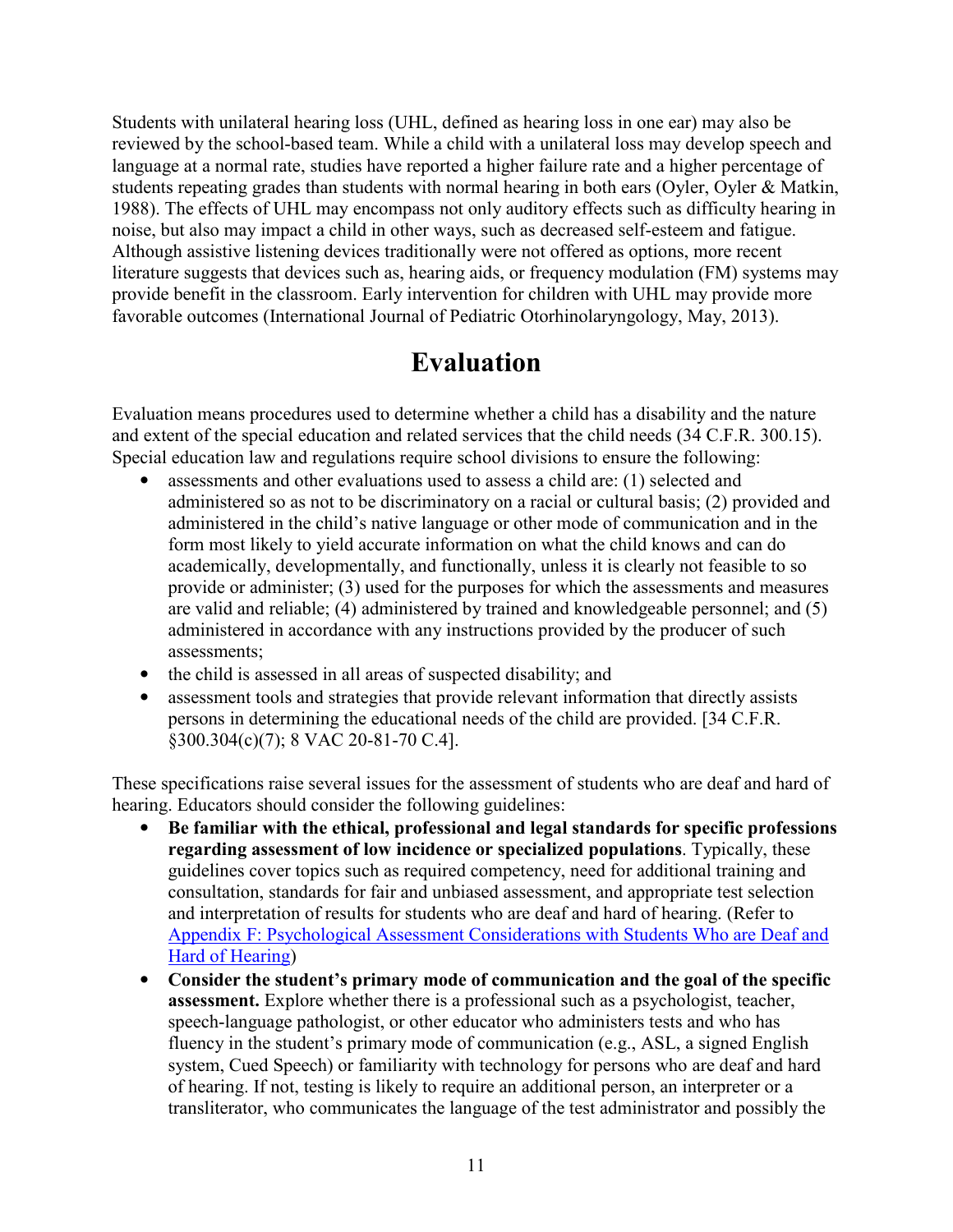<span id="page-19-0"></span>responses of the student. Review the test with the interpreter/transliterator ahead of time and be familiar with the potential impact of using an interpreter/transliterator on the assessment process. (Reesman et al., 2014; Marschark & Houser, 2008; Miller et al., 2015). Remain aware of how a child's "hearing age," the age at which a child consistently uses hearing technology (e.g., hearing aids, cochlear implant) may affect test administration and interpretation of some tests.

- **Select assessment procedures that are reliable and valid for students who are deaf and hard of hearing.** Deafness is a low incidence disability and there are few studies exploring the validity of specific tests for use with students who are deaf and hard of hearing. In this situation, professionals with experience in the field of deafness should make selections based upon their expertise, the individual needs of the student, the available research, and the goals of the assessment (Braden, 2017; Maller, 2003; Miller et al., 2015; Reesman et al., 2014).
- **Recognize how accommodations and modifications for communication may create a nonstandard administration and assessment process.** Often it is impossible to administer a specific test following the strict administration and interpretation guidelines developed for hearing students. In this situation, it is important to describe any adjustments made to the assessment process and the communication mode used by both the student and the examiner. Professionals should be aware of the communication, linguistic and cultural influences upon the scoring and interpretation of tests. These accommodations may produce a situation where it is impossible and/or inappropriate to use standard scores and therefore it is necessary to provide more descriptive and qualitative interpretations. When interpreting tests into sign language, some test items will not translate directly from English to ASL. Interpretation into ASL does not address other test factors such as appropriateness of picture support, cultural bias, topic, and sound-based content that may confound the validity of the test for students who are deaf and hard of hearing (Miller et al., 2015).
- **Collect information from multiple sources using multiple formats and procedures.**  Given the significant challenges of collecting valid assessment information for students who are deaf and hard of hearing, useful assessments will rely upon information collected from multiple settings and in multiple formats. Parents, general educators, special educators, speech-language pathologists, interpreters, and audiologists are only some of the important sources of information to consider for assessments. Using multiple procedures, such as interviews, direct observations, classroom performance, behavior rating scales, standardized assessments and informal assessment procedures, will provide the most complete information for making special education decisions (Braden, 2017; Maller, 2003; Miller et al., 2015; Reesman et al., 2014).

#### *Deaf Norms*

As mentioned earlier, there are few studies exploring the validity of specific tests for use with students who are deaf and hard of hearing. The diversity of the population of students who are deaf and hard of hearing makes information about how typical students who are deaf and hard of hearing perform on standardized assessments (deaf norms) a challenge. Tests should not be ruled out or ruled in based solely on the availability of deaf norms. (Refer to [Appendix F](#page-79-0) for additional information on the topic of deaf norms.)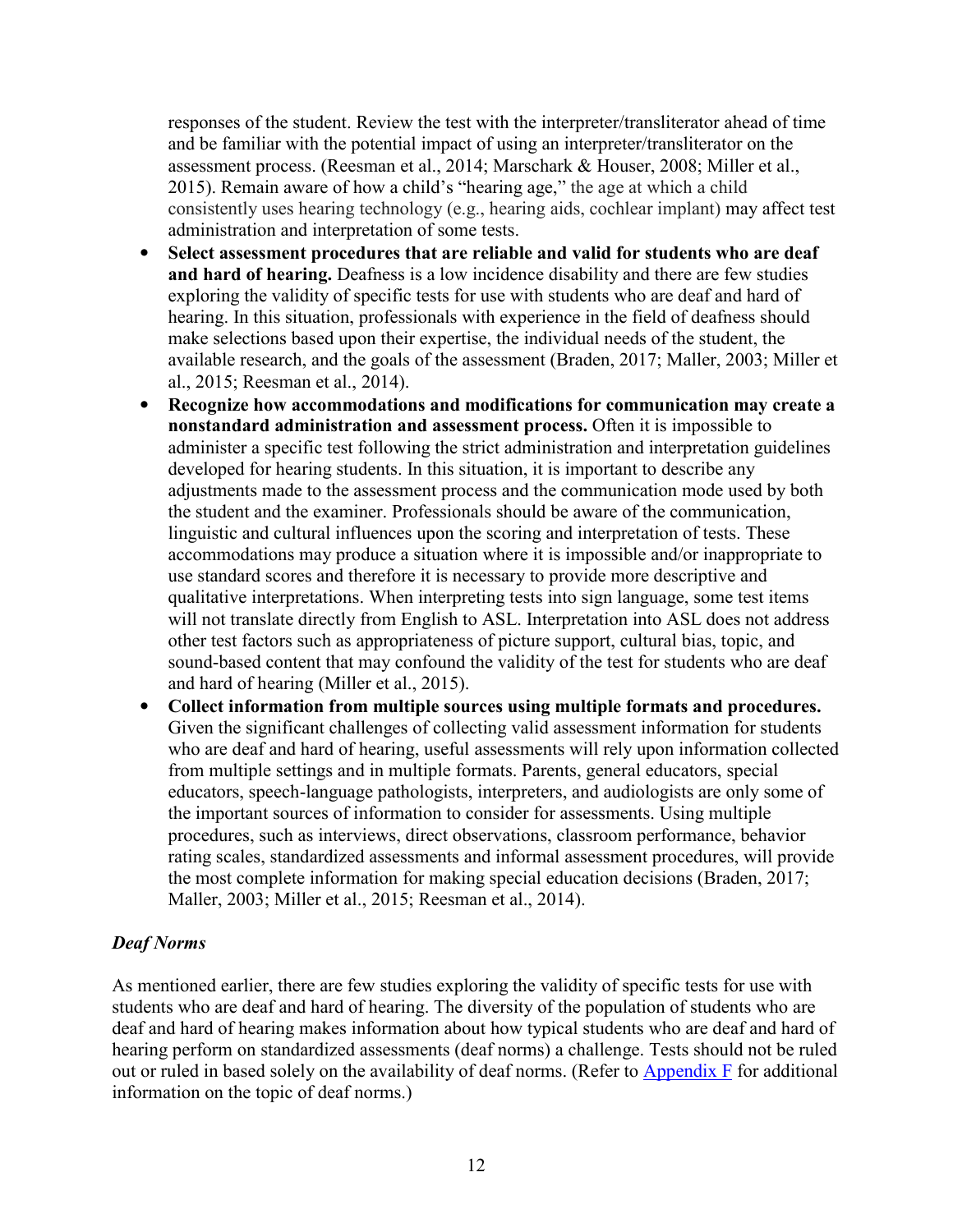### **Assessment Domains**

#### <span id="page-20-0"></span>*Audiological Assessment*

All students new to a school division must be screened within 60 business days of initial enrollment. The 2009 Virginia Regulations further require that school divisions have procedures, including timelines, to document the screening of children in the areas of hearing according to the requirements of 8 VAC 20-250-10 (§ 22.1-273 *Code of Virginia*); 8 VAC 20-81-50 C 1.a.

If a student fails the school hearing screening, the student may be re-screened after 60 business days if the original results are not considered valid. The *Virginia School Health Guidelines* recommend that rescreening be scheduled within two weeks of the first screening. Local school divisions must provide written notice to parents of the scheduled screening and, if the student does not pass, the results of the screening. The 2009 Virginia Regulations further require the school division to refer the student "to the special education administrator or designee if results suggest that a referral for evaluation for special education and related services is indicated. The referral shall include the screening results" (Virginia School Health Guidelines, May, 1999, p. 197; 8 VAC 20-81-50 C.1.f).

In addition, students who are referred for evaluation in order to determine eligibility for special education services under special education law and regulations must be screened for hearing loss. Should a student fail two screening tests, a complete audiological assessment must be done (8 VAC 20-81-70 C.14).

A student with identified hearing loss who is evaluated to determine whether the student has a disability and is eligible for services under Part C or Part B of special education law and regulations should have a complete audiological assessment, including tests which will assess middle and inner ear functioning (*Virginia Code* § 22.1-214). The following assessment components may be administered in order to determine the degree and extent to which a hearing loss may impact the student's academic progress:

- Pure tone air and bone conduction thresholds or minimum response levels to determine the degree and nature of the hearing loss. Hearing loss may present as conductive, sensorineural, or mixed. (Refer to [Unique Needs of Students Who Are Deaf and Hard of](#page-9-0)  [Hearing](#page-9-0) and [Appendix B](#page-58-0))
- Speech Awareness Thresholds to determine the minimum level at which speech can be detected.
- Speech Reception Thresholds to determine the minimum level at which the child can detect and understand speech stimuli.
- Speech Recognition testing to determine the child's ability to accurately repeat controlled speech stimuli at comfortable levels above speech reception thresholds.
- Immittance testing to determine middle ear status. Test results yield information relative to eardrum mobility and compliance and acoustic reflex measurements.

For children who are not able to respond to the tests listed above: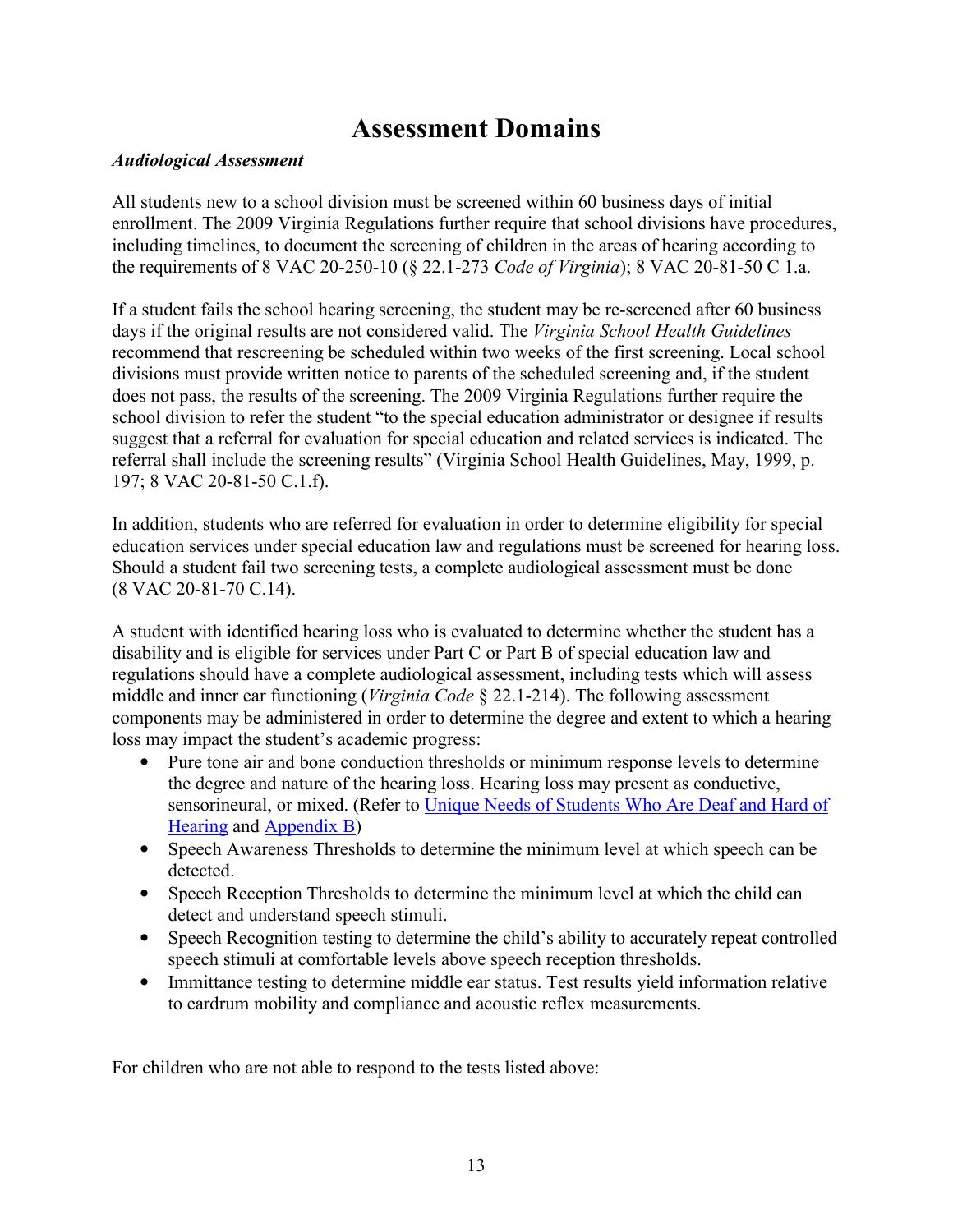- Electrophysiological tests, which may include Auditory Brainstem Response (ABR) testing, may be necessary to confirm or deny the presence of a hearing loss and determine degree of hearing loss, as warranted, and/or
- Otoacoustic Emission testing to assess the integrity of the inner ear or cochlea, as warranted.
- A combination of Auditory Brainstem Responses, Otoacoustic Emission test findings and behavioral audiometric tests may be necessary to fully diagnose the hearing loss and differentiate whether the loss is conductive, sensorineural or mixed, or whether the hearing loss is caused by Auditory Neuropathy Spectrum Disorder (ANSD).

The age of the student, degree of hearing loss, ability to perceive or imitate speech, and ability to respond to a conditioned task may be factors that affect the proper completion of an audiological evaluation. Assessment may become an ongoing process in order to effectively acquire all necessary information for a comprehensive evaluation.

Continued management of a child's hearing loss following diagnosis requires that the child be seen for updated audiological evaluations on a periodic basis. Young children may be seen for updated testing every three to six months or sooner. Older children may be seen at least annually for updated assessment. Children with hearing aids or cochlear implants are usually followed closely in order to monitor the function of their respective devices. Furthermore, evaluations may be used to document the risk or occurrence of progressive hearing loss and ongoing medical intervention.

Once a hearing loss is diagnosed, further evaluations should be conducted to determine the most appropriate amplification devices or candidacy for cochlear implantation.

A hearing aid evaluation and fitting usually include:

- pure tone air conduction testing, unaided and aided;
- Speech Awareness Threshold, Speech Reception Threshold and Speech Recognition testing, unaided and aided;
- determination of maximum comfort levels, dynamic range for amplification and functional gain of the hearing aid;
- determination of appropriate earmold fitting; and
- real ear measurements which are especially important to evaluate hearing aid and earmold responses objectively.

Based on the evaluations, the audiologist may also provide:

- explanations of the benefits and limitations of sensory devices and the effect of devices on perception of speech;
- information relative to educational planning given the degree of hearing loss, device usage and expectations for speech and language development;
- schedules for management of hearing loss and amplification devices/cochlear implant(s);
- updated reports to educational service providers following parental permission and school division procedures; and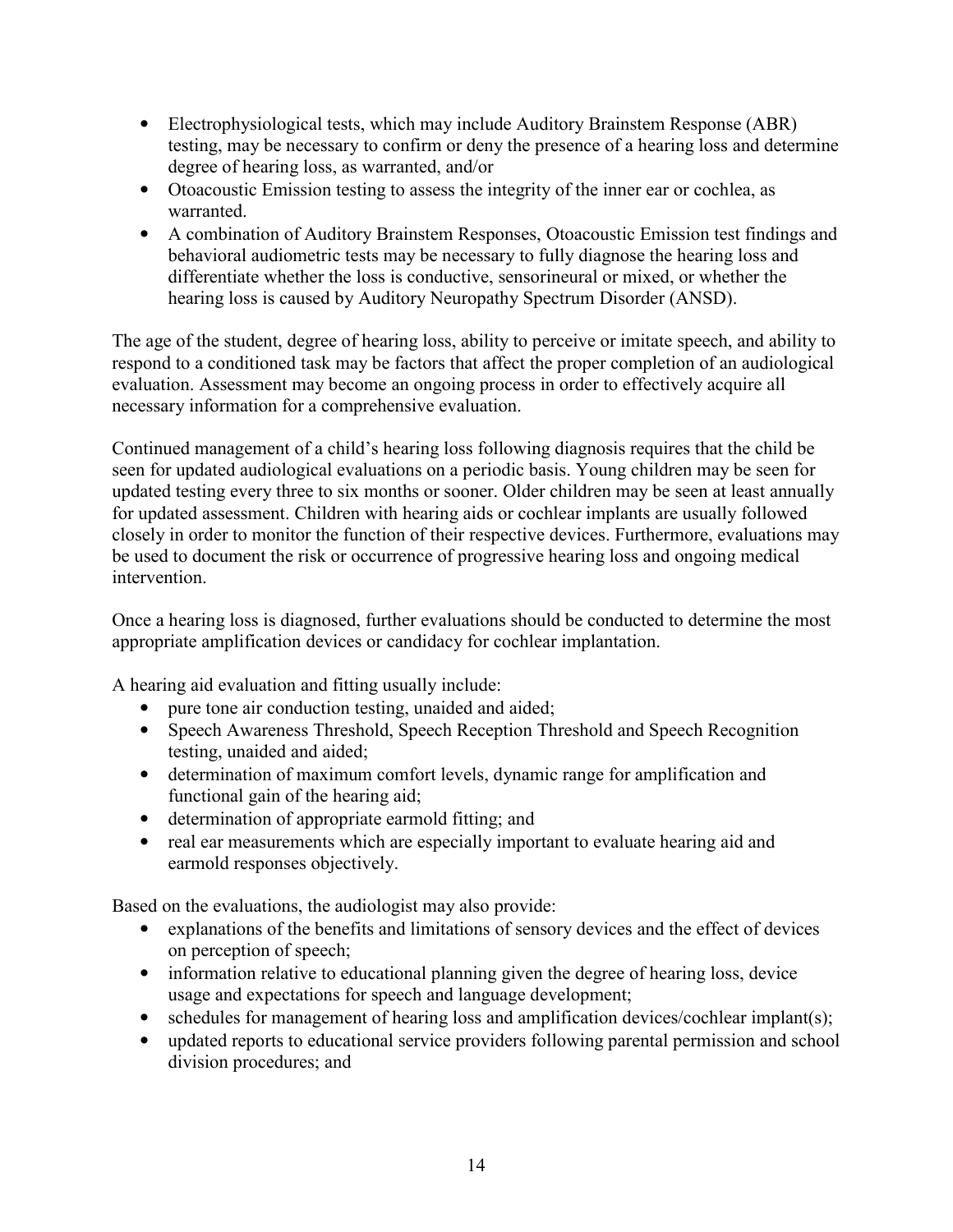<span id="page-22-0"></span>• recommendations for assistive listening devices, as needed, as well as other assistive technology needs and support for appropriate fitting and management of assistive listening devices.

Audiological assessment, fitting and device management must be completed by an audiologist licensed by the Virginia Board of Audiology and Speech-Language Pathology. The 2009 Virginia Regulations, at 8 VAC 20-81-100 E, and the federal implementing regulations, at 34 C.F.R. § 300.113(a) and (c), state that each school division must ensure that hearing aids worn in school by children with hearing impairments, including deafness, and the external components of surgically implanted medical devices are functioning properly, including completing routine checks. However, the law and regulations exclude the school division from being responsible for the post-surgical maintenance, programming, or replacement of the medical device (e.g., a cochlear implant) that has been surgically implanted or of an external component of the surgically implanted medical device. The federal regulations, at 34 C.F.R. § 300.34(b), and the Virginia Regulations, at 8 VAC 20-81-10, further define related services as not including a medical device that is surgically implanted, the optimization of the device's functioning (e.g., mapping), maintenance of that device, or the replacement of that device. (Refer to [Appendix D\)](#page-68-0)

#### *Communication/Language Assessment*

Communication is one of the most important areas of assessment for students who are deaf and hard of hearing. Many preschool students who are deaf and hard of hearing enter school without the conversational or narrative language skills (in either spoken English or ASL) necessary to develop preliteracy skills. It is important to understand that language precedes literacy and these skills form the linguistic foundation of written language literacy.

Therefore, priority should be placed on assessment of the conversational and narrative language skills in the student's preferred communication modality. For ASL users, a scale of conversational proficiency developed for typically developing children who are deaf and hard of hearing is suggested. It is essentially a rubric to be completed by at least three people, one of whom should have native fluency in the child's first natural language. (Refer to [Appendix E,](#page-71-0) Expressive and Receptive Language Assessment/Kendall.)

Some professionals who specialize in communication assessment refer to this as authentic assessment (e.g., Schirmer, 2000) because it involves real communication that does not fit the parameters of formal testing. Functional language/narrative assessment of the student through language sampling may provide more authentic information than scores obtained on formal measures. When a student's day-to-day communication involves sign language or another visual communication system, videotaping is a valuable assessment tool. Formal standardized measures of ASL proficiency normed on children who are deaf and hard of hearing currently are not available.

Spoken English proficiency and intelligibility can be assessed using traditional procedures and articulation measures if the student is using relatively fluent utterances or has an adequate single word vocabulary to perform the assessments. Intelligibility measurements should consider the listener's: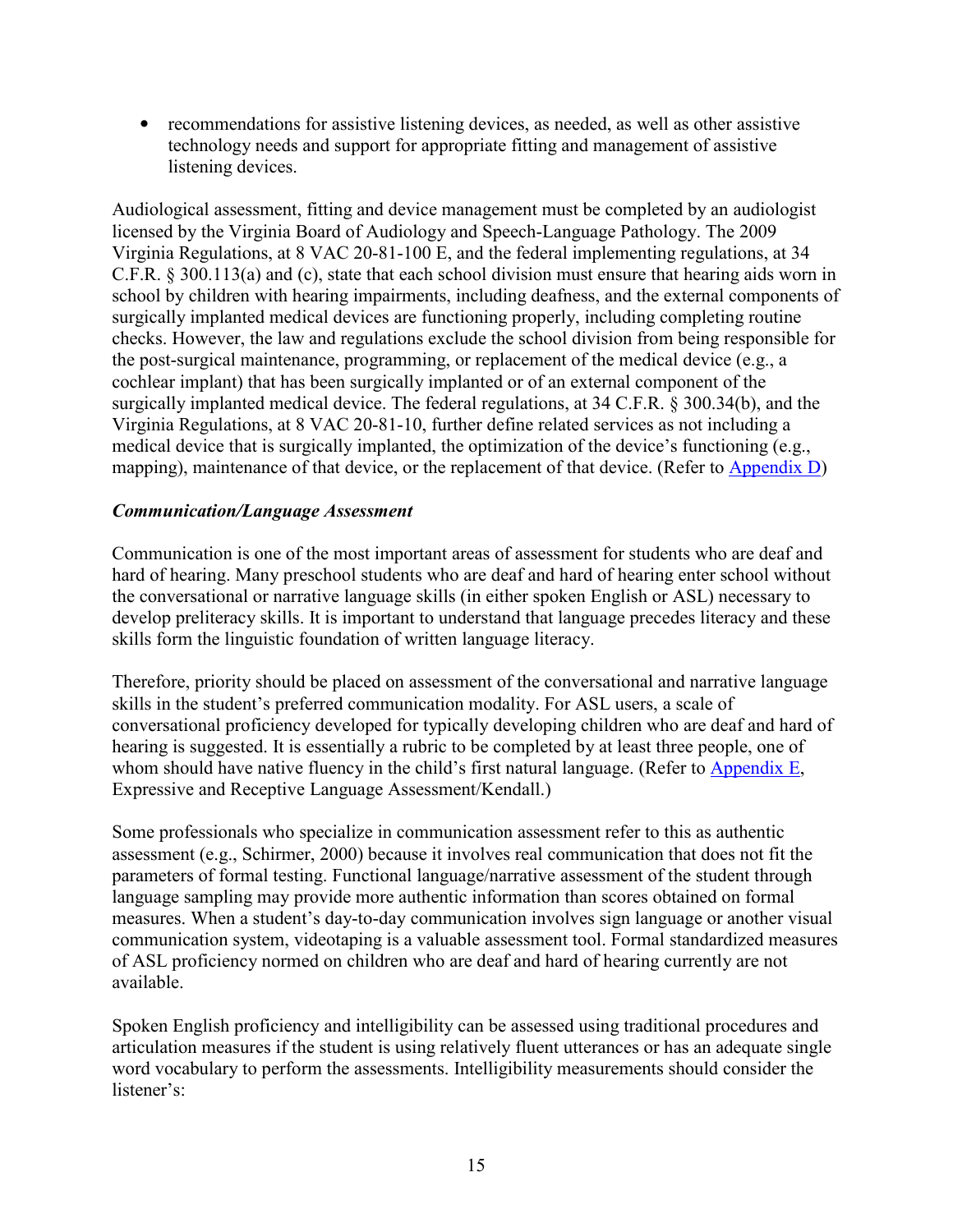- <span id="page-23-0"></span>• experience with the speech of individuals who are deaf and hard of hearing;
- familiarity with the student's speech in particular;
- prior knowledge of the topic; and
- degree of visual access to the speaker's face.

A student's "hearing age," the age at which a child consistently uses hearing technology (e.g., hearing aids, cochlear implant) should be considered when determining age-appropriate speech targets (Perigoe and Paterson, 2013). When assessing social-pragmatic communication, consider the student's direct communication with peers and adults in a variety of settings and how the student communicates using an interpreter. The ability to attend to and communicate through an interpreter, and to request and make repairs when communication fails, is not uniform across all students who work with interpreters (Seal, 2004). Assessing the student's work with interpreters (Seal, 2000), the ability to use telecommunication technology (e.g., email, text messaging, telephone relay) or other text recordings can be addressed through authentic assessment. The student's sensitivity to and accommodation of varying sign skills among communication partners should also be noted.

#### *Developmental Assessment*

Developmental assessments may be requested to determine initial eligibility for special education, collect a baseline of global functioning, develop intervention goals, and/or transition a child from early intervention services into a school setting. Developmental assessments may be conducted by:

- parent infant educators;
- early intervention service providers;
- preschool specialists;
- teachers;
- psychologists; and/or
- social workers.

Developmental assessments typically compare a child who is deaf or hard of hearing to a normative group of hearing peers or against a criterion of developmental skills typically established at specific ages. Examiners should consider the auditory and communication experiences of a young child with hearing loss when interpreting these scores for parents and/or educational purposes. Developmental assessments typically cover domains such as communication, fine and gross motor skills, cognitive skills, pre-academic skills, socialemotional development, and adaptive functioning. (Refer to [Appendix E](#page-71-0) for links to suggested developmental milestones resources and charts.)

#### *Educational Assessment*

A comprehensive educational assessment of a student who is deaf or hard of hearing may be completed in order to establish baseline levels of academic performance, monitor progress over time, develop goals and objectives for a student's IEP, and determine present level of performance. It is recommended that educational or academic testing be conducted along with assessments of receptive and expressive language abilities in order to determine a comprehensive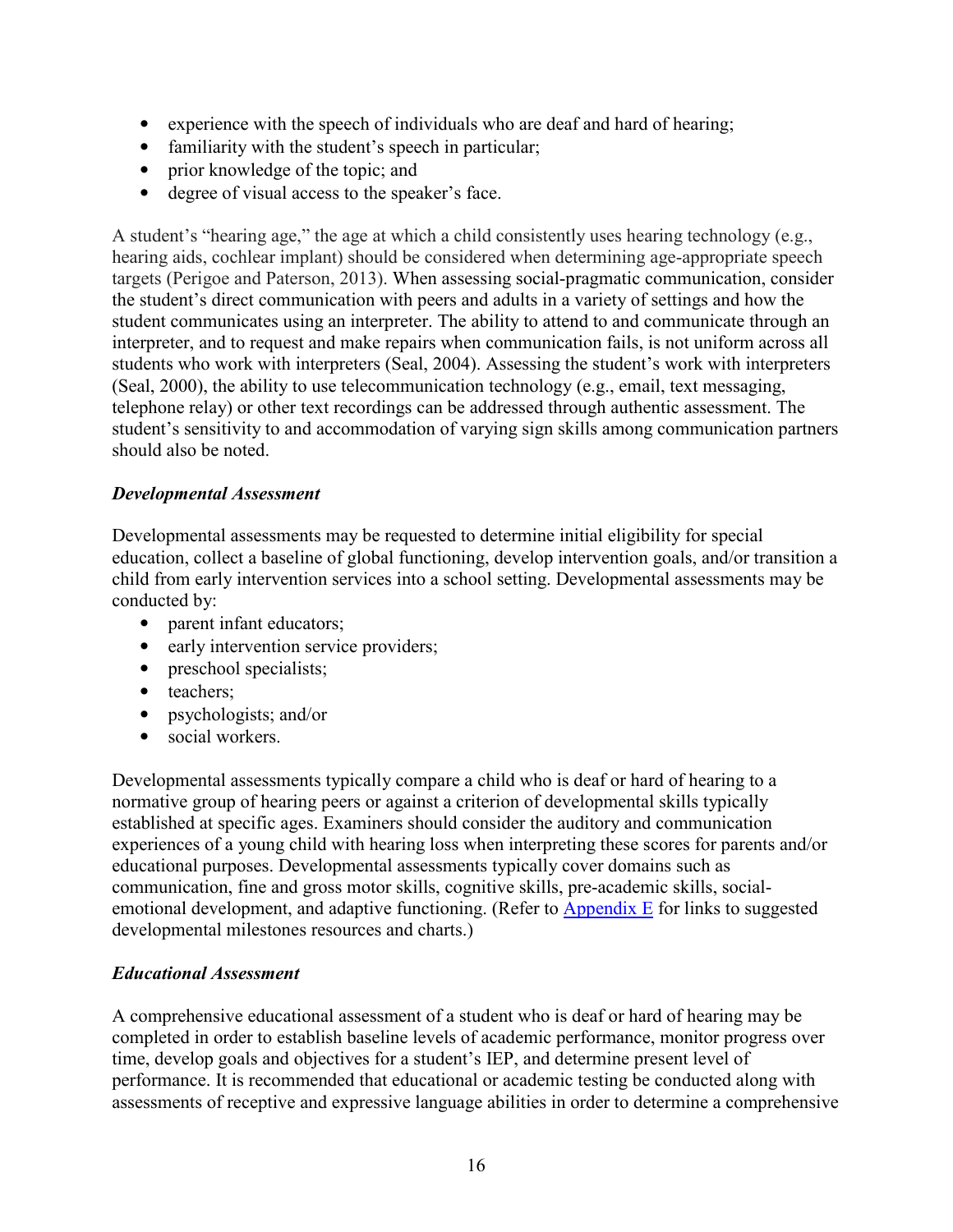<span id="page-24-0"></span>picture of a student's strengths and needs. Teachers and professionals should consider the goal of the assessment when selecting test measures because different kinds of measures (e.g., criterionreferenced, norm-referenced, alternate or authentic, curriculum-based) will provide different information. The use of typical, standardized, norm-referenced achievement tests can be complicated by communication modality, difficulty with translating questions, limited validity studies, and interpretation of scores, but these tests still may be appropriate sources of information in context with classroom data. Criterion-referenced tests and curriculum-based measurement probes may provide a more unbiased method of monitoring progress over time, especially when an individual student's performance is compared against the student's own baseline rather than against those of hearing peers. (Refer to [Appendix E\)](#page-71-0) Authentic assessments and collection of performance-based evidence (portfolios) complement other sources of educational data. Classroom observations conducted by a TODHH or other d/hh knowledgeable professional may provide insight into how a student is accessing information in the classroom, benefiting from assistive listening devices, interacting with teachers and peers, and responding to instructional strategies.

Teachers are encouraged to monitor educational progress closely in students who have hearing loss. If a student is not making adequate educational progress, the IEP Team should reexamine communication access, consider trial placements for interventions and services, and may consider referring the student for a comprehensive multi-disciplinary evaluation to rule out additional influences upon learning. (Refer to [Appendix E\)](#page-71-0)

#### *Psychological Assessment*

Psychological assessments offer a standardized approach for collecting information about a student's strengths and needs across a variety of functional domains. These domains might include cognitive skills, problem solving, memory and attention, as well as broader life skills such as social-emotional development, visual-motor integration, and adaptive living skills. Assessment techniques might include: interviews with family members, the student and educational personnel; behavioral and classroom observations; functional behavioral assessment; and/or administration of standardized psychological tests. When working with students who are deaf and hard of hearing, the psychological test results should be interpreted within the context of a multi-disciplinary assessment and be based upon a variety of techniques and measures (Blennerhassett, 1990).

Further information on assessment considerations for students who are deaf and hard of hearing and the domains that may be included in a comprehensive psychological assessment battery along with suggested assessment tools is in [Appendix F.](#page-79-0) These domains include:

- nonverbal abilities:
- verbal comprehension or verbal abilities;
- cognitive processing abilities;
- executive functioning;
- social-emotional development; and
- adaptive living or daily living skills.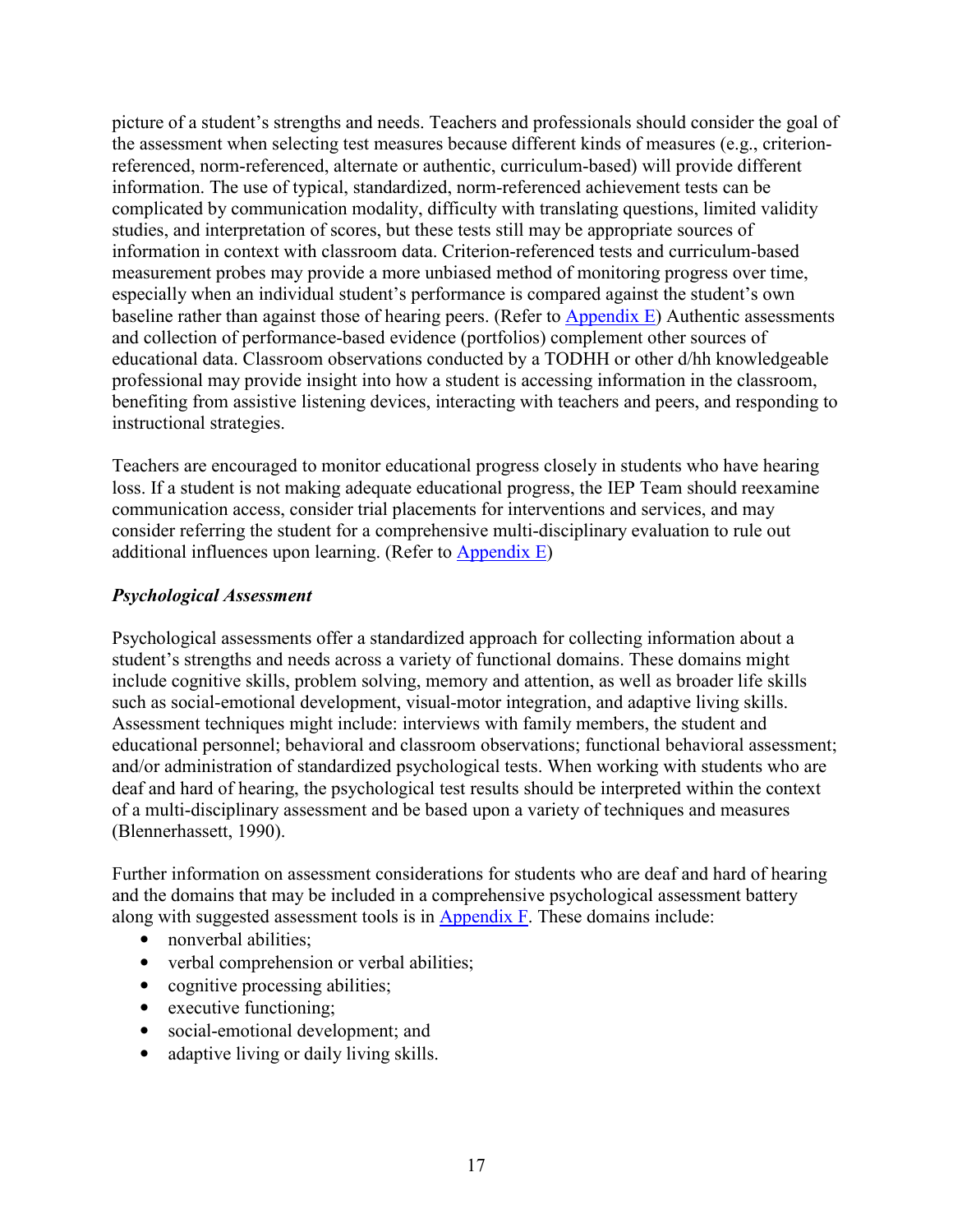<span id="page-25-0"></span>Consultation regarding psychological assessment of children who are deaf and hard of hearing is available from the Virginia Network of Consultants (VNOC). (Refer to [Appendix A\)](#page-58-0)

## **Eligibility**

The purpose of eligibility is to determine if a child has a disability and is in need of special education and related services. Eligibility for special education for students who are deaf and hard of hearing follows the same procedures as for students with other disabilities (34 C.F.R. § 300.306; 8 VAC 20-81-80). The 2006 federal implementing regulations, at 34 C.F.R. § 300.101(c), provide that a free appropriate public education must be made "available to any individual child with a disability who needs special education and related services, even though the child has not failed or been retained in a course or grade, and is advancing from grade to grade" (8 VAC 20-81-100 A). As such, a student should not be precluded from consideration for special education and related services merely because the student has not yet failed academically. The VDOE provides guidance for eligibility teams through the following guidance documents which can be found at the VDOE website:

- Evaluation and Eligibility for Special Education and Related Services: Guidance [Document](http://www.doe.virginia.gov/special_ed/disabilities/guidance_evaluation_eligibility.docx) (2018); and
- Guidance on Evaluation and Eligibility for the Special Education Process Appendix A: [Sample Evaluation and Eligibility Forms \(2017\)](http://www.doe.virginia.gov/special_ed/disabilities/guidance_evaluation_eligibility_appendix_a.docx) (Note: There are 14 Disability Worksheets, including Deafness, Hearing Impairment and Deaf-Blindness.).

The following auditory disorders may constitute conditions that warrant consideration for special education and related services:

- sensorineural hearing loss
	- o bilateral or unilateral
	- o congenital or acquired
	- o progressive, fluctuating, or stable
- conductive hearing loss
	- o bilateral or unilateral
	- o intermittent or recurrent, progressive or stable
- mixed hearing loss
	- o bilateral or unilateral
- Auditory Neuropathy Spectrum Disorder (ANSD)

Note: Auditory processing disorder, also known as central auditory processing disorder, is a clinical diagnosis, which may sometimes require special education and related services. It is not hearing acuity impairment. "Regardless of the eligibility determination, students with an auditory processing disorder will benefit from a multidisciplinary team approach to management. The team may include the classroom teacher, speech-language pathologist, school psychologist, educational diagnostician, audiologist, parent, and special education teacher if appropriate (often the teacher of students with learning disabilities)." (VDOE, *Speech-Language Pathology Services in Schools: Guidelines for Best Practice*, Revised 2018, p. 75.)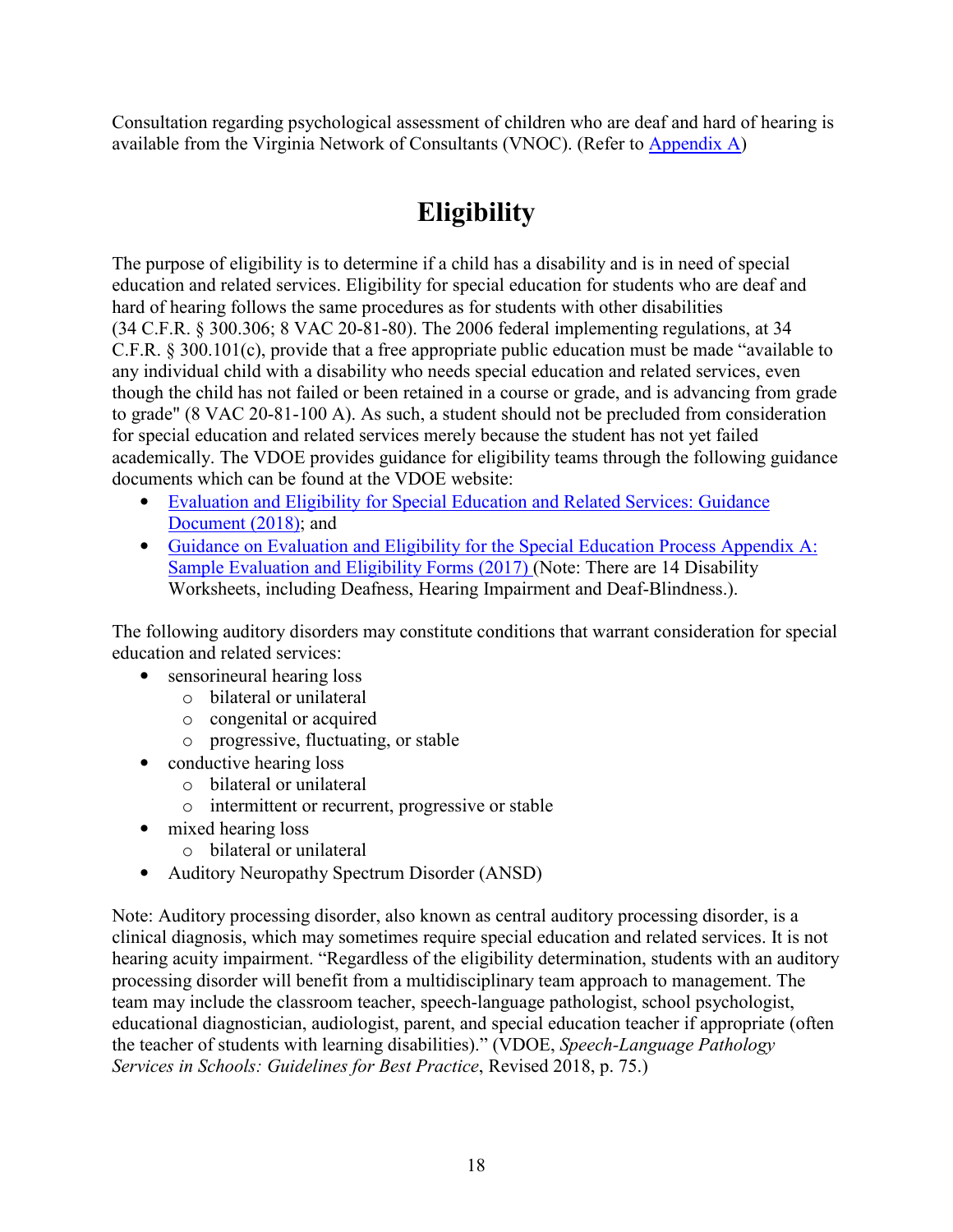<span id="page-26-0"></span>For students with hearing loss, data and information gathered from the following areas are recommended for the team's review and consideration of eligibility as a student with a disability:

- academic achievement:
- classroom performance;
- learning strategies;
- competence in spoken language (speech/language delays);
- competence in written language;
- social and emotional adjustment; and
- adaptive skills.

The effect of a hearing loss on a given student's achievement is a result of several interactive factors including:

- type of hearing loss;
- etiology and age of onset of hearing loss;
- age at which intervention occurred;
- effectiveness of early intervention services;
- language acquisition;
- visual and auditory perceptual and processing abilities;
- linguistic and communicative competence for age; and
- health issues and/or disabling conditions.

If a student is found to be eligible for special education due to hearing loss, the degree of special education and related services varies for each student.

In determining eligibility for preschool services for a child transitioning from Part C services, team members, including early intervention providers, should consider the supports needed for the child to make a successful transition to the identified school setting. Without services, a child who has a hearing loss is unlikely to be on par with his or her hearing peers upon entry into kindergarten. A professional who is knowledgeable about deafness and hearing loss such as a TODHH or educational audiologist should be a participant at the eligibility meeting.

### **IEP Development**

When the eligibility committee has determined that a student who has a hearing loss is eligible for special education services, an individualized education program (IEP) must be developed within 30 calendar days (8 VAC 20-81-110 B.2).

The following factors should be considered when developing an IEP for a student who is deaf or hard of hearing:

- communication needs and the child's and family's preferred mode of communication;
- linguistic needs;
- severity of hearing loss and potential for using hearing;
- academic level:
- social, emotional, and cultural needs, including opportunities for peer interactions and communication; and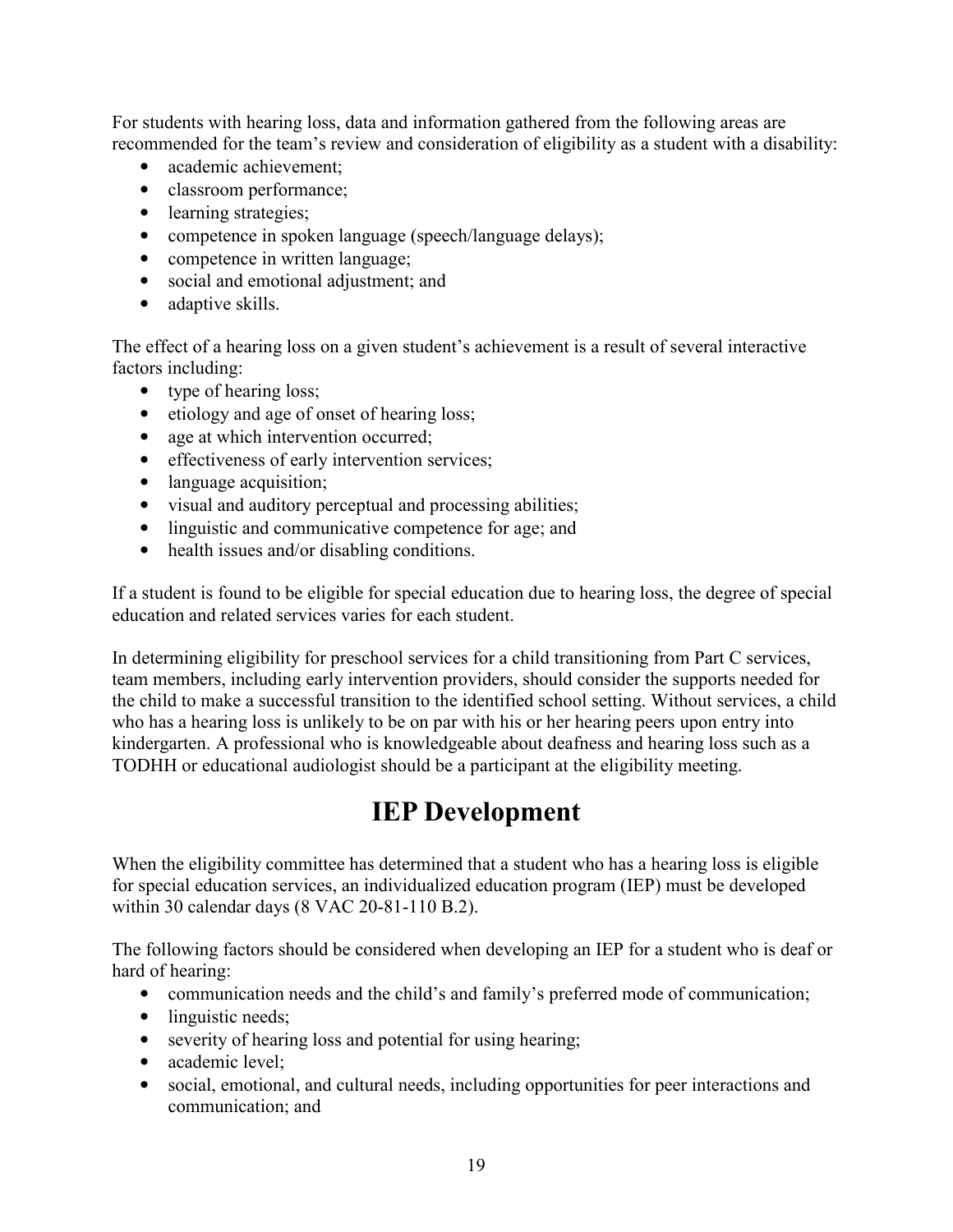<span id="page-27-0"></span>• consideration of curriculum content and method of curriculum delivery [57 Fed. Reg. 49275 (October 30, 1992)].

Special education law and regulations require the IEP Team to consider several "special factors." In the case of a child who is deaf or hard of hearing, the IEP Team must consider:

- the child's language and communication needs;
- opportunities for direct communication with peers and professional personnel in the child's language and communication mode;
- academic level: and
- the full range of needs, including opportunities for direct instruction in the child's language and communication mode [34 C.F.R. §300.324(a)(2)(iv); 8 VAC 20-81-110 F.2.f].

The IEP for any student who is deaf or hard of hearing should be communication driven. A tool to assist the IEP Team in its consideration of a student's communication needs is a "communication plan." Typically, "communication plans identify the child's primary language and/or mode of communication and describe what the school will do to support the child's language development and communication access needs" (NASDSE, 2018, p. 30). The Virginia [Communication Plan for a Student Who is Deaf or Hard of Hearing \(Refer to Virginia](http://www.doe.virginia.gov/special_ed/disabilities/sensory_disabilities/hearing_impairment/va_communication_plan.docx) [Communication Plan-Appendix G\)](http://www.doe.virginia.gov/special_ed/disabilities/sensory_disabilities/hearing_impairment/va_communication_plan.docx) is recommended for use during the development of the initial IEP and reviewed annually as it provides a means for the IEP Team to examine whether or not the student's communication needs are being met and to plan for support. The Virginia Communication Plan is available on the VDOE website.

### **Placement**

The *Individuals with Disabilities Education Act* requires all children be educated in their least restrictive environment (LRE) with their non-disabled peers. Using inclusive practices, such as placement in the general education classroom, is generally perceived to ensure greater access to the general education curriculum. However, as early as 1986 with passage of the *Education of the Deaf Act* and the Commission on Education of the Deaf's report, *Toward Equality: Education of the Deaf* (1988), it was recognized that the concept of LRE for children who are deaf and hard of hearing and placement decisions needed special consideration. The unique communication and language needs of children who are deaf and hard of hearing may present special challenges to IEP Teams when determining a child's LRE. Continuous access to information and opportunities for both incidental learning and learning through peer interaction are important considerations when determining LRE.

The Commission noted that the movement of children into general education classrooms, while desirable and appropriate for many children who are deaf and hard of hearing, created an "educational and psychosocial void for others. Particularly affected were those children who were deaf and used visual communication systems (e.g., ASL, English signs, Cued Speech) as their primary language" (Baker-Hawkins & Easterbrooks, 1994, p. 6). The U.S. Department of Education issued a Notice of Policy Guidance on Deaf Students Education Services [57 Fed. Reg. 49274 (October 30, 1992)], to implement several COED recommendations regarding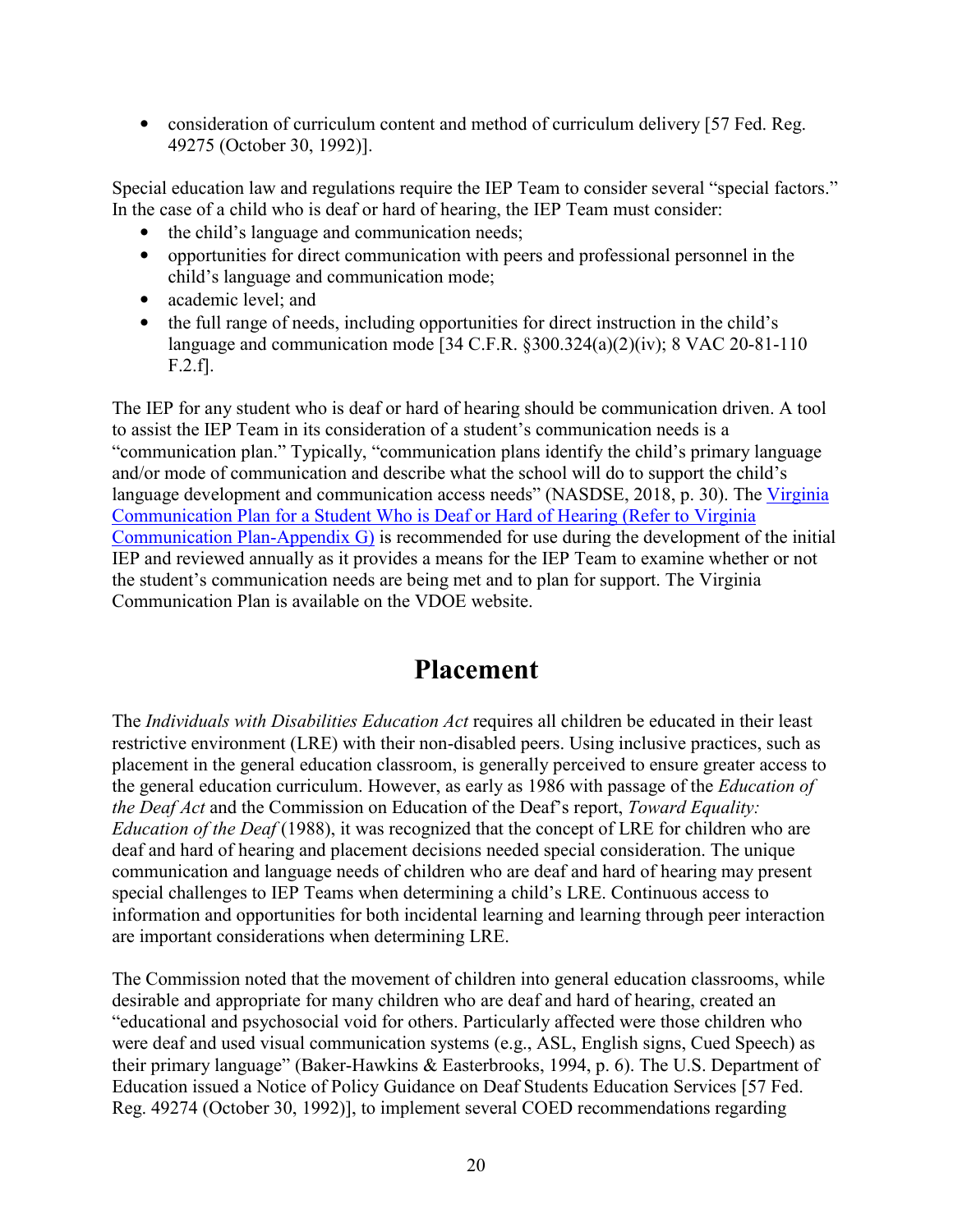appropriate education for students who are deaf. The Policy Guidance listed factors to be considered in developing the IEP, including:

- communication needs and the child's and family's preferred mode of communication;
- linguistic needs:
- severity of hearing loss and ability to use residual hearing;
- academic level;
- social, emotional, and cultural needs, including opportunities for peer interactions and communication; and
- consideration of curriculum content and method of curriculum delivery.

Students who are deaf and hard of hearing vary in their individual profiles and abilities. Additional factors to consider may include a child's "hearing age" (the age at which a child consistently uses hearing technology) as well as additional disabilities. All program options should be considered by the IEP Team, including the parents, and the most appropriate one selected based on the needs of the individual child.

A continuum of alternative placements and services should be considered as a part of the IEP process for students who are deaf and hard of hearing. Options include:

- direct instruction and/or resource services within the regular class with support services from a teacher who has the DHH endorsement, speech-language pathologist, educational audiologist, and/or educational interpreter;
- general education class with instruction in the resource room;
- selective placement in the general education program according to abilities of the student with related services as necessary within the resource room from a teacher who has the DHH endorsement, speech-language pathologist, educational audiologist, and/or educational interpreter;
- self-contained class for students who are deaf and hard of hearing with full-time academic instruction by a teacher who has the DHH endorsement in a general education public school facility; non-academic instruction with hearing peers; and related services provided as necessary (speech-language pathologist, educational audiologist and/or educational interpreter);
- self-contained class with full-time academic/developmental and nonacademic instruction in general education public school facility and related services provided as necessary (speech-language pathologist, educational audiologist, teacher who has the DHH endorsement and/or educational interpreter);
- separate public day school for students who are deaf and hard of hearing;
- private day school for students who are deaf and hard of hearing;
- public and/or private residential school for students who are deaf and hard of hearing;
- homebound; or
- hospital.

Students who are deaf and hard of hearing and who have one or more additional disabilities (e.g., intellectual disability, deaf-blindness, emotional disability, learning disability, orthopedic impairment, and/or autism) may require placement and/or services from other categorical special education programs. Students who are deaf and hard of hearing should have opportunities for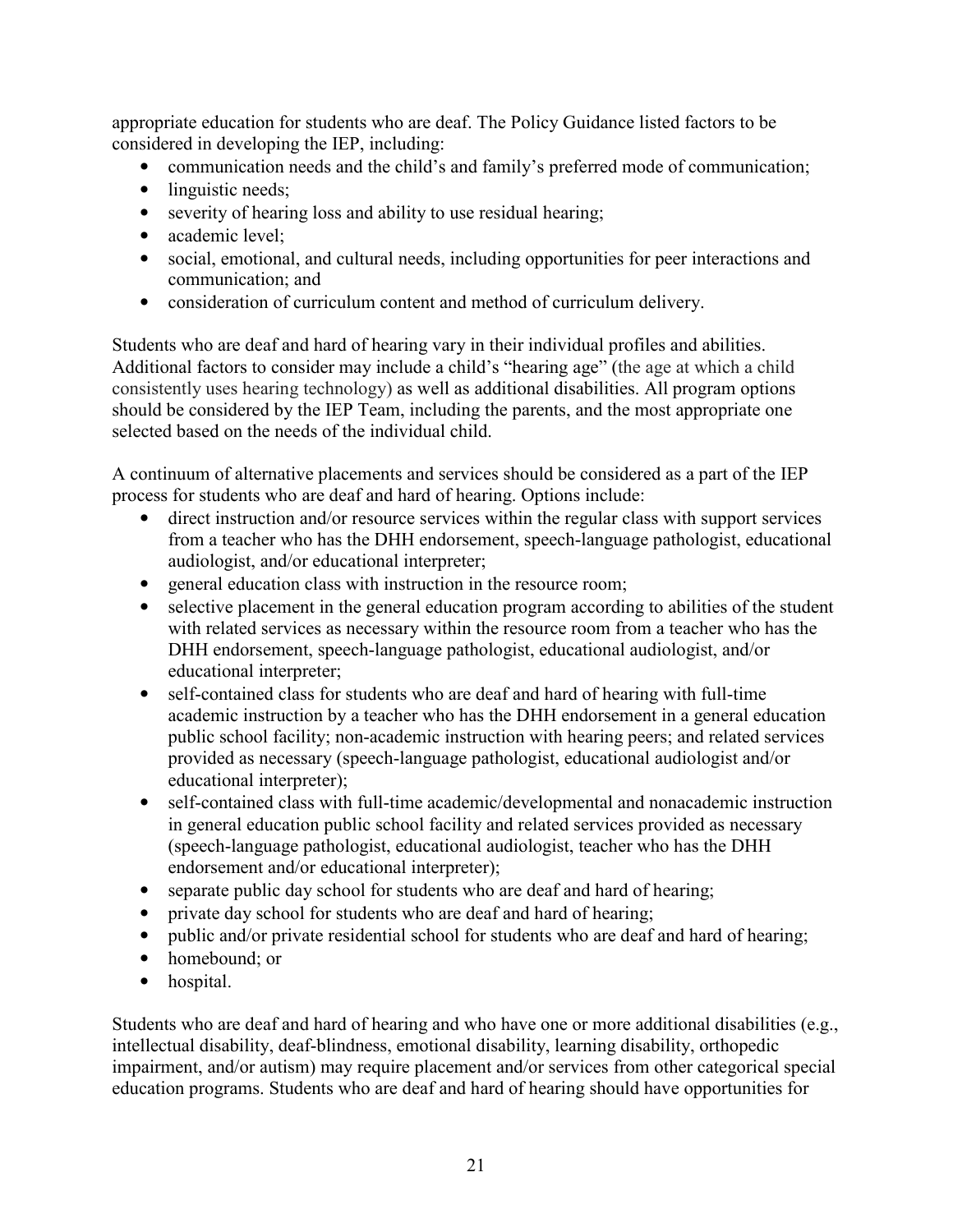<span id="page-29-0"></span>participation with hearing peers and with peers who are deaf and hard of hearing. Members of each IEP Team should consider a student's unique needs and each of the following factors when developing an appropriate program:

- academic performance and developmental needs;
- necessary curricular modifications or accommodations;
- student's communicative/language abilities;
- the level of communication access in the classroom, home, and overall school environment;
- qualifications and communicative competencies of personnel;
- quality of interpreting services and the ability of the child to use them;
- availability of a sufficient number of age-appropriate peers who are deaf and hard of hearing and who communicate using the same methodology (for children who primarily use listening and spoken language, availability of a sufficient number of age-appropriate peers who are not delayed in speech and language);
- behavioral management or assistance needed;
- physical characteristics of the setting (visual, acoustics);
- preference of the child and family;
- student motivation and attitude; and
- needed technology.

It is important for students with hearing loss to interact with peers who are also deaf and hard of hearing. Every effort should be made to provide instruction and direct communication in the student's preferred language mode. "If students use ASL, signs or cued speech, fluent adult and student signers with whom they can communicate effectively are especially critical. Adult role models are beneficial to self-awareness, social communication and overall social-emotional wellbeing" (NASDSE, 2018, p. 3).

#### The Virginia School for the Deaf and the Blind

The Virginia School for the Deaf and the Blind (VSDB) is located in Staunton, Virginia. The VSDB is a state agency that provides a comprehensive, state-aligned education program to students through age 21 who are deaf or hard of hearing, blind or visually impaired, deafblind, or deaf or blind with other disabilities. A student with an IEP may be referred by the local educational agency for consideration of placement at the VSDB through the VSDB admissions process. Upon admission, a student may attend as either a residential or day student. The [VSDB](https://www.vsdb.k12.va.us/)  [Outreach Services](https://www.vsdb.k12.va.us/) program assists early intervention providers and local school divisions in meeting the needs of children with sensory disabilities and their families across the **Commonwealth**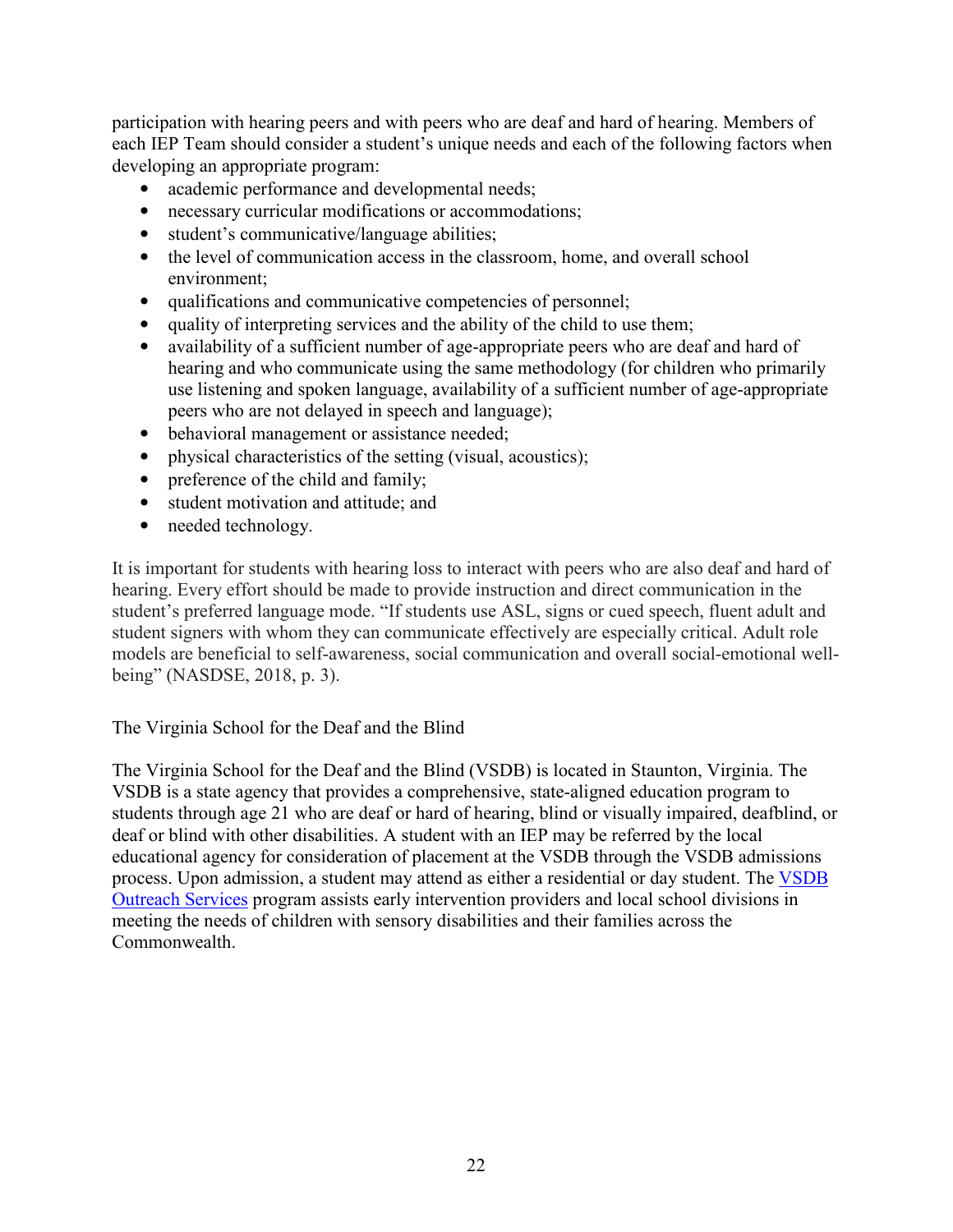# **PERSONNEL**

<span id="page-30-0"></span>*Education personnel who work with students who are deaf or hard of hearing encompass a wide range of knowledge, skills and abilities to meet the variety of services and supports needed by each child. Collaboration among specialized instructional support personnel families, students and communities is a key component to successful provision of services (NASDSE, 2018, p. 93).* 

### **Staff**

Professionals should be hired who meet the professional qualifications and who are able to communicate proficiently in the mode used by the student. Determination of staff for provision of services to students who are deaf and hard of hearing must be based on each student's individual needs. Direct service staff may include the following professionals:

- teacher endorsed in [Special Education Deaf and Hard of Hearing PreK-12](https://law.lis.virginia.gov/admincode/title8/agency20/chapter23/section530/) (TODHH)
- early childhood special educator; and
- general education teacher.

Having qualified support staff is an integral part of a program for a student who is deaf or hard of hearing. This support staff may include the following professionals:

- assistive technology specialist;
- behavior specialist;
- Cued Speech/Cued Language transliterator;
- early intervention service provider;
- educational audiologist;
- educational interpreter/transliterator;
- English as a Second Language (ESL) teacher;
- instructional paraprofessional;
- itinerant teacher;
- listening and spoken language specialist;
- notetaker;
- occupational therapist;
- physical therapist;
- professionals who are deaf and hard of hearing;
- school counselor;
- school psychologist;
- school social worker;
- special education program coordinator/supervisor;
- special education teacher (other than the TODHH);
- speech-language pathologist;
- spoken language facilitator;
- tutor:
- vocational education teacher; and
- vocational rehabilitation specialist.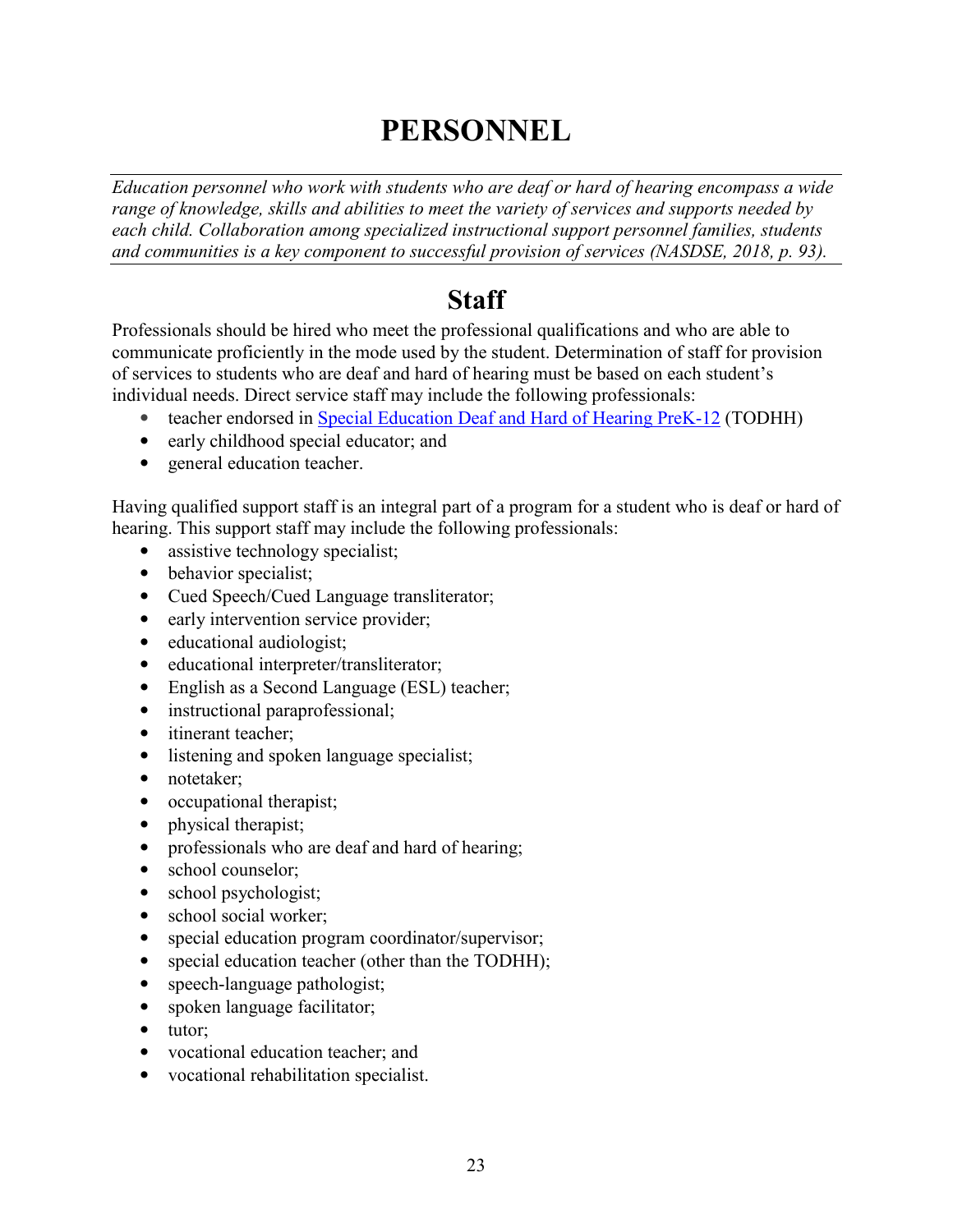### **Collaboration**

<span id="page-31-0"></span>Creating properly integrated programs for students who are deaf and hard of hearing requires careful scheduling and the development of collaborative relationships among professionals to provide appropriate student, parent and staff supports. Regular meetings between the TODHH, general education teacher, speech-language pathologist and educational interpreter to share information and to plan for upcoming instructional units are highly recommended. Specialized content vocabulary and concepts may need to be pre-taught by the TODHH and/or the speechlanguage pathologist. The interpreter may need to preview audio-visual materials and/or prepare signs ahead of time for technical vocabulary in lessons. The TODHH, general education teacher and other team members should discuss differentiated instructional strategies that may be used to make lessons more effective for students who are deaf and hard of hearing. Information on implementing effective co-teaching strategies may be found by accessing the [Virginia](http://www.ttaconline.org/)  [Department of Education Training and Technical Assistance Centers \(T/TAC\).](http://www.ttaconline.org/)

### **Related Services**

#### *Educational Interpreters*

The term interpreting services, in this section as in the Virginia Regulations, is used with respect to children who are deaf and hard of hearing. Educational interpreters are professionals who play an important role in facilitating communication between some students who are deaf and hard of hearing and their teachers and peers. Students who are deaf and hard of hearing are entitled to access the same general education curriculum as their hearing peers. It is essential that the student possesses the adequate cognitive, linguistic, and academic readiness skills that will allow them to benefit from interpreter services. In some cases, direct instruction from a teacher of the deaf and hard of hearing (TODHH) should be given priority over instruction delivered through use of an educational interpreter.

Educational interpreting can occur anywhere that a student is engaged in learning (e.g., classroom, lab, gym, athletic field, stage, shop). Access to the social communication that occurs in educational settings (e.g., recess, lunch, extracurricular activities) is also important to all students, including those who may access the information through their interpreters. Allowing students who are deaf and hard of hearing to access the general educational curriculum is a right guaranteed by the *Americans with Disabilities Act of 1990* (ADA) and the IDEA 2004. Interpreting services accommodate the communication needs for students as determined by the IEP Team. In the general education setting, the educational interpreter is often the only communication/language model for a student who is deaf or hard of hearing. The term *interpreting* is commonly used to represent the following range of services:

• **Sign language interpreters** improve communication by signing the spoken language of hearing persons and voicing the sign language of the person who is deaf or hard of hearing. This voice-to-sign and sign-to-voice interpreting crosses two languages, generally English and American Sign Language (ASL).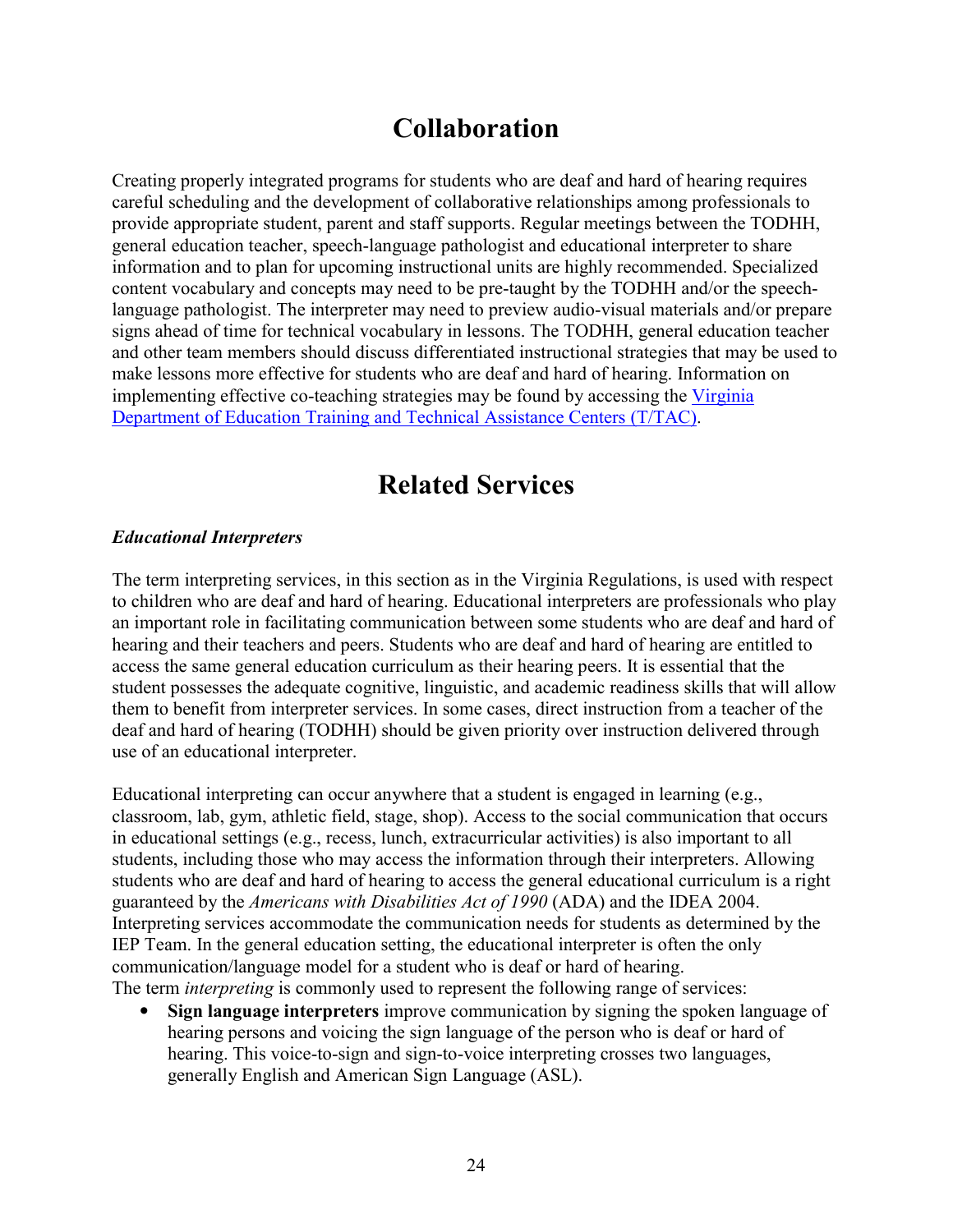- <span id="page-32-0"></span>• **Sign language transliterators** facilitate voice-to-sign and sign-to-voice communication while working within one language, generally spoken and signed English.
- **Cued Language transliterators** add cues to the restated spoken message for a person who is deaf or hard of hearing and restate or voice the message of the person who is deaf or hard of hearing and who may cue when he or she talks. (Refer to [Appendix C\)](#page-65-0)
- **Oral transliterators** inaudibly repeat what a hearing person says in a manner that enables the person who is deaf or hard of hearing to understand it; they may also voice what the person who is deaf or hard of hearing says for hearing persons.

An interpreting professional may be qualified in one or more of these areas.

#### *Team Interpreting*

In intense communication settings, interpreters may need to work in pairs or on teams. Examples of settings during which more than one interpreter is needed include:

- block scheduled classes;
- classes in which language is highly technical;
- classes with multiple students who are deaf and hard of hearing;
- extended oral reading;
- group interactions;
- lectures; and
- videotape presentations.

Educational interpreters are at risk of physical injury associated with repetitive movements. Error rates also tend to increase when interpreters are fatigued. Scheduling interpreters to work in teams may help to reduce physical and cognitive stress in these situations.

#### *Other Roles*

Sometimes educational interpreters are asked to perform activities in the school setting such as teaching sign language, sponsoring a sign language club, or acting as instructional assistants for students who have special medical, orthopedic, or behavioral needs. These additional assignments are only appropriate in the following situations:

- when the situations do not remove interpreters from their primary responsibilities;
- when the assignment does not conflict with the [Code of Professional Conduct;](http://rid.org/ethics/code-of-professional-conduct) and
- when interpreters are qualified to serve in these additional roles.

Careful deliberation of these "other roles" is necessary in ensuring that the interpreter's primary role is not compromised.

Sometimes interpreters may have down time that occurs due to student absence or schedule changes. This time may be used to prepare for upcoming instruction and classroom activities by previewing and practicing the signs for vocabulary and concepts. While reassigned time is just as reasonable for educational interpreters as it is for other members of the school team. Important distinctions need to be made between down time that occurs during testing or seatwork. Serving as a student's instructor during seatwork is typically not appropriate for an interpreter yet being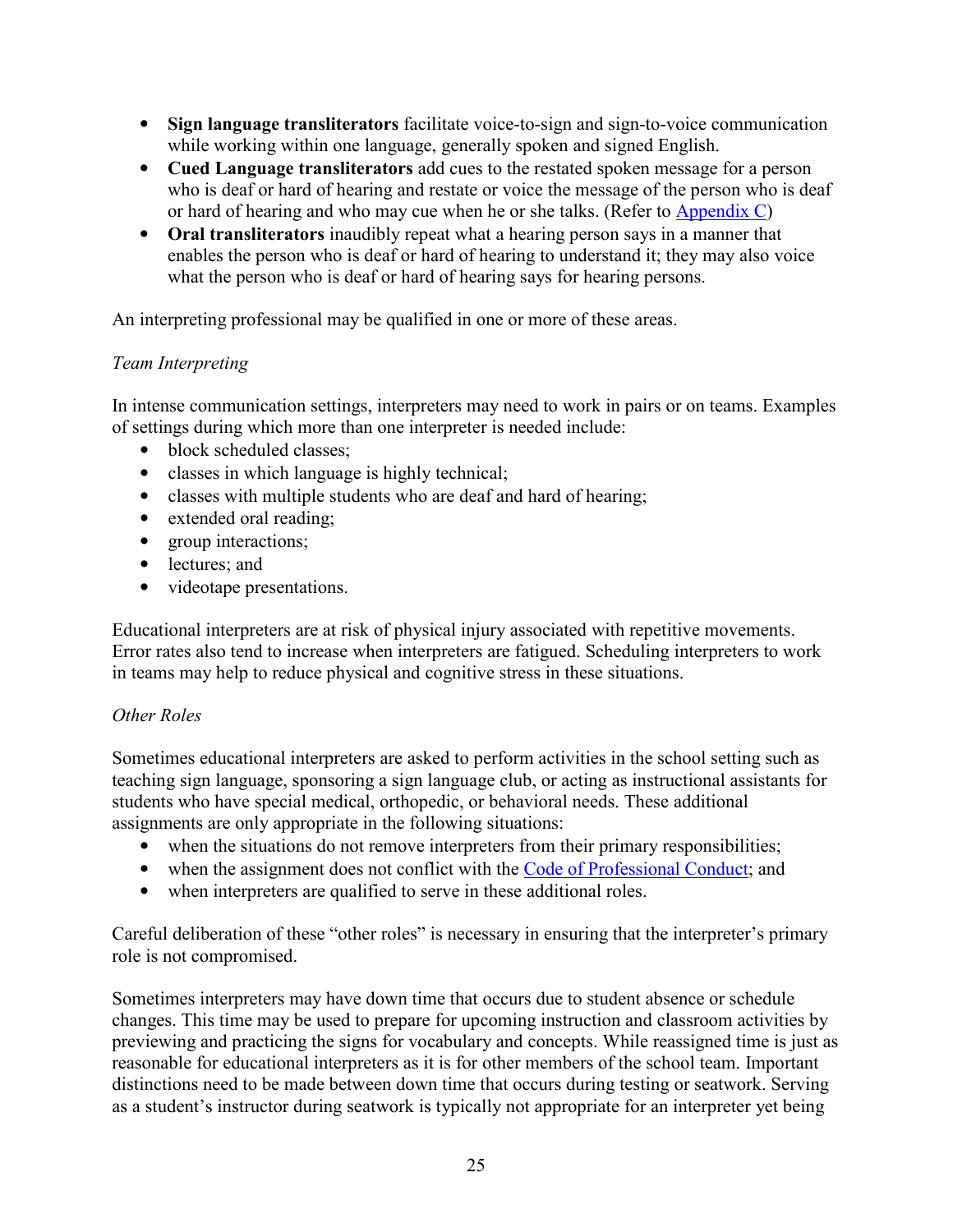<span id="page-33-0"></span>available and vigilant to interpret a student's questions during a test or seatwork is appropriate. Serving as a student's disciplinarian or parent liaison is also not appropriate for an educational interpreter.

#### *Qualifications*

The 2009 Virginia Regulations, at 8 VAC 20-81-40 E 3 and 4, provide for qualification requirements, effective 2010, for personnel providing interpreting services for students who are deaf and hard of hearing:

- Personnel providing educational interpreting services for children using sign language must hold:
	- o a valid Virginia Quality Assurance Screening (VQAS) Level III; or
	- o a passing score on the Educational Interpreter Performance Assessment (EIPA) Written Test along with a minimum of a Level 3.5 on the EIPA Performance Test or any other state qualification or national certification (excluding Certificate of Deaf Interpretation) recognized by the Virginia Department for the Deaf and Hard of Hearing (VDDHH) as equivalent to or exceeding the VQAS Level III.
	- o Under no circumstances shall school divisions or private special education schools hire interpreters who hold qualifications below a VQAS Level II, EIPA Level 3.0 or the equivalent from another state.
	- o Interpreters hired with a VQAS Level II, EIPA Level 3.0 or the equivalent will have two years from the date of hire to reach the required qualifications.
- Personnel providing educational interpreting services for children using Cued Speech must have a valid Virginia Quality Assurance Screening Level III for Cued Speech or hold a national Transliteration Skills Certificate from the Testing, Evaluation and Certification Unit (TEC Unit) or equivalent recognized by the Virginia Department for the Deaf and Hard of Hearing.
	- o Under no circumstances must school divisions or private special education schools hire educational interpreters to provide Cued Speech services who hold qualifications below a VQAS Level I or the equivalent from another state.
	- o Educational interpreters to provide Cued Speech hired with a VQAS Level I or the equivalent have three years from the date of hire to reach the required qualifications.
- Personnel providing educational interpreting services for children requiring oral interpreting must hold a national Oral Transliteration Certificate (OTC) or equivalent recognized by VDDHH.

For a child who is not deaf or hard of hearing, but for whom sign language services are specified in the IEP to address expressive or receptive language needs, the sign language services must be provided by an individual meeting the requirements determined appropriate by the school division.

Many educational interpreters have not only met the state's qualification requirements but also have coursework, certificates, or degrees in interpreting. They are skilled in the language and vocabulary of academics as well as in abstract thinking and have a working knowledge of the developmental changes that occur in students in kindergarten through grade 12. It is essential for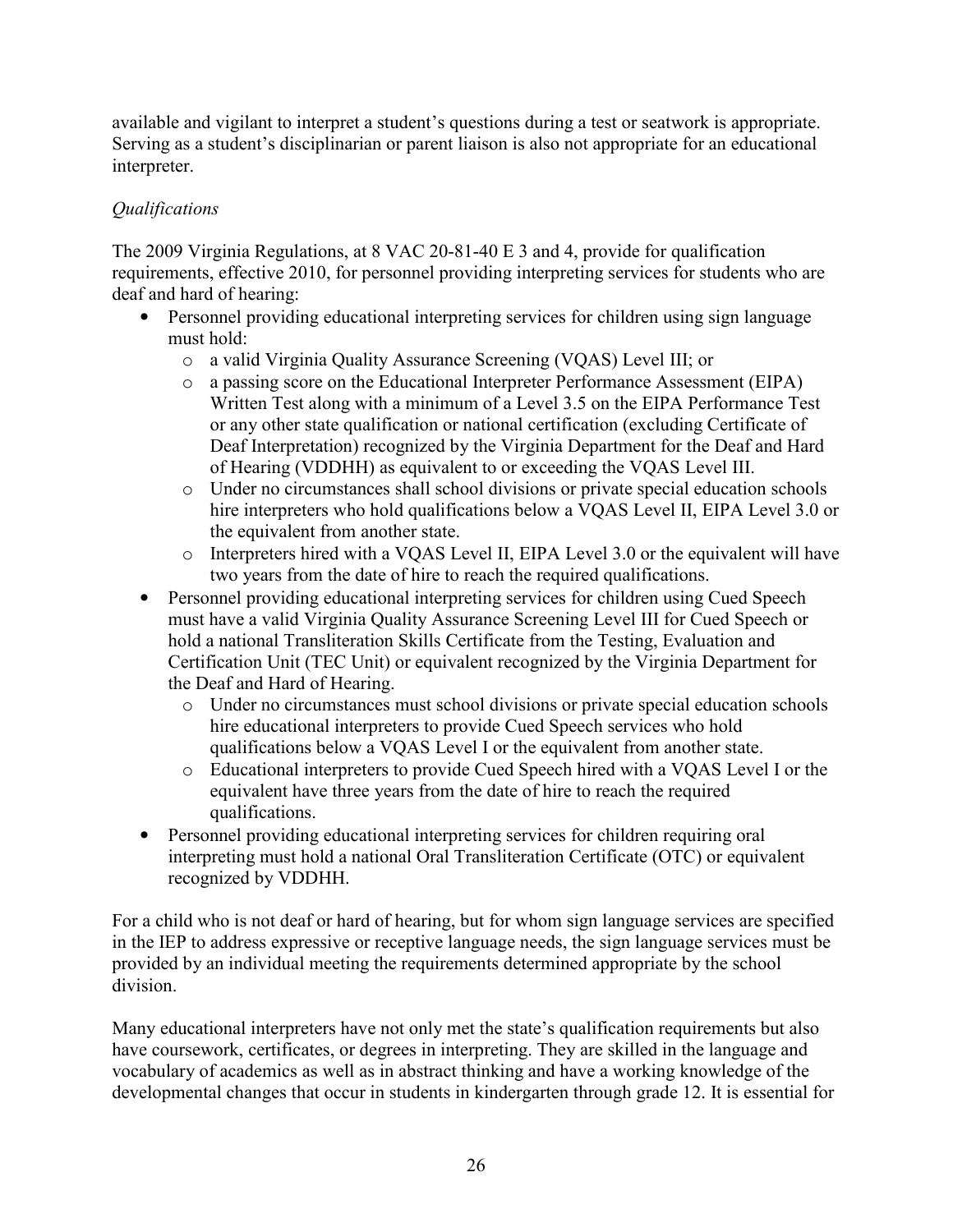<span id="page-34-0"></span>educational interpreters to participate in ongoing professional development in order to continue acquiring and maintaining skills that are necessary to effectively support the communication needs of students who are deaf and hard of hearing. Ongoing professional development is also required to maintain national certification for [interpreters](https://rid.org/rid-certification-overview/maintaining-certification/) and [cued language transliterators.](http://www.tecunit.org/maintenance/certification-maintenance-program/) Interpreters must retake the VQAS Performance Assessment every three years to maintain a valid VQAS level. As best practice, it is recommended that interpreters participate in a minimum of 20 hours of relevant professional development activities per year. (Refer to [Appendix H\)](#page-92-0)

Recruiting and retaining qualified interpreters can be difficult, particularly in rural areas where interpreters are scarce, and possibly in urban areas where community jobs are more available. Strategies to attract and retain interpreters include the following:

- valuing the educational and communication differences of students who benefit from interpreting services;
- developing a job description that includes all job responsibilities and expectations (e.g., interpreter's responsibilities when the student is absent);
- treating interpreters as members of the educational community;
- learning interpreters' ethical codes and working with the interpreters to avoid conflicts;
- working with interpreters for schedules that reduce physical stress that can lead to repetitive use injuries;
- including interpreters as participants in IEP meetings and instructional deliberations that focus on communication;
- fostering good working relationships with teachers by providing professional development regarding the effects of rapid oral reading rates, positioning and lighting issues, multiple speaker demands, and technical vocabulary demands;
- encouraging professional development for interpreters with supportive services at the school and encouraging professional growth outside of the school setting;
- knowing Virginia's qualification requirements for interpreters and working collaboratively with interpreters, students, parents, teachers, and administrators to meet the qualifications; and
- offering a salary scale with increases related to increased levels, certifications, and degrees that may be commensurate with teachers and/or other related service professionals when the qualifications are met.

(Refer to  $\Delta$ ppendix H for information on recruiting qualified educational interpreters, training programs and additional resources.)

#### *Spoken Language Facilitators*

A student who has a hearing loss may be able to access information and participate within the general education classroom using personal hearing aids, cochlear implants and/or FM devices and not require an educational interpreter but may still need some communication support. This support may be provided in several ways, including the use of an oral transliterator or a spoken language facilitator. The role of spoken language facilitator may be performed by a paraprofessional (teaching assistant) or a professional staff member (teacher, educational interpreter). Caution should be taken in having the teacher of the deaf and hard of hearing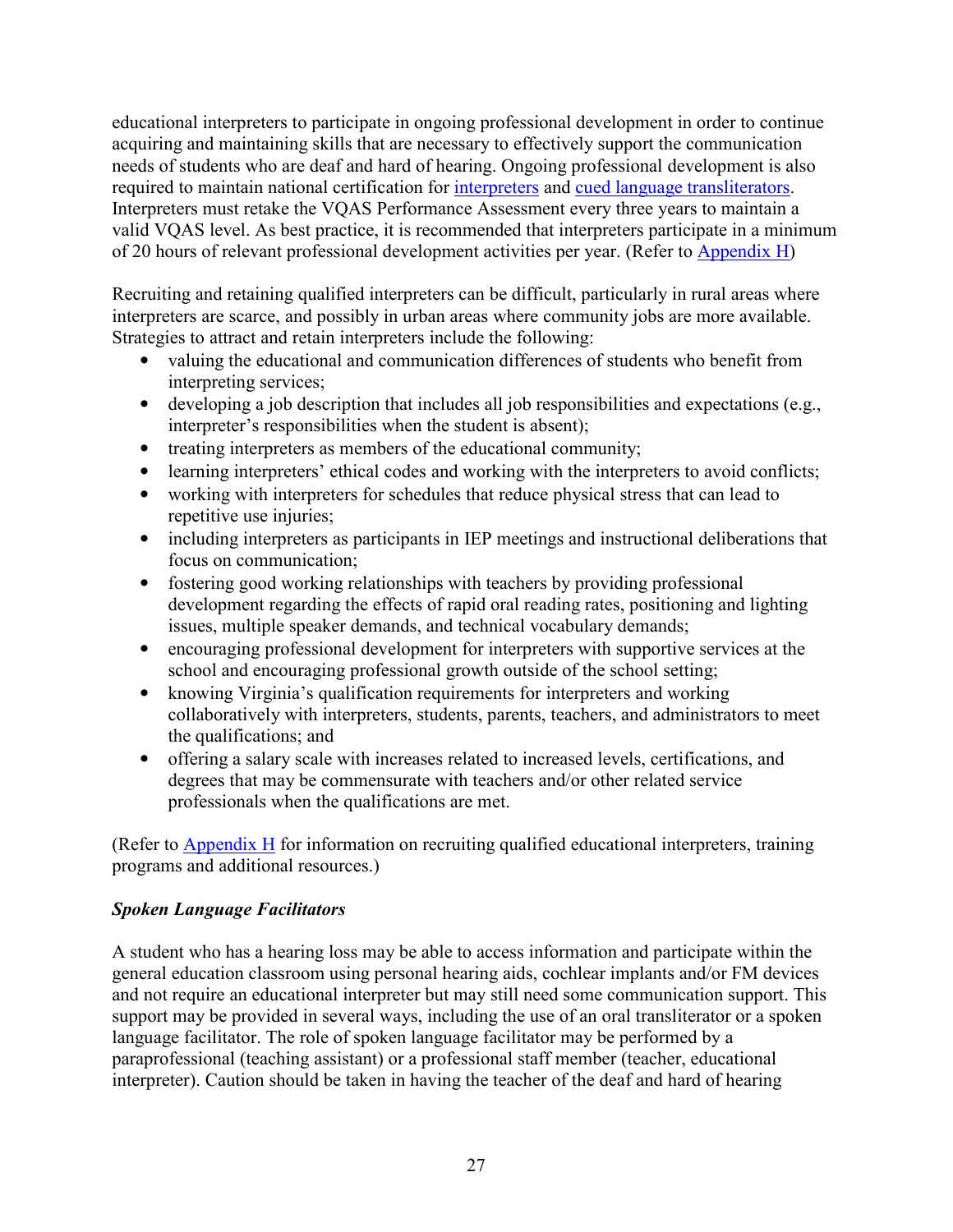<span id="page-35-0"></span>(TODHH) in this role as this could impact the relationship between the student and the general education classroom teacher. A spoken language facilitator may provide support by:

- ensuring the function of sound field and/or personal FM systems in the classroom;
- assisting the student who is deaf or hard of hearing in locating the source of sound (speaker/teacher) and in maintaining preferential seating during a lesson;
- providing prompts to students to self-advocate for their hearing needs (e.g., a student who does not hear a classmate's answer should ask for a repetition);
- repeating and/or rephrasing spoken messages and/or putting spoken language in written/typed form as needed;
- gathering materials for previewing vocabulary, concepts and underlying language structures that may need to be pre-taught;
- supporting IEP goals and objectives that exist in the general education classroom by collecting data (e.g., "Student's speech will be understood by peers and adults when given a visual cue in 4 out of 5 consecutive incidents." or "The student will communicate using a complete sentence at least 2 times within a class period."); and/or
- encouraging hearing peers and adults to use normal speech and language when interacting with the student who is deaf or hard of hearing in order to model appropriate spoken language behavior.

These supports by a spoken language facilitator may help the student learn how to function more independently in the general education setting.

#### *Notetakers*

Notetakers may be especially helpful to students who are deaf and hard of hearing in upper elementary, middle, and high school general education programs. The IEP Team should determine if there is a need for a notetaker. The need should be noted in the student's IEP. A notetaker provides notetaking services in classroom settings where the student who is deaf or hard of hearing must sustain visual attention to the instructor, educational interpreter, or to audiovisual materials. While hearing students can listen to instruction and take notes simultaneously, students who are deaf and hard of hearing cannot usually watch an interpreter, speechread a teacher, or view audio-visuals and take notes at the same time. Notetakers require training and orientation for their roles and responsibilities to students who are deaf and hard of hearing and for the specific setting(s) in which they will be working. Training regarding the role of the notetaker may also be provided to teachers and other staff members to encourage cooperation and collaboration among all personnel working with the student. Notetakers may be:

- volunteers (e.g., classmates, older students following school policy regarding need for parental permission);
- paraprofessionals (e.g., tutors, assistants); or
- professional staff (e.g., teachers, educational interpreters, CART reporters).
- Additionally, teachers may consider providing copies of notes to students.

It is recommended that notetakers have the following characteristics:

- competence in the mechanics of notetaking;
- knowledge of lesson/course content;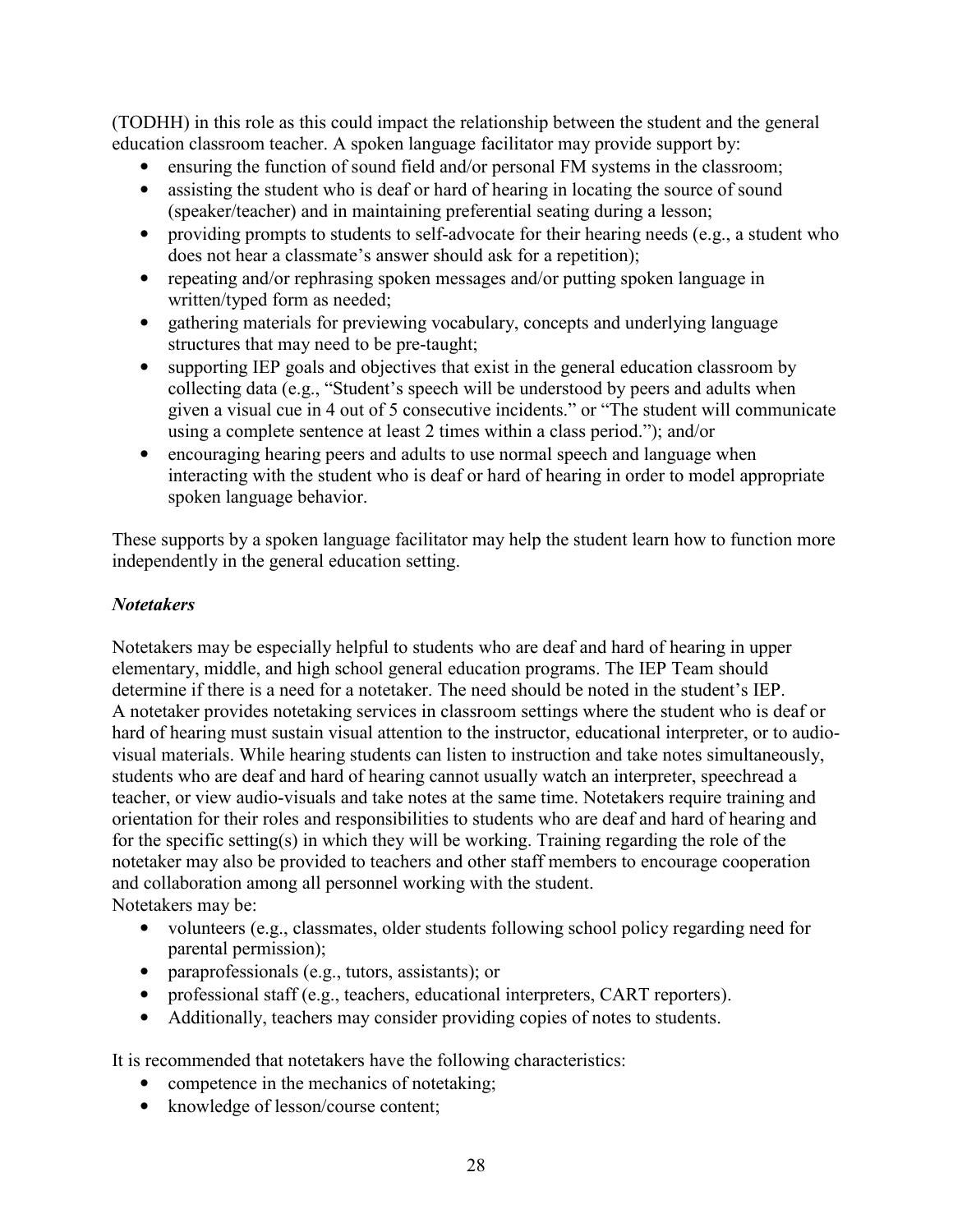- ability to work cooperatively with classroom teachers;
- willingness to take direction;
- understanding of the impact of the hearing loss on the student's learning and literacy level; and
- willingness to perform ethically, nurture independence, and honor confidentiality of the student.

(Online training for notetakers, appropriate especially for notetakers at the high school level is available through the [National Deaf Center.](https://explore.nationaldeafcenter.org/courses/note-taker-training)

# **Substitute Personnel**

School divisions are encouraged to recruit and maintain a pool of qualified substitute personnel for absent teachers of the deaf and hard of hearing (TODHH) and educational interpreters in advance of need. This may present a challenge; however, the assignment of substitute TODHH and educational interpreters who are qualified should be priorities in the event of absences. Substitute personnel involved with students who are deaf and hard of hearing should be informed of the specialized communication needs and accommodations for the students.

The Virginia Department for the Deaf and Hard of Hearing (VDDHH) Interpreter Services Coordinator (800-552-7917 voice/TTY) may be contacted to obtain a registry of interpreters in Virginia who may be contacted as substitute interpreters. Interpreter rates may depend on the amount of advance notice given for scheduling. A minimum of one week's notice is recommended. Use of video remote interpreters may be considered.

## **Professional Development**

Orientation and continuing education of direct and support staff serving students who are deaf and hard of hearing is necessary to ensure successful educational experiences. VDOE's Office of Special Education and Student Services and the Virginia Network of Consultants (VNOC) can recommend resources and presenters to conduct professional development.

In 2004, the VDOE, in collaboration with the Virginia Department of Health, and the Partnership for People with Disabilities at Virginia Commonwealth University established the Virginia Network of Consultants for Professionals Working with Children Who are Deaf and Hard of Hearing (VNOC). The purpose of VNOC is to provide consultant services and training to professionals who work with students who are deaf and hard of hearing in school divisions and state operated programs in Virginia. The VNOC is designed to promote and enhance educational services for individual students or provide needed training for personnel. The VNOC specialists, selected to represent all regions of the Commonwealth, have expertise in one or more areas as they relate to children who are deaf and hard of hearing, including:

- amplification needs;
- assessment: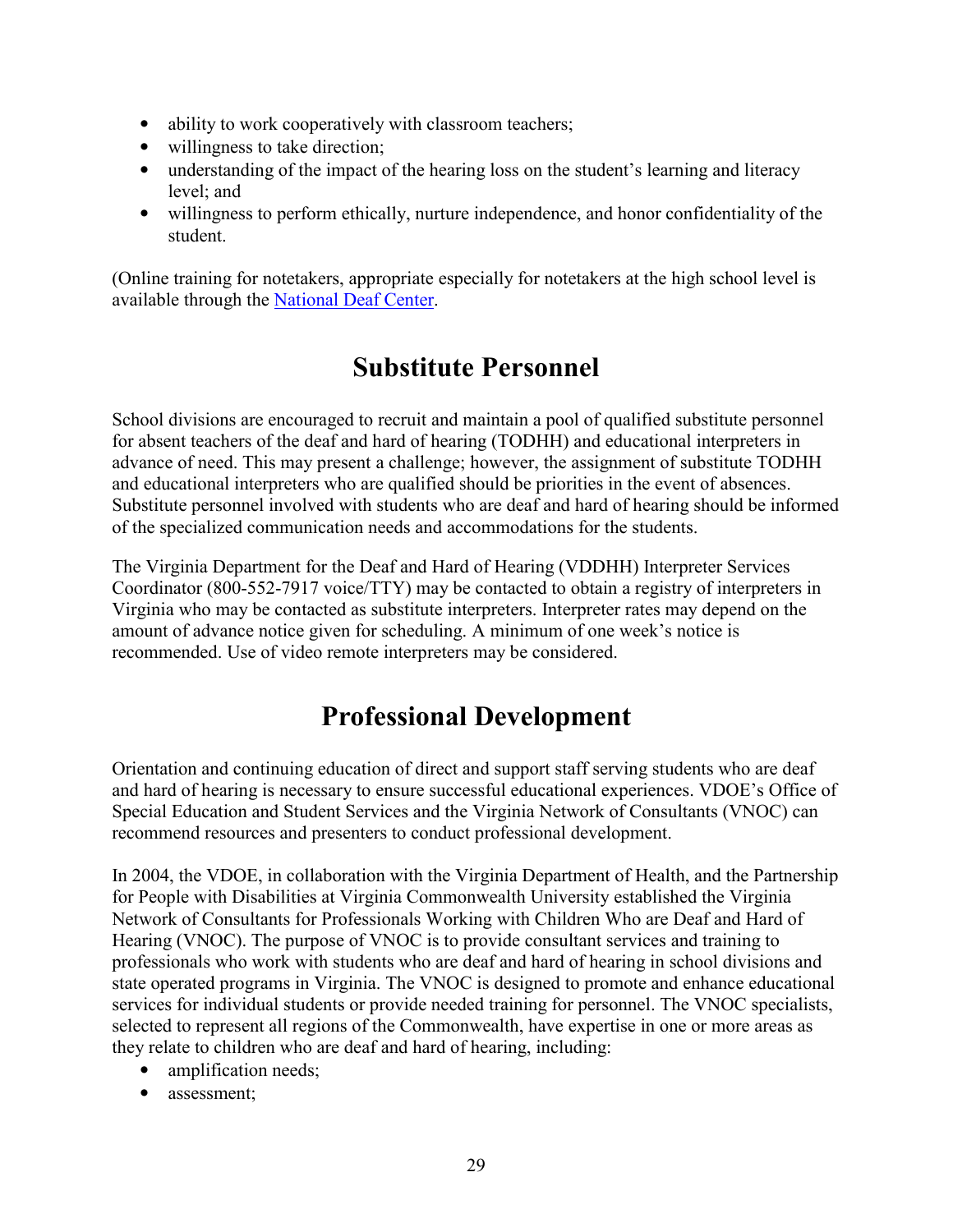- assistive Technology;
- behavior Interventions;
- communication methodologies;
- instructional strategies;
- meeting the needs of students with listening devices including cochlear implants; and
- sign language proficiency and educational interpreting.

For more information about VNOC services, contact the VNOC Coordinator, Technical [Assistance Center for Children Who are Deaf and Hard of Hearing, Partnership for People with](https://partnership.vcu.edu/VNOC/)  [Disabilities](https://partnership.vcu.edu/VNOC/) at (804) 828-1342. (Refer to [Appendix A\)](#page-58-0)

## **Teacher Licensure**

The Virginia teacher licensure requirements for the endorsement in Special Education Deaf and Hard of Hearing PreK-12 are available at the VDOE website. (Refer to [Licensure Regulations](https://law.lis.virginia.gov/admincode/title8/agency20/chapter23/)  [for School Personnel\)](https://law.lis.virginia.gov/admincode/title8/agency20/chapter23/)

# **TECHNOLOGY**

# **Hearing Aids**

Children with hearing loss typically use amplification devices for both educational and personal use. Individuals requiring hearing aids are evaluated and fitted by licensed audiologists following examination by an otolaryngologist or an otologist (ear, nose and throat physician). Individuals younger than 18 years of age require medical clearance from an otolaryngologist/otologist before a hearing aid can be recommended, fitted and purchased. Virginia law requires that the purchaser of a hearing aid be offered a 30-day trial period. Prior to the end of this period, the hearing aid may be returned, and the purchaser may recoup the cost of the hearing aid minus costs associated with fitting, evaluation and reasonable return charges. Hearing aid manufacturers offer warranty periods on their products. In addition, loss and replacement insurance usually can be purchased. Dispensing audiologists typically sell hearing aids manufactured by several different companies. Children with hearing loss are fitted with hearing aids which meet specific criteria, including appropriate gain, sound pressure levels, and frequency specifications. Additionally, fitting decisions involve choosing digital circuit options. Styles of hearing aids include:

- Behind-the-ear (BTE);
- Receiver in the Canal (RIC);
- In-the-ear (ITE); and
- Bone conduction: headband oscillator or bone anchored hearing aid (BAHA).

Fitting choices are determined by the age of the child, type and degree of hearing loss, cosmetic concerns, ear anomalies, cost, as well as fitting requirements. Hearing aids may be worn either monaurally (one ear) or binaurally (two ears) depending on the amplification needs of the child.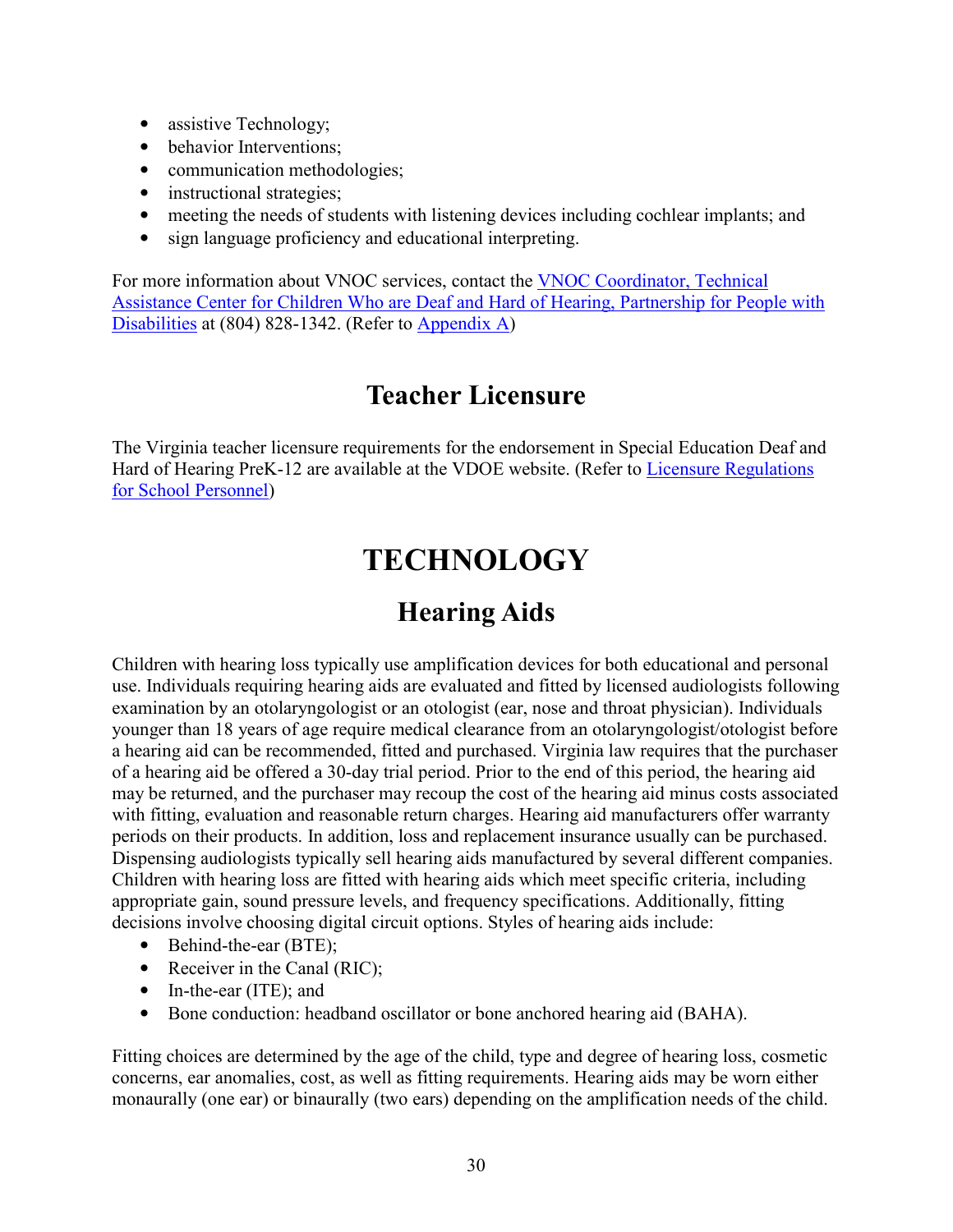They can be fit on individuals whose hearing losses range from mild to profound. (Refer to [Appendix B\)](#page-58-0)

There is insufficient data regarding the benefits of amplification for individuals with Auditory Neuropathy Spectrum Disorder (ANSD) to recommend the use vs. non-use of hearing aids. Students with auditory neuropathy should be evaluated and treated on a case-by-case basis.

Knowledge regarding the ability of the child to access speech auditorily with his or her hearing aid(s) is critical for educational planning and therapy goals. This ability should be detailed in an audiological evaluation.

A standard behavioral audiometric battery of tests may be comprised of:

- aided (i.e., using hearing aids/cochlear implants) and unaided pure tone responses across the frequency range;
- bone conduction responses;
- maximum comfort levels;
- speech reception and speech recognition scores, both aided and unaided; and
- tests for other complicating medical concerns such as outer or middle ear dysfunction.

Additional electrophysiological tests may be performed to confirm or support behavioral audiometric test results.

Special education law and regulations provide for routine checking of hearing aids. School divisions must ensure that hearing aids worn in school by children who are deaf and hard of hearing are functioning properly (34 C.F.R. § 300.113(a); 8 VAC 20-81-100 E). Regularly scheduled in-service training for school personnel is recommended to ensure consistent equipment use and functioning. (Refer to [Appendix D\)](#page-68-0)

# **Cochlear Implants**

Students with severe-profound sensorineural hearing loss and those with a diagnosis of auditory neuropathy spectrum disorder (ANSD) may be considered as candidates for cochlear implantation. A cochlear implant is a surgically implanted device which electrically stimulates the neural fibers of the inner ear or cochlea. A cochlear implant does not restore normal hearing, but it is designed to provide sound detection that includes the speech range. Sounds are picked up by a microphone, coded by a speech processor and delivered to the implanted electrode array via a transmitter and receiver. External parts of a cochlear implant include the speech processor, transmitter, microphone and power source (batteries). The internal parts include the electrode array implanted in the cochlea and a receiver.

Children are evaluated for candidacy for cochlear implants at cochlear implant centers by assessing their auditory acuity, middle ear function, speech perception with hearing aids, medical history and developmental/cognitive status. Cochlear implants are usually not approved for children under 12 months of age. There are currently three manufacturers of cochlear implants.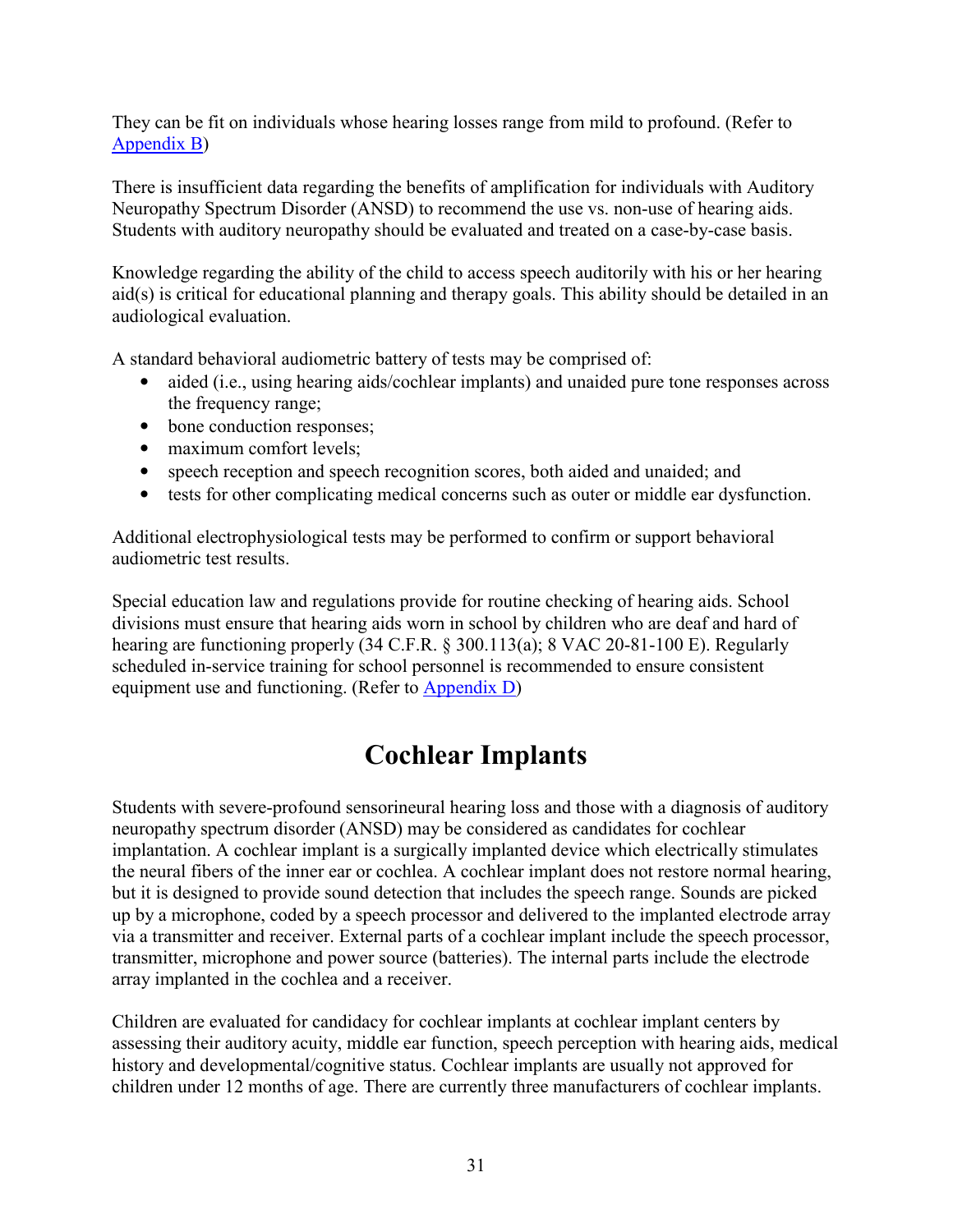Information can be obtained about cochlear implants by searching the websites of each manufacturer:

- [Med-El](http://www.medel.com/)
- [Advanced Bionics](http://www.advancedbionics.com/)
- [Cochlear](http://www.cochlear.com/)

Cochlear implant centers associated with three major medical centers in Virginia are the University of Virginia Health Systems (Charlottesville), Virginia Commonwealth University Medical Center (Richmond) and Children's Hospital of The King's Daughters (Norfolk).

As with hearing aids, knowledge of the auditory benefit derived from a cochlear implant provides important information necessary for determining educational goals and objectives. Audiological information important for educational purposes includes pure tone and speech responses with the implant as well as information about mapping, mapping changes and coding strategies. There should be regular communication between the family and all professionals involved in the student's aural habilitation. Family follow-up with the cochlear implant center for device maintenance and upgrades, as well as map adjustment, is an ongoing expectation of the implant team throughout the student's school career. Necessary release of information forms should be on file to facilitate communication between the cochlear implant center and school division.

For a student with a surgically implanted medical device who is receiving special education and related services, IDEA 2004 and its implementing federal regulations provide for routine checking of external components of surgically implanted medical devices. However, a school division is not responsible for the post-surgical maintenance, programming, or replacement of the medical device that has been surgically implanted (or of an external component of the surgically implanted medical device) [34 C.F.R. § 300.113(b)(2); 8 VAC 20-81-100 E].

Based on the IDEA 2004 and its implementing federal regulations, school divisions are not responsible for the optimization, maintenance or replacement of surgically implanted devices [34 C.F.R. § 300.34(b)(1); 8 VAC 20-81-10]. However, they should do routine checking of the external components to ascertain if the devices are functioning properly. (Refer to [Appendix D\)](#page-68-0) Thus, school divisions may replace batteries during the school day or have capable students replace their batteries in a cochlear implant speech processor to the same extent that they would for hearing aids.

# **Auditory Brainstem Implants**

Auditory brainstem implants (ABI) may be used by individuals with specialized medical conditions, such as neurofibromatosis. An ABI is a device which bypasses the cochlea and auditory nerve to transmit sound directly to the brainstem. The device provides access to sound; however, the prognosis for ABI users to understand speech varies from that of individuals who use cochlear implants or hearing aids.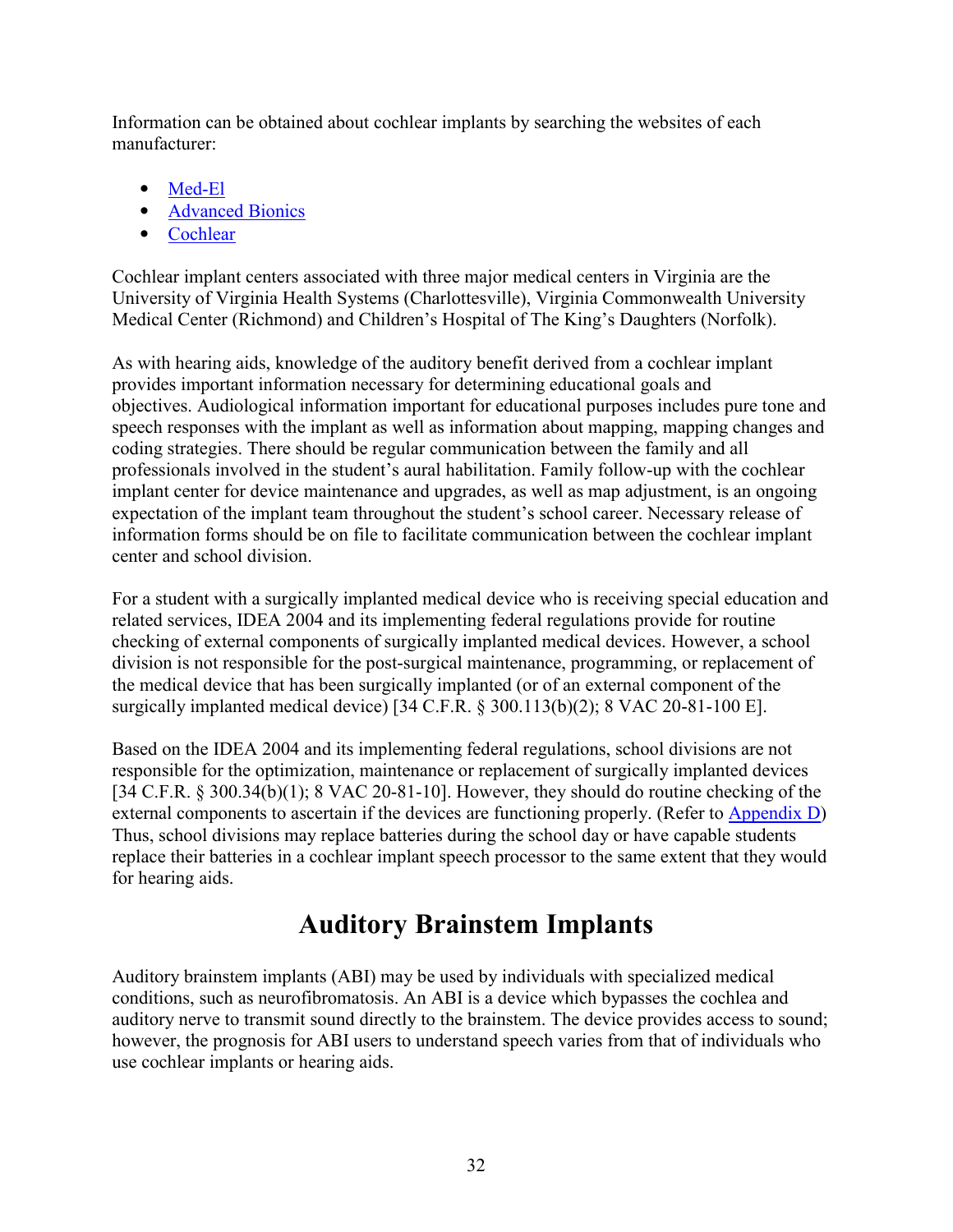# **Assistive Listening Devices**

In addition to personal hearing aids and cochlear implants, students with hearing loss sometimes benefit from assistive listening devices, also known as hearing assistive technology (HAT), to supplement and support their personal amplification, particularly in the classroom setting. Classrooms with hard surfaces, uncarpeted floors, windows without curtains, student noise and teachers who are positioned at less than optimal distances from students who are deaf and hard of hearing comprise a challenging listening environment. (Refer to [Facilities and Spaces\)](#page-43-0)

The FM systems may reduce some of the difficulties that a student who is deaf or hard of hearing faces in the classroom setting by improving the signal-to-noise ratio. Typical systems require the teacher/speaker to wear a small transmitter with a microphone, while the student may use one of several devices which receive the spoken input wirelessly. This enables the student to hear the teacher's voice at a consistent volume regardless of the teacher's location in the classroom. FM systems and amplification options include:

- Personal/Body worn:
	- $\circ$  personal audio system for students who do not use ear level amplifications (e.g., Walkman style with earbuds, ear level receiver with no amplified gain).
	- o Ear Level FM system: A unit worn in lieu of a student's personal hearing aid and functions as both an FM and personal amplification device. Individual units must be adjusted to the student's hearing loss in the same way that a hearing aid is fitted. An audiologist should determine the settings for units in order to ensure appropriate fit.
	- o Miniature FM receiver: An adaptor ("shoe/boot") directly connected to a hearing aid, cochlear implant or BAHA.
	- o Neck Loop: A system that requires use of the telecoil in the student's device.
- Classroom Amplification Distribution Systems: These systems, also called sound field systems, are composed of speakers of various types (ceiling mounted, wall mounted, or desktop) along with a transmitter and microphone. The voice of the instructor is amplified throughout the classroom or to an individual speaker on a student's desk. Typically, these systems are used with students who have less severe hearing losses, unilateral hearing losses, cochlear implants or auditory processing disorders. Classroom amplification systems are available using specific FM frequencies, Roger technology, or infrared technology.

Manufacturers' representatives offer significant support to school divisions in purchasing and maintaining FM equipment. Annual inspection, repair and electroacoustic analysis of FM systems typically are provided through service contracts or on a parts and labor basis by manufacturers. School divisions should consult with an educational audiologist when considering purchasing FM devices.

## *Checking Assistive Listening Devices*

Personal hearing instruments and FM equipment in the school setting require ongoing monitoring. School staff and the student who is deaf or hard of hearing, as appropriate, with the support of an educational audiologist, should be instructed in checking hearing aids, cochlear implants and FM systems to ensure that they are functioning properly. State and federal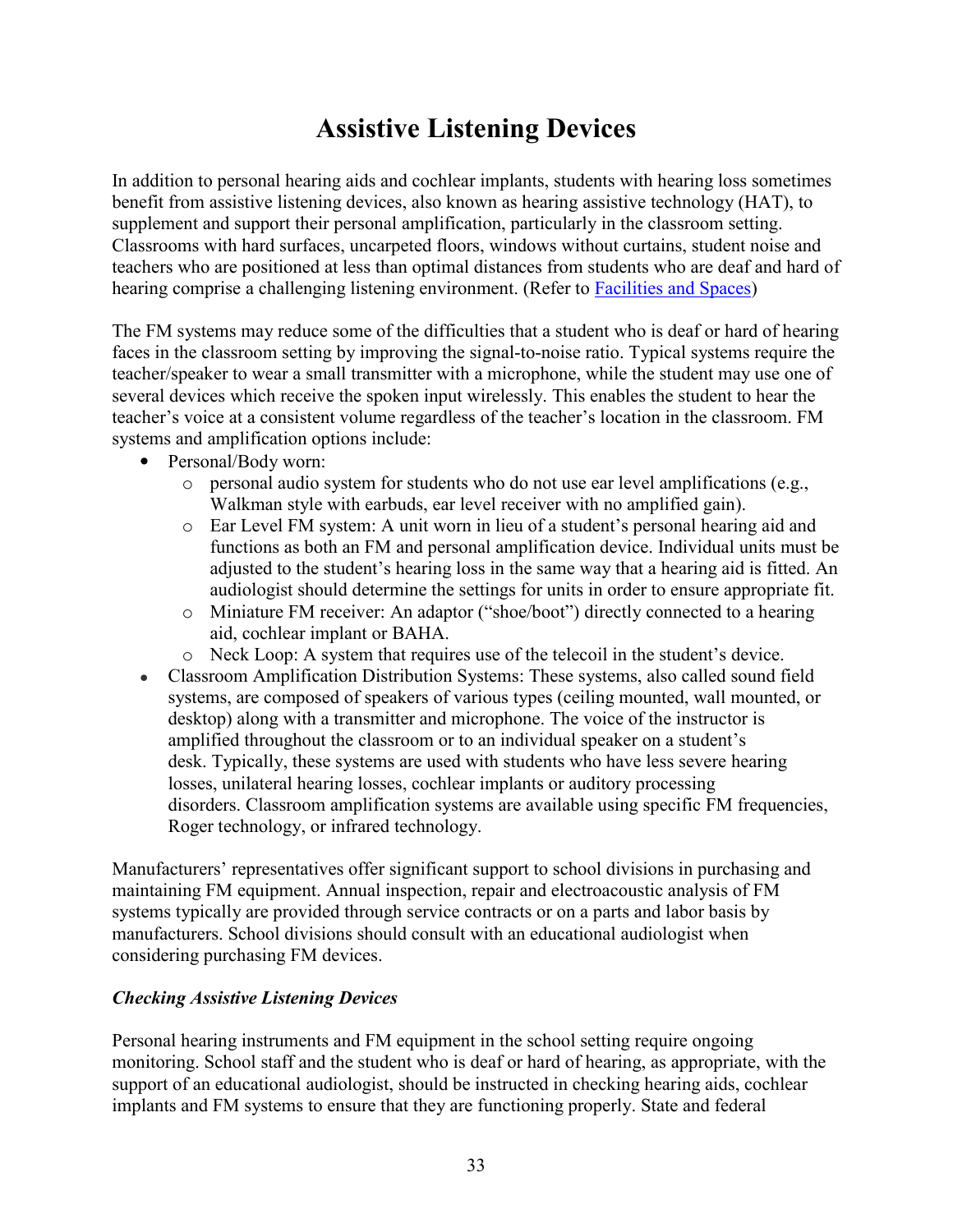regulations require that amplification devices used during the school day function properly. Best practice dictates that assistive listening devices be checked daily. (Refer to [Appendix D](#page-68-0))

# **Assistive Technology**

Students who are deaf and hard of hearing may benefit from the use of additional assistive technology which supports the classroom learning environment. The use of assistive technology should meet the specific needs of a student as determined by the IEP Team. In addition to the Assistive Listening Devices (ALD) described above, technology may include:

- **Signaling/Alerting Devices:** Alarm clocks, smoke/fire alarms, telephone and doorbells with visual signaling are designed to alert individuals who are deaf or hard of hearing. These devices promote independent living skills and safety in the school and home environment.
- **Captioning:** Captions on videos generally available via video streaming, DVDs, television programming and movies are usually presented via closed or open captions and subtitles. Captions display readable text while audible speech and/or background noise environment is presented. Free educational media are available for loan in a wide range of content areas and for all grade levels through the [Described and Captioned Media](http://www.dcmp.org/)  [Program \(DCMP\).](http://www.dcmp.org/)
- **Real Time Captioning:** Some students with hearing loss may benefit from the use of real time captioning in the classroom. Real time captions are created as instruction, dialogue or conversation takes place. Common approaches to provide captioning with different technologies include a Communication Access Real Time (CART) reporter, a TypeWell captioner, or by a C-Print captionist. Each may be provided by someone in the classroom or from a remote location. The student is able to read text concurrently as the teacher lectures and students speak. A trained individual transcribes classroom lecture by keying it into a computer which is received by the student's computer. The availability of this technology varies and requires that the student be able to read sufficiently well to benefit from the service.
- **Specialized Telecommunication Equipment:** The general public uses cell phone, video technology and texting widely. Specialized equipment is available for persons who are deaf and hard of hearing. Videophones allow students who are deaf and hard of hearing to make calls to other videophone users or use the Video Relay Service (VRS) to connect with users without a videophone. Amplified telephones amplify the telephone signal for students who are hard of hearing. Captioned telephones display the spoken word in text to allow students to read what the other caller is saying and then text or speak for themselves. There are other types of equipment that may accommodate students who are deaf and hard of hearing. Students may be eligible to apply for specialized telecommunication equipment through the Virginia Department for the Deaf and Hard of [Hearing.](http://www.vddhh.org/)
- **Communication Apps:** Advances in communication technology continue to expand options for video calls, text messaging and more. Smart phone apps such as Real-Time Text (RTT) allow students who are deaf and hard of hearing to text with other smart phone users with a similar RTT app as well as contact emergency centers (9-1-1). Information on this and other apps is available through the [Virginia Department for the](https://www.vddhh.org/)  [Deaf and Hard of Hearing.](https://www.vddhh.org/)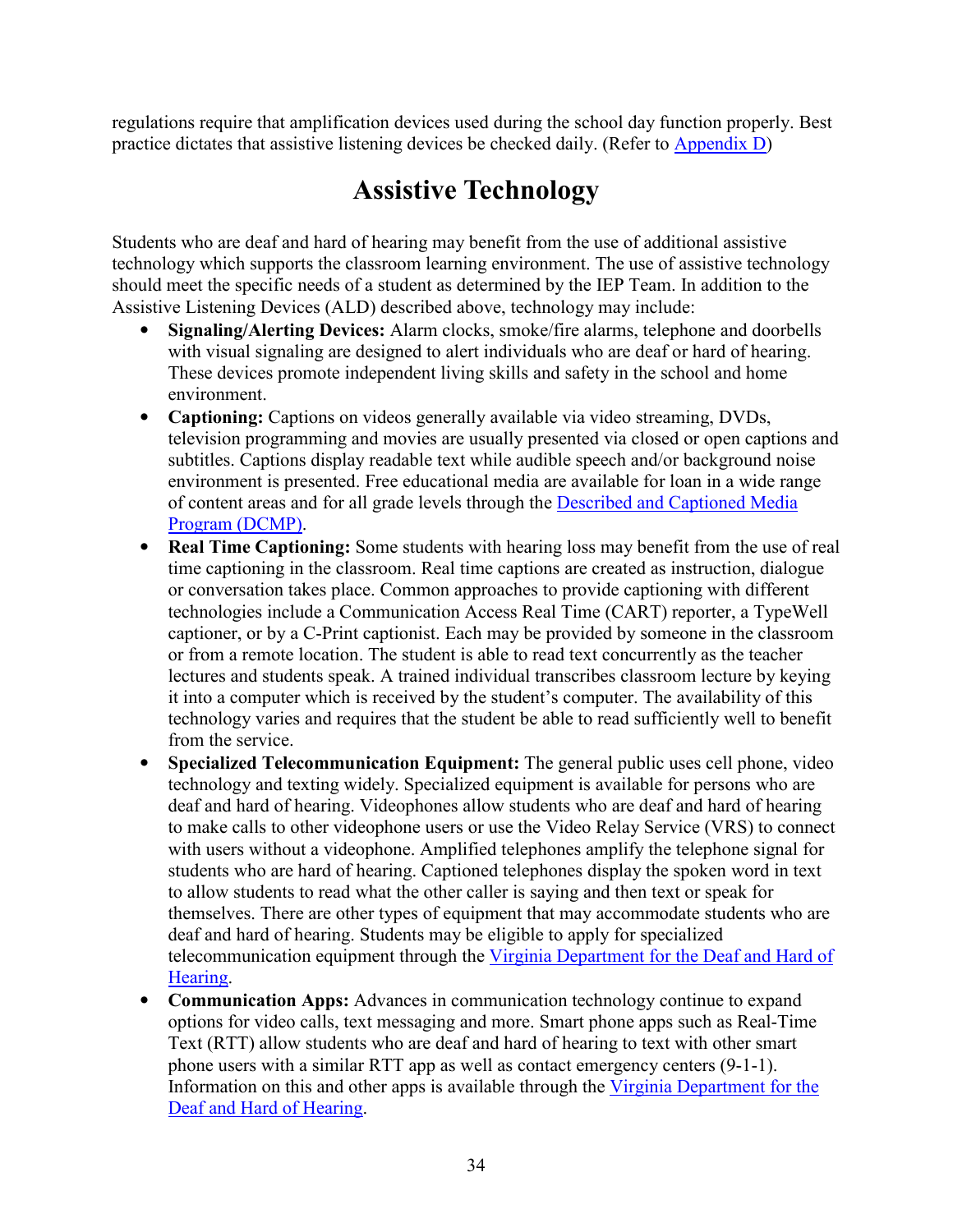- **Relay Services**: Relay services provide access to telecommunications and enable students to make telephone calls. The three types of relay services available are the Telecommunication Relay Service (TRS), Video Relay Service (VRS) and the Captioned Telephone Service (CTS). Calls may be made through analog or digital telephones, specialized telecommunication equipment, smart phones, computers with web cameras, videophones and more. Students who are deaf and hard of hearing may communicate with individuals who are hearing through sign language interpreters or speak for themselves and reading captions. Videophone, smart phone cameras and web cameras allow individuals to see one another, enabling direct communication via sign language, speech reading, visual cues and other communication methodologies. Videophones or related software and smartphone apps may be obtained for free from the Video Relay Service providers. Information about relay service options is available through the [Virginia Department for the Deaf and Hard of Hearing](http://www.varelay.org/) and the [Federal Communication](https://www.fcc.gov/general/telecommunications-relay-services-trs#block-menu-block-4) [Commission.](https://www.fcc.gov/general/telecommunications-relay-services-trs#block-menu-block-4)
- **Video Remote Interpreting (VRI)**: VRI may be considered if an on-site interpreter is not available. A two-way internet video connection allows the participants to see and hear the interpreter. The interpreter, in turn, can see the participants who are signing and hear participants who are voicing. A videoconference system, computer with webcam or a videophone and a high-speed broadband internet connection are required.

In addition to the assistive technology devices and services listed above, the IEP Team may determine other appropriate assistive technology as educationally necessary for the individual student. Federal and state regulations define an assistive technology device as "any item, piece of equipment or product system, whether acquired commercially off the shelf, modified, or customized, that is used to increase, maintain, or improve the functional capabilities of a child with a disability." These regulations add that the term "does not include a medical device that is surgically implanted or the replacement of such device" (34 C.F.R. § 300.5; 8 VAC 20-81-10). Current information on assistive technology may be found at the [Virginia Assistive Technology](http://www.vats.org/)  [System](http://www.vats.org/) through the [Virginia Department for the Deaf and Hard of Hearing \(VDDHH\),](http://www.vddhh.org/) and through the [Virginia Department of Education's Training and Technical Assistance Centers](http://www.ttaconline.org/)  [\(T/TAC\).](http://www.ttaconline.org/)

# **CURRICULUM AND INSTRUCTION**

Instruction of students who are deaf and hard of hearing should include consideration of the following:

- access to the general curriculum with appropriate accommodations and modifications;
- facilities that are acoustically and visually appropriate;
- instructional strategies that are effective with students who are deaf and hard of hearing;
- special literacy needs;
- expanded curriculum options; and
- a continuum of transition services.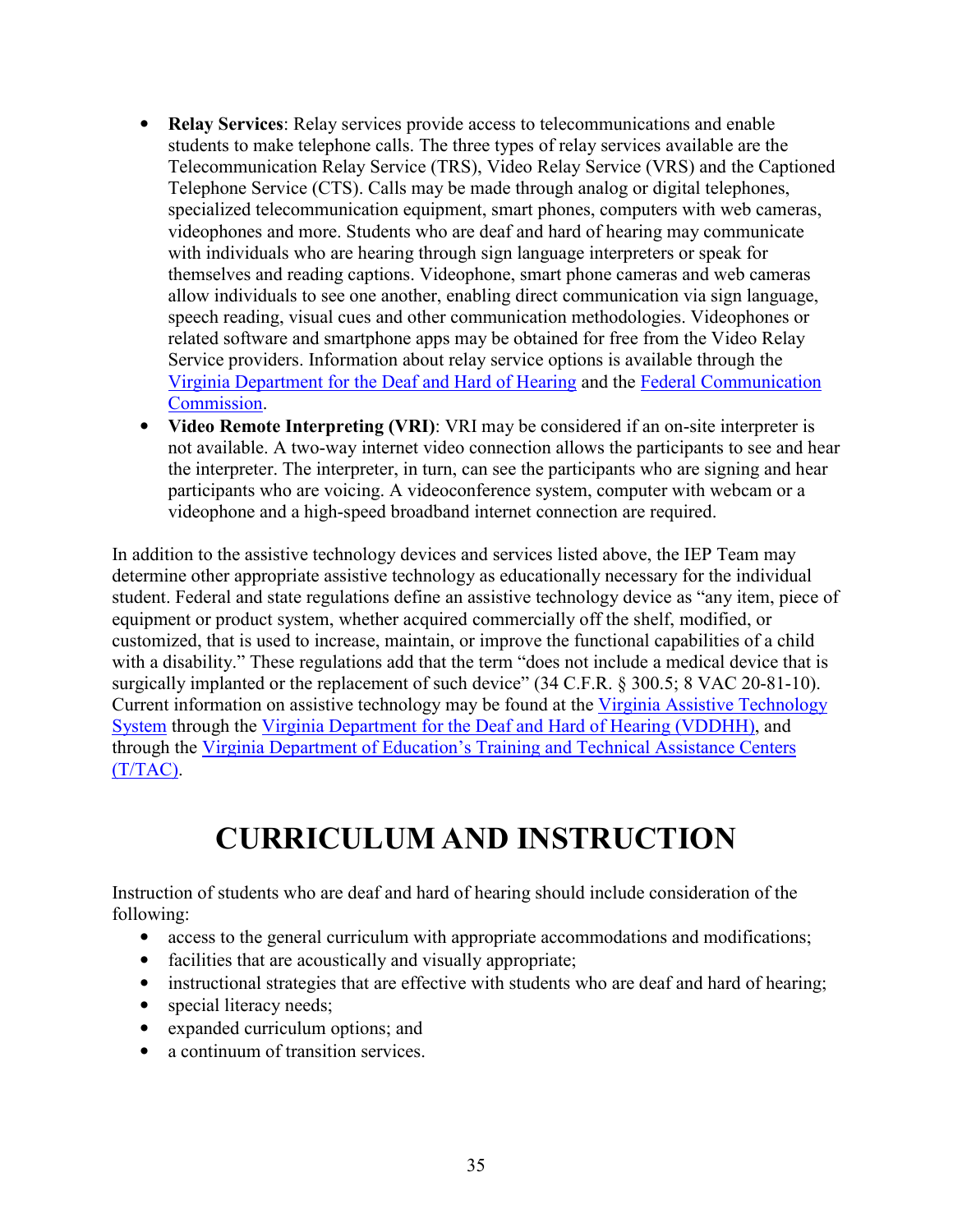# **Access to the General Curriculum**

<span id="page-43-0"></span>It is expected that all students enrolled in public school divisions of the Commonwealth of Virginia receive instruction to achieve competency in English, mathematics, science, history/social science, technology, the fine arts, foreign language, health/physical education, and driver's education. This includes students with disabilities. The Virginia Standards of Learning (SOL) provide a framework in the four core areas of English, mathematics, science and history/social science, as well as other courses, and detail the specific knowledge and skills necessary to meet these standards.

Students who are deaf and hard of hearing must have access to the general education curriculum and receive instruction in the same standards-based curricular content as their hearing peers. The IEP delineates the skills and supports that a student needs to access the general education curriculum.

For a student who is deaf or hard of hearing, communication and linguistic needs should be given primary consideration when developing the IEP. This includes communication with peers and proficiency of staff in the student's communication mode and language. The IEP of a student who is deaf or hard of hearing should address:

- how the student presently communicates (mode and skill level);
- goals and objectives for receptive and expressive language development;
- supports to accommodate communication; and
- access to the instructional language of the classroom.

# **Facilities and Spaces**

The U.S. Department of Justice issued revised regulations for Titles II and III of the *Americans with Disabilities Act of 1990* (ADA) in 2010. Regulation guidance that applies to the Standards is available in the document, [Guidance on the 2010 ADA Standards for Accessible Design.](https://www.ada.gov/regs2010/2010ADAStandards/Guidance_2010ADAStandards.pdf) In addition to the ADA regulations, consideration for the visual and auditory needs of students who are deaf and hard of hearing is important.

## *Acoustic and Visual Characteristics*

"A well-managed environment is essential to ensure accessibility to communication and instruction as well as participation in school activities for all students who are deaf or hard of hearing" (NASDSE, 2018, p. 40). Attention must be given to the acoustic and visual characteristics of classrooms where students who are deaf and hard of hearing receive instruction.

Hearing aids and cochlear implants may increase a student's access not only to speech, but all sounds, including ambient noise such as sounds from heating and air conditioning systems, computers, projectors or other electronics, moving furniture, chairs scraping tiled floors, shuffling feet, movement of books, pages turning, and noise from hallways, playgrounds an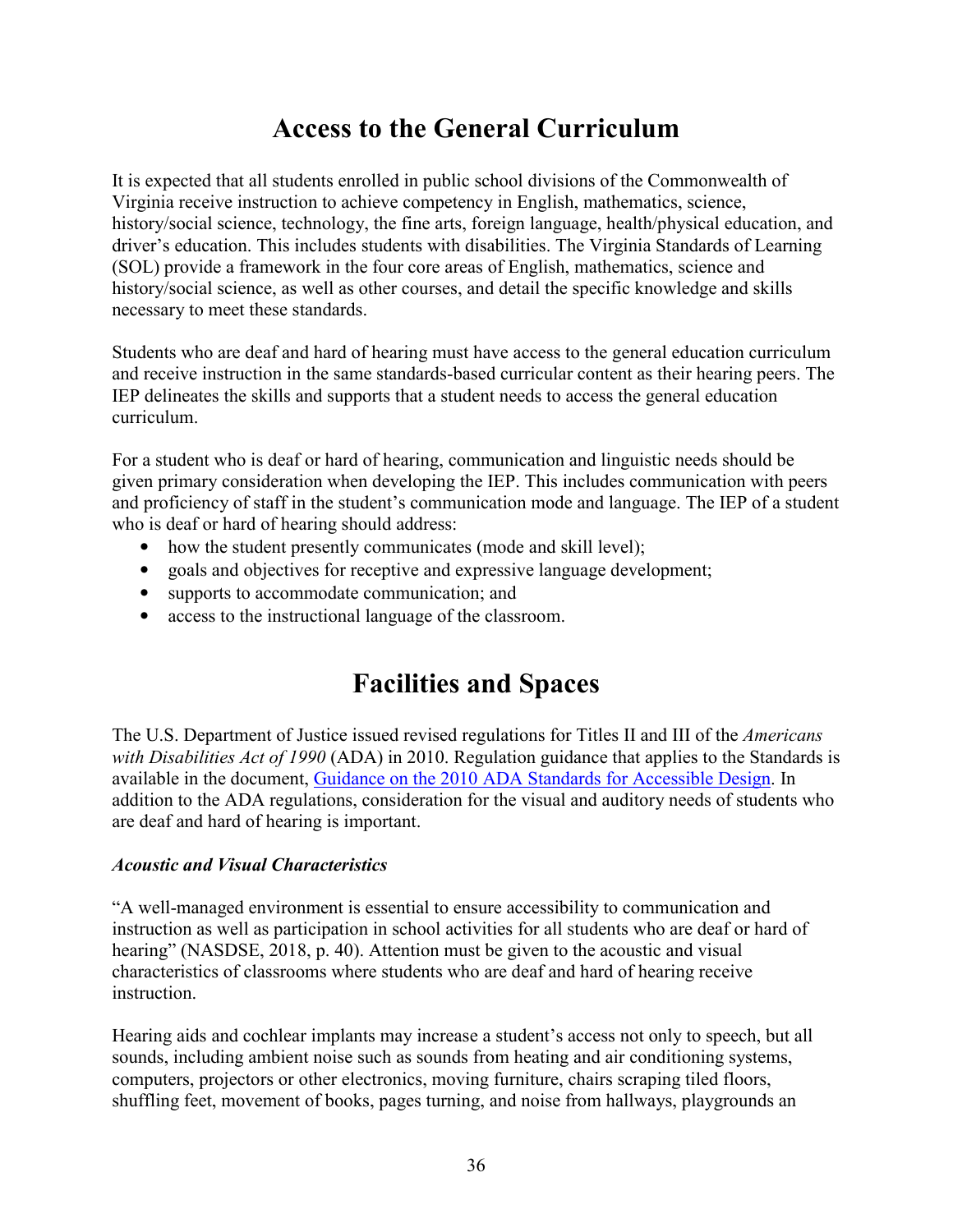outside traffic. Noise, reverberation levels and extraneous or interfering sounds should be controlled in order to minimize interference with a student's ability to access auditory input for communication and learning. Students who are deaf and hard of hearing may have to use considerably more energy to maintain focus and attention on instruction in the presence of competing environmental sounds. Noise reduction can be achieved in several ways. Schools may consider the following:

- Locate classrooms for students who are deaf and hard of hearing in a quiet area of the building away from external noise sources (e.g., street traffic, playgrounds, gymnasium and cafeteria).
- Avoid open classroom settings or learning areas without walls in which more than one class shares space.
- Install sound absorbing material such as acoustical ceiling tiles on classroom ceiling.
- Install carpeting with padding in the classroom (1/4-inch pile reduces noise yet permits wheelchair mobility).
- Ensure that heating/ventilation systems are operating properly; heating/cooling ducts may be lined with acoustical materials or baffles.
- Replace fluorescent lighting systems regularly to avoid buzzing.
- Lubricate fans and electrical motors or otherwise ensure they operate quietly.
- Place sound absorbing material such as acoustic paneling or cork board on classroom walls. Avoid painting acoustic tiles and panels or covering panels with non-sound absorbing materials such as posters. This reduces or may prevent sound reduction entirely.
- Hang window treatments such as acoustical drapes or acoustically treated Venetian blinds over windows to absorb sound.
- Place pads/rubber tips on chair, table and desk legs to reduce noise. Tennis balls on the bottoms of chair and desk legs are effective noise reducers, but caution must be taken with regard to latex and other allergies.

In addition, students who are deaf and hard of hearing may rely on vision extensively in the educational setting. Therefore, good lighting is essential. Visual considerations include:

- non-glare lighting;
- student seating so light is on the speaker and/or interpreter to whom they are attending;
- solid or uncluttered backgrounds to make speechreading or watching signs or cues easier to watch;
- special lighting on a speaker or interpreter when room is darkened for video;
- high contrast and large print on text that is projected for instruction;
- use of graphics, pictures to support lesson concepts;
- visual displays and message boards for announcements; and
- curtains/blinds to reduce glare from outside sources.

# **Instructional Strategies and Methodologies**

In general, the instructional strategies that lead to the academic success of students who are deaf and hard of hearing are comparable to those used with all students. As with all students: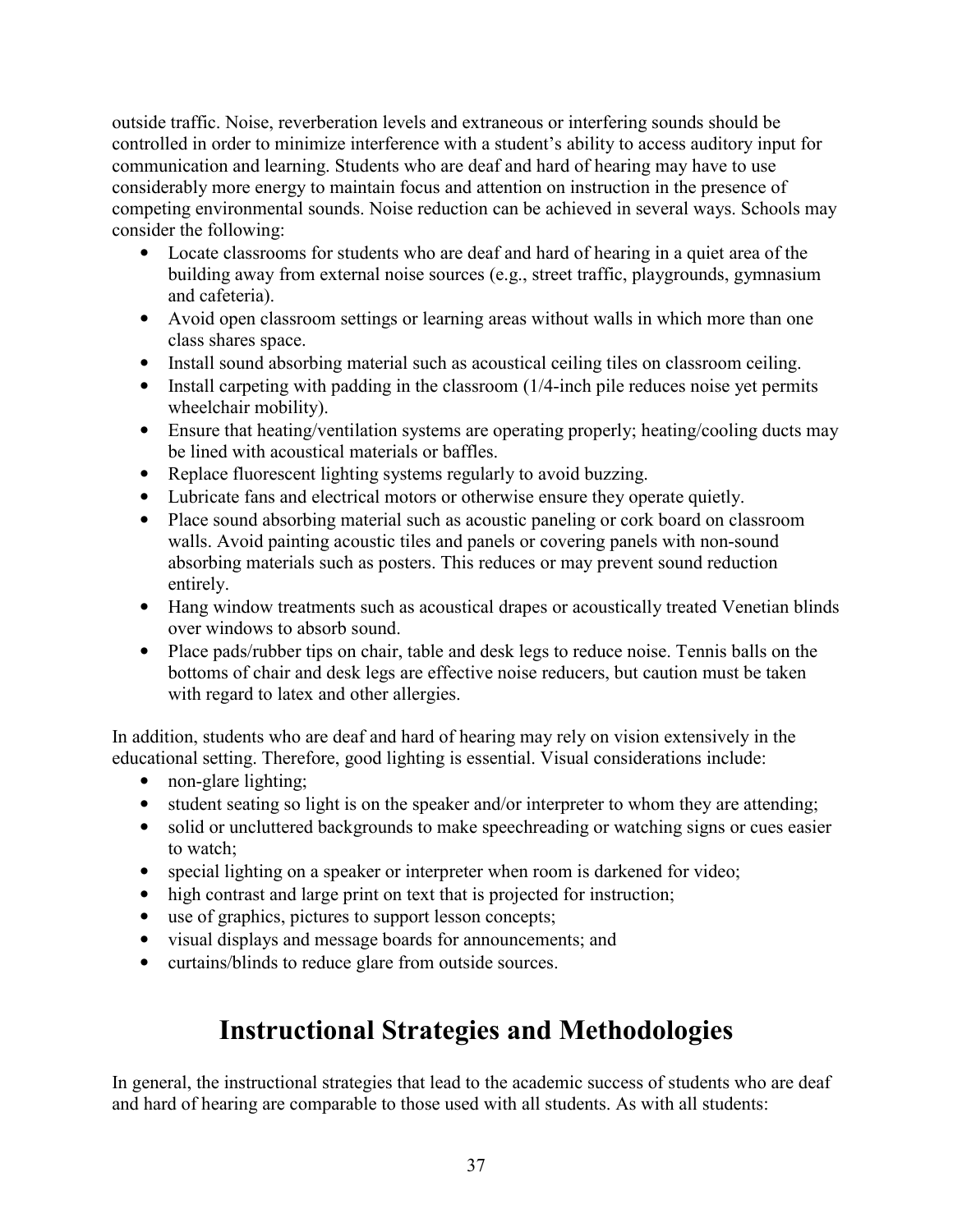- <span id="page-45-0"></span>• A lesson should begin with a focus activity that immediately engages the students in learning. This activity should spark the interest of the student and create a desire to attend to the lesson.
- The measurable, behavioral objective of the lesson related to the Standards of Learning (SOL) and/or IEP goal should be clearly stated to students.
- All new knowledge should be attached to prior knowledge.
- Development of vocabulary should occur before and during every lesson.
- The instructional procedure should include a logical sequence of steps that includes provision of demonstration/modeling of the concept.
- Opportunities should be given for guided practice and independent practice of the concept, aligned with the evaluation format that will be used to assess mastery of the concept. The teacher should give immediate corrective feedback.
- Lessons should conclude with a summary of the concept, by the students whenever possible.
- Frequent review and practice of mastered material including opportunities for real world or authentic experiences to synthesize material is recommended.

While the above strategies are used for all students, consideration of the unique needs of students who are deaf and hard of hearing should guide instruction.

## *Incidental Learning*

Studies in developmental psychology show that much of what young children know, they learned incidentally. Examples of incidental learning include overhearing conversations of others and listening to television and radio and more*.* Students who are deaf and hard of hearing often miss the incidental learning opportunities around them because they cannot overhear intelligible speech well due to their difficulty in hearing. This can affect "classroom performance because distance hearing is necessary for the passive/casual/incidental acquisition and use of spoken language" (Cole and Flexer, 2008, p. 120). For this reason, many concepts and words not taught formally to hearing students must be taught explicitly to students who are deaf and hard of hearing.

## *Developing Background Knowledge*

All conceptual knowledge is organized into schemata, memory structures that are the framework by which knowledge and experiences are interrelated. For new information to be understood, schema from the child's memory must be activated (Schirmer, 2000). While hearing children often come to school with intact background knowledge (schemata) onto which new knowledge can build, many children who are deaf and hard of hearing do not. Without adequate background knowledge, new concepts cannot be adequately assimilated. In order to promote academic success, it is critical to develop the background knowledge of a student who is deaf and hard of hearing before new knowledge is presented. Some ways to build background knowledge include:

- group sharing of experiences;
- family involvement;
- field trips;
- video presentations;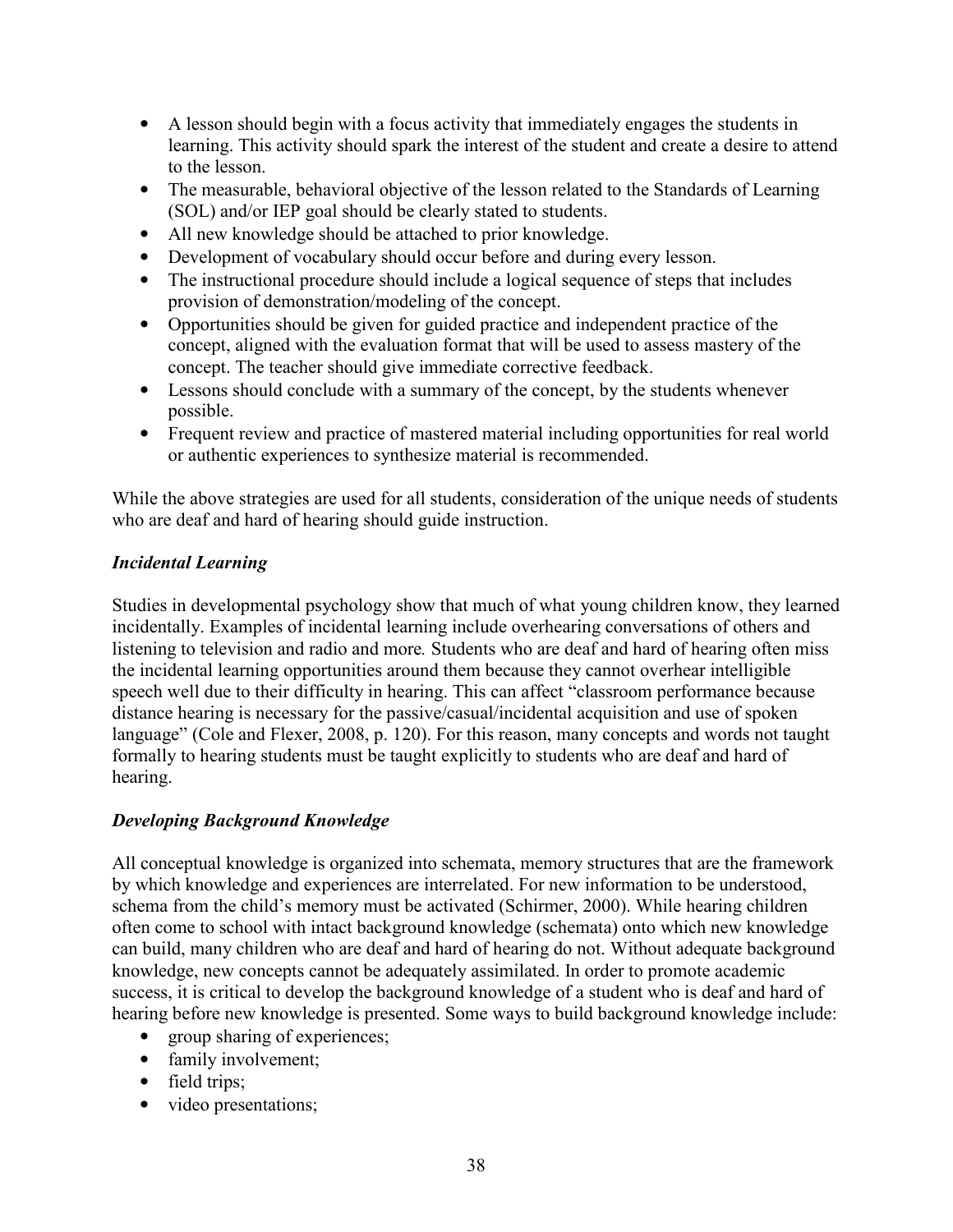- <span id="page-46-0"></span>• computer software;
- internet searches;
- direct instruction;
- hands-on activities; and
- role-playing.

Strategies for ongoing language development must be included in every instructional lesson for students who are deaf and hard of hearing.

## *Family Involvement*

Family involvement is an important part of the academic program for all children and is especially important for the family of a student who is deaf or hard of hearing. If families learn to communicate effectively with their children, parents may expose them to experiences that can build the background knowledge necessary to support academic growth and may eliminate the gaps resulting from lack of exposure to incidental language. School divisions should consider whether family members need instruction in the communication method of their choice. Communication competence within the family is an asset for building strong vocabulary skills and promoting academic success. "IEP Teams should consider parent counseling and training as a related service to assist a child in befitting from special education when the parents need help understanding the special needs of their child, need information about child development, and need assistance in acquiring the necessary skills to assist them in supporting the implementation of the IEP" (NASDSE, 2018, p. 20). (Refer to [Family Education and Intervention\)](#page-14-0)

## *Direct Instruction*

Direct instruction of a concept should include a multi-sensory approach that provides hands-on involvement for students who are deaf and hard of hearing with many examples and nonexamples. Concepts can be mastered if they become meaningful to students and relevant to their lives. Students who are deaf and hard of hearing need the opportunity to practice concepts through self-expression, verbal (or signing) rehearsal, and refinement of ideas (Stewart and Kluwin, 2001). Appropriate pacing of instruction, monitoring of student responses for accuracy, and ongoing corrective feedback are recommended to improve concept mastery.

Effective instruction includes a visual representation of the concept that can be paired with verbal and/or signed explanation by students. Giving students access to appropriate online and other technologies, will enable them to find visual resources. As many as 40 percent of children with a hearing loss have an additional disability. (Paul and Quigley, 1990; Schildroth and Hotto, 1993). To meet the needs of a student who is deaf and hard of hearing with additional cognitive challenges, a teacher should:

- control the difficulty or processing demands of given tasks;
- sequence the steps of learning in a concrete manner;
- segment learning in obtainable chunks;
- provide appropriate drill and repetition;
- practice and review;
- use direct questioning and response; and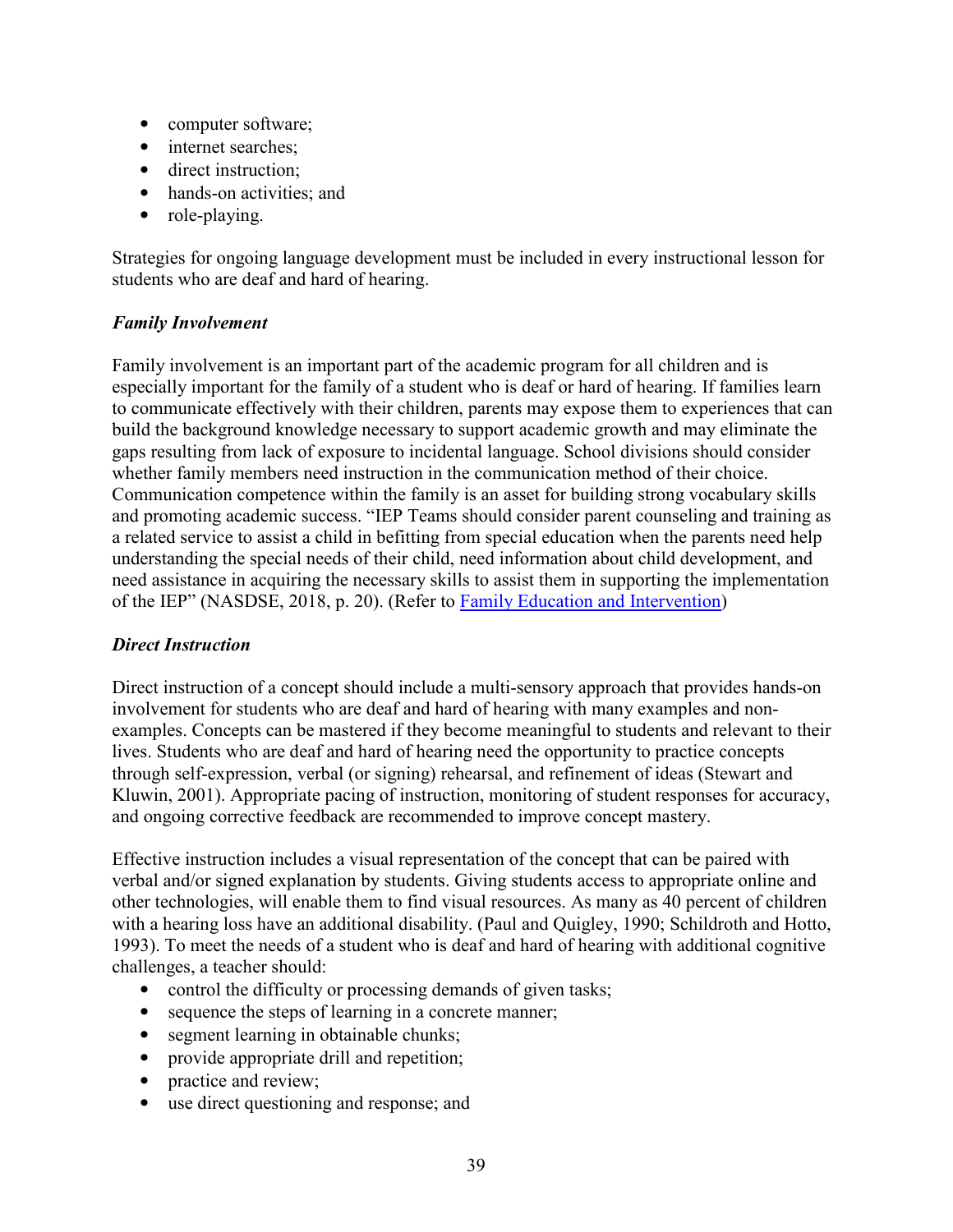• seek help from other professionals with expertise in the additional disability.

## *Differentiated Instruction*

Both inclusive and self-contained classrooms for students who are deaf and hard of hearing may include students with several different ability levels (i.e., language, cognition and/or academic). Therefore, teachers must be equipped to provide differentiated instruction to meet the needs of a wide range of students while making optimal use of instructional time. Differentiated instruction is student-centered, provides quality instruction through a mix of whole class, group and individual instruction and offers multiple approaches to content, process and product (Tomlinson, 2001).

Instructional strategies in English, mathematics, and history/social science are available for special populations, including students who are deaf and hard of hearing at the [TTAC Online](http://www.ttaconline.org/)  [website.](http://www.ttaconline.org/) (Refer to [Appendix I](#page-94-0) and [Appendix J\)](#page-103-0)

## *Authentic Assessment*

Ongoing authentic assessments should be part of all instruction for students who are deaf and hard of hearing. While standardized tests provide valuable information, the information gathered by the teacher about the student's performance in class should guide the educational process. Monitoring of student behavior, student responses and overall student performance should be an ongoing process throughout all lessons. Teachers should gather information about a student's abilities, interests, challenges, achievement and knowledge base and use this information to plan appropriate instructional strategies to match individual learning style, encourage a student to work to potential, and promote mastery of concepts.

## **Literacy**

Language is a prerequisite for literacy. Ideally, students enter the school setting from languagerich environments in which there is early and consistent exposure to accessible language and to print. Without early language learning, children who are deaf and hard of hearing may begin school with limited language abilities. Literacy learning and the development of reading and writing skills is often challenging for students who are deaf and hard of hearing.

Many researchers have concluded that there is a strong relationship between language, regardless of communication methodology (e.g., ASL, Cued Speech, Listening and Spoken Language) and the development of literacy skills (French, M., 1999; Perfetti, C. and Sandak, R., 2000; Musselman, 2000; Izzo, 2002; Luetke-Stahlman, & Nielson, 2003). A basic tenet of literacy is that to become a reader, one must know the language one is learning to read. Yet, many students who are deaf and hard of hearing are challenged with trying to develop language while simultaneously learning to make sense of print. Consequently, their insufficient development of English language skills is seen in their written language.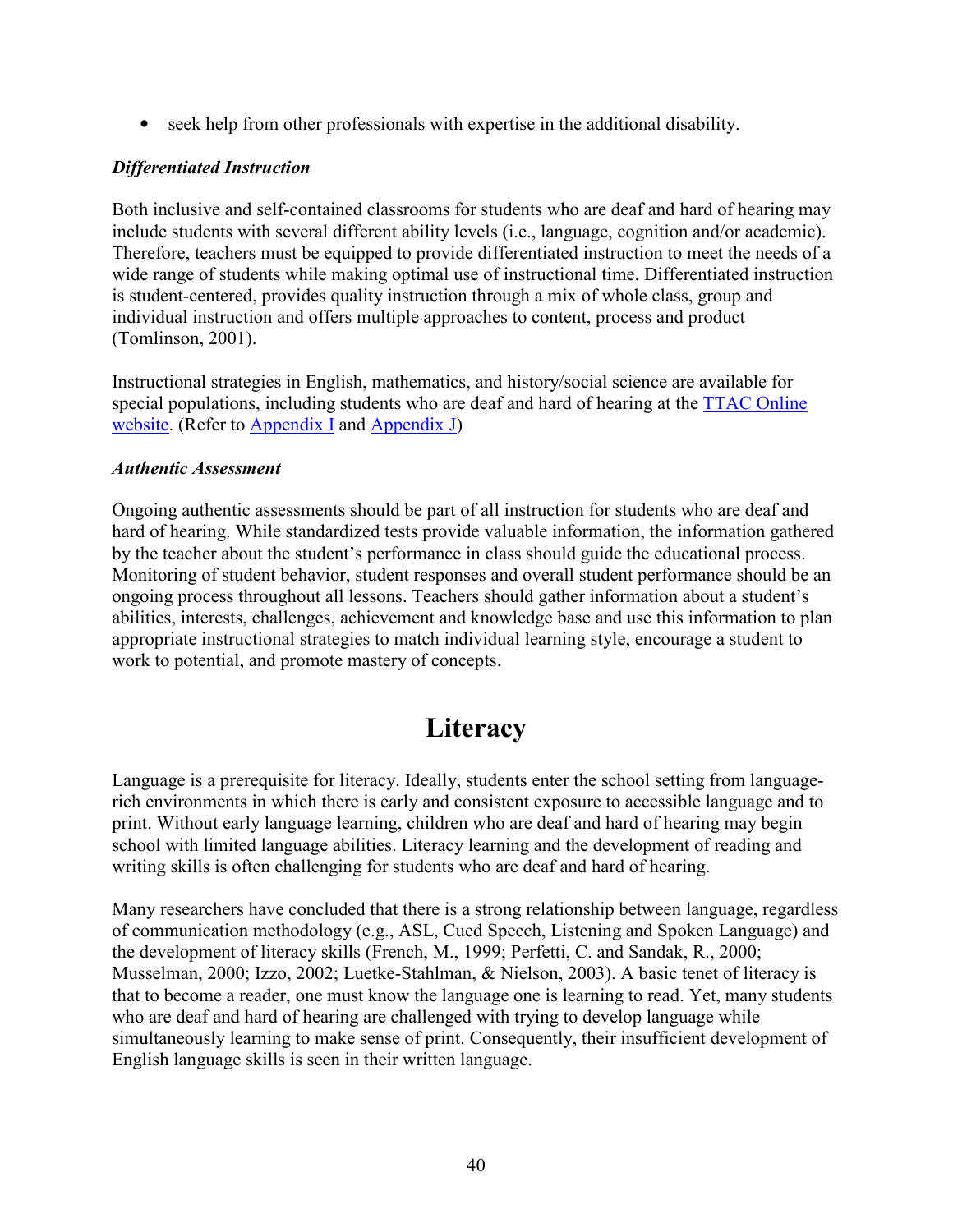It is important to consider a student's strengths and needs through baseline and ongoing assessment of language and literacy skills. Suggested literacy assessments include:

- adaptations of baseline, benchmark and checklist tools available from published developmental reading programs;
- analysis of observed/videotaped sessions of students reading aloud/signing (Note: No studies were found to compare fluency assessments of oral readers with those of signers, but many teachers of students who are deaf and hard of hearing believe that comparable measures can be made with signing students.); and
- use of running records and miscue analysis.

The National Reading Panel (2000) identified the five essential components of reading as:

- phonemic awareness;
- phonics;
- fluency;
- vocabulary; and
- comprehension.

Students who use hearing aids and/or cochlear implants and who have full access to the acoustic properties necessary for auditory-based phonemic awareness and understanding of phonics may utilize the same literacy teaching strategies and hierarchy as are used with students who have typical hearing acuity. Development of phonemic awareness and instruction in phonics using multi-sensory/visual-gestural approaches should be included in the literacy program of students who are deaf and hard of hearing and do not have full access to acoustic properties necessary for auditory-based phonemic awareness and phonics. The bilingual-bicultural philosophy of teaching uses ASL to teach and introduces English as a second language through print. Whole language strategies may be used with students in combination with other strategies as well. (Refer to [Appendix I](#page-94-0) and [Appendix J\)](#page-103-0)

## *Comprehension of Text*

Integrating vocabulary instruction into every lesson across all content areas is critical for the academic success of students who are deaf and hard of hearing. Areas that may be challenging include words with multiple meanings, figurative language, inferences, metaphors, similes, idioms, and slang, all of which may need to be taught directly. (Refer to [Incidental Learning\)](#page-45-0)

Teaching words that have multiple meanings to students who communicate primarily through sign language entails realizing that there are often multiple signs for one English word depending on the context (e.g., *run* has many meanings; different signs are used for: *run for office*, *run a machine*, *run in stockings*, *runny nose*, *water running*, *run-off*, *run around the track*, *give me the run around*, *run down*, *run up a bill*). Conversely, synonyms in English often share the same ASL sign (e.g., signing the words *wonderful*, *terrific*, and *great*).

Figurative language is often challenging to students who are deaf and hard of hearing because the word or phrase does not carry the meaning of the word or words within the phrase. This creates communicative ambiguity (Paul, 1998). For example, the expression, "his eyes were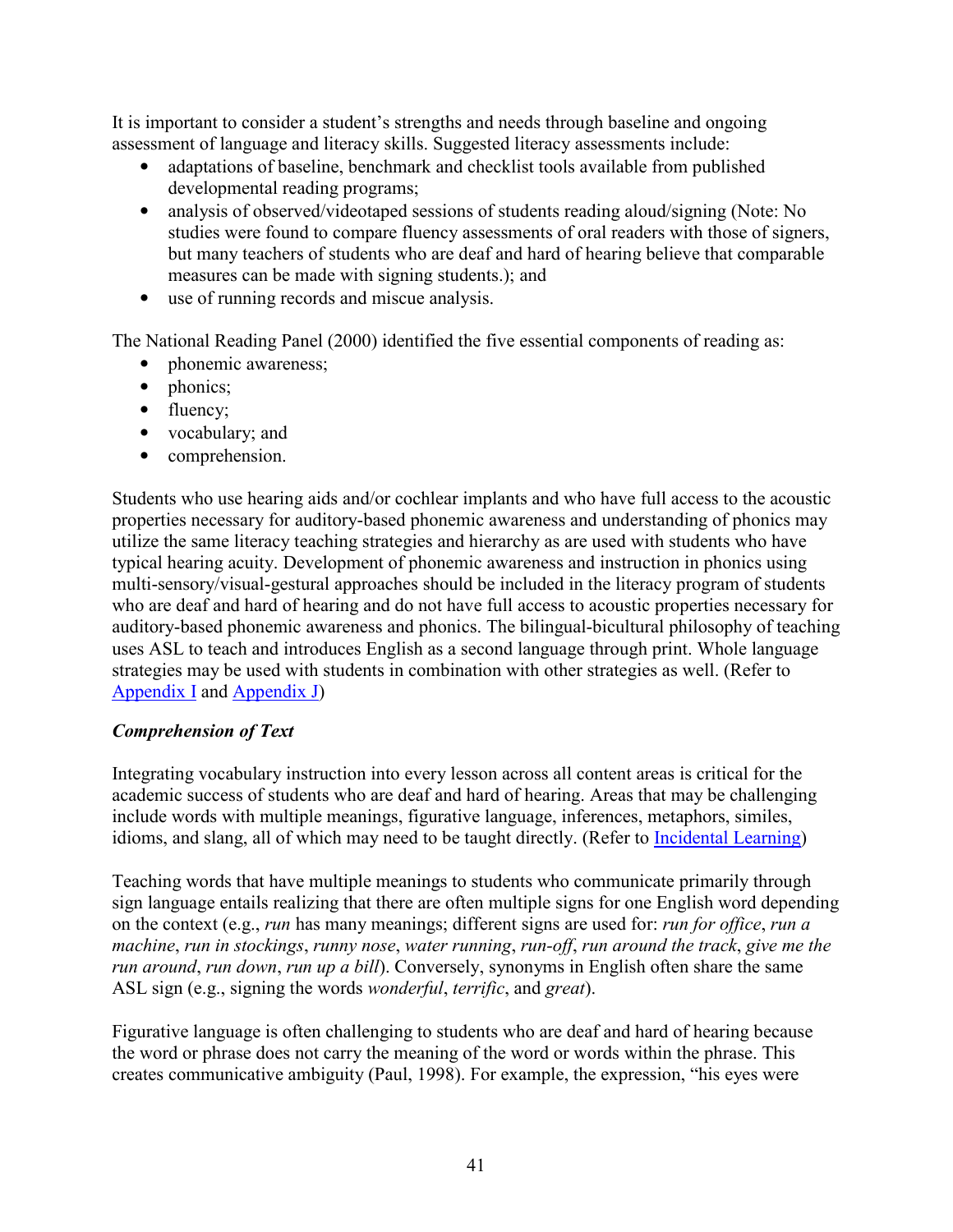bigger than his stomach," has a different meaning than the words convey literally. Figurative language, similes, metaphors and slang should be explicitly taught. (Refer to [Appendix I\)](#page-94-0)

Reading comprehension requires students to move beyond the words on the page to the underlying meaning that is critical to understanding a story or passage. To be successful at comprehending the underlying meaning of a passage, students must possess:

- linguistic competence at the reading level of the text;
- recognition of the structure of typical text;
- background knowledge of the topic; and
- understanding of the vocabulary within the passage.

Students who are deaf and hard of hearing may have limited background knowledge and limited vocabulary. The ASL has its own syntax and grammar that differs from English and students may not be able to hear English constructs daily. Therefore, students may have difficulty comprehending the meaning of a sentence expressed in English print. This may be compared to a hearing student trying to read and understand a passage in a Russian text after studying the grammar extensively, never hearing the teacher or Russian conversation, but only memorizing the rules of the Russian language. (Refer to [Appendix J\)](#page-103-0)

# **Expanded Core Curriculum**

IDEA mandates that students with disabilities have access to the general education curriculum; this includes students who are deaf and hard of hearing. In addition to the "unique academic instruction needs for the general education curriculum, functional needs must also be addressed (NASDSE, 2018, p. 31). A recommended Expanded Core Curriculum for students who are deaf and hard of hearing includes the following components:

- audiology: the student's understanding of their own hearing levels, benefits and limitations of hearing technologies;
- career education: information about and experience with work-study, vocational rehabilitation services, and post-secondary training;
- communication: listening skills development, ASL or other English-based visual communication development, speech development, receptive communication and expressive communication;
- family education: understanding hearing levels, amplification, family and child interactions, communication strategies, education/transition, and resources and technology (Refer to **Family Education and Intervention and [Family Involvement\)](#page-46-0)**;
- functional skills for academic success: concept development, comprehension and study and organization;
- self-determination and advocacy: self-determination, community advocacy, community resources and supports, cultural awareness and using interpreters and transliterators;
- social emotional skills: self-awareness (personal qualities), self-management, support networks, personal responsibility, decision making, social awareness, social interaction including conversation skills and conflict resolution; and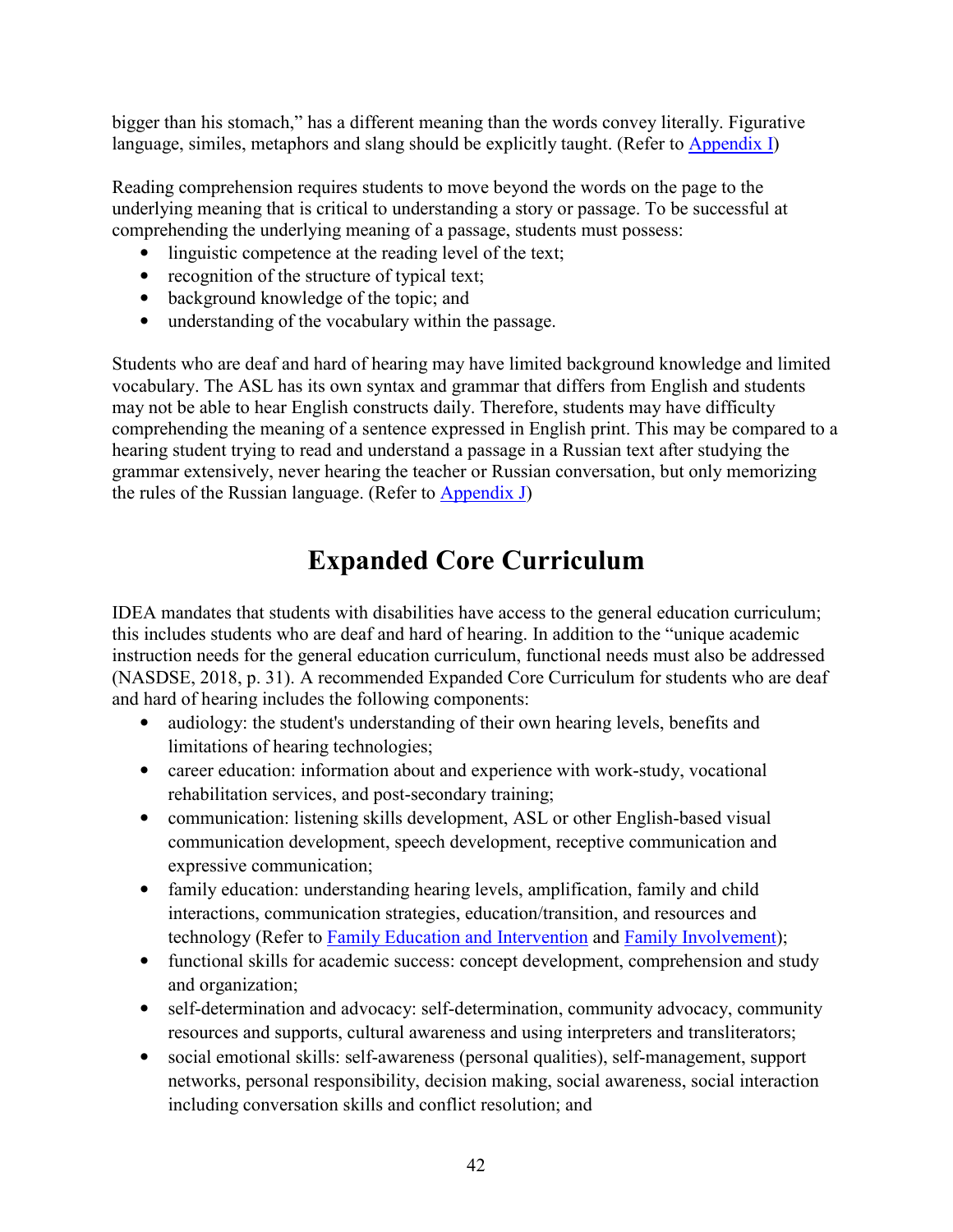• technology: learning about the various types of visual and auditory technologies, how to properly use, maintain and troubleshoot and where to obtain the technology.

The *ASL Content Standards for Kindergarten through Grade 12* have been developed to guide systematic instruction of American Sign Language with students who are deaf and hard of hearing, especially students for whom ASL is their primary language. (Refer to [Appendix I,](#page-94-0) Instructional Resources and [Appendix K,](#page-106-0) Deaf Studies for suggested resources on ASL, Deaf Culture)

In addition, NASDSE recognizes that overall wellness, child safety, school safety and antibullying goals may need to be addressed in a student's IEP. "Information is available on these topics from the [National Association of School Psychologists](http://www.nasponline.org/) and, specifically regarding child safety for children who are deaf or hard of hearing" (NASDSE, 2018, p. 31).

# **Secondary Transition**

During transition planning, the IEP Team begins to address postsecondary plans. In Virginia, transition planning begins at age 14. Prior to the child entering secondary school but not later than the first IEP to be in effect when the child turns 14, or younger if determined appropriate by the IEP Team (34 C.F.R. 300.43 and 34 C.F.R. 300.320b) 8VAC20-81-110. This is the time when it may be necessary to examine the need for college preparatory or career/technical education in a student's program as well as appropriate referrals to adult service programs. Adult service programs are eligibility-based and not entitled, and they often have financial participation criteria. The IEP Team may invite representatives from adult service agencies to an IEP meeting for a student who is deaf or hard of hearing with the written consent of the parent or age of majority student. Appropriate agencies may include:

- Community Services Boards;
- Department for Aging and Rehabilitative Services (DARS);
- Independent Living Centers; and
- Virginia Department for the Deaf and Hard of Hearing (VDDHH).

Pre-Employment Transition Services (Pre-ETS) are the beginning of a continuum of services DARS offers to students with disabilities. Students with disabilities do not need to be a DARS Vocational Rehabilitation (VR) client to receive Pre-ETS but may apply for VR services at any time. Referral to DARS should be made no later than by the meeting for the first IEP to be in effect when the child is three to four years prior to school exit if determined appropriate by the IEP Team. This linkage should be updated annually.

Students who are deaf and hard of hearing should be included in career exploratory programs at the middle school level. Students at the high school level should receive age-appropriate transition assessments. There are regional and local assessment center teams that can complete comprehensive assessments. The IEP Team should decide what assessments are needed by a student and should plan the transition services, including courses of study to effectively develop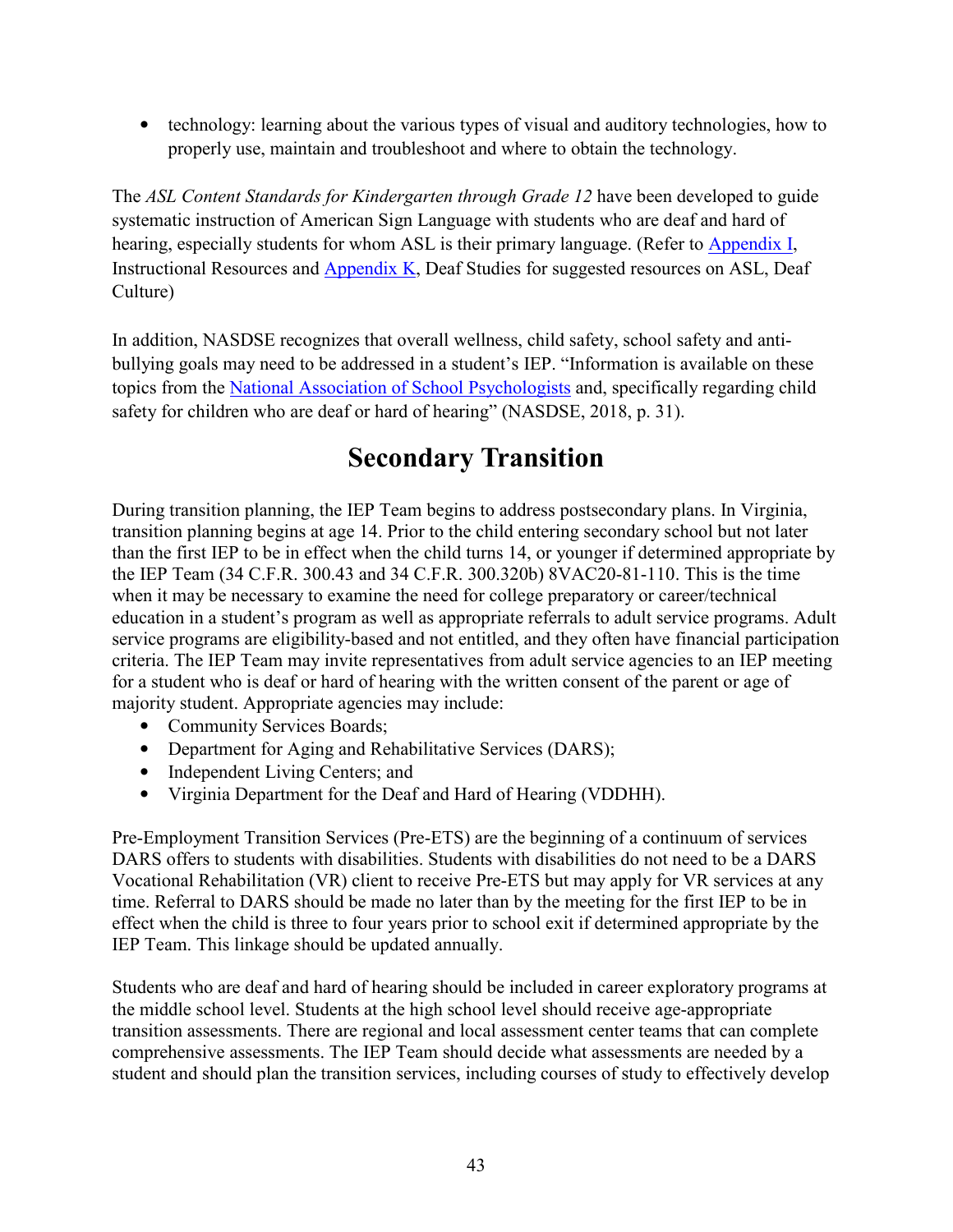the student's interests and abilities. Vocational programming may include the need for services/training in:

- assistive technology (available through VDDHH);
- career exploration (job shadowing, informational interviewing);
- functional mathematics applications;
- functional reading and writing skills for successful transitioning into employment or postsecondary options;
- independent living skills;
- job seeking skills (applications and interviewing skills for summer employment opportunities);
- legal rights and responsibilities as a citizen;
- mobility (transportation, driver's education);
- personal care (grooming, nutrition, first aid and safety);
- self-determination and self-advocacy; and
- social interaction skills between individuals who are deaf and hard of hearing and those who are hearing.

For students who anticipate/possess the academic abilities to attend postsecondary education or to continue in a higher education setting (e.g., community college, university) the collegeexploration process should begin during transition planning. This includes a discussion of the differences between secondary and postsecondary expectations about supports that may be accessed as a person with a disability. Visit the [Center on Transition Innovations \(CTI\)](https://centerontransition.org/) for information on Transition Topics including Postsecondary Education and Training.

Transition resources for students who are deaf and hard of hearing and individuals working with them include, but are not limited to the following:

- **The [Virginia Department of Education,](http://www.doe.virginia.gov/) Department of Special Education and Student Services**: Refer to ["Transition Services for Students with Disabilities"](http://www.doe.virginia.gov/special_ed/transition_svcs/index.shtml) 
	- o **[I'm Determined](http://www.imdetermined.org/)**: a project of the VDOE to help youth with disabilities develop and practice skills associated with self-determined behavior.
	- o **[Center on Transition Innovations \(CTI\)](https://centerontransition.org/)**: a VDOE centralized portal for information, resources and more regarding transition of youth with disabilities.
- **The [Virginia Department for Aging and Rehabilitative Services](https://www.vadars.org/drs/vr/)** (DARS): DARS has Regional Counselors for the Deaf (RCD) who work with individuals who are deaf and hard of hearing. Under the Workforce Innovation and Opportunity Act (WIOA), DARS works with students with disabilities through Pre-Employment Transitions Services (Pre-ETS) and the Vocational Rehabilitation Program.
- **The [Postsecondary Education Rehabilitation Transition Program](http://www.wwrc.virginia.gov/pert.htm)** (PERT): is a collaborative program of VDOE and DARS that provides vocational/technical training and a continuum of transition services for youth with disabilities. Note: Students must go through a selection process that includes a DARS counselor and PERT staff to be approved for PERT, Wilson Workforce and Rehabilitation Center and/or other DARS sponsored services.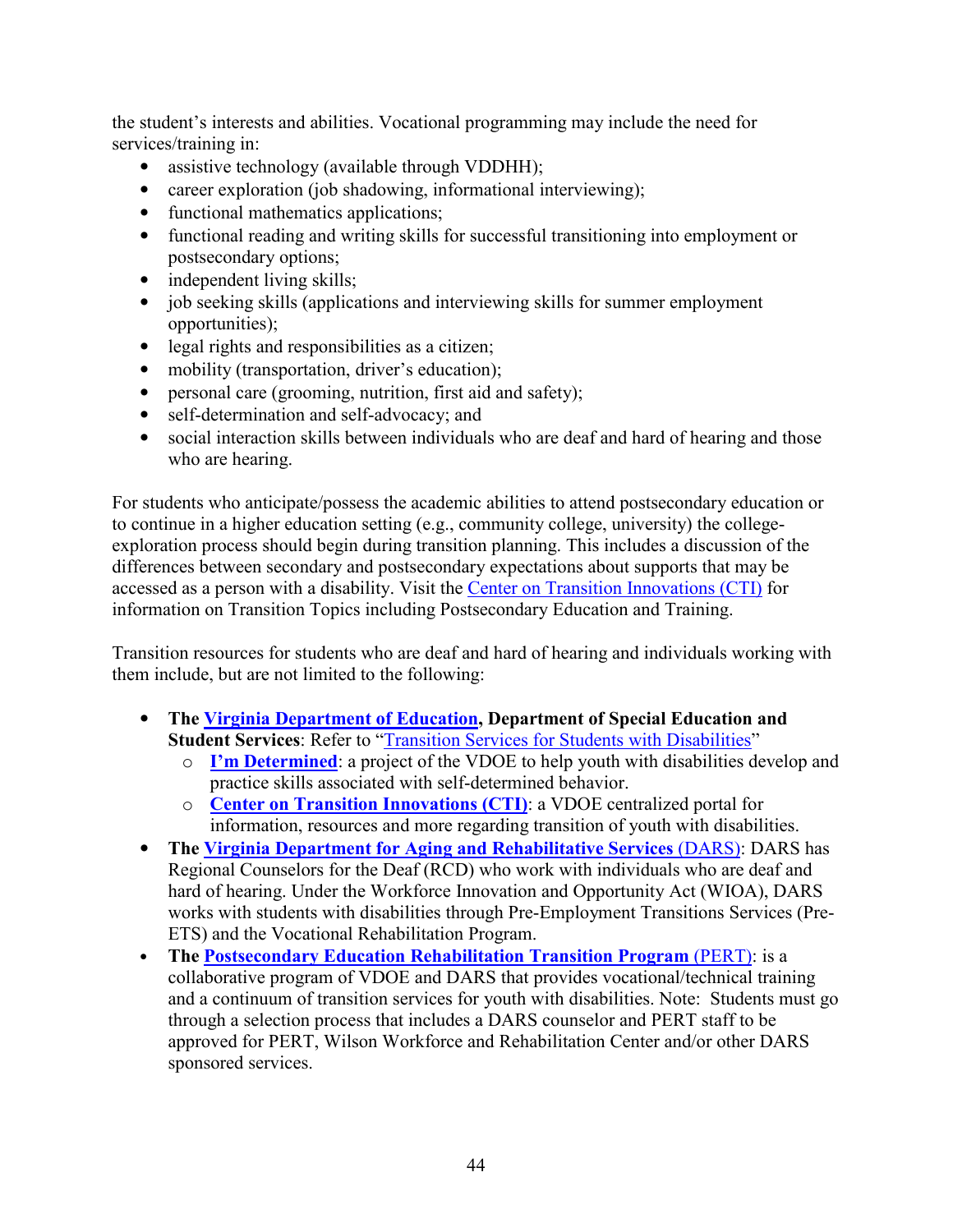- **[Gallaudet University, Discover Your Future](http://www.gallaudet.edu/youth-programs/summer-youth-camps/discover-your-future)**: a one-week program designed for students who are deaf and hard of hearing (grades 10-12) to work on developing their transition plans, identify interests and skills and explore potential careers.
- **National Technical Institute for the Deaf Explore Your Future** *(EYF)*: a week-long transition education program for high school students who are deaf and hard of hearing and who are entering their senior year in high school.
- **[Laurent Clerc National Deaf Education Center, Info to Go/Transition](http://www3.gallaudet.edu/clerc-center/info-to-go/transition.html)**: The Transition link has several resources including The Gallaudet University Transition Skills Guidelines. This K-12 program document developed at the Clerc Center outlines transition standards and benchmarks for student transitioning from secondary education to post- secondary education or to the workplace.
- **National Deaf Center on Postsecondary Outcomes** (NDC): The NDC is supported by a cooperative agreement with the U.S. Department of Education's Office of Special Education Programs. The NDC provides evidence-based strategies to deaf individuals, family members, and professionals at the local, state, and national levels with the goal of closing education and employment gaps for deaf individuals.
- **[Department of Labor, Employment and Training Administration –](http://www.careeronestop.org/studentsandcareeradvisors/studentsandcareeradvisors.aspx) Career One [Stop](http://www.careeronestop.org/studentsandcareeradvisors/studentsandcareeradvisors.aspx)**
- **[Virginia Career View](http://www.vaview.vt.edu/index)**
- **[Virginia Education Wizard](http://www.vawizard.org/)**
- **[Think College](http://www.thinkcollege.net/)**
- **[YouthHood](http://youthhood/)**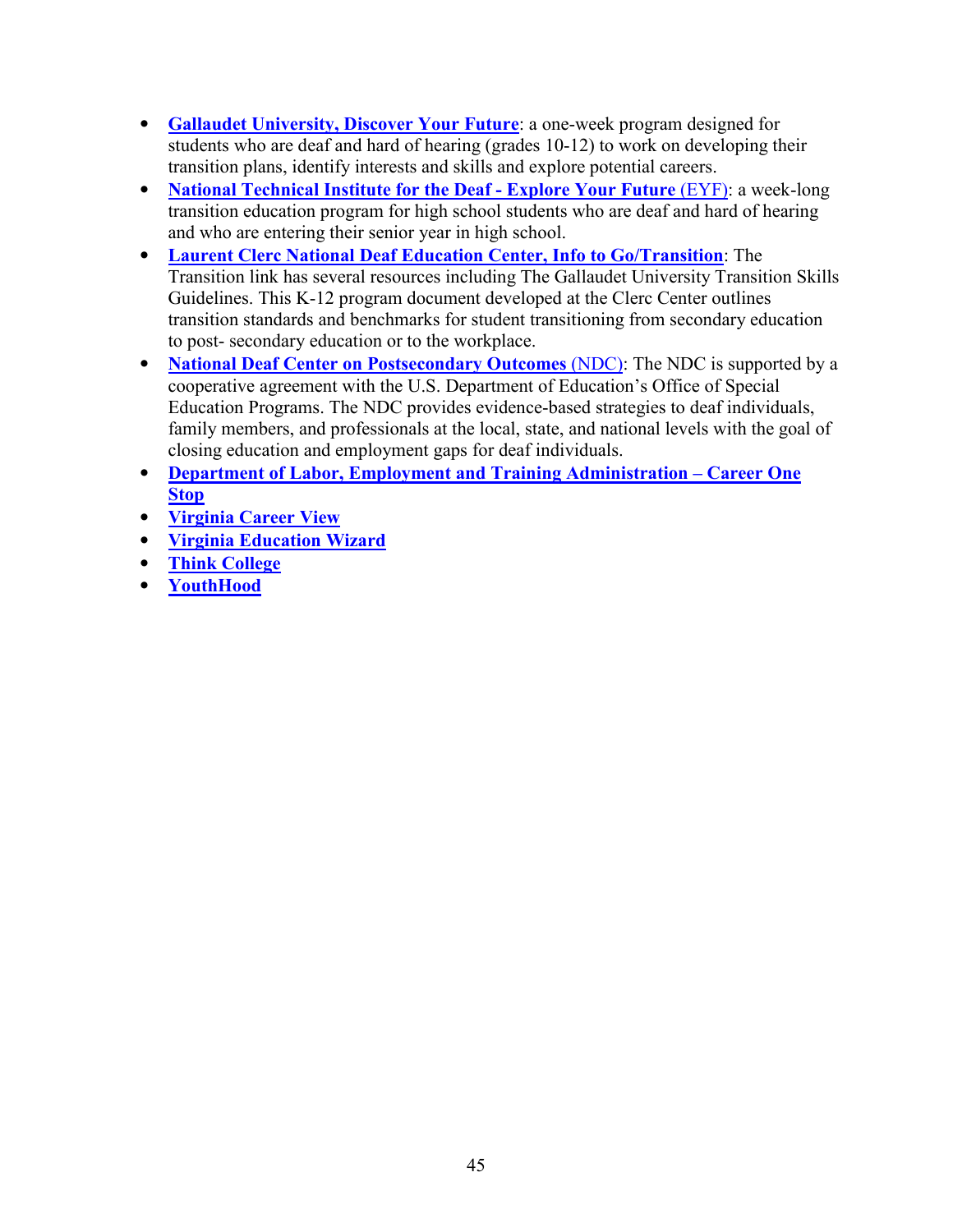# **REFERENCES**

- Baker-Hawkins, S. & Easterbrooks, S. (Eds.). (1994). *Deaf and Hard of Hearing Students: Educational Service Guidelines.* Alexandria, VA: National Association of State Directors of Special Education.
- Blennerhassett, L. (1990). Intellectual assessment. In D. F. Moores & K. P. Meadow- Orlans (Eds.), *Educational and Development Aspects of Deafness*. Washington, D.C.: Gallaudet University Press.
- Braden, J. P. (2017). Best practice in assessing those who are deaf or hard of hearing. In R. S. McCallum (Ed.), *Handbook of Nonverbal Assessment*, DOI 10.1007/978-3-319-50604- 3\_4.
- Centers for Disease Control (2014). Summary of National Centers for Disease Control (CDC) EHDI data in *Optimizing Outcomes for Students who are Deaf or Hard of Hearing: Educational Service Guidelines*, 2018, Alexandria, VA: NASDSE.
- Cole, E. B., & Flexer, C. A. (2008). *Children with Hearing Loss: Developing Listening and Talking Birth to Six.* San Diego, CA: Plural Publishing, p. 120.
- Commission on Education of the Deaf. (1988). *Toward Equality: Education of the Deaf*. Washington, DC: U.S. Government Printing Office.
- *Deaf Students Education Services: Policy Guidance*, 57 Fed. Reg. 49274 (October 30, 1992).
- French, M. (1999). *Starting with Assessment: A Developmental Approach to Deaf Children's Literacy.* Pre-College National Mission Programs. Washington, DC: Gallaudet University.
- Gallaudet Research Institute. (2013). *Regional and national summary report of data from the 2011-2012 Annual Survey of Deaf and Hard of Hearing Children and Youth.*  Washington, DC: Gallaudet University in National Deaf Center on Postsecondary Outcomes. (2017). *Research summarized! Developing collaborative and integrated systems.* Washington, DC: U.S. Department of Education, Office of Special Education Programs, [National Deaf Center on Postsecondary Outcomes.](http://www.nationaldeafcenter.org/)
- Garberoglio, C. L., Cawthon, S., & Bond, M. (2016). *Deaf People and Employment in the United States: 2016.* Washington, DC: U.S. Department of Education, Office of Special Education Programs, National Deaf Center on Postsecondary Outcomes.
- Garberoglio, C. L., Cawthon, S., & Sales, A. (2017). *Deaf People and Educational Attainment in the United States: 2017.* Washington, DC: U.S. Department of Education, Office of Special Education Programs, National Deaf Center on Postsecondary Outcomes.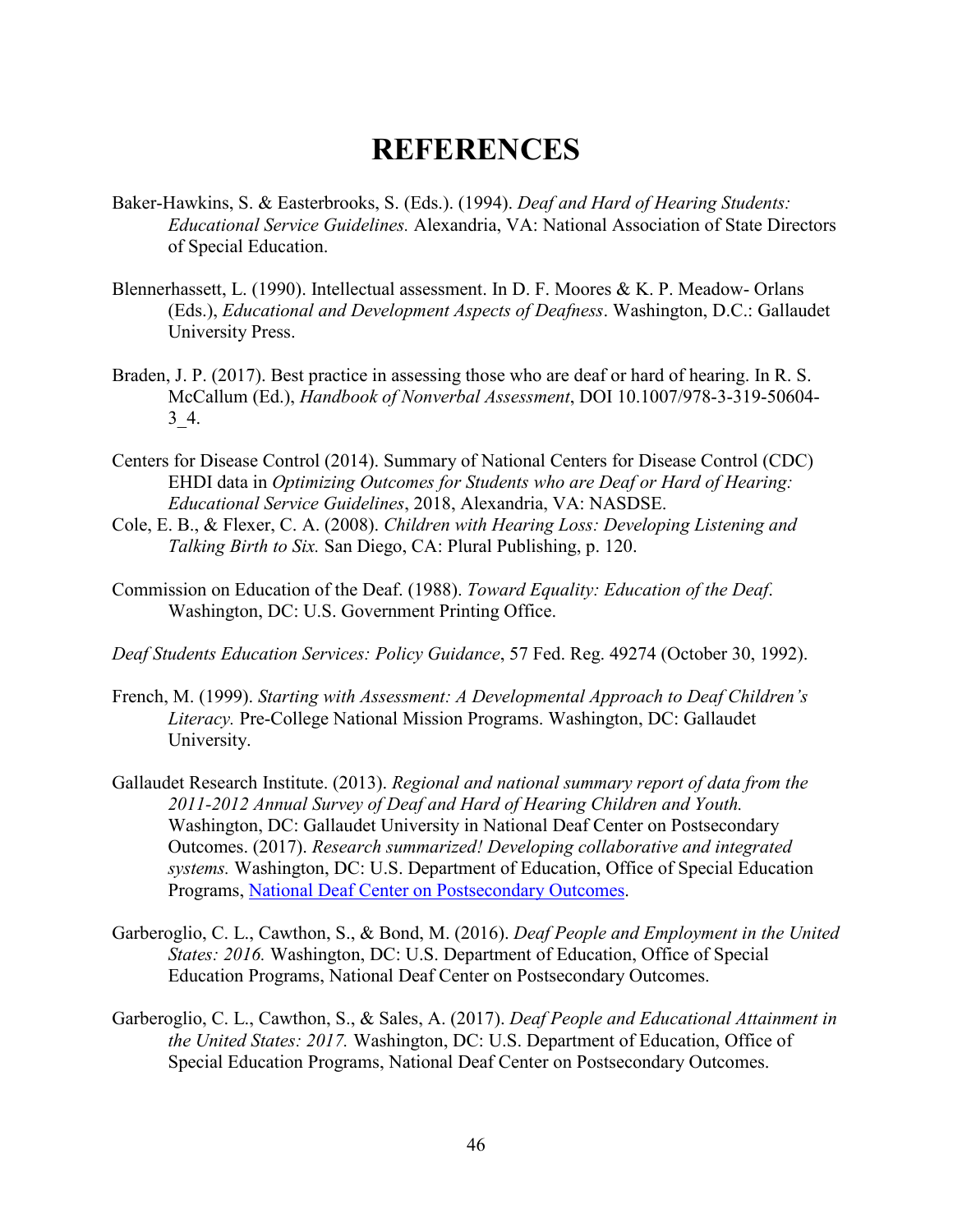- Holt, J. A., Traxler, C. B., & Allen, T. E. (1997). *Interpreting the Scores: A User's Guide to the 9 th Edition Stanford Achievement Test for Educators of Deaf and Hard-of-Hearing Students.* (Gallaudet Research Institute Technical Report No. 97-1). Washington, DC: Gallaudet University.
- Hindley, P. & Kitson, N. (2000). *Mental Health and Deafness*. London, UK: Whurr Publishers, Ltd.
- *The Individuals with Disabilities Education Improvement Act of 2004,* 20 U.S.C. § 1400 et seq.  $(2004)$ .
- International Journal of Pediatric Otorhinolaryngology [\(Volume 77, Issue 5,](http://www.sciencedirect.com/science/journal/01655876/77/5) May 2013, Pages 617-622).
- Izzo, A. (2002). Phonemic awareness and reading ability: An investigation of young readers who are deaf. *American Annals of the Deaf, 147(4),* 18-28.
- Joint Committee on Infant Hearing (2007). Year 2007 Position Statement: principles and guidelines for early hearing detection and intervention programs. *Pediatrics* 2007; 120- 898 DOI: 10.1542/peds.2007-2333.
- Joint Committee on Infant Hearing, et al. (2013). Supplement to the JCIH 2007 Position Statement: principles and guidelines for early intervention after confirmation that a child is deaf or hard of hearing. *Pediatrics* 2013; 131; e1324; DOI: 10.1542/peds.2013-0008.
- Karchmer, M. A., & Mitchell, R. E. (2003). Demographic and achievement characteristics of deaf and hard of hearing students. In M. Marschark & P. Spencer (Eds.), *Oxford Handbook of Deaf Studies, Language, and Education,* (2<sup>nd</sup> ed., Vol. 1,) New York, NY: Oxford University Press.
- Leigh, I. W., Robins, C. J., Welkowitz, J. & Bond, R. N. (1989). Toward a greater understanding of depression in deaf individuals. *American Annals of the Deaf*, *134*, 315-324.

Luetke-Stahlman, B. & Nielsen, D. C. (2003). The contribution of phonological awareness and receptive and expressive English to the reading ability of deaf students with varying degrees of exposure to accurate English. *Journal of Deaf Studies and Deaf Education*, 8, 464-484.

- Maller, S. (2003). Intellectual assessment of deaf people: A critical review of core concepts and issues. In M. Marschark & P. E. Spencer (Eds.), *Deaf Studies, Language and Education* (pp. 451-463). New York, NY: Oxford University Press.
- Marschark, M., & Hauser, P. (2008). *Deaf Cognition: Foundations and Outcomes*. New York, NY: Oxford University Press.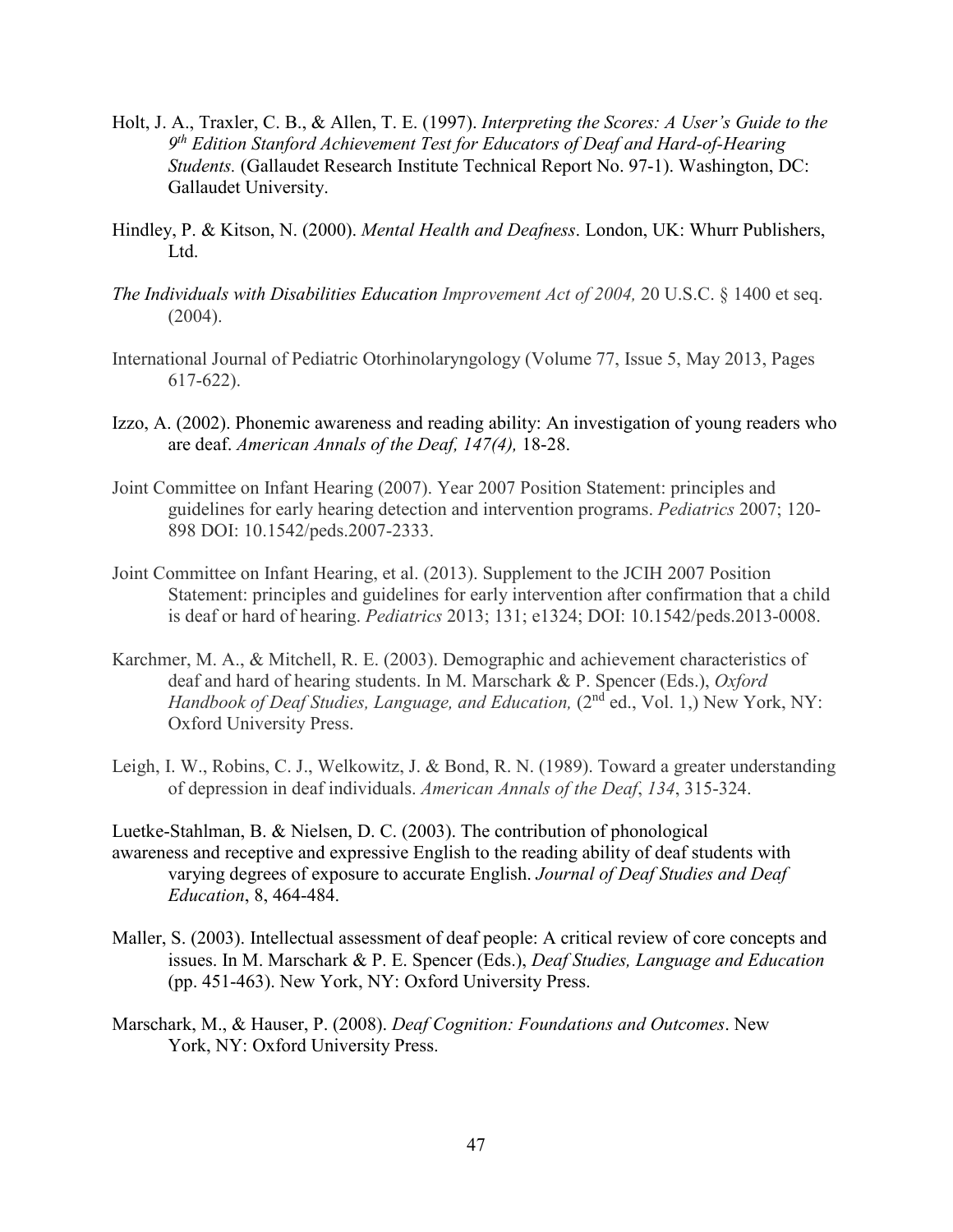- Marschark, M., Lang, H. G., & Albertini, J. A. (2002). *Educating Deaf Students: From Research to Practice.* New York, NY: Oxford University Press.
- Miller, M. S., Thomas-Presswood, T.N., Metz, K., & Lukomski, J. (2015). *Psychological and Psychoeducational Assessment of Deaf and Hard of Hearing Children and Adolescents*. Washington, DC: Gallaudet University Press.
- Mitchell, R. E., & Karchmer, M. A. (2004). Chasing the mythical ten percent: parental hearing status of deaf and hard of hearing students in the United States. *Sign Language Studies*. 2004; 4(2):138-163. In *Quick Statistics About Hearing* [\(2016\) U.S. Department of Health](https://www.nidcd.nih.gov/health/statistics/quick-statistics-hearing#pdf)  [and Human Services, National Institute of Health.](https://www.nidcd.nih.gov/health/statistics/quick-statistics-hearing#pdf)
- Musselman, C. (2000). How do children who can't hear learn to read an alphabetic script? A review of the literature on reading and deafness. *Journal of Deaf Studies and Deaf Education*, 5, 9-31.
- National Association of State Directors of Special Education, Inc. (2006). *Meeting the Needs of Students Who Are Deaf or Hard of Hearing: Educational Services Guidelines*, Alexandria, VA.
- National Association of State Directors of Special Education (2018). *Optimizing Outcomes for Students who are Deaf or Hard of Hearing: Educational Service Guidelines*, Alexandria, VA: NASDSE.
- National Institute of Child Health and Human Development. (2000). Teaching children to read: An evidence-based assessment of the scientific research literature on reading and its implications for reading instruction (NIH Publication No. 0-4769). *Report of the National Reading Panel*. Washington, DC: U.S. Government Printing Office.
- Notice of Policy Guidance on Deaf Students' Educational Services, 57 Fed. Reg. 49274-49276 (October 30, 1992).
- Oyler, R. F., Oyler A. L., & Matkin, N. D. (1988). Unilateral hearing loss: Demographics and educational impact. *Language, Speech and Hearing Services in the Schools, 19*, 201-210.
- Paul, P. V., & Quigley, S. P. (1990). *Education and Deafness*. White Plains, NY: Longman.
- Paul, P. V. (1998). *Literacy and Deafness: The Development of Reading, Writing and Literal Thought.* Needham Heights, MA: Allyn and Bacon.
- Perfetti, C., & Sandak R. (2000). Reading optimally builds on spoken language: implications for deaf readers. *Journal of Deaf Studies and Deaf Education*, 5(1):32. New York, NY: Oxford University Press.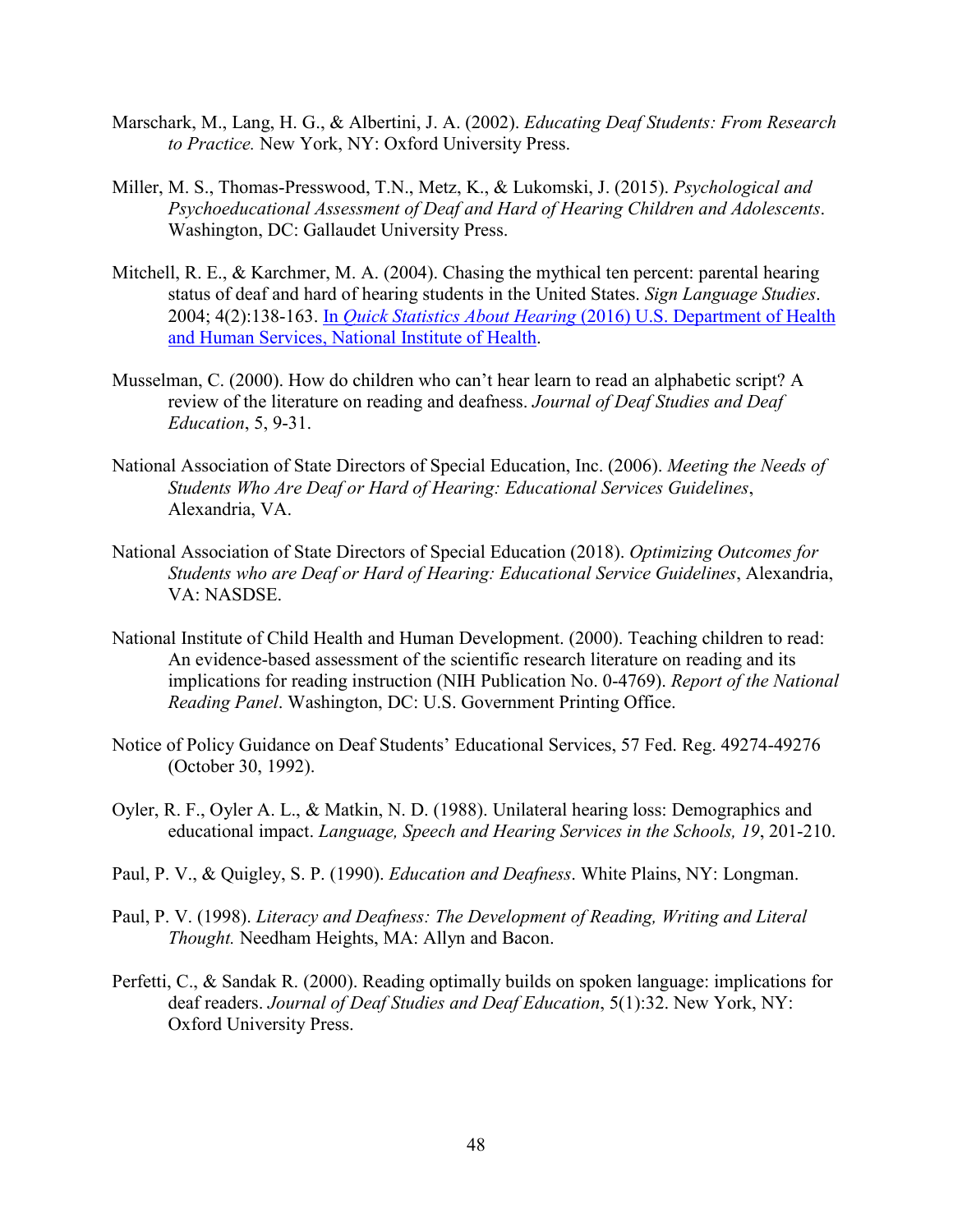- Reesman, J. H., Day, L. A., Szymanski, C. A., Hughes-Wheatland, R., Witkin, G. A., Kalback, S. R., & Brice, P. J. (2014). Review of intellectual measures for children who are deaf and hard of hearing. *Rehabilitation Psychology, 59*(1), 99-106.
- Regulations Governing Special Education Programs for Children with Disabilities in Virginia. 8 VAC 20-81-10 et seq. (2009).
- Schildroth, A. N., & Hotto, S. A. (1993). Changes in student and program characteristics, 1984- 1985 and 1994-1995. *American Annals of the Deaf, 141,* 68-71.
- Schirmer, B. R. (2000). *Language and Literacy Development in Children Who Are Deaf*. Needham Heights, MA: Allyn and Bacon.
- Seal, B. C. (2004). *Best Practices in Educational Interpreting* (2<sup>nd</sup> ed.). Boston, MA: Allyn & Bacon.
- Seal, B. C. (2000). Working with educational interpreters. *Language, Speech, and Hearing Services in Schools, 31,* 15-25.
- Siegel, L. (2000). The educational and communication needs of deaf and hard of hearing children: A statement of principle regarding fundamental systemic educational changes. *American Annals of the Deaf*, *145(2)*. 64-77.
- Stewart, D. A., & Kluwin, T. N. (2001). *Teaching Deaf and Hard of Hearing Students Content, Strategies, and Curriculum.* Needham Heights, MA: Allyn and Bacon.
- Tomlinson, C. A. (2001). *How to Differentiate Instruction in Mixed-Ability Classrooms*. Association for Supervision and Curriculum Development.
- Virginia Department of Education (1999). *Virginia School Health Guidelines*. Richmond, VA: The Virginia Board of Education.
- Virginia Department of Education (2018). *Speech-Language Pathology Services in Schools: Guidelines for Best Practice.* Richmond, VA: The Virginia Board of Education.
- Yoshinago-Itano, C. (2003). From screening to early identification and intervention: Discovering predictors to successful outcomes for children with significant hearing loss. *Journal of Deaf Studies and Deaf Education, 8*, 11-28.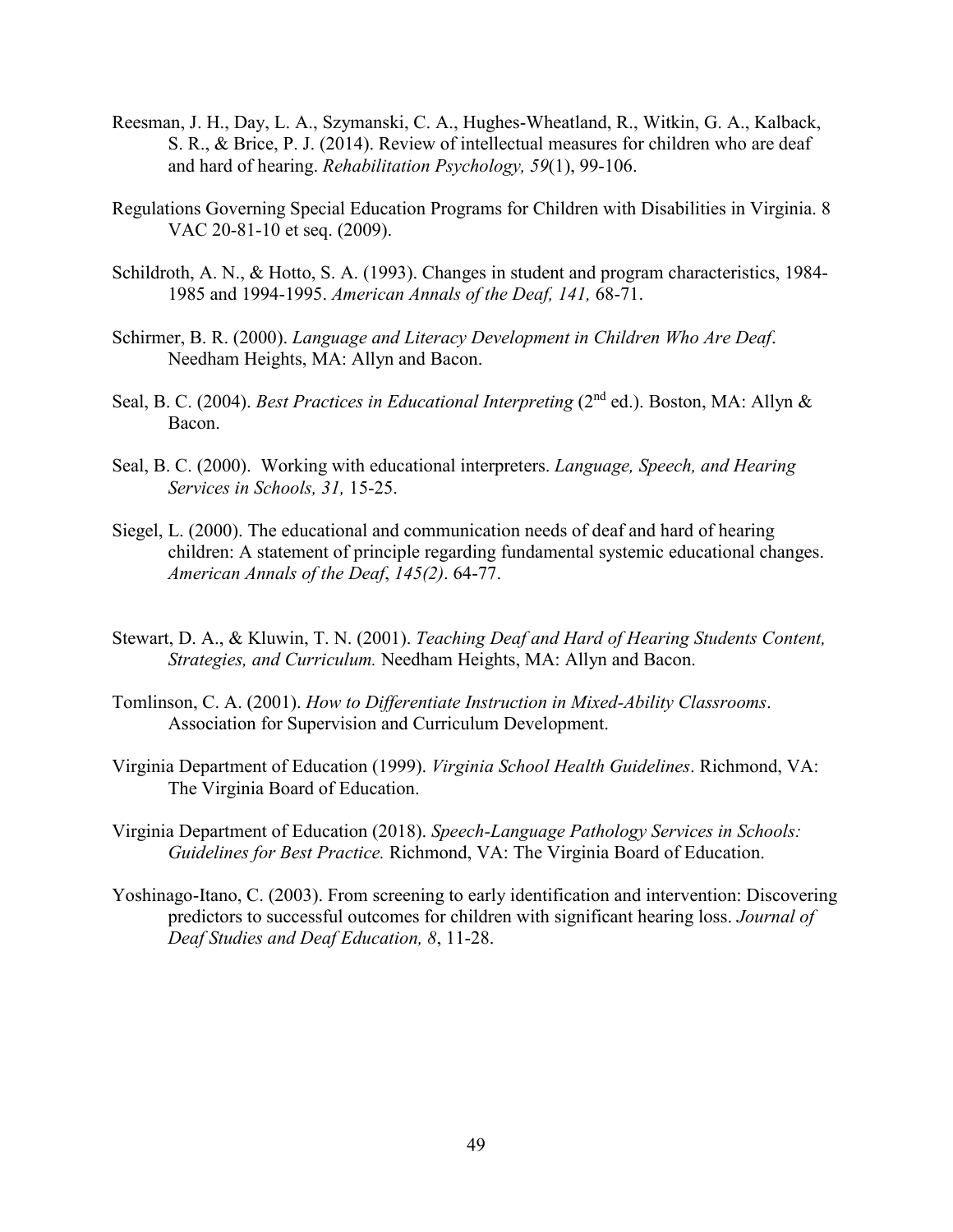# **APPENDICES**

- A. Agencies and Organizations
- B. Hearing Loss: Types, Degree, Age of Onset
- C. Language and Communication Options
- D. Suggested Visual Inspection and Listening Check for Hearing Aids, Cochlear Implants and FM Systems
- E. Assessment Description of Tests and Assessment Procedures Used in Educational Settings Suggested Assessment Resources
- F. Psychological Assessment Considerations with Students Who are Deaf and Hard of Hearing
- G. Virginia Communication Plan for a Student Who is Deaf or Hard of Hearing
- H. Educational Interpreters: Recruitment Strategies, Training Programs and Resources
- I. Instructional Resources
- J. Differentiated Instructional Strategies to Use with Students Who Are Deaf and Hard of Hearing
- K. Expanded Core Curriculum Resources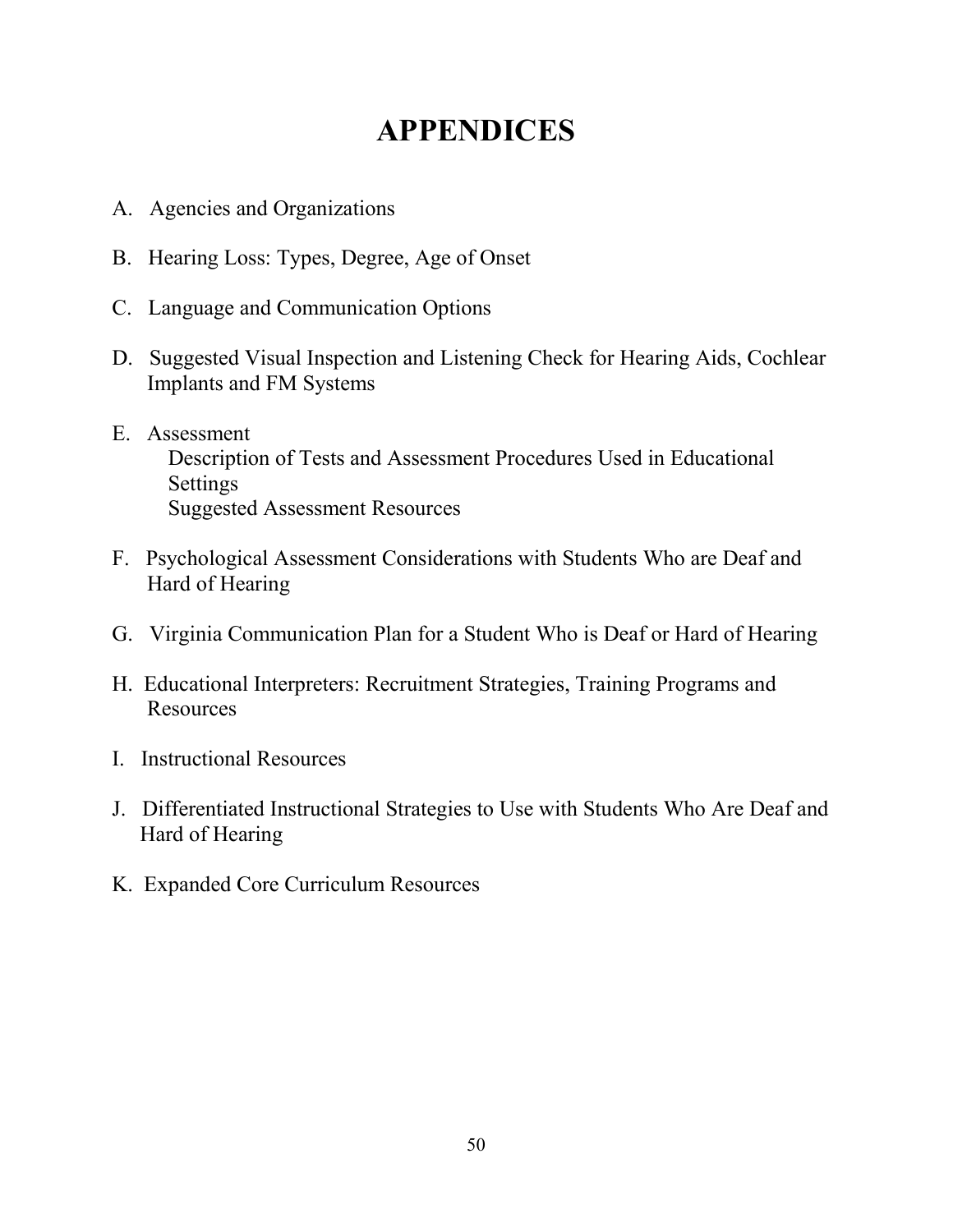## **Appendix A Agencies and Organizations**

#### <span id="page-58-0"></span>*State Agencies*

#### **[Virginia Department of Education](http://www.doe.virginia.gov/)**

**[Department of Special Education and Student Services](http://www.doe.virginia.gov/special_ed/index.shtml)** P.O. Box 2120 101 N. 14th Street Richmond, Virginia 23218-2120 (804) 786-8779 voice Text Users dial 711 (VA Relay)

## **[Virginia Department of Education](http://www.doe.virginia.gov/)**

**[Education Specialist for Sensory Disabilities](http://www.doe.virginia.gov/)**

P.O. Box 2120 101 N. 14th Street Richmond, Virginia 23218-2120 (804) 371-4059 voice Text Users dial 711 (VA Relay)

#### **[Virginia School for the Deaf and the Blind](http://vsdb.k12.va.us/) [Superintendent's Office](http://vsdb.k12.va.us/)**

P.O. Box 2069 Staunton, Virginia 24401 (540) 332-9000 voice/TTY (800) 522-8732 voice

## **[Virginia Department for the Deaf and Hard of Hearing](http://vsdb.k12.va.us/)**

1602 Rolling Hills Drive Ratcliffe Building, Suite 203 Richmond, Virginia 23229-5012 (800) 522-7917 voice/TTY (804) 662-9502 voice/TTY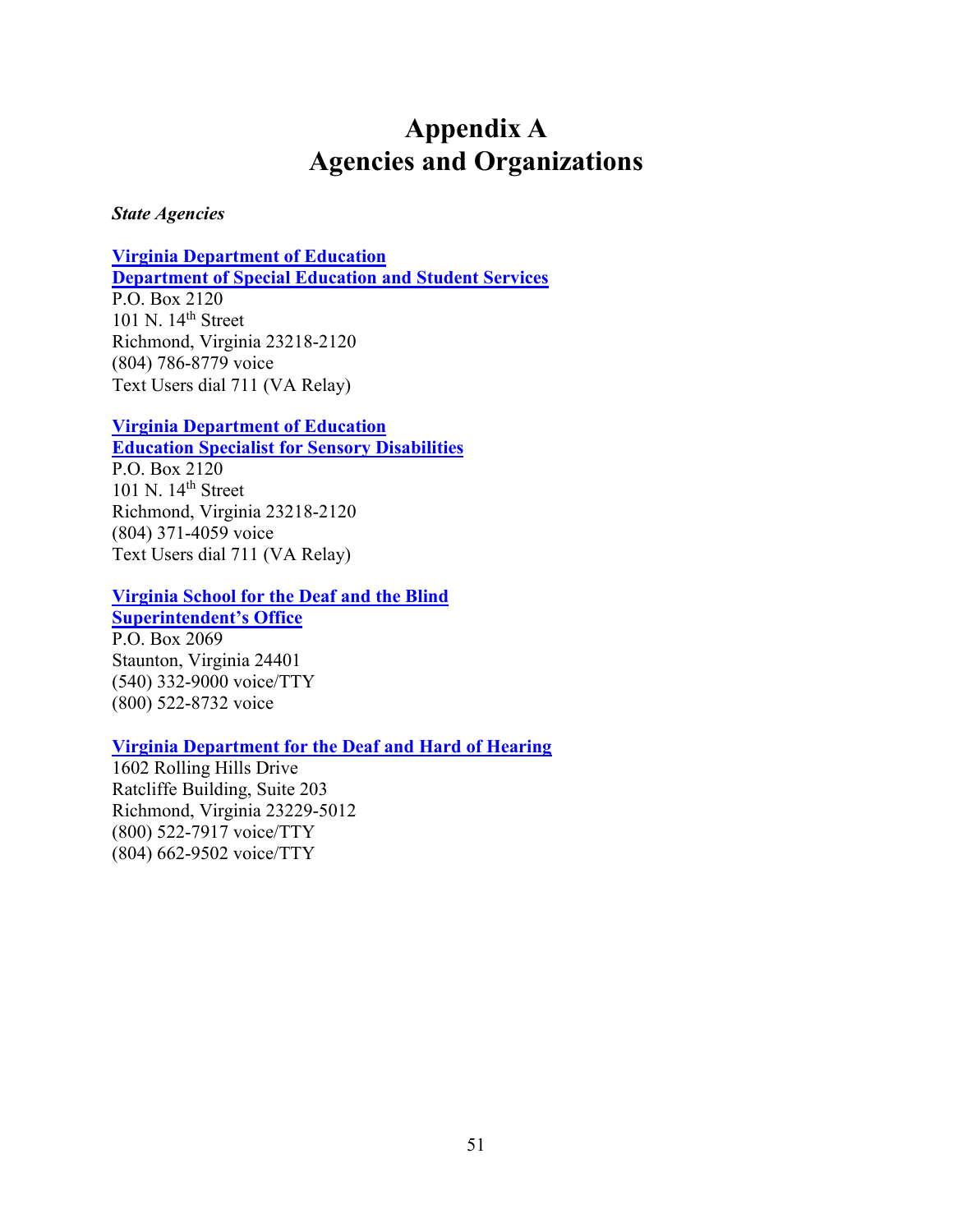#### **[Virginia Early Hearing Detection and Intervention Program](http://www.newbornhearingtestva.com/)**

Virginia Department of Health 109 Governor Street, 9th Floor Richmond, Virginia 23219 (866) 493-1090 voice Text Users dial 711 (VA Relay) or 1-800-828-1120

#### **[Virginia Department for Aging and Rehabilitative Services](http://www.vadars.org/)**

State Coordinator, Services to Individuals who are Deaf or Hard of Hearing Department for Aging and Rehabilitative Services Administrative Office 8004 Franklin Farms Drive Richmond, Virginia 23229 (804) 552-5019 voice (800) 464-9950 TTY (804) 325-1316 VP

#### **[Virginia's Early Intervention System: Infant & Toddler Connection of Virginia](http://www.infantva.org/)**

Department of Behavioral Health and Developmental Services 1220 Bank Street, 9th Floor P.O. Box 1797 Richmond, Virginia 23219-1797 (804) 786-3710 voice

#### *Other State Resources*

**[Virginia Commonwealth University Center on Transition Innovations](https://centerontransition.org/)** 

**[Technical Assistance Center for Children who are Deaf and Hard of Hearing](http://www.partnership.vcu.edu/)**

#### **[Virginia Department of Education Training and Technical Assistance Centers](http://www.ttaconline.org/)**

There are eight TTAC Regions across the Commonwealth of Virginia that serve professionals in their local areas. Find information at.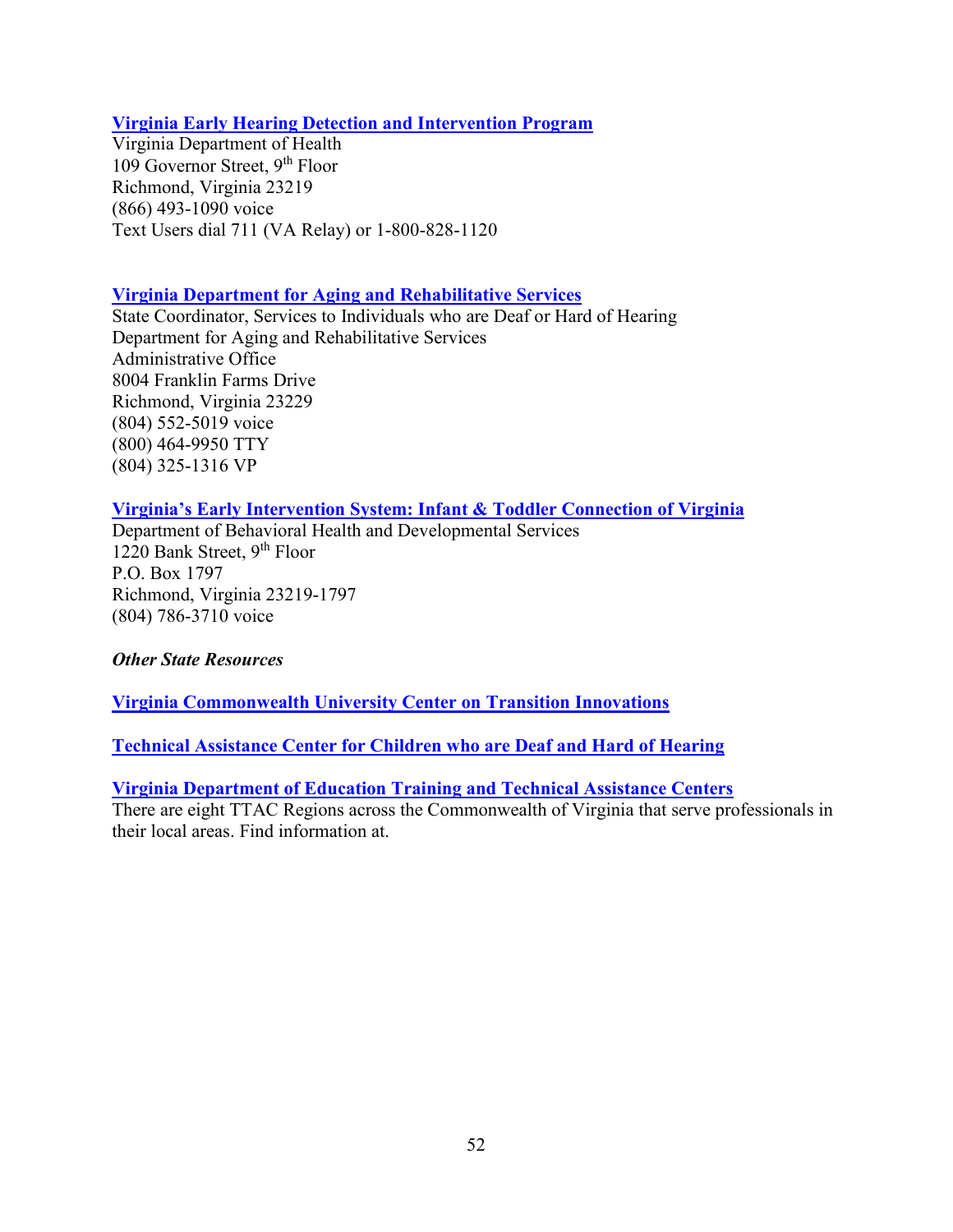#### **[Virginia Hearing Aid Loan Bank](http://www.vdh.virginia.gov/early-hearing-detection-and-intervention/virginia-hearing-aid-loan-bank)**

HALB Coordinator Blue Ridge Care Connection for Children 2205 Fontaine Avenue, Suite 201 Charlottesville, Virginia 22903 (434) 924-8620 voice (866) 596-9367 voice

## **[Virginia Network of Consultants for Professionals Working with Children Who Are Deaf](http://www.vcu.edu/partnership/VNOC)  [and Hard of Hearing](http://www.vcu.edu/partnership/VNOC)**

VNOC Coordinator Technical Assistance Center for Children Who are D/HH Partnership for People with Disabilities Virginia Commonwealth University 700 East Franklin Street, Suite 140 Box 843020 Richmond, Virginia 23284-3020 (804) 828-1342 voice Text Users dial 711 (VA Relay) (804) 828-0042 fax

#### **[Virginia Project for Children and Young Adults with Deaf-Blindness](https://partnership.vcu.edu/programs/education/vadbp/)**

Project Director Partnership for People with Disabilities Virginia Commonwealth University 700 East Franklin Street Box 843020 Richmond, Virginia 23284-3020 (877) 295-7799 voice (804) 828-1120 TTY (804) 828-0042 fax

## **[Virginia School for the Deaf and the Blind Outreach Services](http://www.vsdb.k12.va.us/vsdb/outreach)**

**Director** P.O. Box 2069 Staunton, Virginia 24402 (540) 414-5249 voice

#### *General Informational Organizations and Resources*

**[Alexander Graham Bell Association for the Deaf and Hard of Hearing](http://www.agbell.org/) [Virginia Chapter](mailto:vaagbell@gmail.com)**

**[American Society for Deaf Children](http://deafchildren.org/)**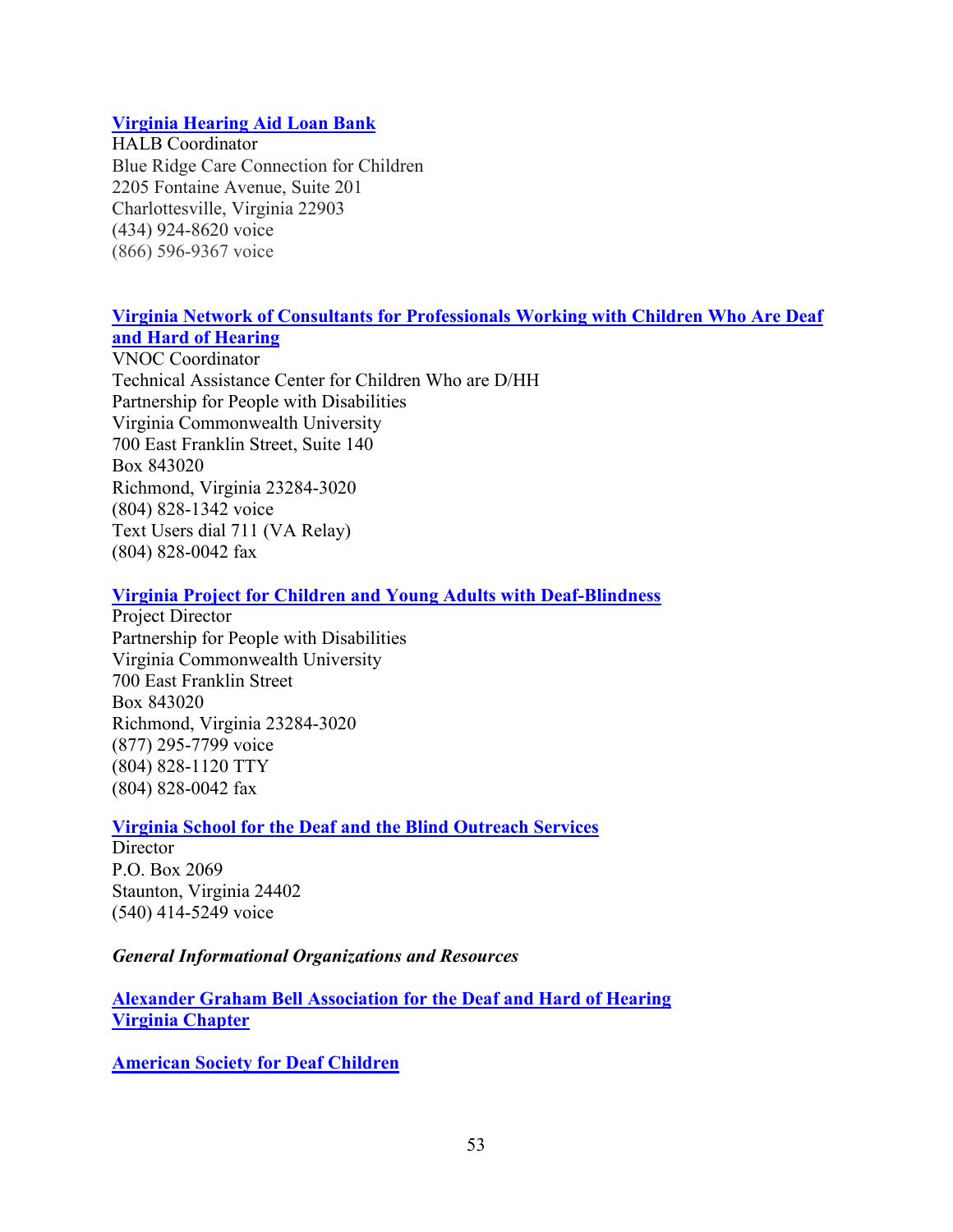**[American Speech-Language-Hearing Association \(ASHA\)](https://www.asha.org/)**

C**[enters for Disease Control and Prevention-Hearing Loss in Children](http://www.cdc.gov/ncbddd/hearingloss/index.html)**

**[Hands & Voices](http://www.handsandvoices.org/)** [Virginia Chapter](mailto:vahandsandvoices@gmail.com)

**[Hearing Loss Association of America](http://www.hearingloss.org/)**

**[Gallaudet University, Lauret Clerc National Deaf Education Center](http://www3.gallaudet.edu/clerc-center.html)** 

**[National Association of the Deaf](https://www.nad.org/)**

**[National Association of State Directors of Special Education, Inc.](http://www.nasdse.org/)** 

**[National Cued Speech Association](http://www.cuedspeech.org/)**

**[Northern Virginia Cued Speech Association](http://www.nvcsa.org/)**

**[National Deaf Center on Postsecondary Outcomes](https://www.nationaldeafcenter.org/)**

Note: The NDC compiled a booklet, "[Tipsheets and FAQs"](https://www.nationaldeafcenter.org/sites/default/files/TipsheetsFAQs.pdf) a collection of materials from the Postsecondary Educational Program Network (pepnet 2) on various d/hh specific issues.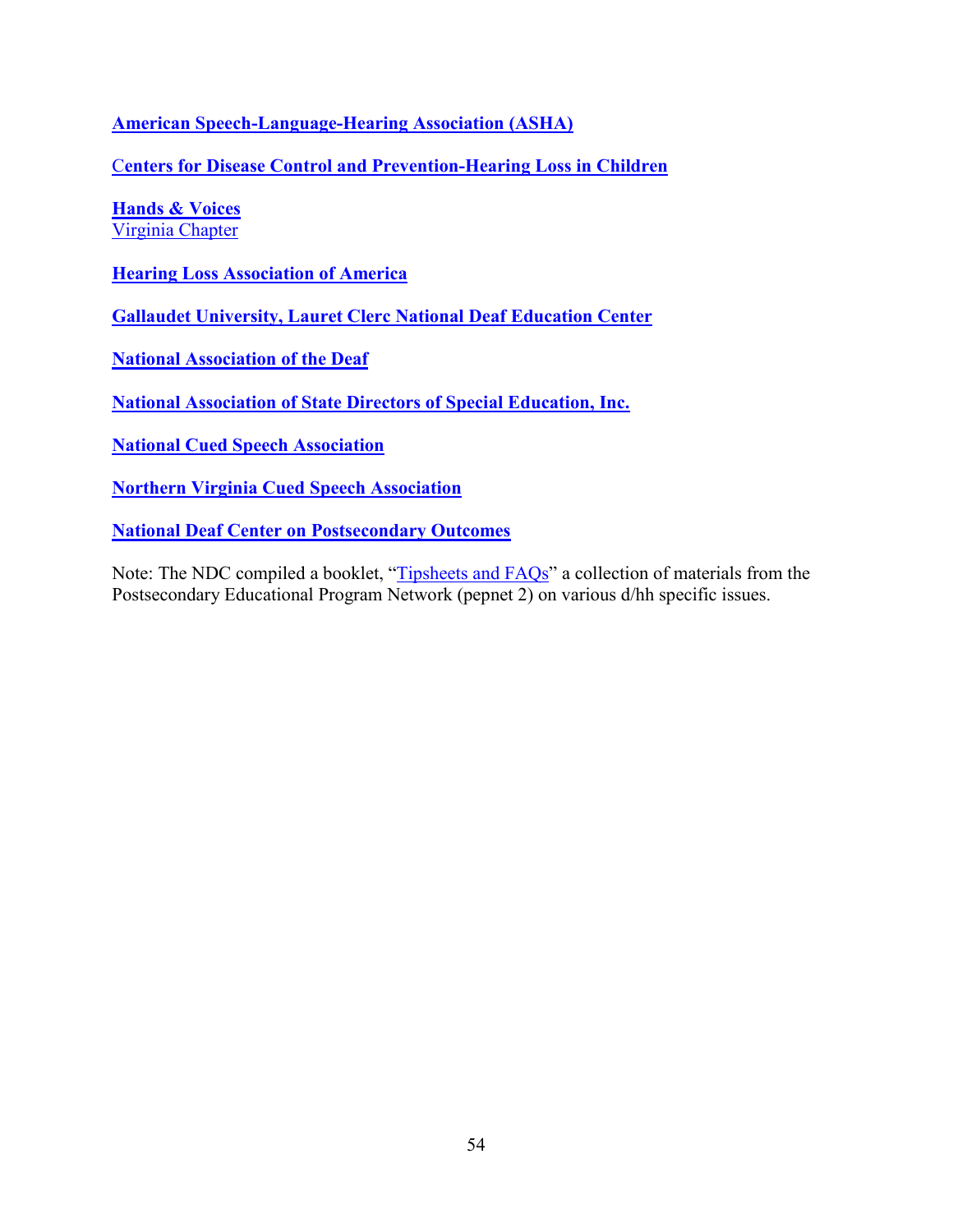## **Appendix B Hearing Loss: Types, Degree, Age of Onset**

## *Types of Hearing Loss*

A **conductive loss** is any dysfunction of the outer or middle ear in the presence of a normal inner ear. Conductive losses usually can be improved, even corrected, with medication, surgery and/or amplification. Conductive losses can be fluctuating or permanent. Fluctuating losses may be due to etiologies like ear infections or excessive wax. These losses may pose long-term learning risks. Students who have mild to moderate or intermittent losses may be overlooked until their academic achievement is inconsistent with their expected performance.

A **sensorineural loss** involves dysfunction of the inner ear or along the pathways of the auditory nerve in the presence of a normal outer and middle ear. This is the most common type of permanent hearing loss. Sensorineural losses, especially severe to profound losses, are not medically correctable. Depending on the severity of the sensorineural loss, hearing aids and/or cochlear implants may be recommended.

A **mixed loss** involves both conductive and sensorineural components. It can range from a mild to profound loss.

Any of the above hearing losses can be **bilateral**, affecting both ears, or unilateral, affecting only one ear. A **unilateral hearing loss** (UHL) can have conductive, sensorineural or mixed components. The degree of hearing loss in that ear can range from mild to profound. (Visit [Boys](https://www.boystownhospital.org/knowledge-center/degrees-hearing-loss) [Town National Research Hospital\)](https://www.boystownhospital.org/knowledge-center/degrees-hearing-loss)

A **Central Nervous System** (CNS) disorder that exists in the presence of normal hearing may involve an **Auditory Processing Disorder** (sometimes referred to as Central Auditory Processing Disorder or CAPD). In spite of normal hearing, a student diagnosed with a CAPD has difficulty perceiving, discriminating and understanding sound, particularly in the presence of competing noise. Diagnosis is usually made by an audiologist who tests for auditory perception in less than optimal listening conditions. The [American Speech-Language-Hearing Association](http://www.asha.org/)  [\(ASHA\)](http://www.asha.org/) has recognized the controversy involved in labeling auditory processing disorder as a hearing disorder or as a learning disability. Intervention for students with this challenge may involve those who are knowledgeable about hearing loss. Addressing the needs of students with auditory processing disorders may require the collaboration of a variety of professionals including audiologists, speech-language pathologists, special educators, and others.

## *Degree of Hearing Loss*

The severity of hearing loss is determined through audiological testing. An audiogram is used to graph responses to sounds and speech during certain hearing tests and show a person's hearing levels (pitch and loudness). Visit the [American Speech-Language and Hearing Association](https://www.asha.org/public/hearing/audiogram) for a basic explanation of an audiogram.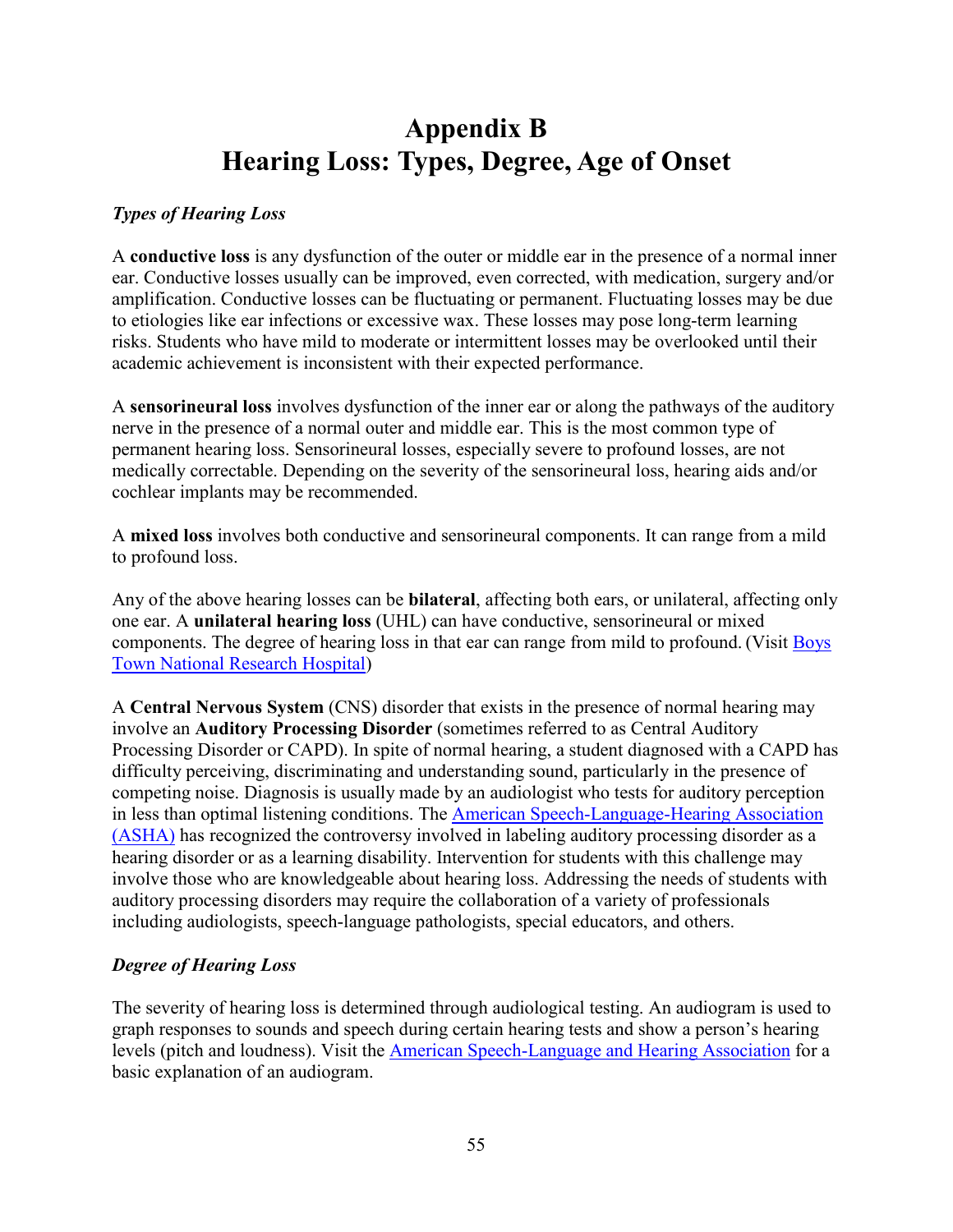An internet search of "[Familiar Sounds Audiogram](https://www.google.com/search?q=familiar+sounds+audiogram&rlz=1C1GCEA_enUS780US780&oq=familiar+sounds+audiogram&aqs=chrome.0.69i59j0l3.5221j0j8&sourceid=chrome&ie=UTF-8)" will provide several illustrated audiograms that may be helpful in explaining a child's hearing loss to parents and to students themselves when age appropriate. Examples on a familiar sounds audiogram show the types and levels of several environmental sounds and usually have an area outlined on the audiogram called the ["speech banana"](https://www.jtc.org/wp-content/uploads/2015/11/Audiogram_What_Does_Child_Hear.pdf) because of its shape on the graph. The "speech banana" shows where most speech sounds occur.

Hearing loss in school-aged populations is highly variable. You cannot predetermine a student's progress based solely on the severity or type of hearing loss. Students may have identical audiograms; however, their achievement and performance may be vastly different. When attempting to identify educational needs and outcomes, all variables related to the hearing loss must be considered for each student individually.

The normal range of hearing for individuals is between -10 decibels (dB) to +15 or 25dB, depending on the source. A loss of 15dB to 25 dB is sometimes called a **minimal loss**. With this type of loss, students may miss up to 10 percent of speech if the teacher is more than three feet away and when the classroom is noisy.

A loss of 26 dB to 40 dB is considered a **mild loss**. The student is likely to understand most speech at close distances but may miss the highest frequency sounds (like /f/, /th/, /s/), which are also the quietest. In a noisy environment such as a classroom, the student may misunderstand directions, and may be thought to be "not paying attention." Students with mild hearing losses do not often realize that they are not hearing well. The learning environment may be stressful, as the student must try harder to listen.

A loss of 41 dB to 55 dB is considered a **moderate loss**. With this degree of loss, parents and teachers begin to realize that hearing may be a problem. Face-to-face, conversational speech will be understood at three to five feet, if new vocabulary is not used. Without amplification, the amount of speech missed can be 50 percent to 70 percent with a 40 dB loss. With a 50 dB loss, 80 percent to 90 percent of speech can be missed. Prognosis for normal speech and language development for a student with a moderate loss is excellent with early identification and consistent use of good hearing aids and an FM system when appropriate (Oticon, Inc.; ADA, 1998).

A loss of 56 dB to 70 dB is considered a **moderate to severe** or **moderately severe hearing loss**. Conversation is not usually understandable at six feet without hearing aids and/or visual cues. If undetected or unaided, language skills will probably be delayed, with reduced speech intelligibility and poor vocal quality. Social and emotional domains may be affected. The prognosis for speech and language development and auditory skills is considered to be good with early identification, effective intervention (Yoshinago-Itano, 2003), quality sound-processing hearing aids, and FM wireless systems used consistently.

A loss of 71 dB to 90 dB is considered a **severe hearing loss**. Without amplification, the student may hear loud voices if they are about one foot from the ear, but not necessarily understand speech. When amplified optimally, a student with a severe hearing loss should be able to identify loud sounds in the environment and detect most speech sounds (Note: detect, not necessarily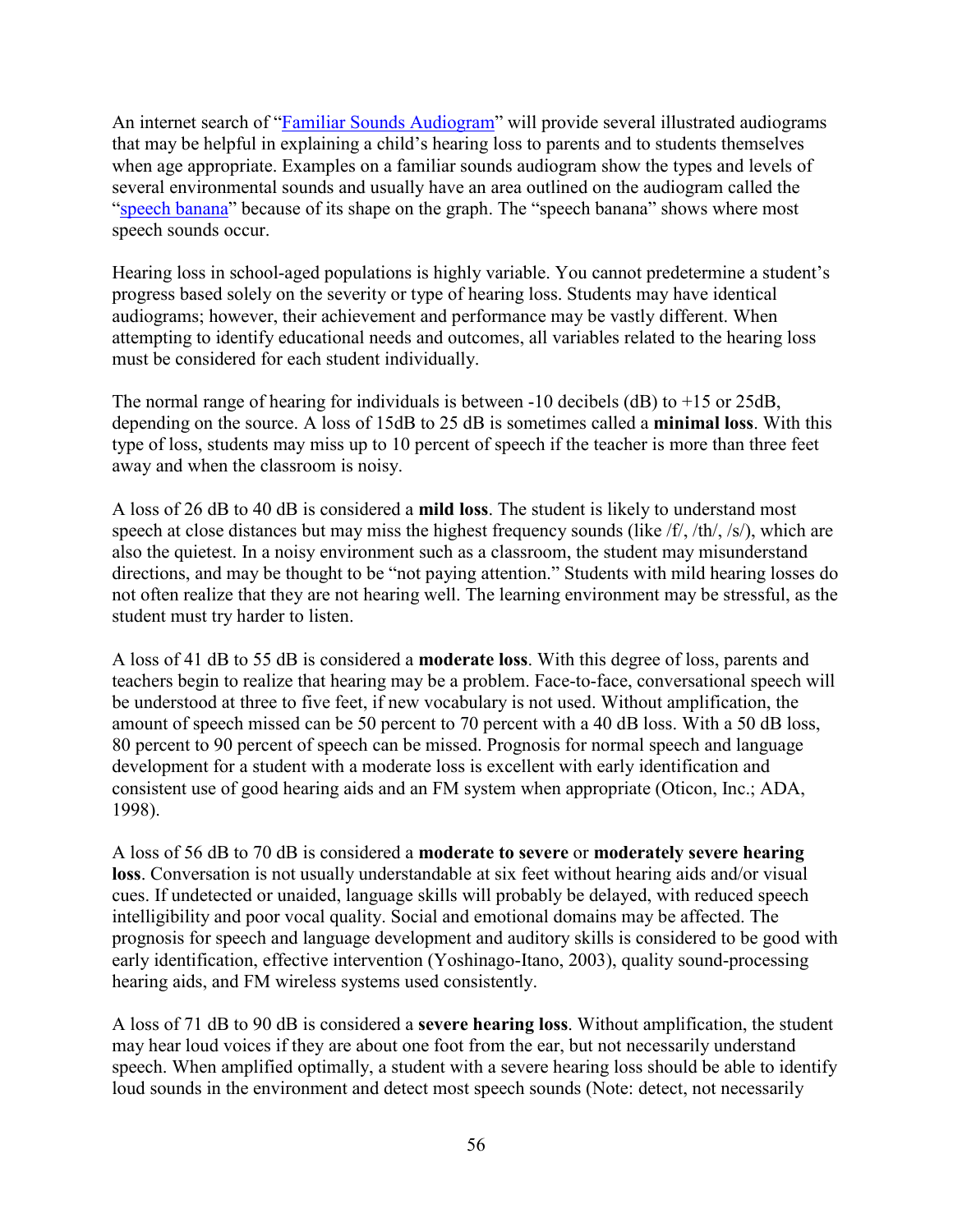discriminate, because the more severe the sensory loss, the more distortion there is). The student will not learn information "incidentally" by casually overhearing spoken language and will probably need to be taught everything that students with typical hearing usually learn without effort.

A loss of 91 dB or more is considered a **profound hearing loss**. Without amplification, the student is aware of sound vibrations, and the student's speech is usually unintelligible. With amplification, a student may detect speech in the environment. The more profound the hearing loss is, the greater the degree of sound distortion. A student with a profound hearing loss usually needs a visual method of acquiring language and communicating.

An internet search for "hearing loss simulation" will provide examples of what hearing is like for people with various degrees of hearing loss.

## *Age of Onset of Hearing Loss*

The age at which a child loses hearing is a significant factor affecting language development and concurrent cognitive development. Children who are born deaf and hard of hearing will benefit from early intervention programs. Effective early intervention, particularly when appropriate services begin prior to 6 months of age, has been identified as the best predictor of age-expected performance when entering kindergarten (Yoshinago-Itano, 2003).

Individuals who acquire hearing loss after birth typically are categorized in one of two groups: those who lose their hearing prelingually (generally before age 3 or 4) and those who lose their hearing postlingually, after acquiring language. The most common cause of acquired hearing loss is disease (e.g., spinal meningitis, encephalitis) but hearing loss can be caused by trauma (e.g., car accidents and head injuries) and/or toxicity (e.g., reaction to medications). Continued research into the genetic causes of hearing loss reveals a growing number of genes that might account for progressive hearing loss in children and adolescents who are not born deaf or hard of hearing but apparently have a genetic predisposition for hearing loss. These individuals present a different profile from those who are born deaf and hard of hearing or suffer a loss due to disease or accident. Etiologic information may be of importance to educators when it is associated with additional educational challenges and /or health risks. (Visit: [Boys Town](https://www.boystownhospital.org/research/hearing-speech-perception)  [National Research Hospital](https://www.boystownhospital.org/research/hearing-speech-perception))

Individuals who fail to protect their hearing in recreational or vocational activities that involve excessive noise are at risk for developing noise-induced hearing losses. Prevention and identification are critical. Information on noise-induced hearing loss may be found at the [National Institute on Deafness and Other Communication Disorders \(NIDCD\).](https://www.nidcd.nih.gov/)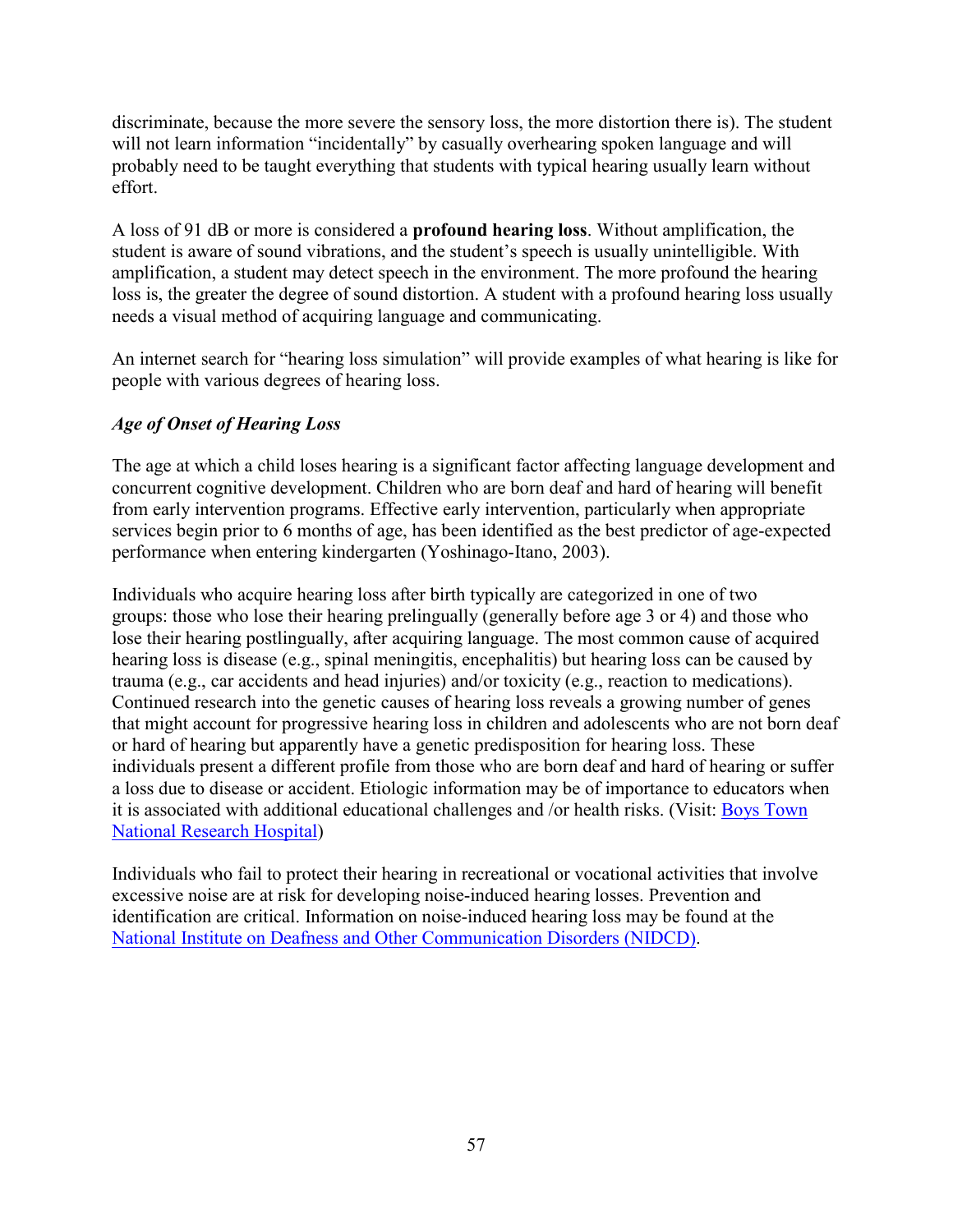## **Appendix C Language and Communication Options**

## *American Sign Language (ASL)*

American Sign Language (ASL) is a visual-gestural language that is distinct from spoken English. It is a complete, grammatically complex language and is used extensively by the Deaf community. The shape, placement and movement of the hands, as well as facial expressions and body movements, are all important to convey information. The rationale for using ASL as the primary language is to allow the child to communicate and learn about the world. The philosophy of using ASL is that visual language gives the child who is deaf or hard of hearing the tools to develop cognitive skills and self-esteem, and enables the child to master a primary language, thereby facilitating mastery of a second language (English). The child develops language through the use of ASL within daily activities. English is taught as a second language using print.

If ASL is chosen as the child's primary language, the family and caregivers should learn to sign fluently in ASL in order for the child to develop American Sign Language as the primary language. If ASL is not the native language of the parents, intensive ASL training is needed. Training, as for any second language, should be ongoing. The [Visual Communication and Sign](http://vl2.gallaudet.edu/resources/vcsl)  [Language Checklist for Deaf and Hard of Hearing Children \(VCSL\)](http://vl2.gallaudet.edu/resources/vcsl) is a standardized comprehensive checklist used to assist in tracking young children's sign language development from birth to age five.

The ASL/English Bilingual-Bimodal Approach (BI-BI) refers to the development and use of language in more than one modality. The ASL is a signed language and English is a spoken and written language. Bimodal language development will be unique to each child depending on the child's access to both ASL and spoken English (Refer to [Laurent Clerc National Deaf Education](http://www3.gallaudet.edu/clerc-center/info-to-go/language-and-communication.html)  [Center-Info to Go\)](http://www3.gallaudet.edu/clerc-center/info-to-go/language-and-communication.html).

## *Cued Speech/Cued Language*

Cued Speech, also known as Cued Language is a visual/manual communication system that provides visual access to the phonemes of a traditionally spoken language. Cued Speech uses eight handshapes in four placements around the face in combination with the natural mouth movements of speech to make all the sounds of spoken language look different from each other. Handshapes identify consonant sounds; locations near the mouth identify vowel sounds. A handshape and a location together "cue" a syllable. In the English language, many phonemes, or individual sounds in speech, look exactly the same on the lips. Cued Speech is designed to remove the ambiguity of lipreading.

Children who use Cued Speech typically develop phonemic and phonological awareness skills through their use of residual hearing with amplification, and through speech reading facilitated by cues. With the child's focus on the mouth movements and spoken English, the child usually learns to communicate through spoken English, sometimes using cues themselves, and through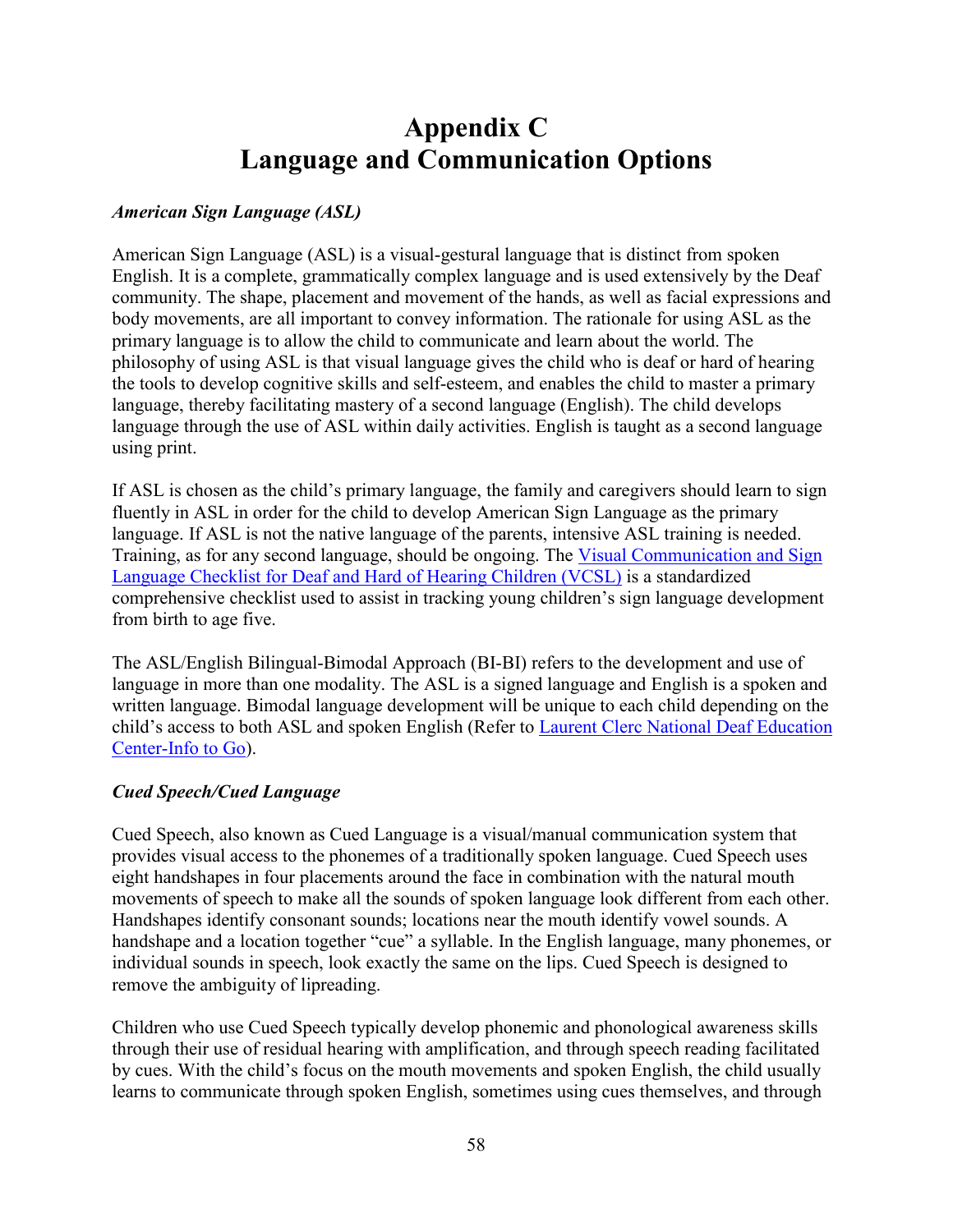written English. Amplification or the use of a cochlear implant is often encouraged for Cued Speech users to maximize the use of hearing. Those working with children who use Cued Speech should cue during interactions when children are present so that they learn Cued Speech and develop age-appropriate speech and language.

Families and professionals who want to use Cued Speech with a child usually attend an intensive, two to three-day training to learn and practice the handshapes and placements for all of the English phonemes. Following initial study of Cued Speech, they are encouraged to use cueing daily and become proficient enough to be able to speak at a normal pace while cueing. Cued Speech can be adapted for use with spoken languages other than English. (For information on training refer to [National Cued Speech Association.](http://www.cuedspeech.org/))

## *Listening and Spoken Language*

The Listening and Spoken Language approaches (LSL), also referred to as Auditory/Oral and Auditory –Verbal, focus on the development of spoken language through the early and consistent use of hearing technologies (hearing aids, cochlear implants and sometimes FM systems) and engagement of parents as their child's primary language facilitator. The family is primarily responsible for a young child's language development. Therefore, parents and caregivers need to be involved with LSL trained therapists and teachers to gain the skills necessary to utilize training activities for speech, speech reading, and auditory skill development during daily routines and play activities at home. Professionals working with a family choosing LSL methodology must be sure that the family is able to care for and troubleshoot sensory devices.

Professional training in LSL methodology and principles of auditory verbal therapy and/or auditory-verbal education is recommended for speech-language therapists and teachers of the deaf and hard of hearing who serve children who are deaf and hard of hearing and primarily use listening and spoken language for communication. For further information on training, refer to the [Alexander Graham Bell Academy for Listening and Spoken Language \(AGBA\)](http://www.agbell.org/) website.

## *Manually Coded English*

Manually Coded English (MCE) is a term used to encompass sign systems that generally show English visually. Pidgin Signed English (PSE), Conceptually Accurate Signed English (CASE) and Signing Exact English (SEE) are all considered forms of manually coded English. Each uses ASL signs as a base and generally follows English language rules with variations depending on each system.

MCE systems may be used with Simultaneous Communication/sign supported speech. Simultaneous communication (SimCom) means talking and signing at the same time.

## *Total Communication*

Total Communication (TC) is an educational philosophy that incorporates the use of any/all means of communicating. This may include a combined use of sign language, fingerspelling, gestures, body language, facial expression, listening and spoken language and speechreading. The goal is to optimize language development in a way that is most effective for the individual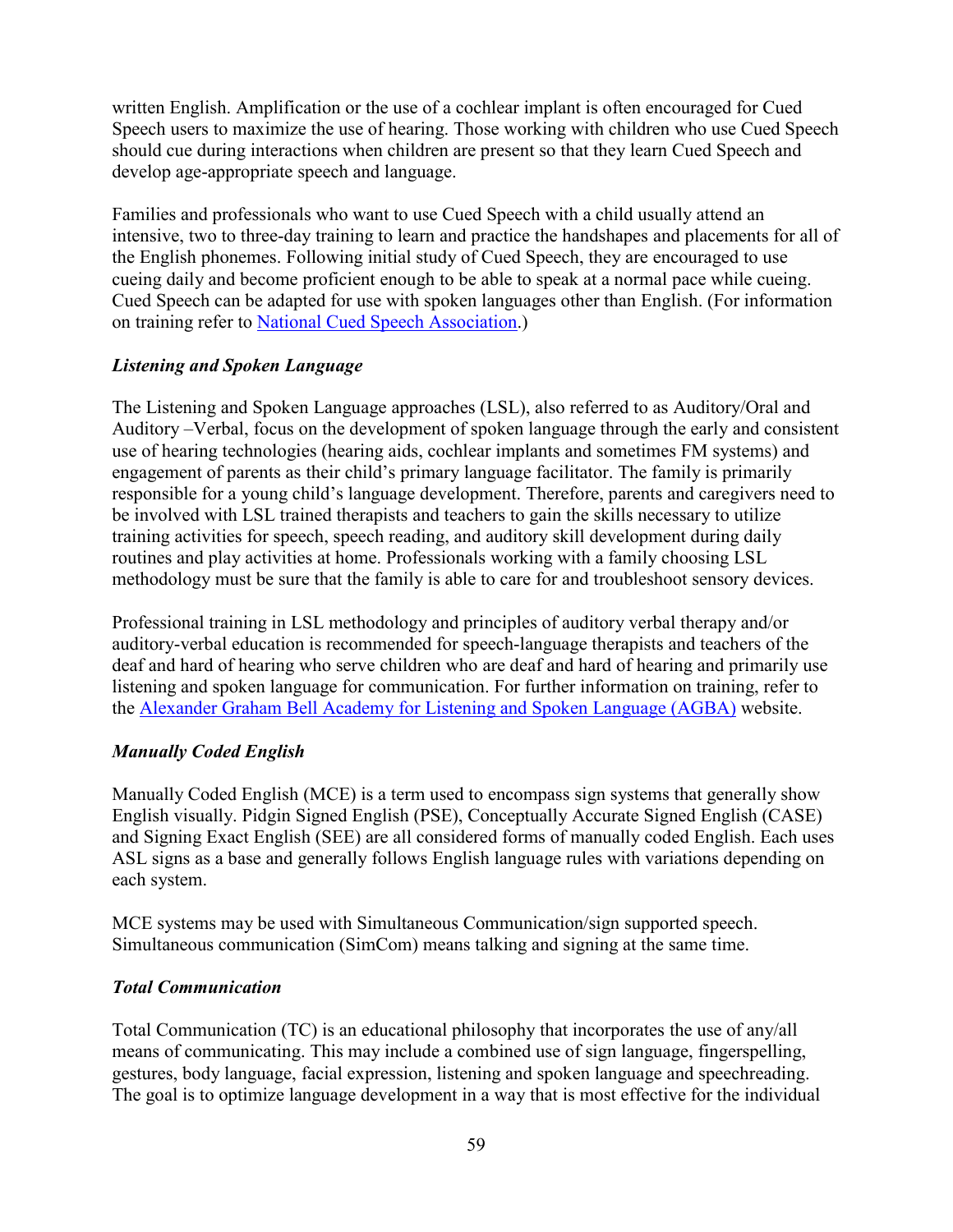child. In the classroom, different methods may be used at different times to provide for the student's needs at any one time. For example, English and reading classes may be taught using manually coded English, while a social studies class may be taught in ASL. The individual's use of speech and sign language may be encouraged as well as the use of all other visual cues. Therefore, the implementation of the TC philosophy for one student may be very different from that for another student.

The use of hearing technology is usually encouraged so that children may make optimal use of their usable hearing. Families may need support to access sign language resources. They may also need training to encourage their children's use of listening and spoken language.

Total Communication should not be confused with Simultaneous Communication (SimCom), also known as sign supported speech. Simultaneous communication is defined as talking and signing at the same time. SimCom may be used as part of a TC based educational setting but is not considered synonymous with Total Communication.

Suggested Resources on Communication Options:

[BEGINNINGS: Guidance for Your Child's Journey](http://www.ncbegin.org/) (Communicating with Your Child)

[Hands & Voices: Communication Considerations A-Z](http://www.handsandvoices.org/) (Resources/Communication Considerations)

[Laurent Clerc National Deaf Education Center-Info to Go](http://www3.gallaudet.edu/clerc-center/info-to-go) (ASL/Language and Communication/Spoken Language)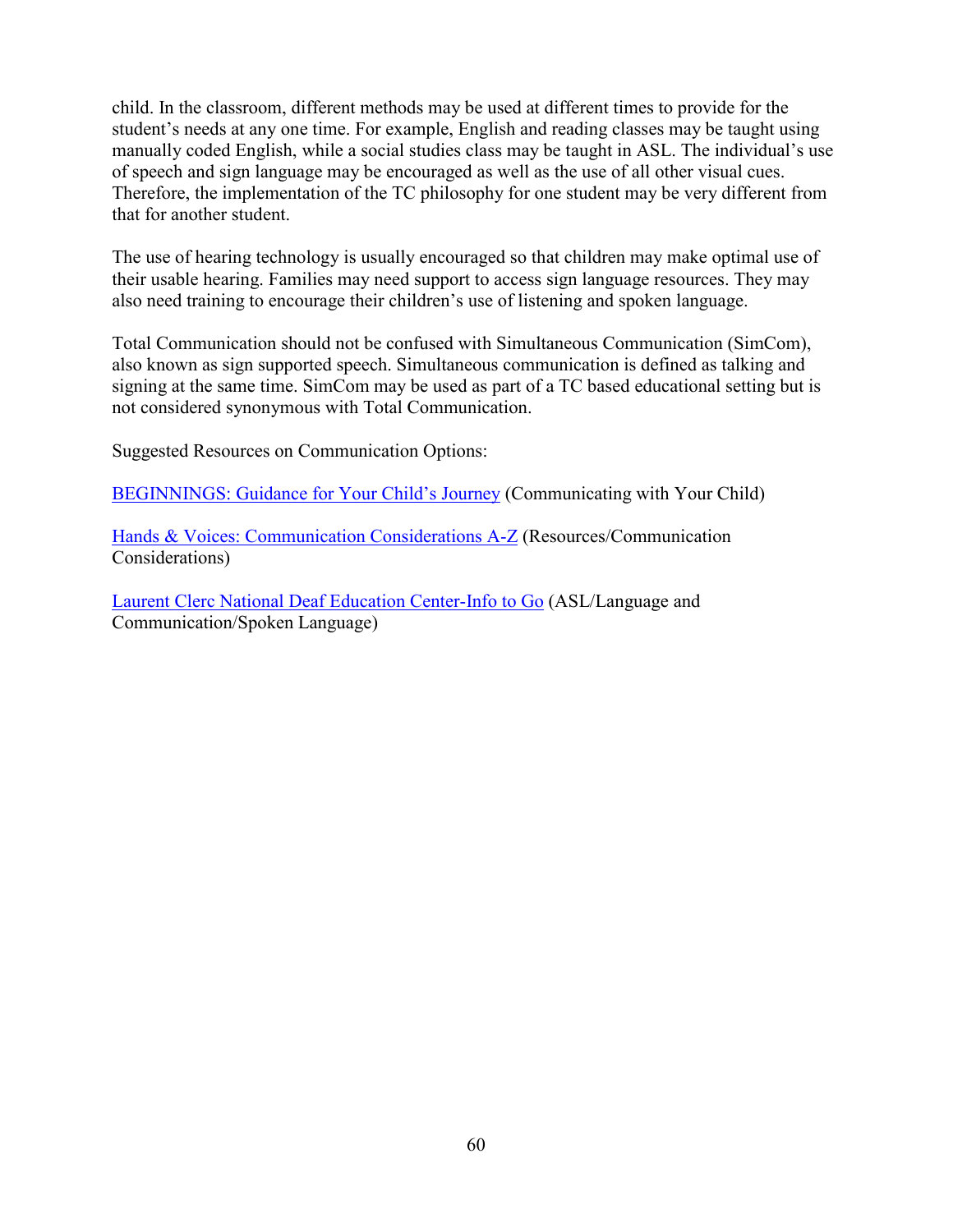# <span id="page-68-0"></span>**Appendix D Suggested Visual Inspection and Listening Check for Hearing Aids, Cochlear Implants and FM Systems**

Personal hearing devices and FM equipment in the school setting should be checked daily to ensure they are functioning properly. School staff and the student who is deaf or hard of hearing, as appropriate, with the support of an educational audiologist, should be instructed in how to check hearing aids, cochlear implants and FM systems. As they grow, students who uses assistive listening devices should learn to become more responsible for their own hearing devices and listening needs. They should learn to recognize and report when their devices are not working properly, to replace batteries, to remind teachers to use the FM microphone and more. Forms to help log daily listening device checks are available online and in *Building Skills for Success in the Fast-Paced Classroom*, pp. 399-401 (Refer to [Appendix I\)](#page-94-0).

## **Hearing Aid**

#### *Visual Inspection:*

- Check overall hearing aid for signs of damage.
- Check battery with battery tester.
- Check battery case for corrosion or rust.
- Examine tubing and earmolds for cracks.
- Examine earmold for wax blockage.
- Check tubing and ear hook for moisture.
- Check volume setting and off/on switches.
- Ensure that battery is inserted correctly with "+" symbols matching on the hearing aid and battery.
- Check for proper fitting (Is there feedback?).

## *Listening Check:*

- Using a stethoscope/stethoset, listen for steady increase in sound without static or intermittent sound while increasing the volume wheel.
- Note any intermittency or static when turning switch on/off.

## *Behavioral Check:*

**Ling Six-Sound Test**: Condition the student to respond to the speech sounds *oo*, *ah*, *ee*, *sh*, *ss*, and *mm* without visual cues, initially at a distance of 12 inches, gradually increasing to 3 feet. The student should respond initially with a conditioned response (dropping a block in a bucket or raising a hand when each sound is heard) and should progress to imitation of each sound. Presentation of the sounds should vary so that the student does not respond in anticipation of the sound. The ability to perceive the six sounds will vary depending on the degree of hearing loss and the ability of the amplification device to allow the child to perceive the sounds. These six speech sounds span the frequency range for the sounds of spoken English. Directions and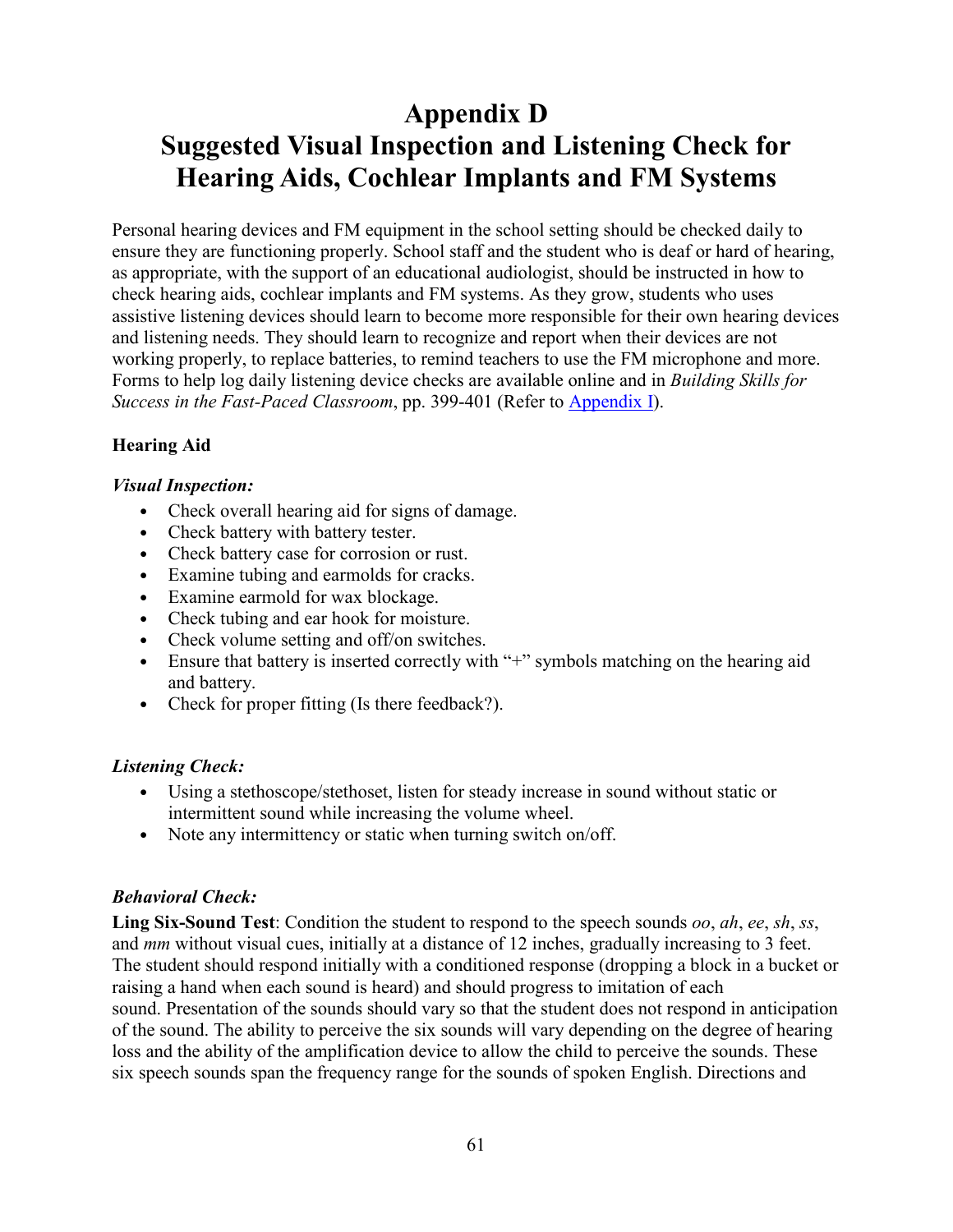several basic forms for the Ling Six-Sound Test are available through an internet search of "Ling Six-Sound Test."

## **Cochlear Implant**

## *Visual Inspection:*

- Check batteries or verify that battery pack is charged properly.
- Ensure batteries are inserted in the speech processor correctly.
- Check battery use for corrosion.
- Verify program, microphone sensitivity and volume settings according to cochlear implant center directions. (Use listening earphones if available to test microphone.)
- Check cables for wear and breakage.
- Be certain all cables are attached snugly to the speech processor and headpiece.
- Check transmitting coil as directed by manufacturer.

## *Behavioral Check:*

Ling Six-Sound Test: Condition the student to respond to the speech sounds oo, ah, ee, sh, ss, and mm without visual cues, initially within a few inches of the student's microphone and gradually increasing to several feet. The student should respond with a conditioned response and should progress to sound imitation. The student with a cochlear implant should have perception of all six sounds. Presentation of the sounds should vary so that the student does not respond in anticipation. Directions and several basic forms for the Ling Six-Sound Test are available through an internet search of "Ling Six-Sound Test."

## **FM System (for individual use)**

## *Visual Inspection:*

- Check battery or check that equipment is properly charged.
- Ensure that earmolds, cords, transducers and audio shoes/boots are attached snugly to the FM receivers and/or hearing aids.
- Verify that switches are set to correct positions so that the student receives a signal from the transmitter microphone.
- Check user volume control on FM receiver, if available.

## *Listening Check:*

- Using a stethoscope/stethoset, listen to the FM receiver or the hearing aid with the transmitter turned off (environmental microphone only).
- Turn on the transmitter and listen for the signal from the microphone.
- Verify that speech can be heard clearly through the transmitter microphone in addition to speech being heard through the environmental microphone of the hearing aid or the FM receiver.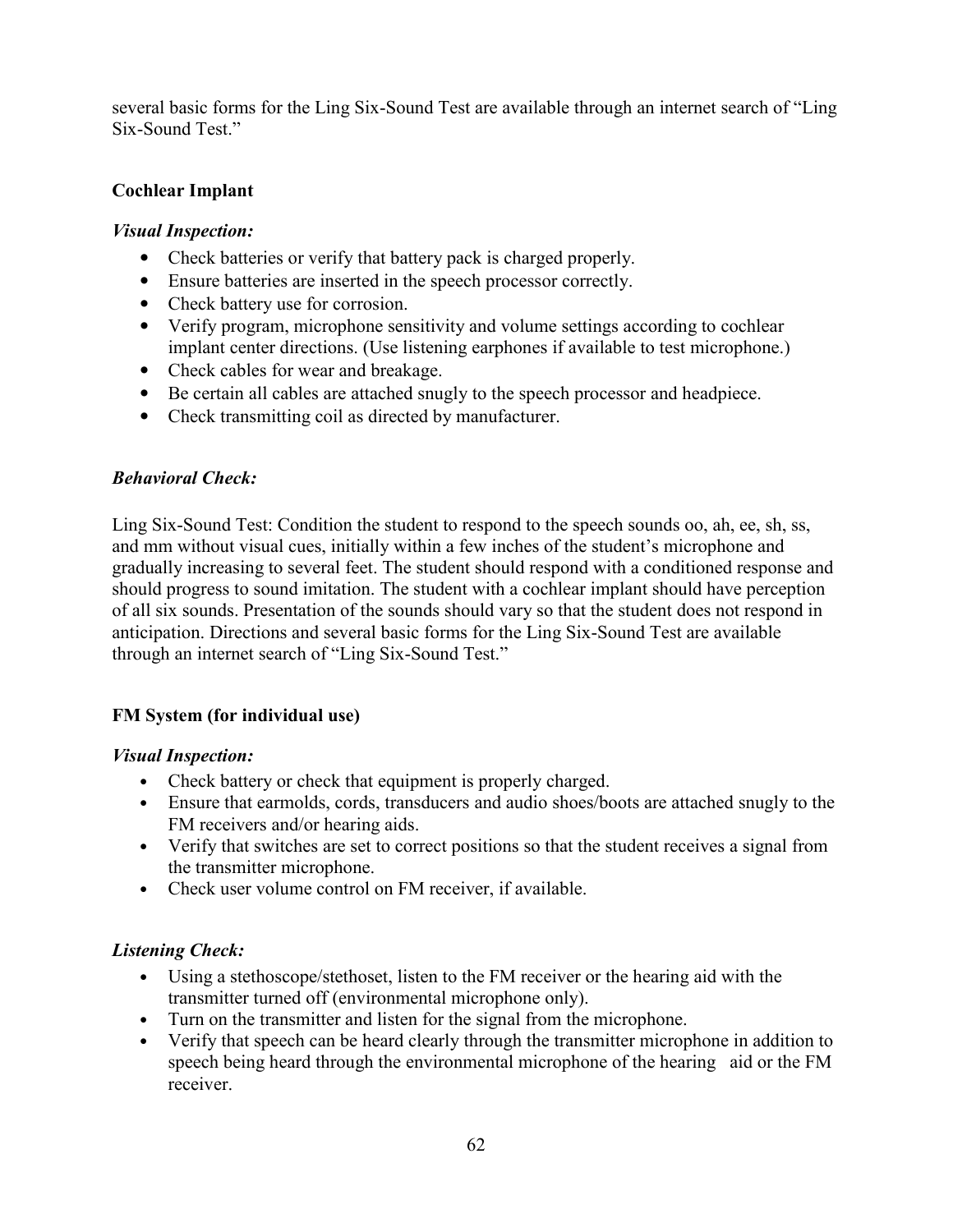Follow recommended settings for use of transmitter microphone and environmental microphone of the hearing aid or FM receiver.

Note: A programmable hearing aid may require modification to the hearing aid program in order for the hearing aid to accept the FM signal. (The hearing aid may need to be adjusted by an audiologist.)

## **FM System (soundfield)**

- Verify microphone batteries are charged or replaced if needed.
- Verify soundfield speaker is attached to a working power source, checking all power cord connections are secure.
- Adjust volume until sound is comfortable/audible to student.
- If static or distortion is present, contact an audiologist for assistance.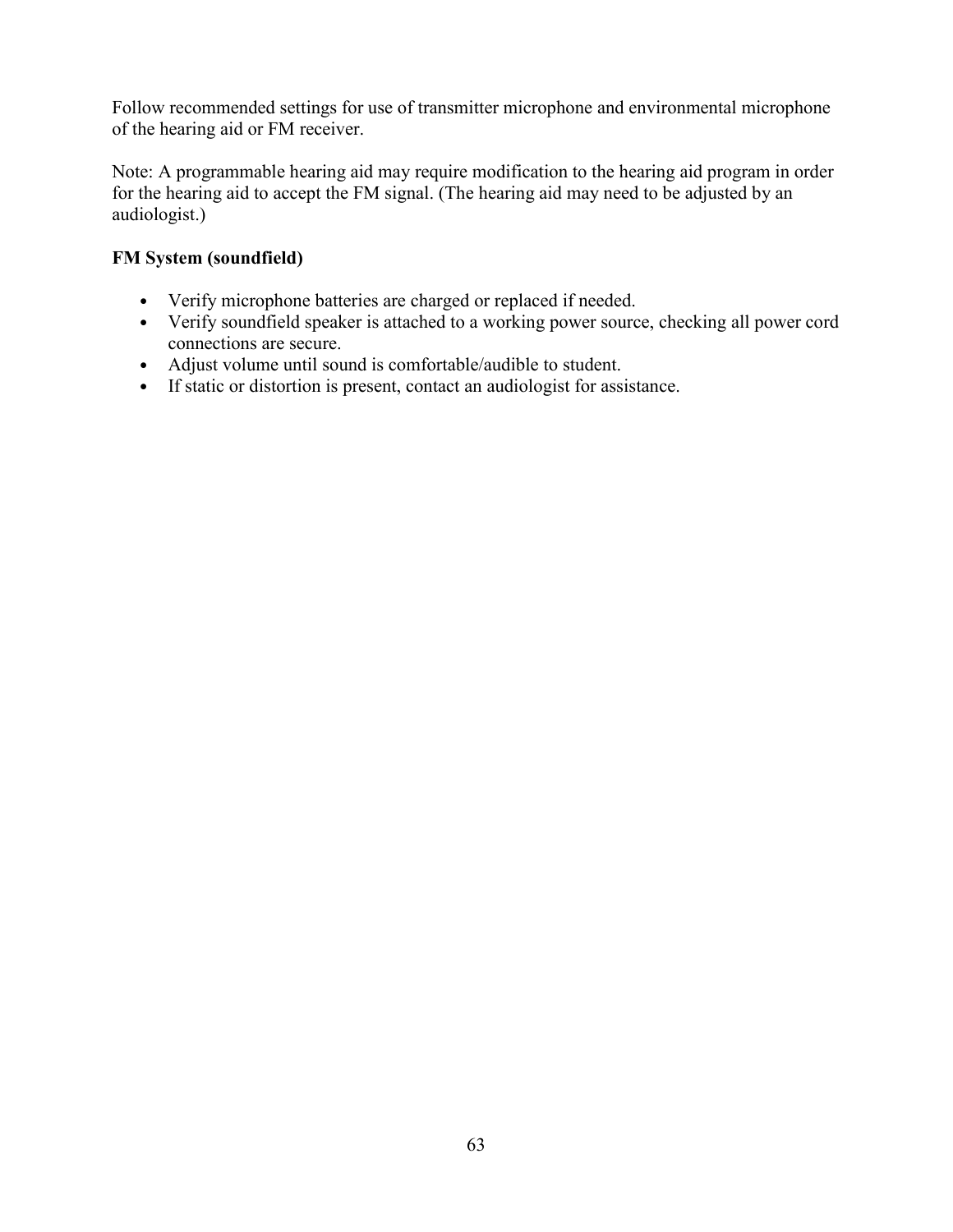## **Appendix E Assessment Description of Types of Assessments Used in Educational Settings**

**Criterion-referenced tests** are used to determine whether a student has achieved specific skills or concepts included in a curriculum (e.g., a student who reads 80 of 100 basic sight words has reached 80 percent criterion). A re-administration of the same test following additional instruction or practice enables a comparative gauge of learning across time. Scores on criterionreferenced tests indicate what individuals can do, not how they have scored in relation to the scores of particular groups of persons, as in norm-referenced tests.

**Norm-referenced tests** compare an individual's performance to that of a group, called the norm group. These tests rank a given student's performance against others in the "norm group" who are matched by age, grade, or some other student or learning variable and are helpful in discriminating between high and low achievers. For the results to be meaningful, it is necessary to know the specific composition of the norm group. For students who are deaf and hard of hearing, this often means a comparison with same-aged hearing peers.

**Authentic assessment** refers to a form of assessment in which students are asked to perform real-world tasks that demonstrate meaningful application of essential knowledge and skills. For example, authentic assessments may ask students the following: read real texts, write for authentic purposes about meaningful topics, and participate in authentic literacy tasks such as discussing books, keeping journals, writing letters, and revising a piece of writing. The assessment task itself and the material used for the task look as natural as possible (e.g., mailing a letter means using a real envelope and stamp). Authentic assessment values the thinking behind work and the process, as well as the finished product.

**Curriculum-based measurement** (CBM) is a method of monitoring student performance through frequent, direct assessment of academic skills for the purposes of evaluating the effects of their instructional programs. CBM can be used to measure basic skills in many academic domains, such as reading, mathematics, spelling and written expression. Teachers administer "probes" or brief timed samples of academic material taken from the curriculum in the classroom. These probes can be scored for fluency, accuracy and comprehension, depending upon the specific skills measured and teacher goals. CBM provides direct information about how individual students improve over time relative to their own previous performance. A CBM approach can be particularly beneficial for students who are deaf and hard of hearing and who may have very different learning styles and challenges as compared to students in typical norming samples. Using CBM over time can allow a school or school division to compare an individual student's performance and progress to the performance and progress of other students within the same school or school division. [Guidelines for Instruction-Based Assessments](http://www.doe.virginia.gov/testing/special_ed/instruction-based_assessment.pdf) can be found at the Virginia Department of Education's website. An additional suggested resource is [Intervention Central.](http://www.interventioncentral.org/)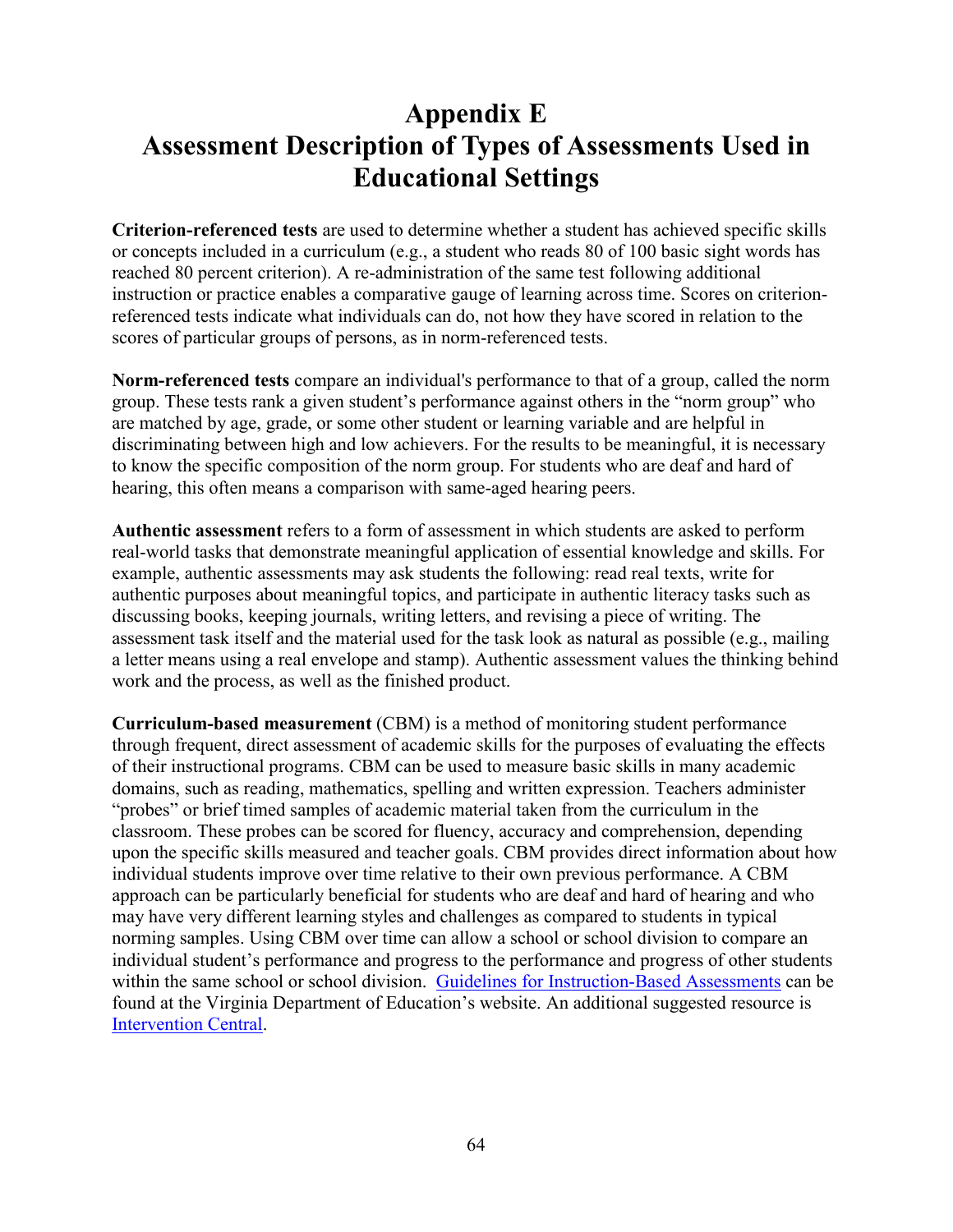### **Suggested Assessment Resources**

The purpose for assessment (e.g., initial eligibility, reevaluation) and the individual student's needs determine which assessments are appropriate, whether a particular assessment tool requires some modification, and/or whether an assessment may be useable only in part (e.g., visual or performance subtests from a more comprehensive standardized test). Modifications and accommodations made during testing must be noted in reporting results. The following assessment resources, in six categories alphabetically (developmental, speech-language, educational, etc.) may be used with students who are deaf and hard of hearing. Included are both formal and informal tests, screening tools and checklists. This list is not exhaustive nor does the inclusion of any assessment resource indicate endorsement or recommendation by the VDOE. Information on the assessments listed below may be obtained through Internet search.

Note: Assessments used typically by educational psychologists in psychoeducational evaluations of children who are deaf and hard of hearing (cognitive, behavioral, social/emotional, etc.), and information useful for evaluators to consider for psychoeducational testing are in [Appendix F:](#page-79-0)  [Psychological Assessment Considerations with Students Who are Deaf and Hard of Hearing.](#page-79-0)

\*Entries starting with an asterisk (\*) may be available through [Virginia's regional TTAC lending](https://ttaconline.org/regional-ttacs)  [libraries](https://ttaconline.org/regional-ttacs) or through statewide loan from the [VCU TTAC Library,](https://ttac.vcu.edu/library) or (804) 828-1414.

+Parents of children who are deaf and hard of hearing may find entries starting with a plus (+) in Appendix E and [Appendix I](#page-94-0) of special interest.

#### *Developmental Assessment*

**Assessment, Evaluation and Programming System for Infants and Children (AEPS), Second Edition**: The AEPS assesses children (birth-6 years) across six major developmental areas – fine motor, gross motor, cognitive, adaptive, social-communication and social. It encompasses pre-academic content areas such as preliteracy, numeracy and pre-writing.

**The Battelle Developmental Inventory, Second Edition** (BDI-2): an assessment of key developmental skills in children (birth-8 years).

#### *+Birth to 5: Watch Me Thrive!* **[A Compendium of Screening Measures for Young Children](https://eclkc.ohs.acf.hhs.gov/sites/default/files/pdf/screening-compendium-march2014.pdf)**

(2014): The developmental screening tools in this U.S. Department of Health and Human Services compendium include:

- Ages and Stages Questionnaire, Third Edition
- Ages and Stages Questionnaire-Social-Emotional
- Brigance Screens
- Developmental assessment of Young Children, Second Edition
- Early Screening Profiles
- FirstSTEP Screening Test for Evaluation
- Preschoolers Learning Accomplishment Profile- Diagnostic Screens
- Parents' Evaluation of Developmental Status, and
- Parents' Evaluation of Developmental Status: Developmental Milestones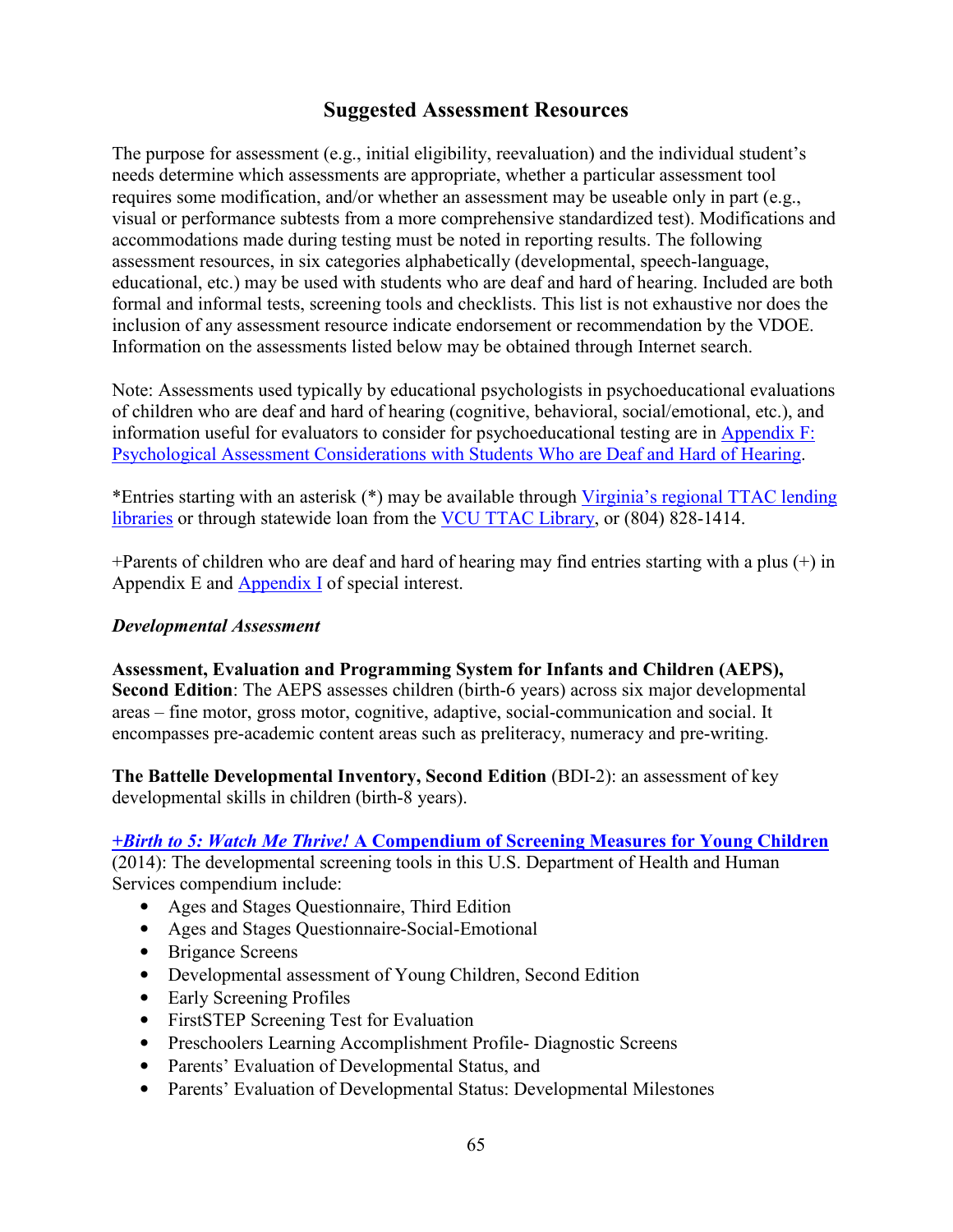**Boehm Test of Basic Concepts, Third Edition** (Boehm-3): a test of basic relational concepts of comparison, direction, position, quantity, and time.

**Bracken Basic Concept Scale, Third Edition** (BBCS-3): an assessment of basic concept acquisition and receptive language skills of children (2 years, 6 months-8 years). It includes twelve conceptual categories: colors, letters, numbers, counting, sizes, comparisons, shapes, direction/position, self/social awareness, texture/materials, quantity, and time/sequence.

**\*+Bracken School Readiness Assessment, Third Edition** (BSRA-3): a tool to quickly screen concept knowledge of young children (3 years-6 years, 11 months).

**+CDC Developmental Milestones:** Checklists developed through the Centers for Disease Control (CDC) "Learn the Signs. Act Early" program to track child development (2 months-5 years) in the following areas: Social-Emotional, Language/Communication, Cognitive, and Movement/Physical Development. (Refer to [Appendix I](#page-94-0) for additional information.)

#### *Receptive and Expressive Language Assessments*

**Carolina Picture Vocabulary Test** (CPVT): a test for children who are deaf and hard of hearing (2 years, 6 months-16 years) intended to measure receptive sign vocabulary for individuals who primarily use sign language.

**Clinical Evaluation of Language Fundamentals-Preschool-2** (CELF-Preschool-2): an evaluation of expressive and receptive language ability standardized for children (3 years, 0 months-6 years, 11 months).

**Cottage Acquisition Scales For Listening, Language, and Speech** (CASLLS): a progressmonitoring instrument including a developmental checklist for assessment and planning for diagnostic therapy. The language section includes steps from pre-verbal through to complex sentences including pragmatic development.

*Dual-Language Learning for Children with Hearing Loss: Assessment, Intervention and Program Development* by Michael Douglas (MED-EL, 2002). A resource to address the assessment and intervention issues for children who are deaf and hard of hearing and culturally and linguistically diverse (CLD). It also provides a guideline for developing a program for bilingual children. (Refer to [Appendix I](#page-94-0) for additional information.)

**The Expressive Vocabulary Test, Second Edition** (EVT-2): an assessment often used in conjunction with the PPVT to compare receptive and expressive vocabulary.

**Kendall Communicative Proficiency Levels** (P-Levels): an assessment providing information on the pragmatic aspects of communication/language of children who are deaf and hard of hearing. The P-Levels may be used with children who use spoken or sign language. It is available in "The Tool Kit" from *Starting With Assessment: A Developmental Approach to Children's Literacy* by Martha French (1999), distributed by the Clerc Center, Gallaudet University, Washington, DC.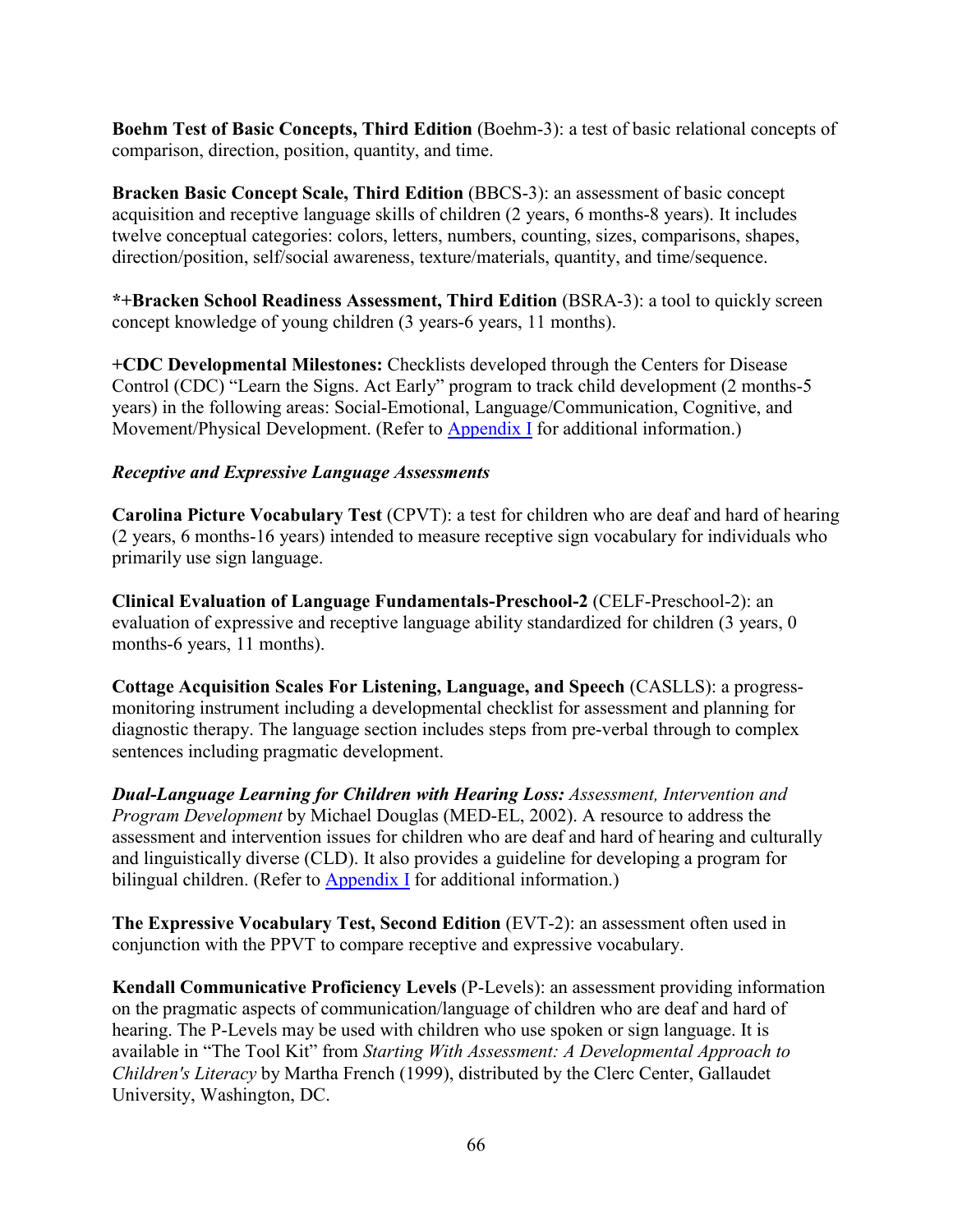**[+Language Milestones – American Sign Language and English](https://www.ieccwa.org/uploads/IECC2019/HANDOUTS/KEY_14046753/KansasKSSDMilestones.pdf)**: A checklist designed to be used by professionals to monitor American Sign Language and/or English development in children who are deaf and hard of hearing (birth-8 years old). Charts are organized by age and include Receptive Language skills, Expressive Language skills, and Social Communication skills. Each chart includes general language competencies plus specific skills found in each language.

**The MacArthur-Bates Communicative Development Inventories** (CDI): a questionnaire/checklist that asks parents to identify various words that their child either says or signs.

**New Reynell Developmental Language Scales** (NRDLS): an assessment of receptive and expressive language designed for children (15 months-7 years).

**Oral and Written Language Scales, Second Edition** (OWLS-II): an assessment of higher order thinking, semantics, syntax, vocabulary, and pragmatics.

Peabody Picture Vocabulary Test, Fourth Edition (PPVT-4): a test measuring a child's understanding of individual vocabulary; often used in conjunction with the EVT-2.

**The Pragmatic Language Observation Scale** (PLOS): is a 30 item, norm-referenced teachers' rating scale that can be used to assess students' daily classroom spoken language behaviors.

**The Pragmatic Language Skills Inventory** (PLSI): is an easy to use, norm-referenced rating scale designed to assess children's pragmatic language abilities in three subscales: personal interaction skills; social interaction skills; and classroom interaction skills.

**Preschool Language Scales, Fifth Edition (PLS-5): a standardized test of auditory** comprehension and expressive communication for infants and toddlers, which includes an articulation screener and a language sample checklist.

**Preschool S.I.F.T.E.R.** (Screening Instrument for Targeting Education Risk in Preschool Children): a rating scale designed to help identify children (age 3 years-Kindergarten) who are at risk for educational delay and who may need further evaluation.

**Receptive-Expressive Emergent Language Test, Third Edition** (REEL-3): a scale designed for infants and toddlers up to 3 years of age. Results are reported in terms of Expressive Language Age, Receptive Language Age, and Combined Language Age.

**Receptive and Expressive One-Word Picture Vocabulary Tests, Fourth Edition** (ROWPVT-4, EOWPVT-4) (EOWPVT): an assessment of English speaking vocabulary by asking the child to name objects, actions and concepts pictured in illustrations.

**The Rossetti Infant-Toddler Language Scale: A Measure of Communication and Interaction**: a scale assessing preverbal and verbal areas of communication and interaction including the topics of interaction-attachment, pragmatics, gesture, play, language comprehension, and language expression.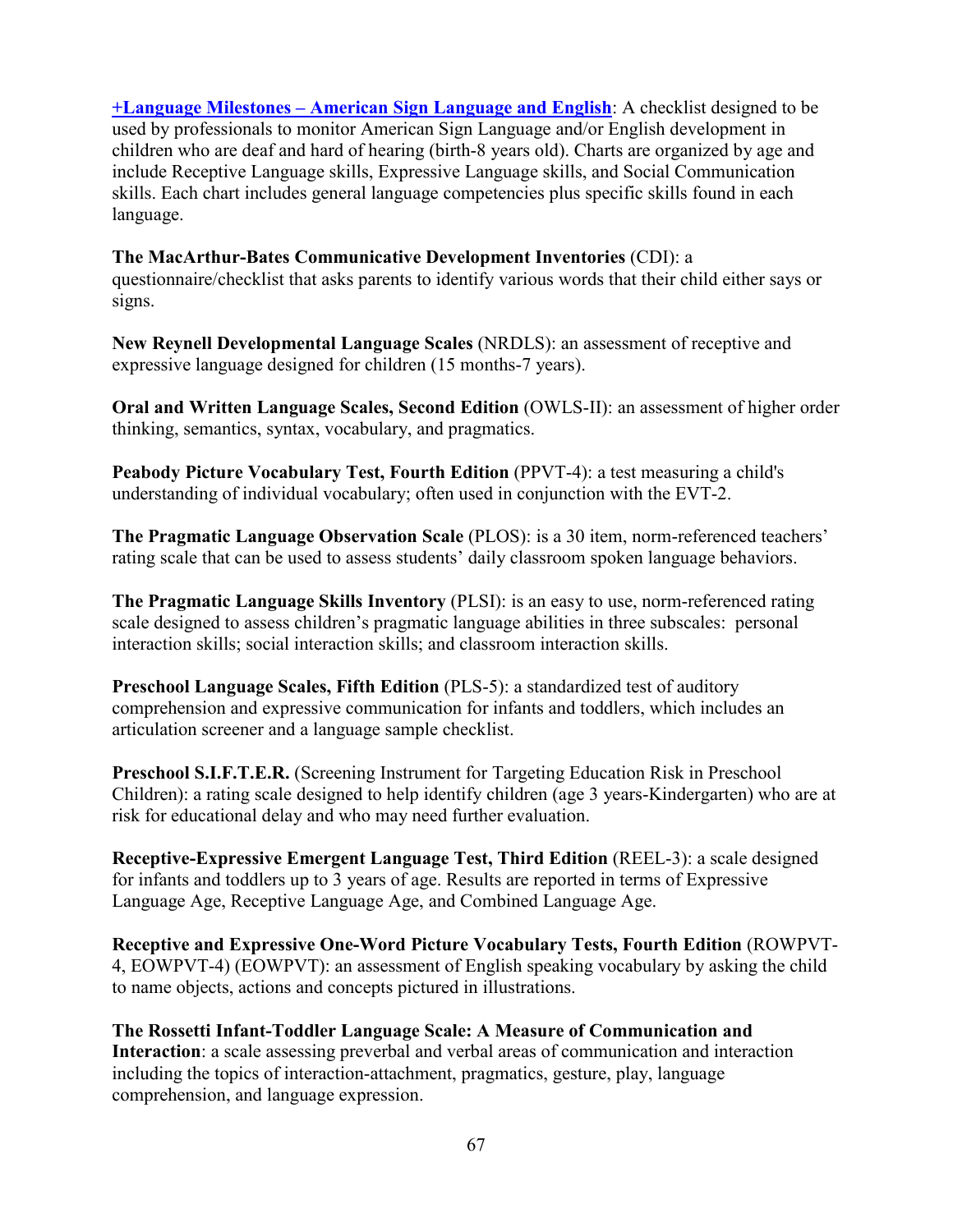**Screening Instrument for Targeting Educational Risk** (S.I.F.T.E.R): scales rating a child in comparison with other children in the classroom in five areas, including academics, attention, communication, classroom participation, and school behavior.

**SKI-HI Language Development Scale**: a scale, developmentally ordered and containing a list of communication and language skills in varying intervals for different ages. Each age interval is represented by observable receptive and expressive language skills in order to obtain a profile of a child's language ability.

**Systematic Analysis of Language Transcripts** (SALT): an instrument analyzing the spoken and signed language produced in a 30-minute play session. SALT is designed to provide a portrait of the child's language as well as the type of language the caregiver uses while communicating with the child. Analyses are done every six months to measure language growth.

**Teacher Assessment of Grammatical Structures** (TAGS): instrument consisting of rating a child's understanding of grammatical structures in sentences of at least four words in length that contain a subject and a verb.

**Teacher Assessment of Spoken Language** (TASL): a teacher rating form designed to rate the sentence structure of children who are deaf and hard of hearing. The TASL evaluates the development of spoken language from first words through the use of complex sentences.

**The Test of Narrative Language, Second Edition** (TNL-2): a norm-referenced test that measures children's narrative language abilities (ability to understand and tell stories). Narration is an important aspect of spoken language, not usually measured by oral-language tests, that provides a critical foundation for literacy. Then TNL-2 enables clinicians to assess important aspects of narrative language without having to transcribe children's stories.

**Verbal Behavior Milestones Assessment and Placement Program** (VB-MAPP): a criterionreferenced assessment tool, curriculum guide and skill tracking system designed for children with autism and other individuals who demonstrate language delays.

#### *Auditory/Listening Skills Assessments*

**\*Auditory Perception Test for the Hearing Impaired, 3rd Ed** (APT/HI): a test to determine the discrete auditory perception abilities of children (3 years and older) through profiling 8 major skill areas.

**Common Objects Token Test** (COT): a complex closed set sentence test designed to describe the auditory speech perception and auditory memory skills of children who are deaf and hard of hearing.

**Developmental Approach to Successful Listening II (DASL): a sequential program with an** ongoing rating that focuses on the individual making optimal use of their residual hearing. A hierarchy of listening skills is organized into Sound Awareness, Phonetic Listening and Auditory Comprehension.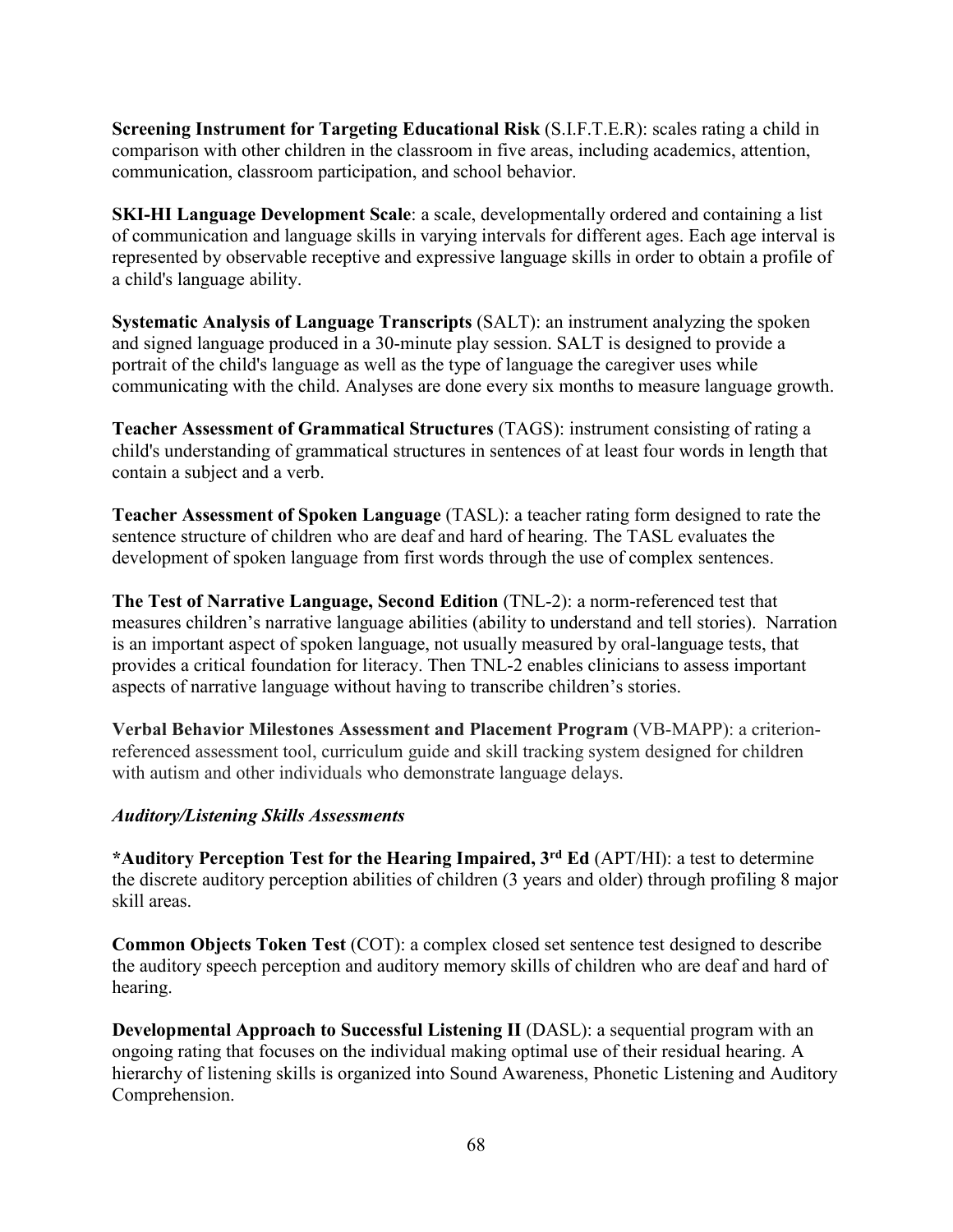**Early Speech Perception Test** (ESP): a test of speech perception for profoundly deaf children as young as 3 years of age.

**Functional Auditory Performance Indicators: An Integrated Approach to Auditory Development** (FAPI): an assessment of the functional auditory skills of children with hearing loss.

**Functional Listening Evaluation:** An evaluation tool to determine how listening abilities are affected by noise, distance, and visual input in an individual's natural listening environment. The FLE may be used as a validation tool to demonstrate the benefits of hearing assistance technology.

**The Lexical Neighborhood Test and the Multisyllabic Lexical Neighborhood Test**  (LNT/MLNT): open-set tests of word recognition based on the lexical characteristics of word frequency and neighborhood density, including words found in the typical vocabularies of children age three to five. Results may be used as a benchmark for children with hearing loss.

**The Listening Inventory for Education-Revised: an Efficacy Tool** (LIFE-R): an instrument designed to determine amplification benefit using input from the student and the teacher.

**Meaningful Auditory Integration Scale/Infant-Toddler: Meaningful Auditory Integration Scale** (MAIS/IT-MAIS): scales developed for children who have profound hearing loss and designed to obtain information on use of amplification/cochlear implant and auditory behaviors regarding environmental and speech sounds.

**\*Speech Perception Instructional Curriculum and Evaluation** (SPICE): a program used to evaluate and develop auditory skills in children as young as 3 years old who have hearing loss.

**Test of Auditory Comprehension of Language, Fourth Edition** (TACL-4): a measurement of auditory comprehension skills including word classes and relations, grammatical morphemes, and elaborated sentences.

#### *Speech and Articulation Skills Assessments*

**The Arizona Articulation Proficiency Scale, Third Edition**: a tool designed to identify misarticulations and total articulatory proficiency.

**The Goldman Fristoe: Test of Articulation 2** (GFTA-2): an assessment of a child's articulation ability that samples spontaneous and imitative speech production.

**Ling Phonetic-Phonologic Speech Evaluation**: evaluation forms described in chapter nine of *Speech and the Hearing Impaired Child*, 2<sup>nd</sup> ed., by Daniel Ling and used to assess the segmental and nonsegmental aspects of speech at both the phonetic and phonologic levels.

**Photo Articulation Test-Third Edition** (PAT-3): an assessment of articulation errors.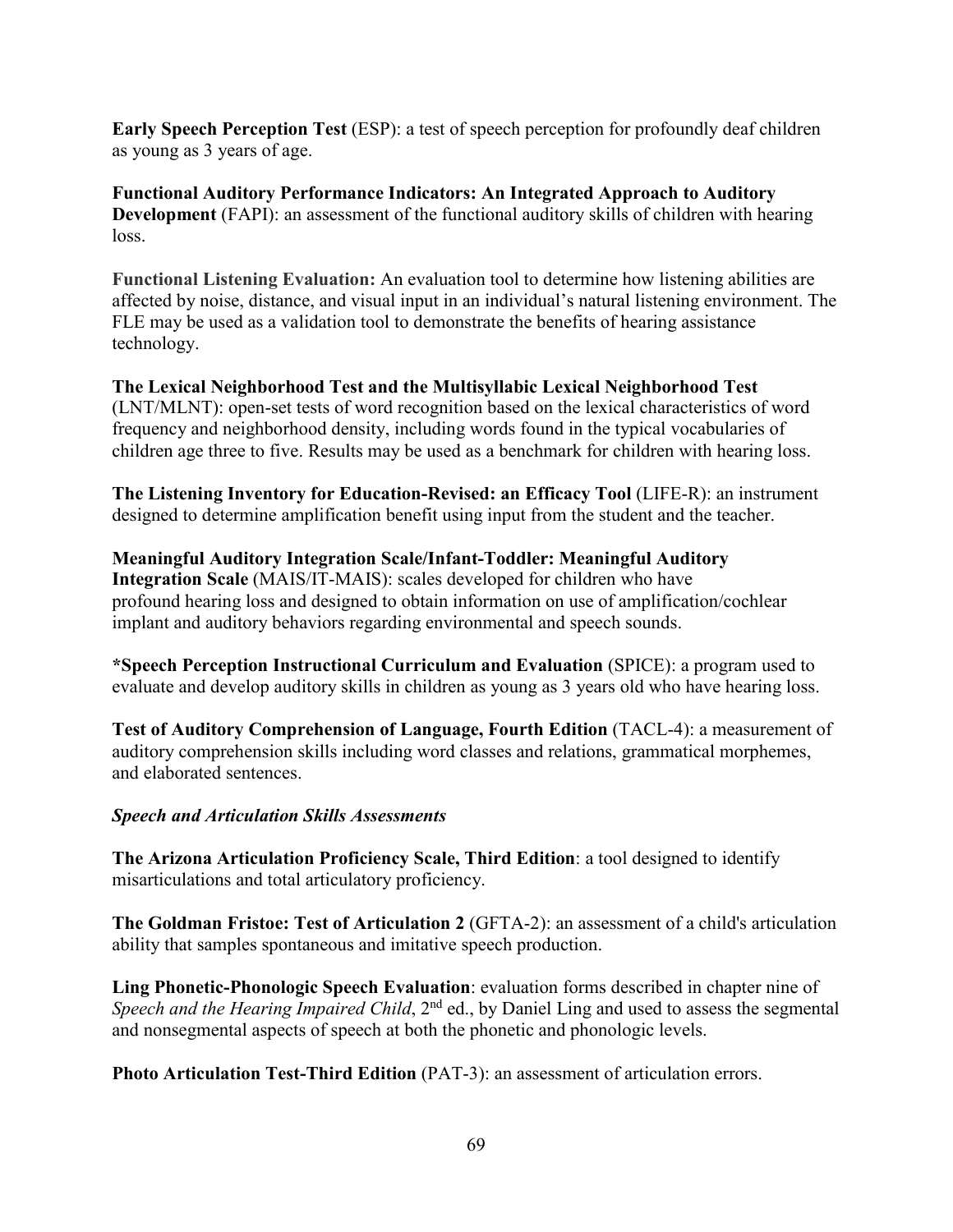**Sounds & Speech Level** (CASLLS): A companion instrument within the Cottage Acquisition Scales For Listening, Language, and Speech (CASLLS) that monitors the development of sound awareness, phonetic listening discriminations, and phonetic and phonologic speech and provides a developmental checklist for assessment and diagnostic planning for therapy.

#### *Sign Language Assessment*

**ASL Development Observation Record**: a form developed at the California School for the Deaf, Freemont, to document the ASL language development of young children who are deaf from the time they entered the program to kindergarten.

**Checklist of Emerging ASL Skills**: a tool providing a series of indicators to determine whether a child who is deaf has components of ASL in his or her communication system. Available in Easterbrooks, S. and Baker, S. *Language Learning In Children Who Are Deaf And Hard Of Hearing: Multiple Pathways* (2002).

**+Language Milestones – American Sign Language and English:** Refer to description in *Receptive and Expressive Language Assessments.*

**[+Visual Communication and Sign Language Checklist](http://vl2.gallaudet.edu/resources/vcsl)** (VCSL): a standardized comprehensive checklist used to assist in tracking young children's sign language development (birth-5 years).

#### *Educational Assessments*

**Kaufman Test of Educational Achievement, Second Edition** (KTEA-II): an assessment of reading, mathematics, written language and oral language.

**Qualitative Reading Inventory-4** (QRI-4): an informal assessment instrument that emphasizes authentic assessment of children's reading abilities from emergent to advanced readers.

*Starting With Assessment: A Developmental Approach to Children's Literacy* (1999): Checklists included in "The Tool Kit" from *Starting With Assessment* include: Early Reading Checklist, Reading Checklist and Kendall Writing Levels.

**Test of Early Reading Ability, Third Edition** (TERA-3): an instrument assessing mastery of early developing reading skills using three subtests: Alphabet (knowledge of the alphabet and its uses), Conventions (knowledge of the conventions of print), and Meaning (measuring the construction of meaning from print).

**The Test of Preschool Early Literacy** (TOPEL): a theoretically sound instrument designed to identify preschoolers who are at risk for literacy problems. Results from the TOPEL subtests are useful for documenting a child's print, oral vocabulary, and phonological awareness ability.

**Wechsler Individual Achievement Test, Third Edition** (WIAT III): a standardized measure of academic achievement with a variety of subtests used to measure a student's receptive and expressive language, reading writing, and mathematics skills.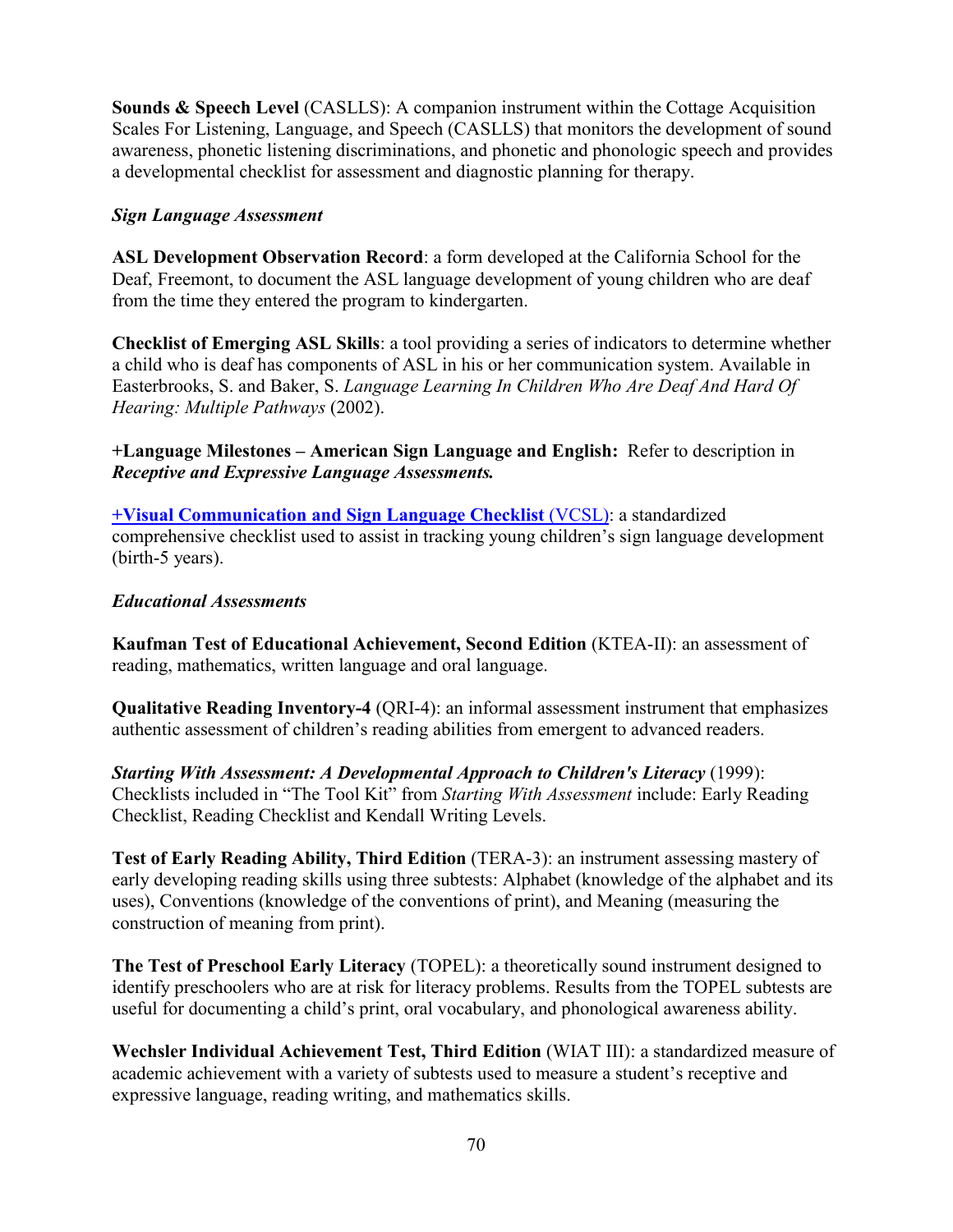**Woodcock-Johnson IV-Tests of Achievement**: a battery that includes the WJ III Tests of Achievement and the WJ III Tests of Cognitive Abilities to measure general intellectual ability, specific cognitive abilities, scholastic aptitude, oral language and achievement.

#### *Other Resources*

**The Assessment of Functional Living Skills** (AFLS): Rating scales (2 years-up) that provide a systematic way to evaluate, track and teach functional, adaptive and self-help skills for individuals with autism or development delays.

*Essential for Living-Professional Practitioner's Handbook*: a functional skills assessment and skill-tracking instrument and curriculum for students with moderate to severe disabilities. It is especially useful for learners with limited language skills, minimal daily living skills and/or severe problem behavior.

#### **Placement and Readiness Checklists for Students Who are Deaf and Hard of Hearing**

(PARC): a set of readiness and placement checklists designed to assist IEP Teams in making decisions about programming and placement for students who are deaf and hard of hearing. The student-focused checklists are titled: General Education Inclusion Readiness, Interpreted/Transliterated Education Readiness, and Oral+Manual Instruction Access. The Placement Checklist helps to assess the accessibility and appropriateness of a student's general education setting and is useful for monitoring the Preschool/K, Elementary and Secondary general education environment.

**Transition Assessment and Goal Generator** (TAGG): The TAGG is an on-line transition assessment for secondary-ages youth with disabilities, their families and professionals. TAGG items derive from research identified student behaviors associated with post high school employment and education. It provides a norm-based graphic profile, present level of performance statement, lists of strengths and needs, and suggested IEP annual transition goals. A video version of the TAGG in ASL is available.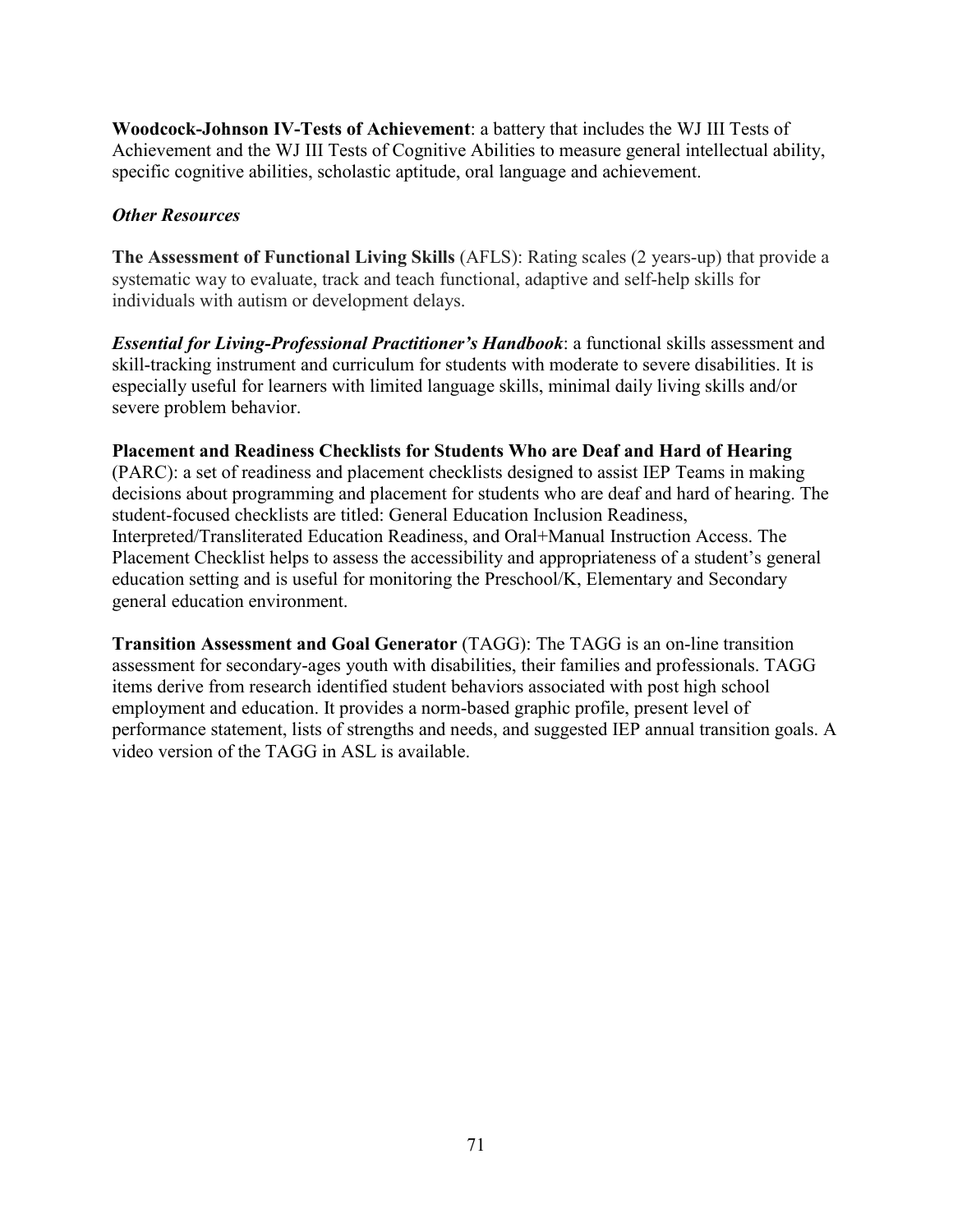## <span id="page-79-0"></span>**Appendix F Psychological Assessment Considerations with Students Who are Deaf and Hard of Hearing**

This appendix provides information on assessment considerations for students who are deaf and hard of hearing and assessment resources that have been used in psychological assessment with students who are deaf and hard of hearing. The purpose for assessment and the individual student's needs determine which assessments are appropriate, whether a particular assessment tool requires some modification, and/or whether an assessment may be useable only in part (e.g., visual or performance subtests from a more comprehensive standardized test). Assessment of students who are deaf and hard of hearing requires consideration of unique factors. Note the *[Standards for Educational and Psychological Testing](http://www.apa.org/science/programs/testing/standards.aspx)* (2014) developed jointly by the [American](http://www.aera.net/) [Educational Research Association](http://www.aera.net/) (AERA), [American Psychological Association](http://www.apa.org/index.aspx) (APA), [National Council on Measurement in Education](http://www.ncme.org/) (NCME) and the [National Association of School](https://www.nasponline.org/research-and-policy/professional-positions/position-statements)  [Psychologists \(NASP\) 2012 Position Statement for](https://www.nasponline.org/research-and-policy/professional-positions/position-statements) *Serving Students Who Are Deaf or Hard of [Hearing](https://www.nasponline.org/research-and-policy/professional-positions/position-statements)*.

Modifications and accommodations made during testing (e.g., use of an educational interpreter, use/nonuse of assistive listening devices) must be noted in reporting results. This list of assessments is not exhaustive nor does the inclusion of any assessment resource indicate endorsement or recommendation by the VDOE. Information on the assessments listed may be obtained through Internet search.

Consultation regarding psychological assessment of children who are deaf and hard of hearing is available from the [Virginia Network of Consultants \(VNOC\).](https://partnership.vcu.edu/VNOC)

#### **Deaf Norms**

While it might be helpful to have information about how "typical" students who are deaf and hard of hearing perform on standardized assessment, sometimes referred to as "deaf norms" challenges immediately come up when attempting to define the typical student who is deaf and hard of hearing. The population of students who are deaf and hard of hearing is diverse with respect to communication mode, family communication at home, degree of hearing loss, benefit from and use of technology, early intervention services, educational experiences and access to community resources (Shaver et al., 2013). Most educators would welcome deaf norms if all the diversity factors could be considered, although deaf norms do not guarantee the test is valid or measuring what it is intended to measure (Braden, 2017; Reesman et al., 2014). Overall, deaf norms may offer some information when available, but there are many ways to look at the appropriateness of using a specific test with students who are deaf and hard of hearing. Test measures should not be ruled out or ruled in solely based on the availability of deaf norms.

#### **Psychological Assessment**

#### *Assessment of Nonverbal Intelligence*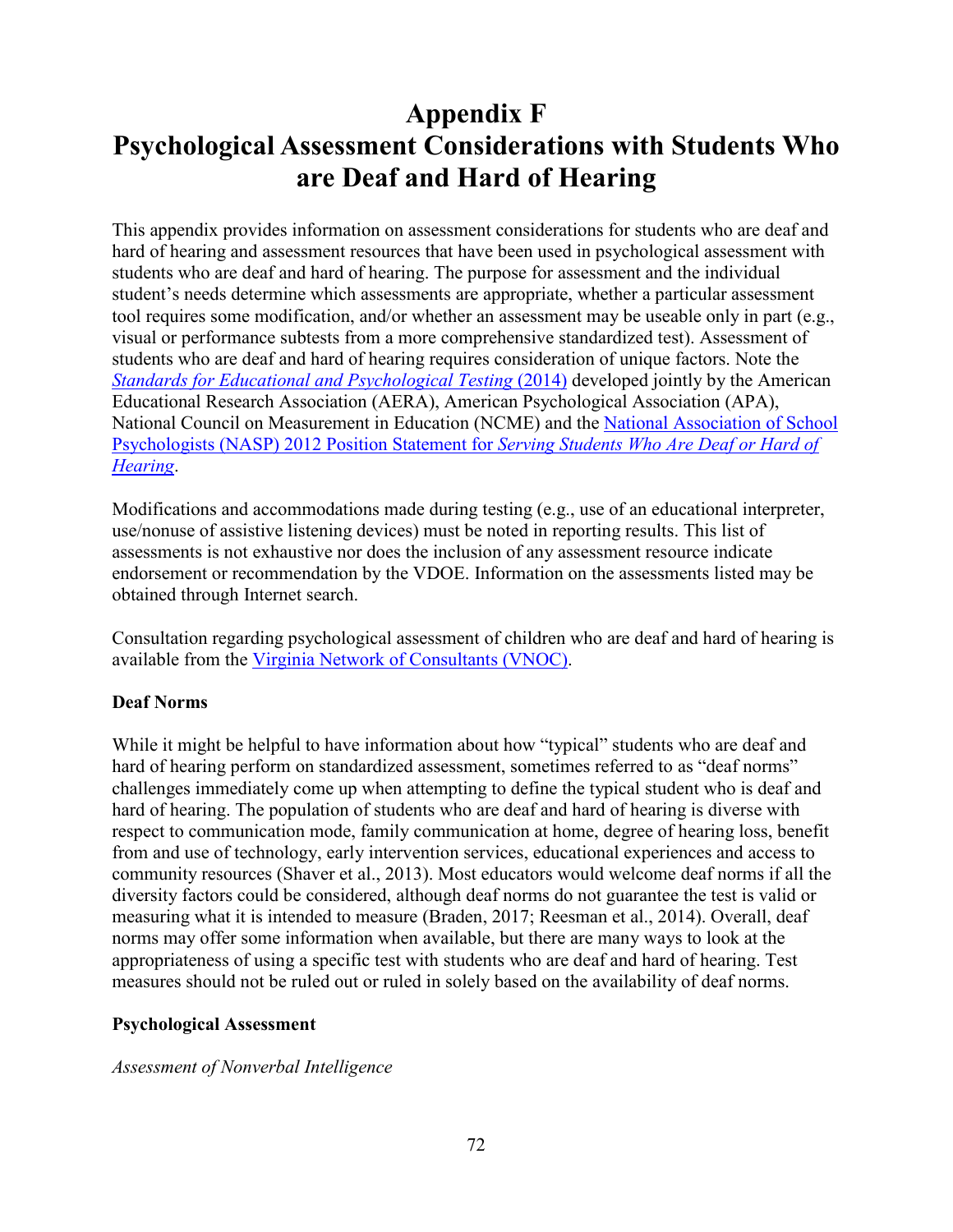Tests of nonverbal cognitive abilities can be helpful indicators of global intellectual development for students who are deaf and hard of hearing (Akamatsu, Mayer, & Hardy-Braz, 2008; Braden, 1994; Miller et al., 2015; Morere et al., 2012; Reesman et al., 2014). The hope with nonverbal assessment is that students can easily understand the tasks, have an equal chance at solving each question when compared with students with whom the test was developed, and demonstrate their true underlying intellectual ability. A variety of factors can impact student performance and it is best practice to administer two different intellectual assessments and compare that with information from the real world to obtain a valid measurement (Braden, 2017). Examiners may wish to utilize measures of fluid reasoning – the capacity to think logically and solve problems in new situations independent of acquired knowledge – as fluid reasoning aligns closely with general intelligence (Braden, 2008). Specific nonverbal or fluid reasoning assessment tools often recommended include (Braden, 2017; Miller et al., 2015; Morere et al., 2012; Reesman et al., 2014):

- Comprehensive Test of Nonverbal Intelligence, Second Edition (CTONI-2)
- Differential Abilities Scale-II (DAS-II)
- Leiter International Performance Scale, Third Edition (Leiter-3)
- Kaufman Assessment Battery for Children- Second Edition Nonverbal Scale (KABC-II)
- Kaufman Brief Intelligence Test, Second Edition (K-BIT2) Matrices subtest
- Stanford-Binet Intelligence Scales, Fifth Edition (SB5)
- Test of Nonverbal Intelligence, Fourth Edition (TONI-4)
- Universal Nonverbal Intelligence Test (UNIT)
- Wechsler Nonverbal Scale of Ability (WNV)

[Note: The visual spatial and fluid reasoning tasks from the Wechsler Preschool Primary Scale of Intelligence, Fourth Edition (WPPSI-IV) and Wechsler Scale of Intelligence for Children, Fifth Edition (WISC-V) have directions that are longer and more complex than the directions for other available tests. This can impact the measurement of intelligence in students who are deaf and hard of hearing (Miller et al., 2015).

Assessment of Nonverbal Abilities: Cautions

Psychologists are encouraged to take extra care that the assessment tools selected are reliable and valid measures of cognitive ability.

All examiners using nonverbal measures should be aware of two threats to validity. In addition, examiners should not rely solely on measures of fluid reasoning. More information may be needed to determine the student's eligibility under the classification of specific learning disability, best options for placement, and classroom accommodations. Additionally, correlations between nonverbal test scores and reading academic scores are not as strong for students who are deaf and hard of hearing as they are for students in the normative sample.

Assessment of Nonverbal Abilities: How to select the right nonverbal test

● **Consider how communication issues might impact administration**: Some nonverbal assessments were designed for administration using demonstration, gesture, sign language, or pantomime, which may help reduce the negative impact that communication delays can have on understanding task demands. If students are confused by directions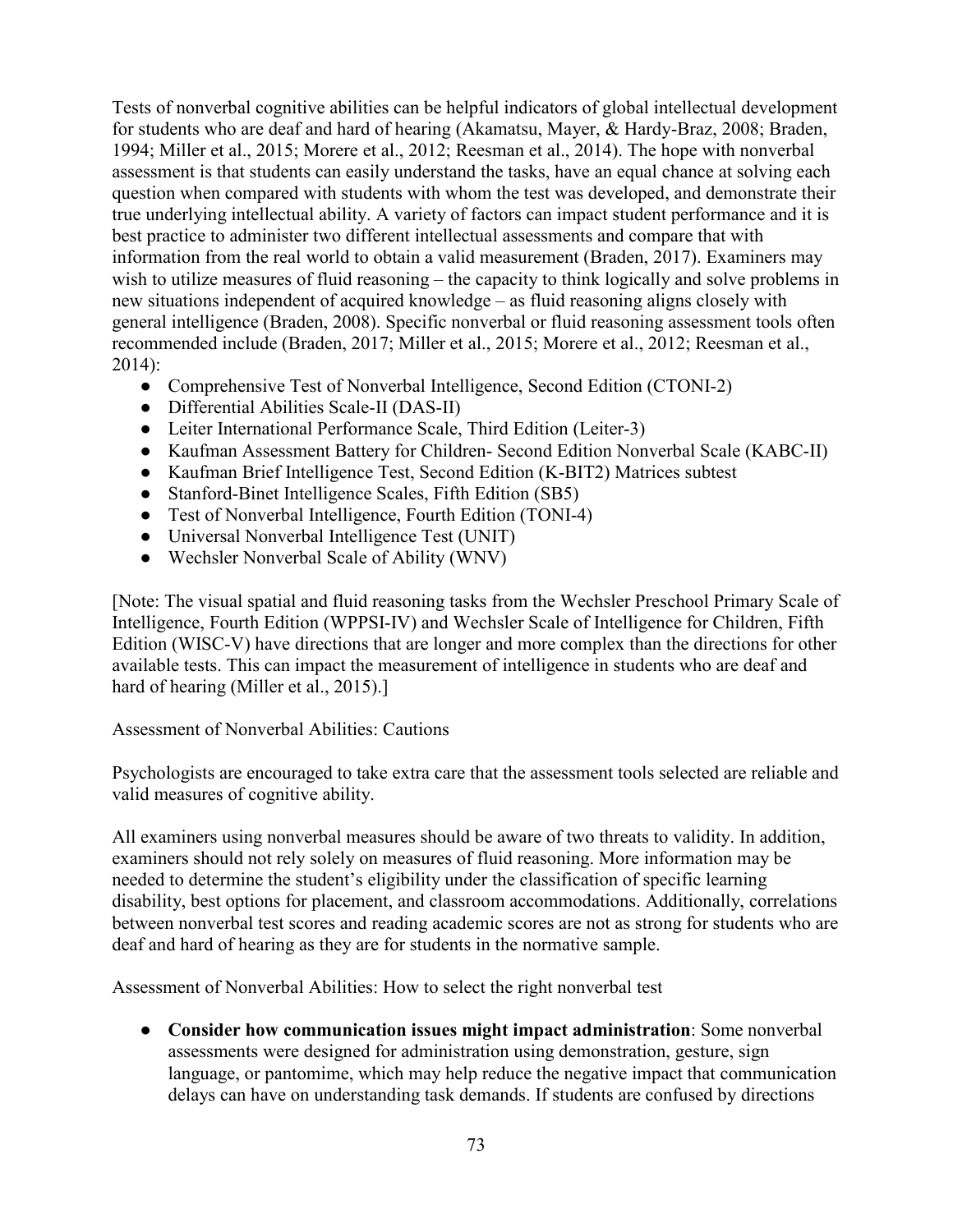(delivered in any modality), they often perform poorly even on nonverbal intelligence tests. The confusion about the directions may go unnoticed or misattributed to lower cognitive development, especially when the psychologist is not using the same mode of communication as the student.

- **Consider test format** (Interactive manipulatives versus visually scan and point): Research has shown that people who are deaf and hard of hearing perform lower on nonperformance intellectual assessments than the normative sample. For many people who are deaf or hard of hearing, tests with interactive manipulatives may provide a more accurate estimate of underlying intelligence. Within the group of nonverbal intelligence tests, there are tests with manipulatives requiring more interactive performance (Leiter-3, UNIT) and tests that require visual scanning and pointing for a response modality (CTONI-2, TONI-4).
- **Unidimensional versus multidimensional**: Unidimensional nonverbal tests measure one narrow aspect of construct, such as the TONI-4, and are best used in screening or as part of a larger battery of tests. Multidimensional nonverbal tests include a wider array of cognitive abilities measured with various subtests, such as the Leiter-3, UNIT, and WNS. Multidimensional nonverbal tests are helpful when seeking information about eligibility, placement, intervention, and educational recommendations (McCallum et al., 2001; Miller et al., 2015).

#### *Assessment of Verbal and Language-Based Abilities*

Verbal comprehension and reasoning typically refers to analyzing and solving language based problems by drawing upon word knowledge, background experiences, learned information, and social situations. Performance on "verbal" scales of traditional intellectual tests is influenced heavily by a student's access to the English language, language-based life experiences, access to instruction, and the quality of the educational curriculum. For these reasons, verbal intelligence scores are not typically considered valid representations of true intelligence for students who are deaf and hard of hearing (Maller, 2003). Despite these validity concerns, many psychologists experienced in the field of deafness recognize the importance of assessing linguistic reasoning as a robust correlate of academic success and as part of a comprehensive assessment of cognitive processing strengths and weaknesses (Akamatsu et al., 2008; Reesman et al., 2014). Note: C. T. Akamatsu, C. Mayer & S. Hardy-Braz's (2008) chapter, *Why Considerations of Verbal Aptitude are Important in Educating Deaf and Hard of Hearing Students*, for a detailed review of this topic.

Some information about differences in how a student processes language-based information versus visual information can be ascertained with domains on the CTONI-2 or UNIT, which are both nonverbal in administration format. They each have tasks with a language-based component (pictorial or symbolic) and tasks with a visual component (non-symbolic or geometric) which might help IEP Teams screen for learning differences. In general, only psychologists with extensive experience and training should attempt to evaluate language-based reasoning skills for students who are deaf and hard of hearing with standardized verbal intelligence tests (Akamatsu et al., 2008; Miller et al., 2015; Reesman et al., 2014).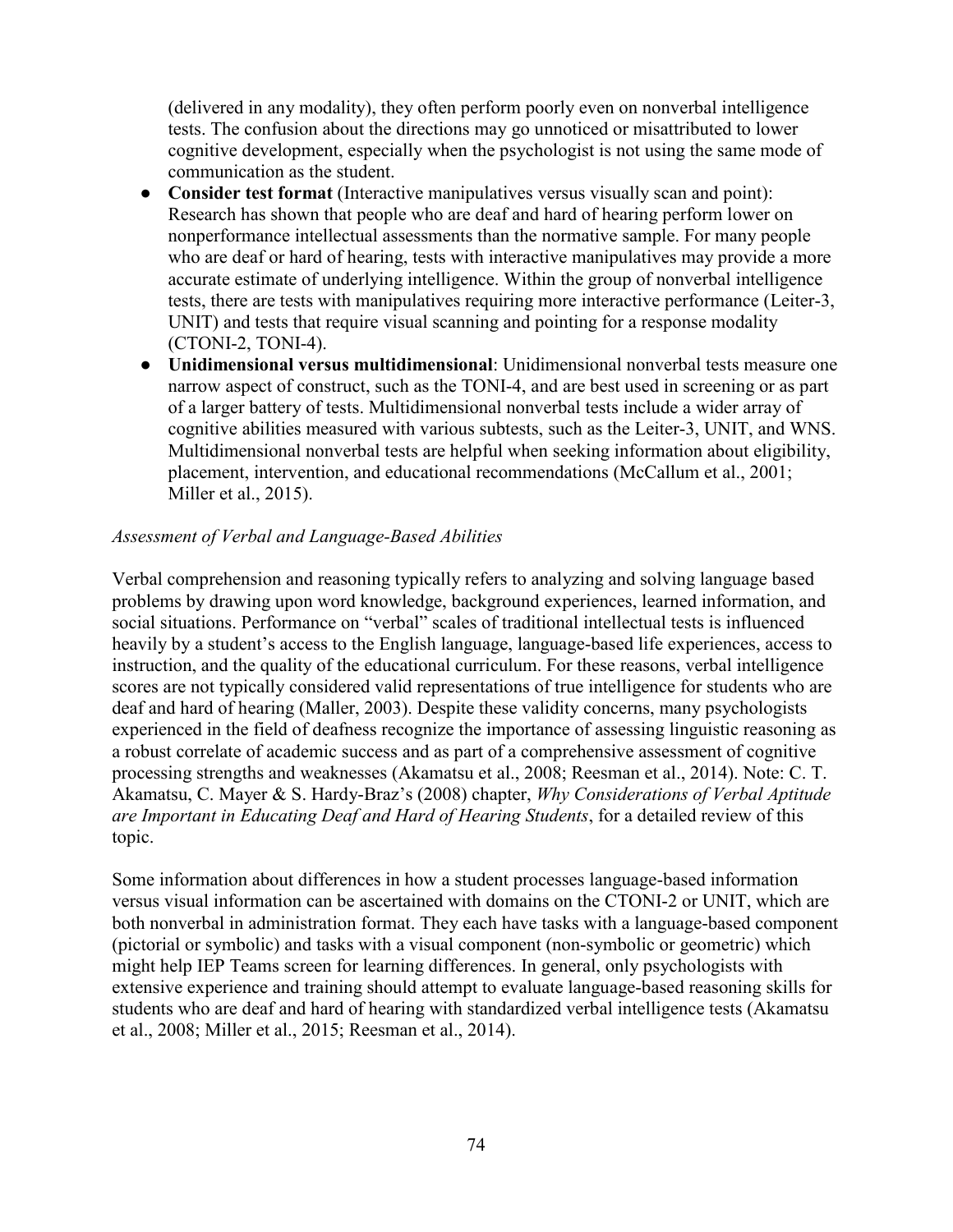#### Assessment of Verbal Abilities: Cautions

Research has identified several factors that likely impact reliable and valid measurement of verbal abilities with students who are deaf and hard of hearing. First, administering "verbal" test questions in sign language can be quite tricky and threatens test reliability when examiners deviate from standard procedures. Many experts cite the importance of developing more standard sign language administration for the newest test versions (Reesman et al., 2014).

Second, there has been some research showing specific test items from verbal scales work differently for people who are deaf and hard of hearing, possibly leading to different stop rules during test administration. Additional concerns for construct validity and differential item functioning remain for many of the newer updated assessments that have not yet been researched (Maller, 2003).

Third, when a student who is deaf or hard of hearing scores lower on a verbal intelligence test, it can reflect a lack of experience and opportunity rather than a lack of ability. Students who are deaf and hard of hearing without fluent access to a language rich environment from an early age may also have fewer opportunities for developing communication skills, incidental learning, and background knowledge. Children typically have both social communication skills and academic or abstract communication skills in their preferred communication mode before higher-order verbal reasoning abilities emerge.

With the interpretation of verbal intelligence scores bringing so much complexity, it is helpful to return to the reason for the referral. Information about English problem solving and word knowledge can be collected with approaches other than using verbal intelligence tests, such as speech-language assessment, academic achievement assessment, and progress monitoring in classes. When considering the presence of a learning disability, the team should have information about historical access to instruction, receptive and expressive communication, language-based reasoning, communication at home, and academic achievement as separate domains measured with more than one data point (Akamatsu et al., 2008; Braden, 2017; Miller et al., 2015).

Sometimes it is helpful to take a school based neuropsychological approach or a Cattell-Horn-Carroll (CHC) Cross-Battery Assessment approach (Akamatsu et al., 2008; Flanagan & McGrew, 1997; Miller et al., 2015). As a more authentic approach to assessment for learning disabilities, the IEP Team is encouraged to explore assessment with a response to intervention process by putting specific interventions and supports into place and collecting information about the student's performance over time (Braden, 2017).

#### *Other Cognitive Processing Areas*

Many professionals who specialize in assessment for students who are deaf and hard of hearing recommend measuring several domains of neurocognitive processing such as speed, retrieval fluency, visual motor integration, attention, and executive functioning (Morere, 2008; Miller et al., 2015). Given that most social, educational and environmental information is acquired through the visual modality for many students who are deaf and hard of hearing, it is important to determine that this visual information is being perceived and interpreted accurately (Hauser et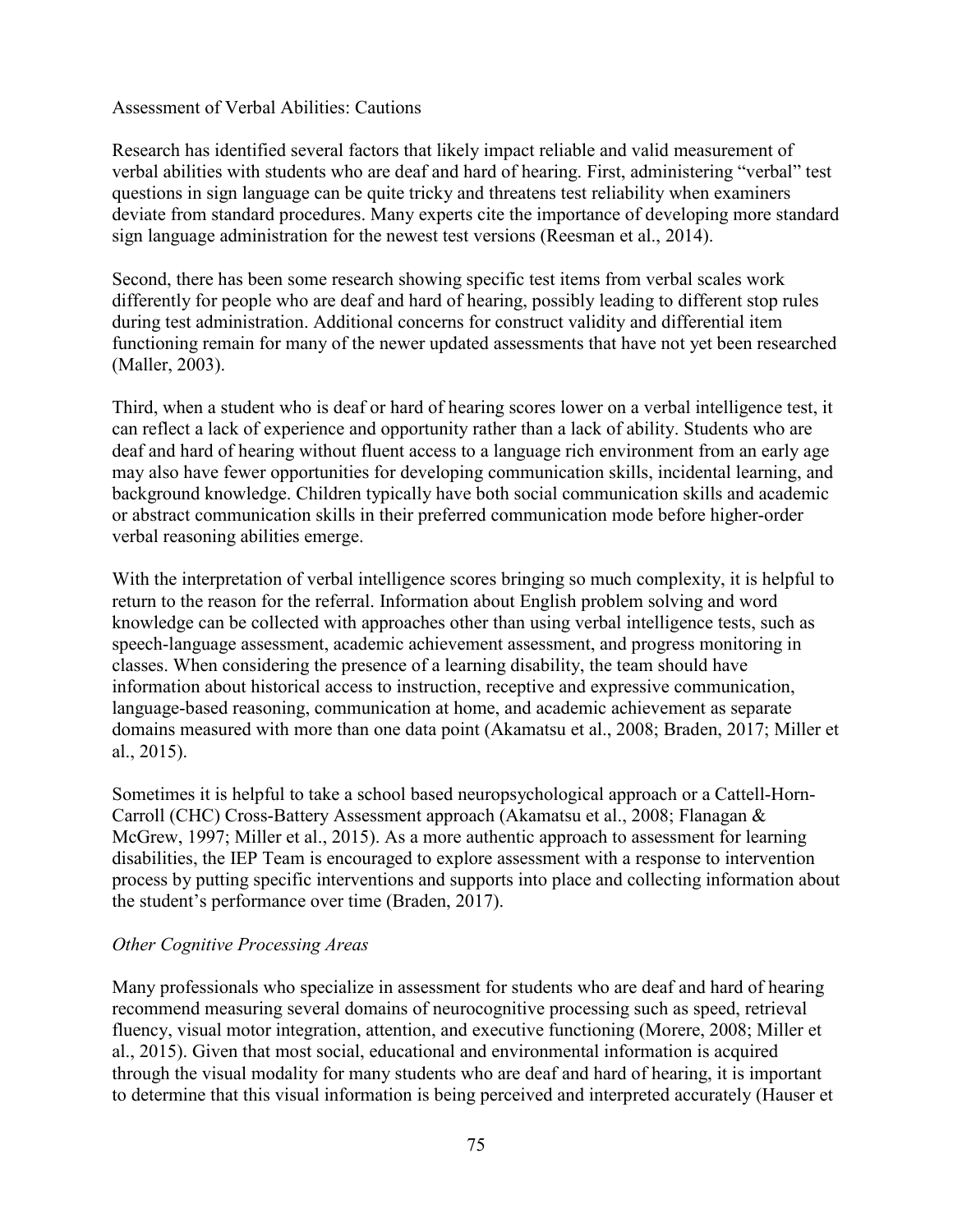al., 2008; Morere, Hall, & Allen, 2012). Assessments of visual perception, visual motor integration, and motor planning can be important if there are concerns for attention or communication skills. In particular, students who are deaf and hard of hearing with cognitive or learning disabilities may demonstrate deficits in visual perception and visuomotor skills that need to be addressed or accommodated within the learning environment (Morere, 2005).

Interpretation of executive functioning test scores should be made in context with information about a student's communication skills, access to instruction, group advantages found among people who are deaf and hard of hearing, and reasons for the initial referral.

Some assessments of cognitive processing and executive functioning to consider include (Miller et al., 2015; Morere, 2008; Whitaker & Thomas-Presswood, 2017):

- Beery Buktenica Developmental Test of Visual Motor Integration, Sixth Edition (VMI-6), and subtests of Beery Developmental Test of Motor Coordination and Beery Developmental Test of Visual Perception
- Behavior Rating Inventory of Executive Function, Second Edition (BRIEF-2)
- Brief Visuospatial Memory Test Revised
- Children's Category Test
- Children's Color Trails
- Children's Memory Scale
- Comprehensive Executive Function Inventory (CEFI)
- Corsi blocks task
- Delis-Kaplan Executive Function System (D-KEFS)
- Developmental Test of Neuropsychological Function, Second Edition (NEPSY-II)
- Leiter-3: Nonverbal Memory and Processing Speed
- Knox Cubes Test
- Rey Complex Figure Test
- Trail Making Test
- Wechsler Intelligence Scale of Children, Fifth Edition Integrated (WISC-V Int): Processing Speed Index, Visual Working Memory Index, Naming Speed Index
- Wechsler Memory Scale, Fourth Edition (WMS-IV)
- Wide Range Assessment of Memory and Learning, Second Edition (WRAML-2)
- Wide Range Assessment of Visual and Motor Abilities
- Wisconsin Card Sorting Test

#### *Social-Emotional Development*

Students who experience linguistic deprivation are at risk for secondary emotional stressors, such as increased exposure to abuse and neglect, emotional distress such as depression and anxiety, and/or behavior outbursts related to frustration about breakdowns in communication. Child abuse and neglect is experienced by children with disabilities at a rate that is reportedly three times that experienced by their nondisabled peers (Sullivan & Knutson, 2000), with increased incidence suspected and reported within the deaf community (Sullivan, Vernon & Scanlan, 1987).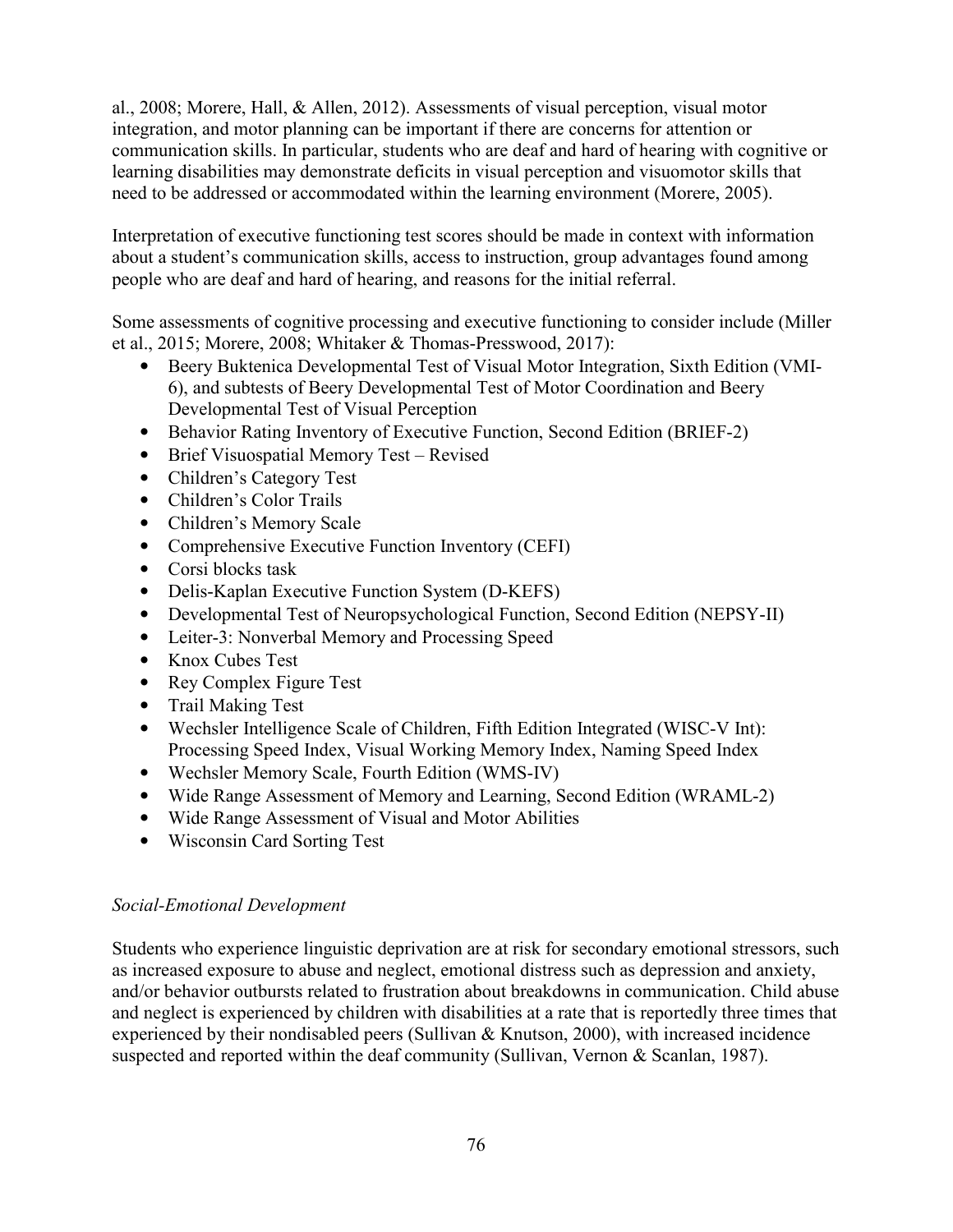Parents and children may develop emotional distress such as depression and anxiety if there are issues of adjusting to the initial diagnosis, lack of social support, or stress in family relationships.

Given the various social and emotional issues that affect the development of children who have hearing loss, social/emotional evaluations are often helpful. Evaluations of social and emotional development can be completed within a psychological evaluation, within a social history, and/or with input from an individual or family counselor. Again, the validity of many objective personality measures or standardized assessments used with children who are deaf and hard of hearing may be impacted by their fluency with English. It is prudent to supplement standardized data with direct observations of behavior, input from caregivers and educational personnel, and interviews. The reading level for specific self-report measures should be checked prior to administration. Some types of nonverbal personality assessment techniques include drawing techniques, object placement and play techniques, and self-rating or self-report techniques such as rating pictures as they relate to oneself (Wasserman, 2003). Some assessments to consider include (Miller et al., 2015):

- Achenbach System of Empirically Based Assessment/Child Behavior Checklist
- Behavior Assessment System for Children, Third Edition (BASC-3): Parent and Teacher Rating Scales; Self-Report of Personality; Structured Developmental History; Structured Observation System)
- Children's Depression Inventory, Second Edition (CDI-2)
- Functional Behavior Assessment
- Minnesota Social Skills Checklist for Students who are Deaf/Hard of Hearing
- Piers Harris Self-Concept Scale, Second Edition (Piers Harris 2)
- Reynolds Adolescent Depression Scale, Second Edition (RADS-2)
- Reynolds Children's Manifest Anxiety Scale, Second Edition (RCMAS-2)

Language mediated social emotional projective tests:

- Roberts Apperception Test for Children, Second Edition (Roberts-2)
- Tell-Me-A-Story

#### *Adaptive Living or Daily Living Skills*

Assessment of adaptive behavior or daily living skills may be required when clarifying cognitive functioning, such as when determining eligibility for special education services for children with intellectual disabilities, or when planning for the transition from high school to the community. Evaluation areas may include self-help skills, independent functioning, daily living skills, communication, and social skills. Some assessments used to measure adaptive skills include (Miller et al., 2015):

- Adaptive Behavior Assessment System, Third Edition (ABAS-3)
- Assessment of Functional Living Skills (AFLS)
- Checklist of Adaptive Living Skills
- Inventory for Client and Agency Planning (ICAP)
- Scales of Independent Behavior Revised (SIB-R)
- Vineland Adaptive Behavior Scales, Third Edition (Vineland-3)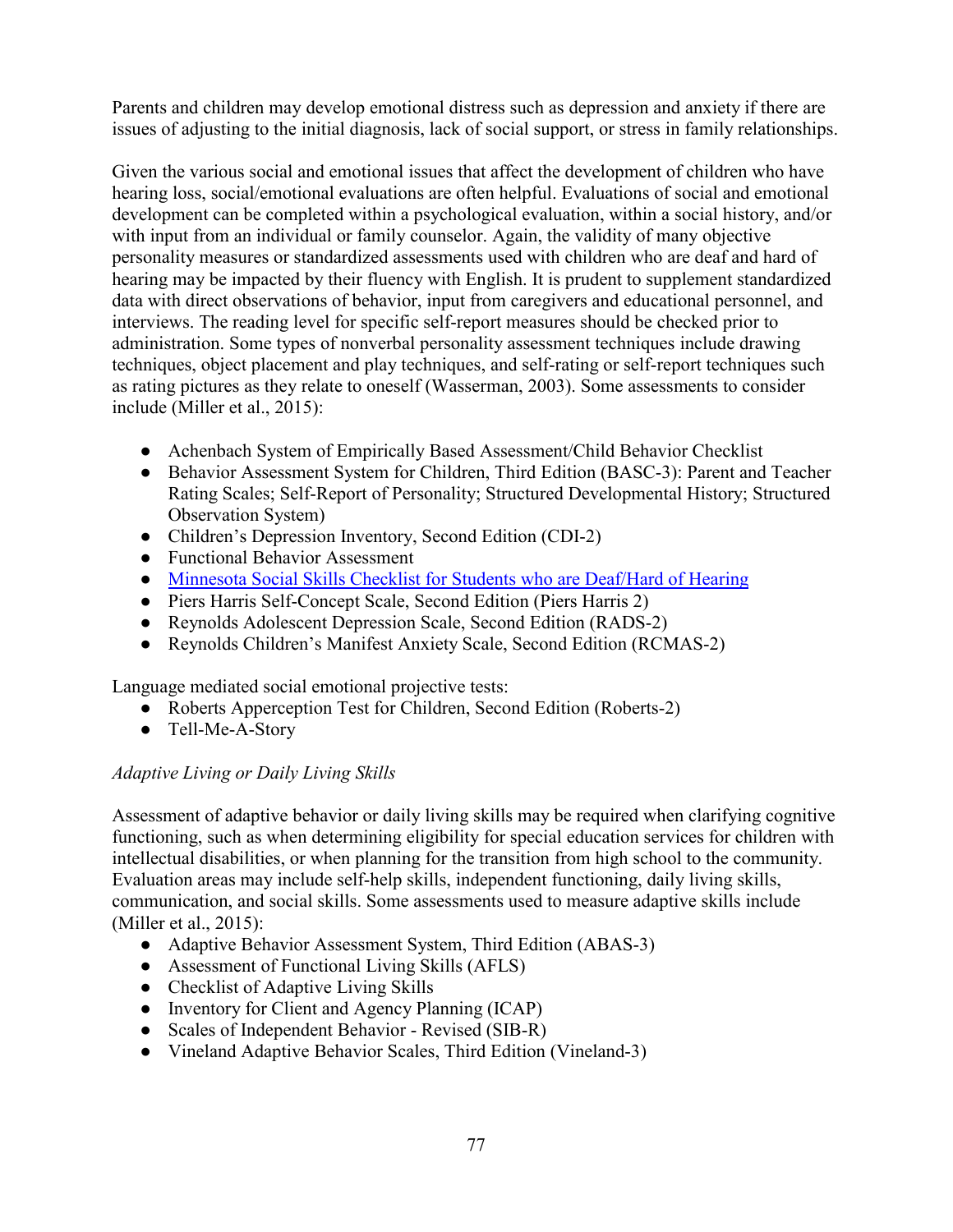#### Adaptive Living Skills: Precautions

Examiners should be aware that most adaptive assessments include many questions that relate to communication, and at times it is difficult to determine whether a low score represents lack of opportunity due to hearing loss (e.g., answering the phone by saying "hello") or a true skill deficit (e.g., reading street signs). Qualitative descriptions of specific skills, performance-based observations and close inspection of specific items often help to differentiate between the direct effects of hearing loss and true adaptive skill deficits.

#### *Socio-Cultural Assessment*

The Multidimensional Assessment Model for Bilingual Individuals (MAMBI) can guide what information needs to be collected for a comprehensive assessment for children from diverse backgrounds (Ochoa & Ortiz, 2005). The focus is on balancing information related to the grade level, approach to assessment, historical and current educational programming, and student's language proficiency in all languages. In order to gather relevant information during a social history, information would be included about:

- Linguistic History
- Type of educational experience
- Grade level and literacy data
- Level of acculturation

In addition to the sources listed in the References, the following sources are cited in this Appendix:

Braden, J. (1994). *Deafness, Deprivation and IQ.* New York, NY: Plenum Press.

- Braden, J.P. (2008). Fluid intelligence. In N. Salkind (Ed.), *Encyclopedia of educational psychology*, Thousand Oaks, CA: Sage.
- Hauser, P., Lukomski, J., & Hillman, T. (2008). Development of deaf and hard-of-hearing students' executive function. *Deaf Cognition: Foundations and Outcomes* (pp. 286-308). New York, NY: Oxford University Press.

McCallum, R. S., Bracken, B. A., & Wasserman, J. D. (2001). *Essentials of psychological assessment series. Essentials of nonverbal assessment.* Hoboken, NJ: John Wiley.

- Morere, D. (2005). Primary Learning Disorders and Nonverbal Learning Disabilities: Additional Challenges to Language Development in Deaf Children. Invited presentation at the Virginia School for the Deaf and the Blind, Staunton, Virginia on June 1, 2005.
- Morere, D. (2008). The fingerspelling test. Washington, DC: Science of Learning Institute Visual Language and Visual Learning.
- Morere, D. A., Goodman, E., Hanumantha, S., & Allen, T. (2012). Measures of cognitive functioning. In D. Morere and T. Allen (Eds.), *Assessing literacy in deaf individuals: Neurocognitive measurement and predictors,* DOI 10.1007/978-1-4614-5269-0\_3.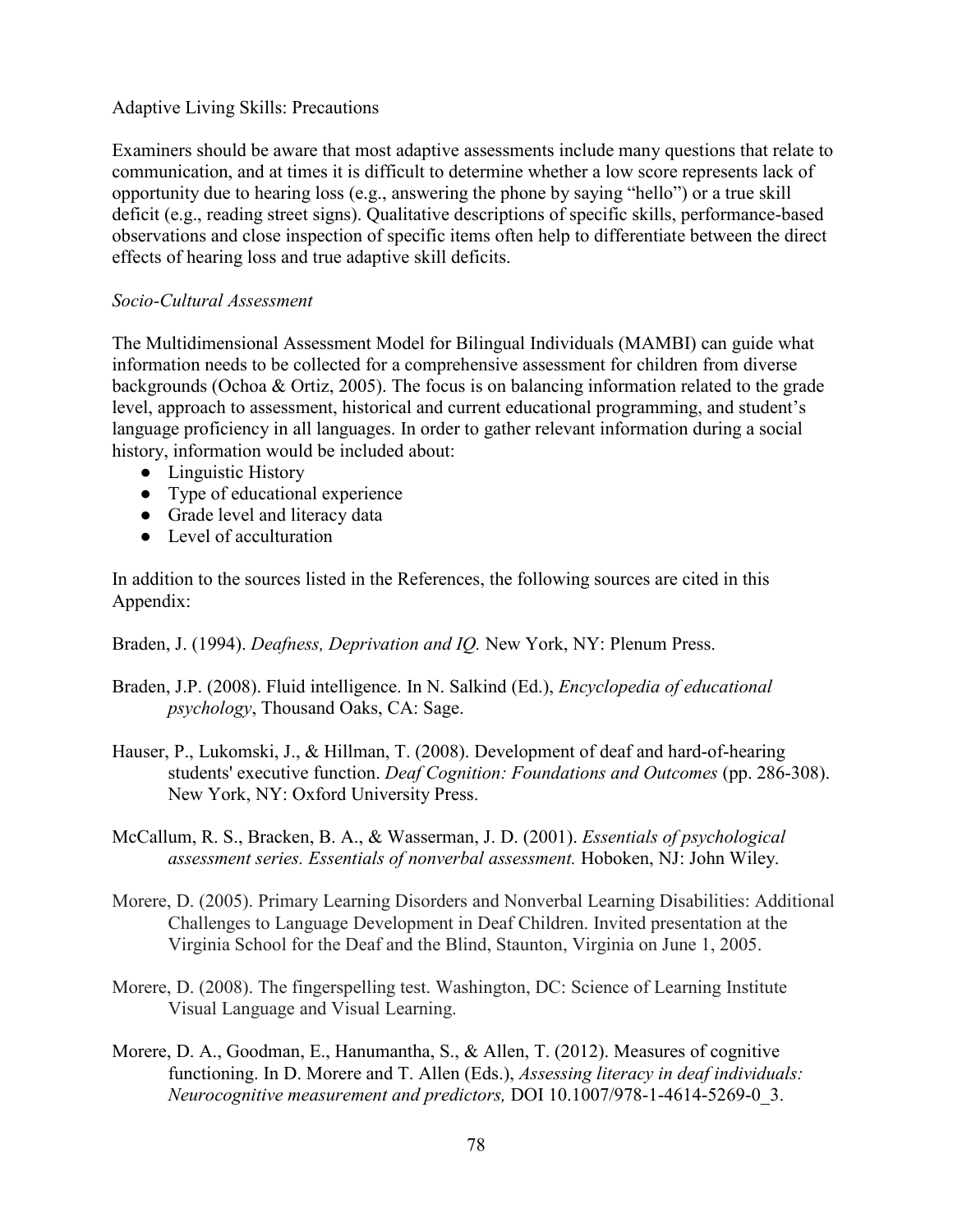- Morere, D. A., Hall, W. C., & Allen, T. (2012). Measures of visuospatial ability. In D. Morere and T. Allen (Eds.), *Assessing literacy in deaf individuals: Neurocognitive measurement and predictors,* DOI 10.1007/978-1-4614-5269-0\_3.
- Shaver, D. M., Marschark, M., Newman, L., & Marder, C. (2013). Who is where? Characteristics of deaf and hard-of-hearing students in regular and special schools. *Journal of Deaf Studies and Deaf Education,* 203-219. doi:10.1093/deafed/ent056
- Sullivan, P. M., & Knutson, J. F. (2000). Maltreatment and disabilities: a population-based epidemiological study. *Child Abuse & Neglect,* 24 (10), 1257-1273.
- Sullivan, P. M., Vernon, M., & Scanlan, J. M. (1987). Sexual abuse of deaf youth. *American Annals of the Deaf, 132*, 256-262.
- Whitaker, R., & Thomas-Presswood, P. (2017). School psychological evaluation reports for deaf and hard of hearing children: Best practices. *Journal of Social Work in Disability and Rehabilitation, 16(3-4)*, 276-297. doi:10.1080/1536710X.2017.1372242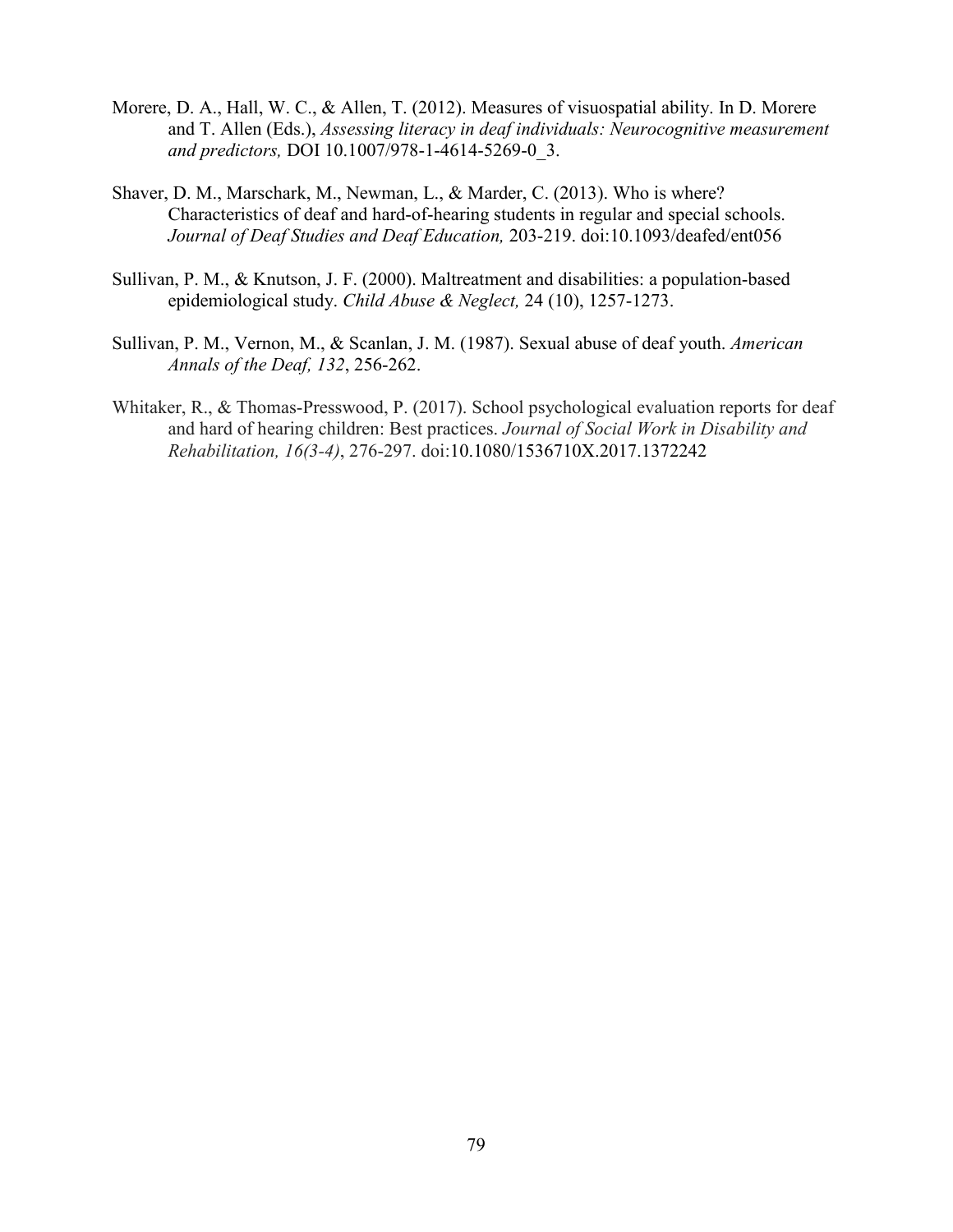### **Appendix G Virginia Communication Plan for a Student Who is Deaf or Hard of Hearing**

The National Association of State Directors of Special Education (NASDSE) reiterated in *Optimizing Outcomes for Students who are Deaf or Hard of Hearing: Educational Service Guidelines, 3rd ed.*:

*When developing IEP goals, IEP Teams must consider several "special factors" 934 C.F.R.* § 300.324(a)(2))... states have used the special factors provision of the law as a basis for a "communication plan" that is developed by the IEP Team and becomes part of the student's IEP…. Having such a plan can be an effective way for IEP Teams to successfully ensure that IDEA's special factors mandates are met as well as justify opportunities for peer-to-peer-activities. (NASDSE, 2018, p. 30.)

Following the 2006 NASDSE recommendation, the "Virginia Communication Plan for a Student Who is Deaf or Hard of Hearing" was developed. The Virginia Communication Plan was originally adapted and used with permission from the Iowa Department of Education (2006). It has been updated to provide a useful tool for IEP Teams to address:

IDEA 2004, § (14 9d) (3) (B) (iv) Development, review, and revision of IEP.

(2) Consideration of special factors. The IEP Team must –

 (iv) Consider the communication needs of the child, and in the case of a child who is deaf or hard of hearing, consider the child's language and communication needs, opportunities for direct communications with peers and professional personnel in the child's language and communication mode, academic level, and full range of needs, including opportunities for direct instruction in the child's language and communication mode.

The Virginia Communication Plan is recommended and available on VDOE's website as a word document and may be used as is or adapted by school divisions for special education planning.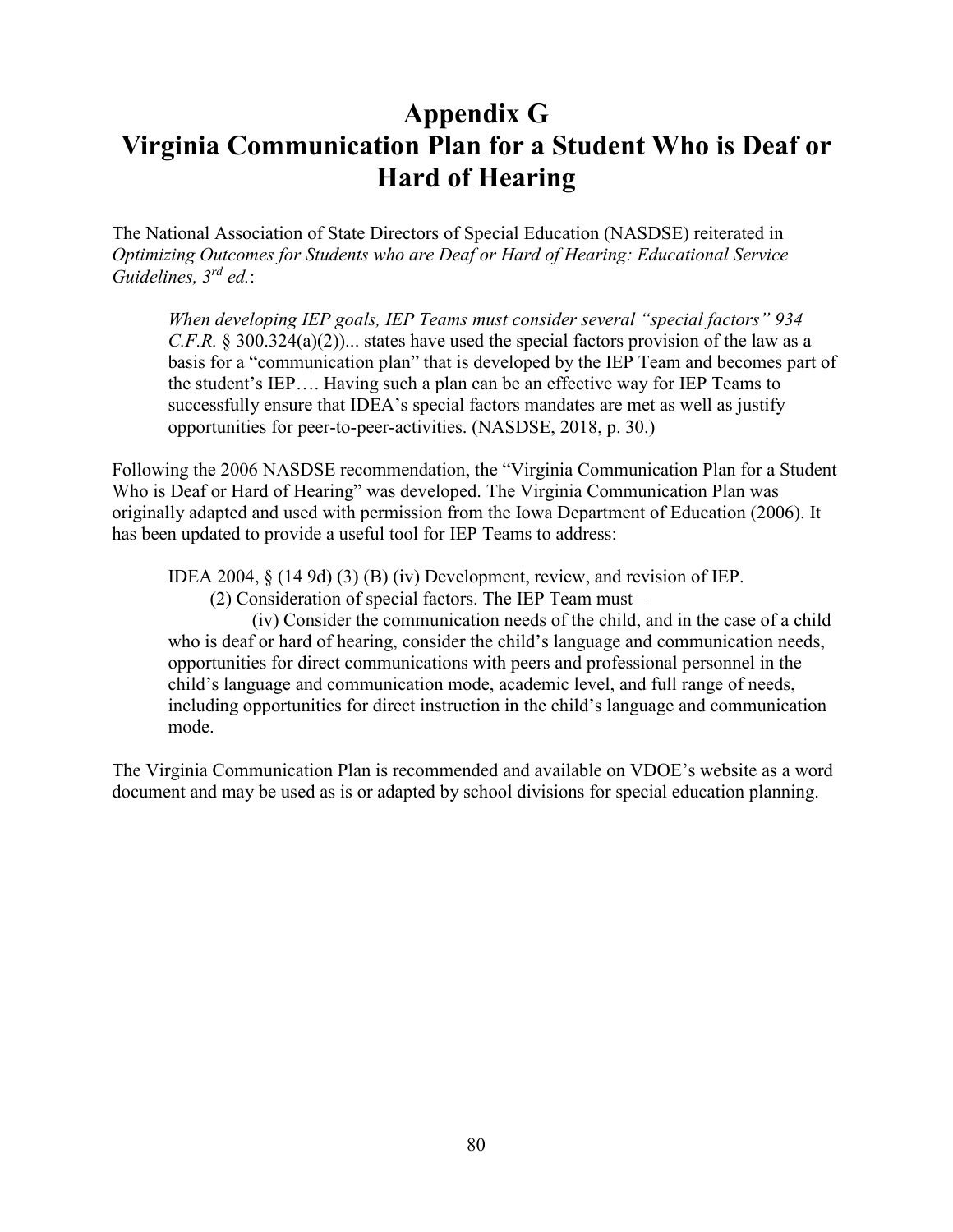### **Virginia Communication Plan for a Student Who is Deaf or Hard of Hearing**

Student's Name: Date:

IDEA 2004, § (14 9d) (3) (B) (iv) Development, review, and revision of IEP.

 (2) Consideration of special factors. The IEP Team must – (iv) Consider the communication needs of the child, and in the case of a child who is deaf or hard of hearing, consider the child's language and communication needs, opportunities for direct communications with peers and professional personnel in the child's language and communication mode, academic level, and full range of needs, including opportunities for direct instruction in the child's language and communication mode;

The IEP Team has considered each item below:

#### *I. Language and Communication Modalities*

Describe the student's preferred language and communication modality(ies). Use the key to note the student's skill level in each blank cell in the table on the next page. Note all that apply.

#### **KEY:**

 $E =$  Emerging skills

**L** = Limited skills (*Uses in certain settings with support*)

**D** = Developing skills (*Capable but not yet Proficient*)

**P** = Proficient skills (*Uses in many settings*)The student uses one or more of the following languages/communication methods: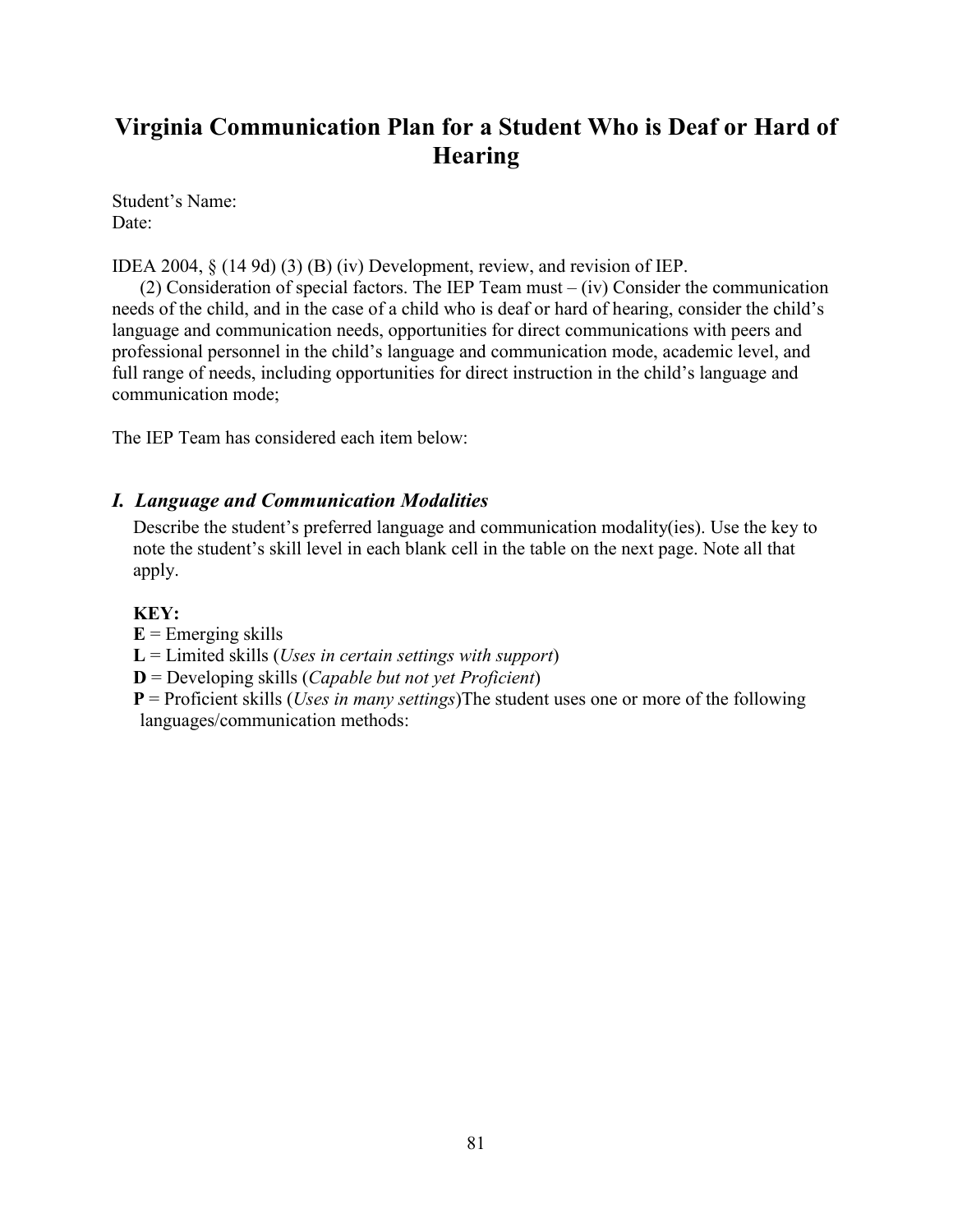#### (Note all that apply)

|                                  |                 |                 | <b>Social</b> | <b>Social</b> |           |            |
|----------------------------------|-----------------|-----------------|---------------|---------------|-----------|------------|
|                                  |                 |                 | Language      | Language      |           |            |
|                                  |                 |                 | $(non-$       | $(non-$       |           |            |
| Student's                        | <b>Academic</b> | <b>Academic</b> | classroom     | classroom     |           |            |
|                                  | Language        | <b>Language</b> | language at   | language at   | Home      | Home       |
| Languages/                       | (classroom)     | (classroom)     | school)       | school)       | Language  | Language   |
| Communication<br><b>Methods:</b> | Receptive       | Expressive      | Receptive     | Expressive    | Receptive | Expressive |
|                                  |                 |                 |               |               |           |            |
| American Sign                    |                 |                 |               |               |           |            |
| Language (ASL)                   |                 |                 |               |               |           |            |
| English Sign                     |                 |                 |               |               |           |            |
| System                           |                 |                 |               |               |           |            |
| Type:                            |                 |                 |               |               |           |            |
| Simultaneous                     |                 |                 |               |               |           |            |
| Communication                    |                 |                 |               |               |           |            |
| (sign language                   |                 |                 |               |               |           |            |
| and spoken                       |                 |                 |               |               |           |            |
| English)                         |                 |                 |               |               |           |            |
| <b>Sign Supported</b>            |                 |                 |               |               |           |            |
| Speech                           |                 |                 |               |               |           |            |
| <b>Cued Speech</b>               |                 |                 |               |               |           |            |
| Listening and                    |                 |                 |               |               |           |            |
| Spoken                           |                 |                 |               |               |           |            |
| Language                         |                 |                 |               |               |           |            |
| Written English                  |                 |                 |               |               |           |            |
| Gestures/Home                    |                 |                 |               |               |           |            |
| Signs                            |                 |                 |               |               |           |            |
| Tactile sign                     |                 |                 |               |               |           |            |
| Augmentative                     |                 |                 |               |               |           |            |
| Assistive                        |                 |                 |               |               |           |            |
| Communication                    |                 |                 |               |               |           |            |
| Type:                            |                 |                 |               |               |           |            |
| Other Language:                  |                 |                 |               |               |           |            |
|                                  |                 |                 |               |               |           |            |
| (e.g., French/                   |                 |                 |               |               |           |            |
| Spanish Sign                     |                 |                 |               |               |           |            |
| Language)                        |                 |                 |               |               |           |            |

1. Summarize the student's general language skill level based on formal and informal assessment results:

- 2. Is the language and/or mode of communication the student uses effective with his/her **family/caregivers?** Yes □ No □ If not, what is needed to increase the proficiency of the student-family communication?
- 3. Is the language and/or mode of communication the student uses effective with his/her **peers?**   $Yes \Box \qquad No \Box$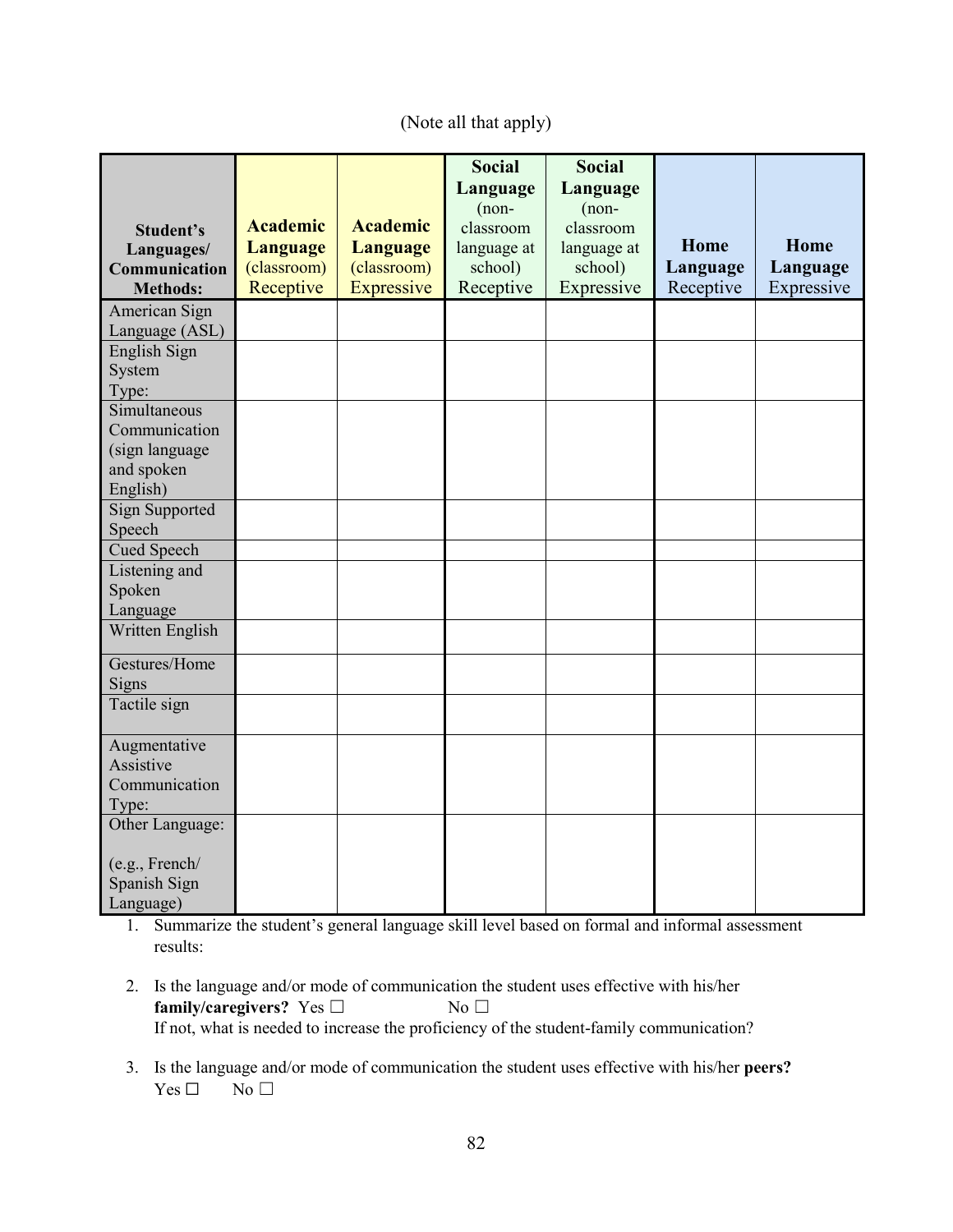If not, what is needed to increase the proficiency of peer-to-peer communication?

#### *II. Amplification/Accommodations*

(Supports needed to participate and make progress in the general education curriculum)

1. Check and rate all that apply in the chart below if the student uses one or more of the following devices:

| <b>Devices</b>                                  | <b>Sometimes</b><br>at School | Consistently<br>at School | Sometimes<br>at Home | Consistently<br>at Home |
|-------------------------------------------------|-------------------------------|---------------------------|----------------------|-------------------------|
| Personally owned hearing aid(s)                 |                               |                           |                      |                         |
| Hearing implant(s): BAHA,<br>cochlear           |                               |                           |                      |                         |
| Personally owned assistive listening<br>device: |                               |                           |                      |                         |
| School-provided hearing $aid(s)$                |                               |                           |                      |                         |
| School-provided FM system                       |                               |                           |                      |                         |
| School-provided sound-field<br>system           |                               |                           |                      |                         |
| Augmentative communication<br>device            |                               |                           |                      |                         |

2. Amplification device(s) used in school are monitored through: Independent monitoring/reporting by the student: Yes  $\Box$  No  $\Box$ Hearing technology checks done: Yes  $□$  No  $□$ Frequency (e.g., daily/weekly/monthly) by (staff title) or (back-up staff title) 3. Student's level of independence with hearing technology: Highly Dependent  $\square$ Some Physical Assistance □ Some Prompting □ Independent ☐ 4. Assistive Devices/Services used by the student: Captioned media: $\Box$  C-Print:  $\Box$  Interpreting/Transliteration (type: ) CART: ☐ Notetaker: ☐ Visual alerts/alarms: ☐ Other:

- 5. There is an alternate plan in place to maintain communication with the student if any of the following takes place: Interpreter is absent: If Yes, Describe Amplification device is not working: If Yes, Describe FM system is not working: If Yes, Describe
	- Assistive device/service is not available: If Yes, Describe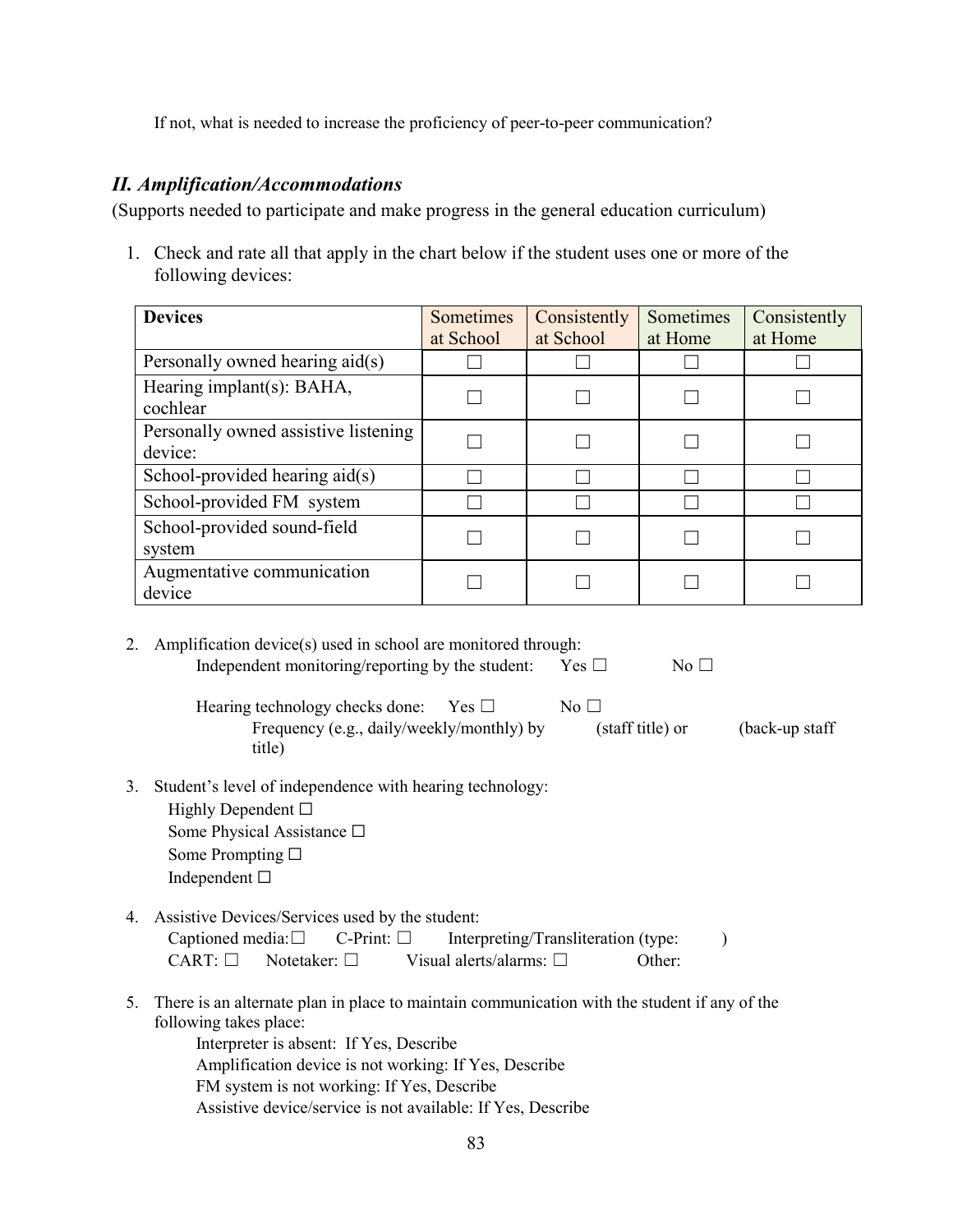### *III. Opportunities for Direct\* Communication*

 *(\*face-to-face, without use of additional source, e.g., interpreter, captioner)* 

- 1. Instruction is given directly by a teacher proficient in the language(s)  $\&$  communication mode(s) identified in Part 1 in the following settings (describe):
- 2. Opportunities for communication with professional staff and other school personnel proficient in the language(s)  $\&$  communication mode(s) identified in Part 1 are available in the following settings (describe):
- 3. The student can directly communicate with peers in the language(s)  $\&$  communication mode(s) identified in Part 1 in the following settings (describe):
- 4. The student has opportunities to meet/interact with deaf and hard of hearing role models in the following settings (describe):
- 5. The following supports/services are needed to increase communication proficiency of school staff and personnel:

#### *IV. Academic Level*

- 1. Does the student have the language and communication skills necessary to acquire:
	- Grade-level academic skills and concepts included in the general education curriculum?  $Yes \Box$  No  $\Box$
	- Daily living/functional living skills? Yes  $\Box$  No  $\Box$
- 2. What supports not yet included on this form are necessary for the student to increase proficiency in language and communication skills in order to acquire or continue grade-level academic or daily living skills?

#### *V. Full Range of Needs*

- The IEP Team has considered the full range of needs: Yes  $\Box$
- Comments (optional):

This document was prepared by:

| Name:                                           |  |  |
|-------------------------------------------------|--|--|
| Signature:<br>and the state of the state of the |  |  |
| <b>Title:</b>                                   |  |  |
| Date:                                           |  |  |
| Student:                                        |  |  |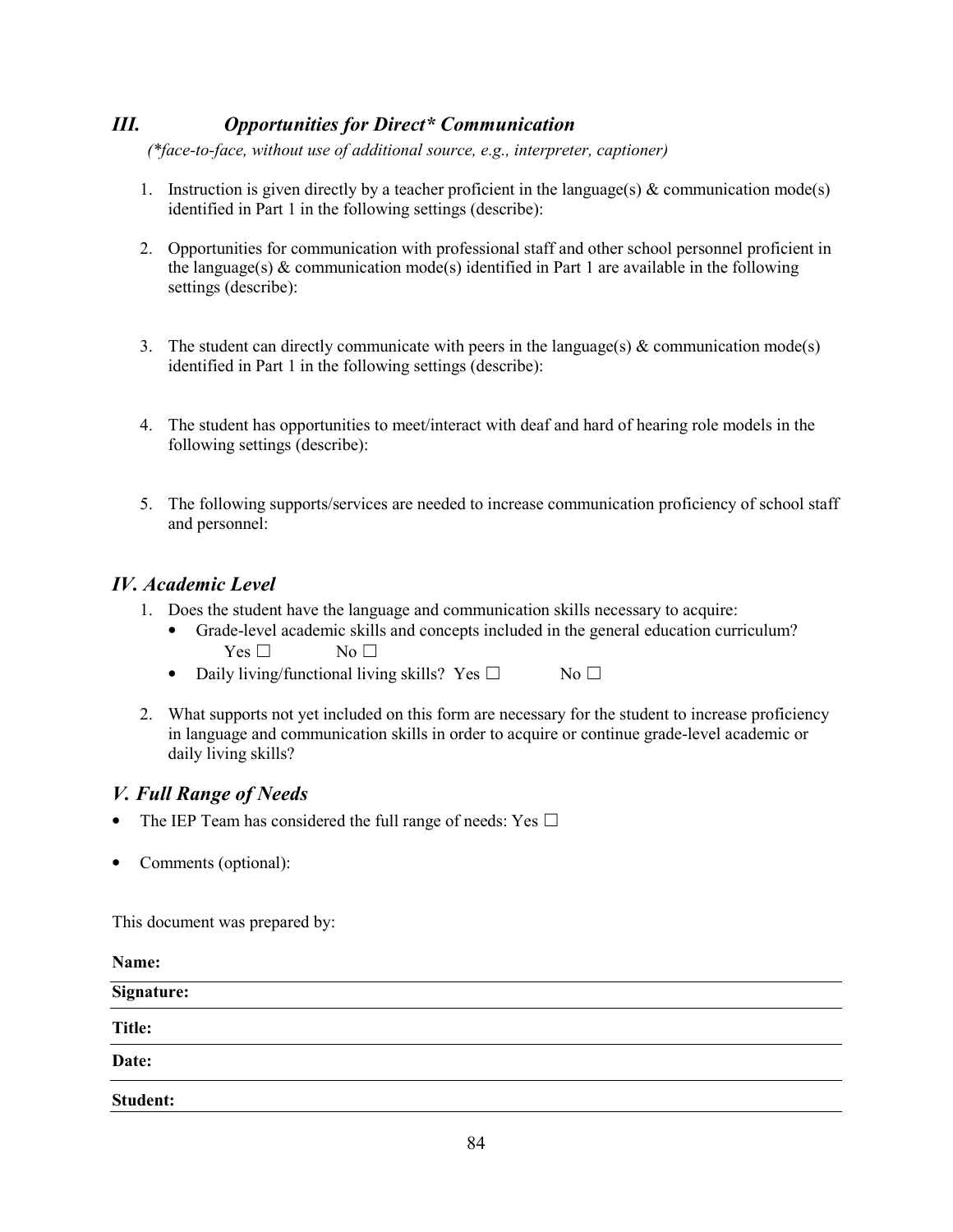## **Appendix H Educational Interpreters**

#### **Recruitment Strategies, Training Programs and Resources**

To recruit qualified educational interpreters, school divisions can:

- advertise by posting information to school division websites, social media sites and in local newspapers and those of larger nearby cities;
- post the position with [Teach Virginia,](http://www.teachers-teachers.com/) a statewide job bank, also accessible through the [VDOE website;](http://www.doe.virginia.gov/teaching/jobs/index.shtml) and
- contact interpreter training programs in Virginia and surrounding states and ask them to announce job openings or post them where their students can access them.

The following contact information is for American Sign Language (ASL) and interpreter training programs to consider:

### *Virginia*

[J. Sargeant Reynolds Community College](http://www.reynolds.edu/_onlinecatalog/current/academic-programs/degrees-associate/american-sign-language-english-interpretation.aspx)  [American Sign Language and Interpreter Education](http://www.reynolds.edu/_onlinecatalog/current/academic-programs/degrees-associate/american-sign-language-english-interpretation.aspx) 1651 E Parham Road Richmond, Virginia 23227 Telephone: (804) 523-5604

[Northern Virginia Community College](https://www.nvcc.edu/courses/summarydetail.aspx?prefix=ASL) [American Sign Language and Interpreter Education](https://www.nvcc.edu/courses/summarydetail.aspx?prefix=ASL)  8333 Little River Turnpike Annandale, Virginia 22003 Telephone: (703) 323-3192

[Tidewater Community College](https://www.tcc.edu/academics/arts-humanities/programs/american-sign-language-english-interpretation-degree)  [American Sign Language-English Interpretation](https://www.tcc.edu/academics/arts-humanities/programs/american-sign-language-english-interpretation-degree)  1428 Cedar Road Chesapeake, Virginia 23322 Telephone: (757) 214-6157

[Liberty University](http://www.liberty.edu/index.cfm?PID=28195)  [American Sign Language and Interpreting Program](http://www.liberty.edu/index.cfm?PID=28195) 1971 University Boulevard Lynchburg, Virginia 24515 Telephone: (434) 582-2064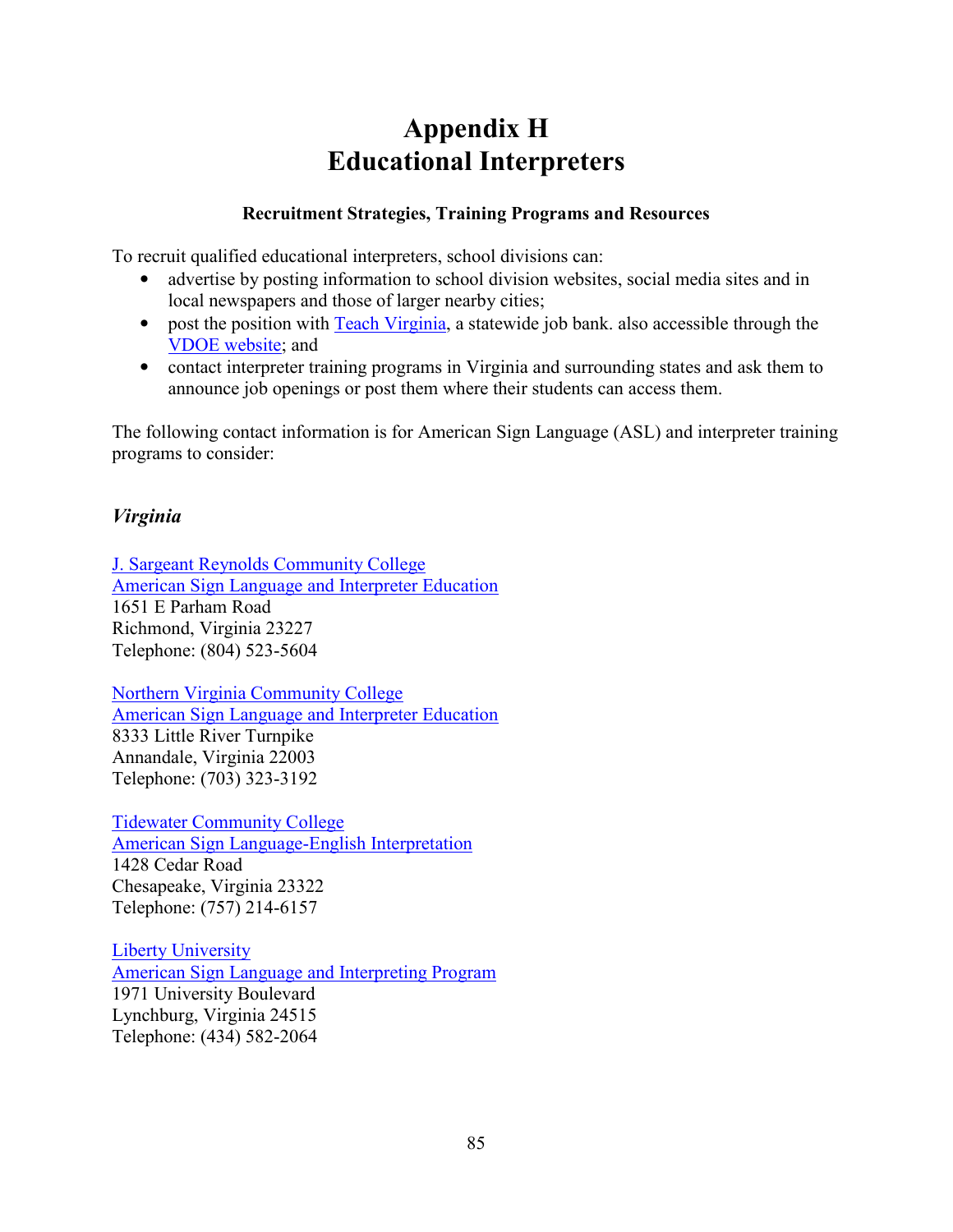#### *Out-of-State*

[Gallaudet University](http://www.gallaudet.edu/interpretation.html) 

[Department of Interpretation and Translation](http://www.gallaudet.edu/interpretation.html) 800 Florida Avenue NE Washington, DC 20002 Telephone: (202) 651-5149

[Community College of Baltimore County, Catonsville](http://www.ccbcmd.edu/Programs-and-Courses/Schools-and-Academic-Departments/School-of-Liberal-Arts/Communication-Arts/Interpreter-Preparation.aspx) 

[Interpreter Preparation Program](http://www.ccbcmd.edu/Programs-and-Courses/Schools-and-Academic-Departments/School-of-Liberal-Arts/Communication-Arts/Interpreter-Preparation.aspx) 800 South Rolling Road Catonsville, Maryland 21228 Telephone: (443) 840-4975

[Gardner-Webb University](https://gardner-webb.edu/academic-programs-and-resources/colleges-and-schools/arts-and-sciences/schools-and-departments/world-languages/undergraduate-programs/american-sign-language/index) 

[American Sign Language and Interpreter Training Program](https://gardner-webb.edu/academic-programs-and-resources/colleges-and-schools/arts-and-sciences/schools-and-departments/world-languages/undergraduate-programs/american-sign-language/index) 110 South Main Street Boiling Springs, North Carolina 28017 Telephone: (704) 406-4418

[University of North Carolina at Greensboro](http://www.uncg.edu/ses/under/interprep.html) 

[Interpreter Preparation Program](http://www.uncg.edu/ses/under/interprep.html) 316 Ferguson Building P.O. Box 26170 Greensboro, North Carolina 27402-6170 Telephone: (336) 334-5843

[Eastern Kentucky University](http://www.aslie.eku.edu/)  [Director of ASL and Interpreter Education](http://www.aslie.eku.edu/) 245 Wallace Building Richmond, Kentucky 40475 Telephone: (859) 622-4966

Additional Resources on Educational Interpreting include:

- Registry of Interpreters for the Deaf
- [Virginia Registry of Interpreters for the Deaf](http://www.vrid.org/)
- Testing Evaluation & Certification Unit, Inc.
- [Language Matters](http://www.language-matters.com/)
- [Educational Interpreter Performance Assessment](https://www.boystownhospital.org/) (Search: Educational Interpreter)
- [Virginia Department for the Deaf and Hard of Hearing](https://www.vddhh.org/)
- [National Association of State Directors of Special Education](http://www.nasdse.org/)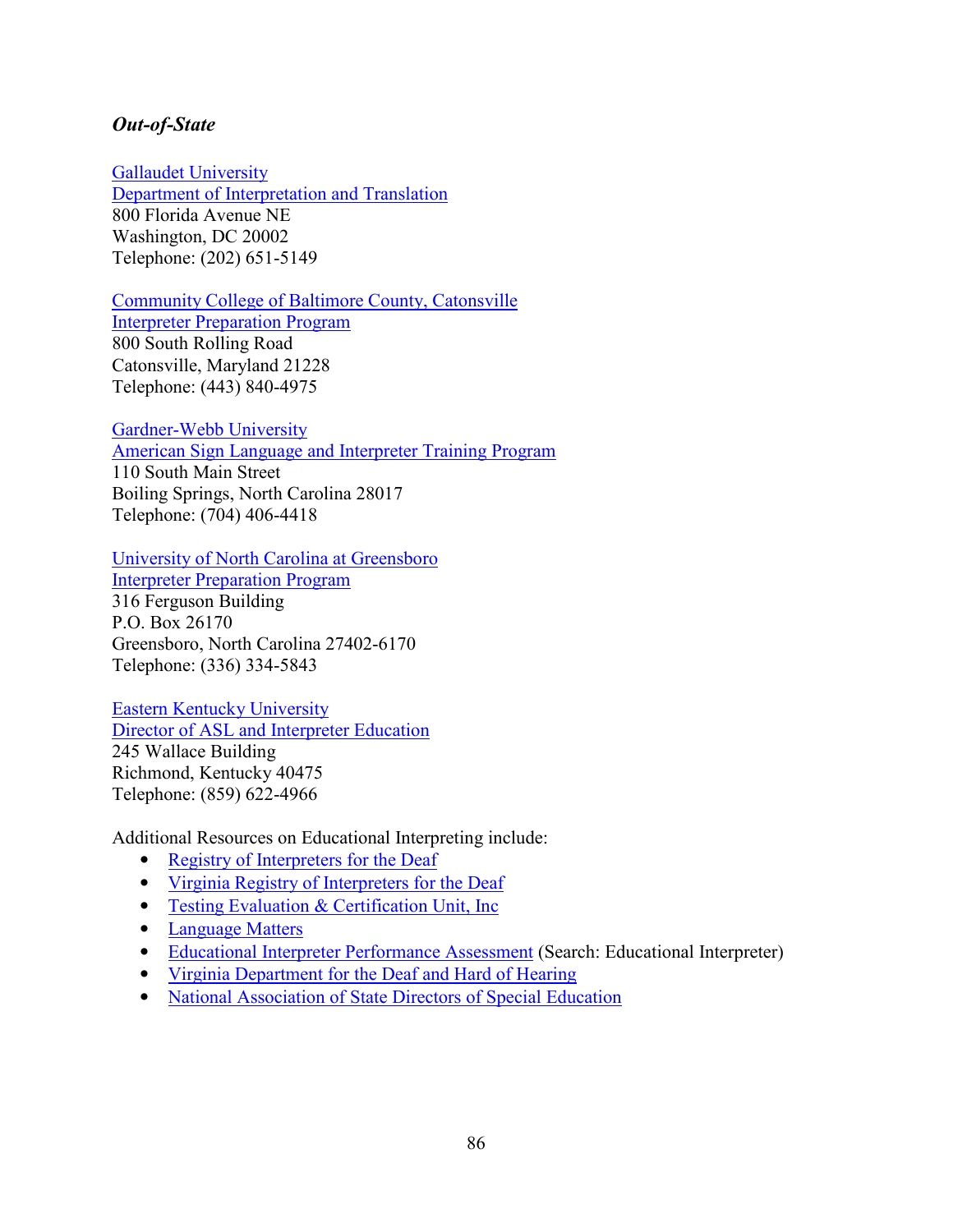### **Appendix I Instructional Resources**

<span id="page-94-0"></span>The following is a list of various instructional resources that may be useful when working with students who are deaf or hard of hearing. This list is arranged in ten categories alphabetically. It is not exhaustive nor does the inclusion of any resource indicate endorsement or recommendation by the VDOE.

Note: Links to websites and resources have been provided when possible and are updated regularly. If a link within this appendix does not work, consider using a search engine and key in a title/term to access a website/resource. (Example: Search: "Info to Go" instead of using the hyperlink.)

Entries starting with an asterisk (\*) may be available through [Virginia's regional TTAC lending](https://ttaconline.org/regional-ttacs)  [libraries](https://ttaconline.org/regional-ttacs) or through statewide loan from the [VCU TTAC Library,](https://ttac.vcu.edu/library) or by calling (804) 828-1414.

Parents of children who are deaf and hard of hearing may find entries starting with a plus (+) in Appendix I and [Appendix E](#page-71-0) of special interest.

#### **Behavior**

*\*the Behavior Code: A Practical Guide to Understanding and Teaching the Most Challenging Students* by Jessica Minahan/Nancy Rappaport (Harvard Education Press, 2012): This book describes a systematic approach for deciphering causes and patterns of difficult behaviors in children and how to match them with proven strategies for getting students back on track to learn. It includes user-friendly worksheets and resources to reduce behaviors that interfere with learning. While designed for K-6 grade levels, teachers of older children will benefit from its strategies also. (Available through sources such as amazon.com.)

*\*the Behavior Code Companion: Strategies, Tools, and Interventions for Supporting Students with Anxiety-Related or Oppositional Behaviors* by Jessica Minahan (Harvard Education Press, 2014): This is an essential guide for teachers seeking additional help to support students with mental health needs. It contains a step-by-step guide, especially for grades K-6, to create successful intervention plans. Teachers of older students will find many useful strategies as well (available through sources such as [amazon.com\)](https://www.amazon.com/).

**[+Observe, Understand and Respond: The O.U.R. Children's Safety Project](http://www.handsandvoices.org/resources/OUR/index.htm)**: Children with disabilities, including children who are deaf and hard of hearing may be at a higher risk for bullying, abuse and neglect. Because they are not always able to communicate easily or understand the nuances of conversations, they may be at a higher risk of being victims. Information on these topics is available from the Hands & Voices O.U.R. Project.

#### **Developmental**

**[+CDC Developmental Milestones](https://www.cdc.gov/ncbddd/actearly/milestones/index.html)**: Checklists developed through the Centers for Disease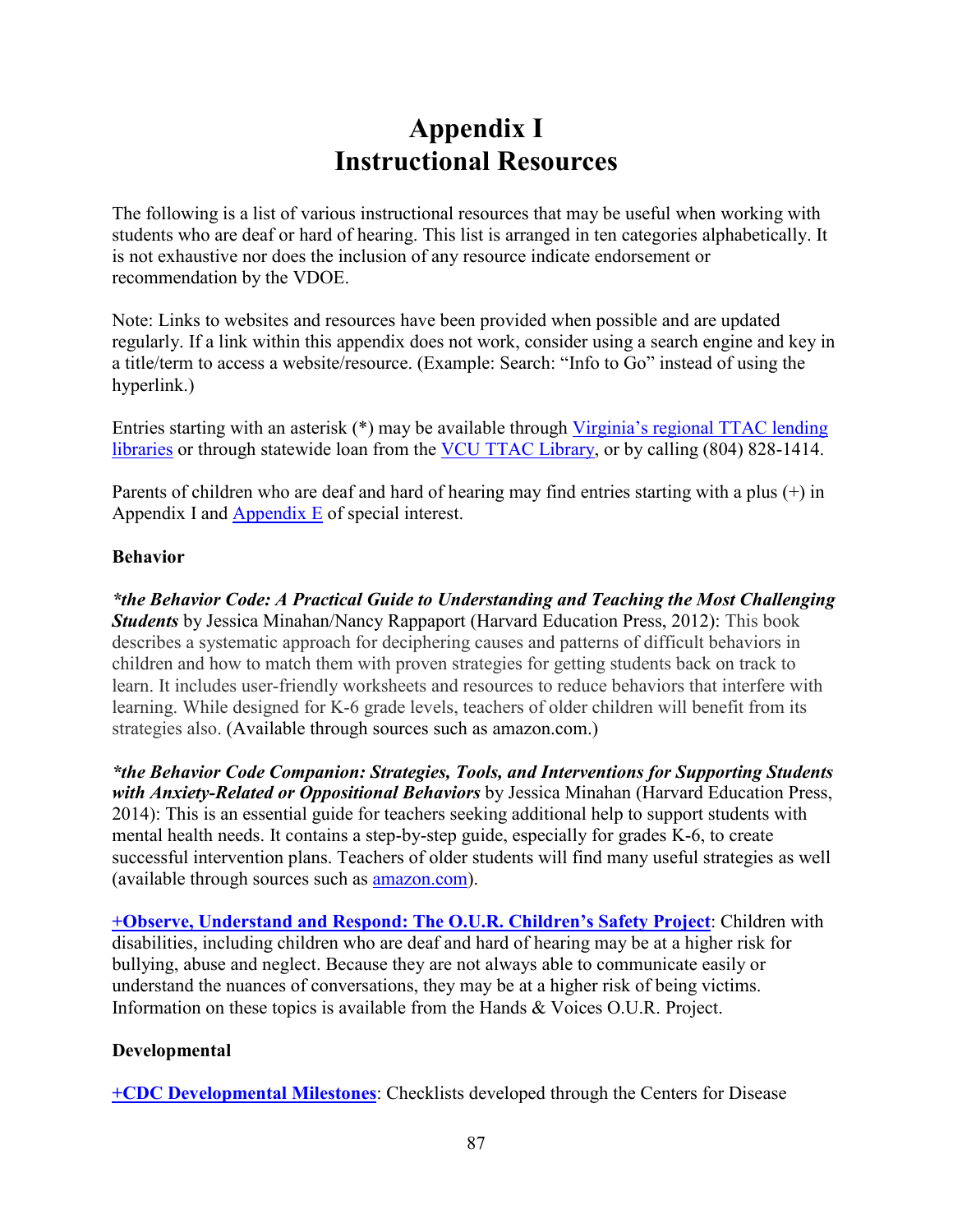Control (CDC) "Learn the Signs. Act Early" program to track child development (2 months-5 years) in the following areas: Social-Emotional, Language/Communication, Cognitive, and Movement/Physical Development.

**[+Integrated Scales of Development](http://www.cochlear.com/wps/wcm/connect/in/home/support/rehabilitation-resources/early-intervention/scales-of-development-isd)** (ISD): A table that outlines typical stages of development in the areas of listening, receptive and expressive language, speech, cognition and social communication (birth–48 months). Cochlear America adapted this table from several sources; it is available with a tracking form to monitor development.

**[+Milestone Tracker App](https://www.cdc.gov/ncbddd/actearly/milestones-app.html)**: A mobile app designed for parents to track a child's milestones from age 2 months to 5 years with the Centers for Disease Control (CDC) checklists.

**[+Milestones of Child Development](http://va.gapitc.org/wp-content/uploads/2014/03/Milestones_Revised2014.pdf)**: A Guide to Young Children's Learning and Development from Birth to Kindergarten (Virginia's Early Childhood Development Alignment Project): A comprehensive resource containing a set of child development indicators and strategies for adults designed to support the growth and development of young children from birth to kindergarten entry.

#### **General**

*[\\*Building Skills for Success in the Fast-Paced Classroom: Optimizing Achievement for](https://successforkidswithhearingloss.com/)  [Students with Hearing Loss](https://successforkidswithhearingloss.com/):* A comprehensive resource by Karen Anderson and Kathleen Arnoldi (Butte Publications, 2011) with evaluation materials, checklists and more to address communication competence, self-concept development and other skills needed to optimize student achievement.

**[+Center for Accessible Technology in Sign](http://www.cats.gatech.edu/)** (CATS): A comprehensive website through the Georgia Institute of Technology with sign language learning resources (SMARTSignDictionary) as well as a variety of sign supported literature and media for all ages.

**[+The Communication Corner](http://www.cochlear.com/wps/wcm/connect/us/communication-corner)**: Cochlear Corporation's comprehensive site of age-appropriate resources designed for individuals using implant technology beginning with a short guidance assessment to determine the starting level (young children  $\&$  families, school age, tweens  $\&$ teens and more). Professionals can access free one-hour seminars on a range of topics related to (re)habilitation and education needs of children, teens and adults who use cochlear implants or bone anchored hearing aids (BAHA).

**[+The Described and Captioned Media Program](http://www.dcmp.org/)**: The DCMP is funded by the U.S. Department of Education and provides a free-loan media program (video, DVD, direct streaming). It is a valuable resource for educational materials to supplement and enhance academics. It is also a good sign language resource. Teachers who work with a student with a hearing loss and parents are eligible for a free account from DCMP. Many materials may be streamed directly to computer; others are sent via US mail and will have a postage paid sticker to return them. There is NO COST to the borrower.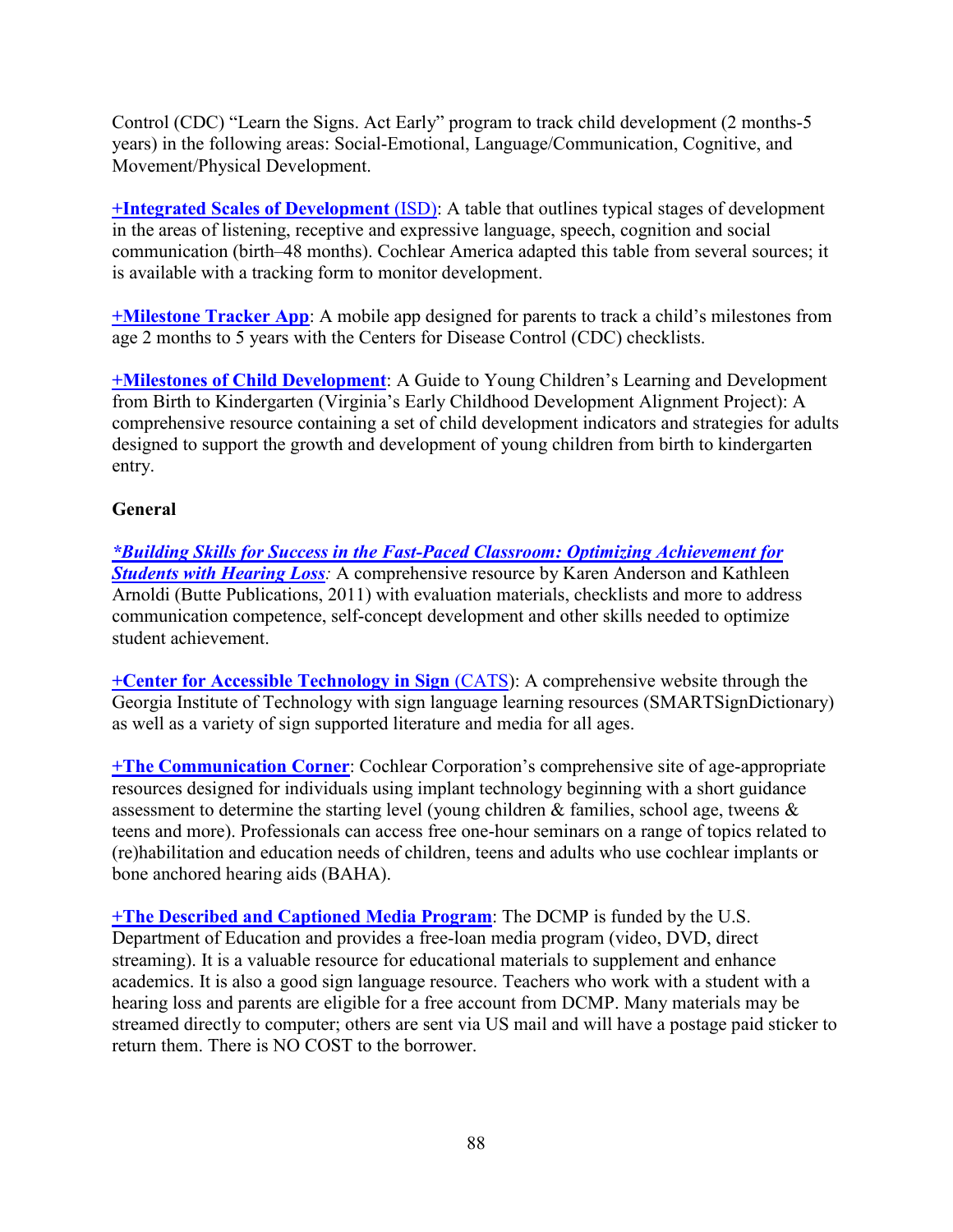\**[Dual-Language Learning for Children with Hearing Loss:](http://www.medel.com/) Assessment, Intervention and [Program Development](http://www.medel.com/)* by Michael Douglas (MED-EL, 2002): A resource to address the assessment and intervention issues for children who are deaf and hard of hearing who are culturally and linguistically diverse (CLD). It also provides a guideline for developing a program for bilingual children.

**[+Info to Go](http://www3.gallaudet.edu/clerc-center/info-to-go.html)**: The Laurent Clerc Center site is designed to share information and provide resources with professionals and families on a variety of topics related to children and youth (birth-21) who are deaf and hard of hearing. From the Clerc Info to Go page follow links to a wealth of resources on ASL, Deaf Culture, Early Intervention, Interpreting, Language and Communication, Transition and more.

**[Learning A-Z](https://www.learninga-z.com/)**: A comprehensive online resource of evidence based PreK-6 grade learning resources to support instruction in reading, writing, vocabulary, science and test taking skills. Raz-Plus and Raz Kids on this site have a variety of age appropriate stories with vocabulary especially needed for English language learners.

*[Odyssey](http://www3.gallaudet.edu/clerc-center/our-resources/odyssey-magazine.html)*: A magazine on deaf education topics published annually by the Clerc Center and free of charge to people on the Clerc Center mailing list. Odyssey is available both in print and online.

**[Outreach Services, Virginia School for the Deaf and the Blind](https://www.vsdb.k12.va.us/vsdb/outreach/):** An extensive list of useful resources for professionals working with students who are deaf and hard of hearing and their families on a variety of topics is posted on the [Outreach Services site.](https://www.vsdb.k12.va.us/vsdb/outreach/)

**[+Students with Cochlear Implants – Guidelines for Educational Program Planning](http://www3.gallaudet.edu/clerc-center/info-to-go.html)**: A resource designed to facilitate discussion among professionals and families for monitoring educational programming and supports for communication access for students with cochlear implants. Available at the [Clerc Center Info to Go site.](http://www3.gallaudet.edu/clerc-center/info-to-go.html)

**[+Supporting Success for Children with Hearing Loss](https://successforkidswithhearingloss.com/)**: a comprehensive website with resources to address listening, social communication and learning issues for children who are deaf and hard of hearing. Several assessment tools including the Functional Listening Evaluation and the LIFE-R, (Refer to [Appendix E,](#page-71-0) Auditory/Listening Skills Assessments) are available on this website.

#### **Language (Spoken and Visual)**

**[ASL Content Standards: Kindergarten – Grade 12](https://www.gallaudet.edu/k-12-asl-content-standards)**: The K-12 ASL Content Standards consist of five Anchor Standards that describe the general expectations that students learning ASL as a first language should meet across grades K-12. The subsequent grade-level standards delineate the specific knowledge and skills that students should demonstrate as they progress. Information on lessons aligned with the ASL Content Standards is available at [American Sign](https://www.aslcia.com/)  [Language Curriculum, Instruction, Assessment.](https://www.aslcia.com/)

**[\\*Cottage Acquisition Scales For Listening, Language, and Speech](http://www.sunshinecottage.org/)** (CASLLS): a progress-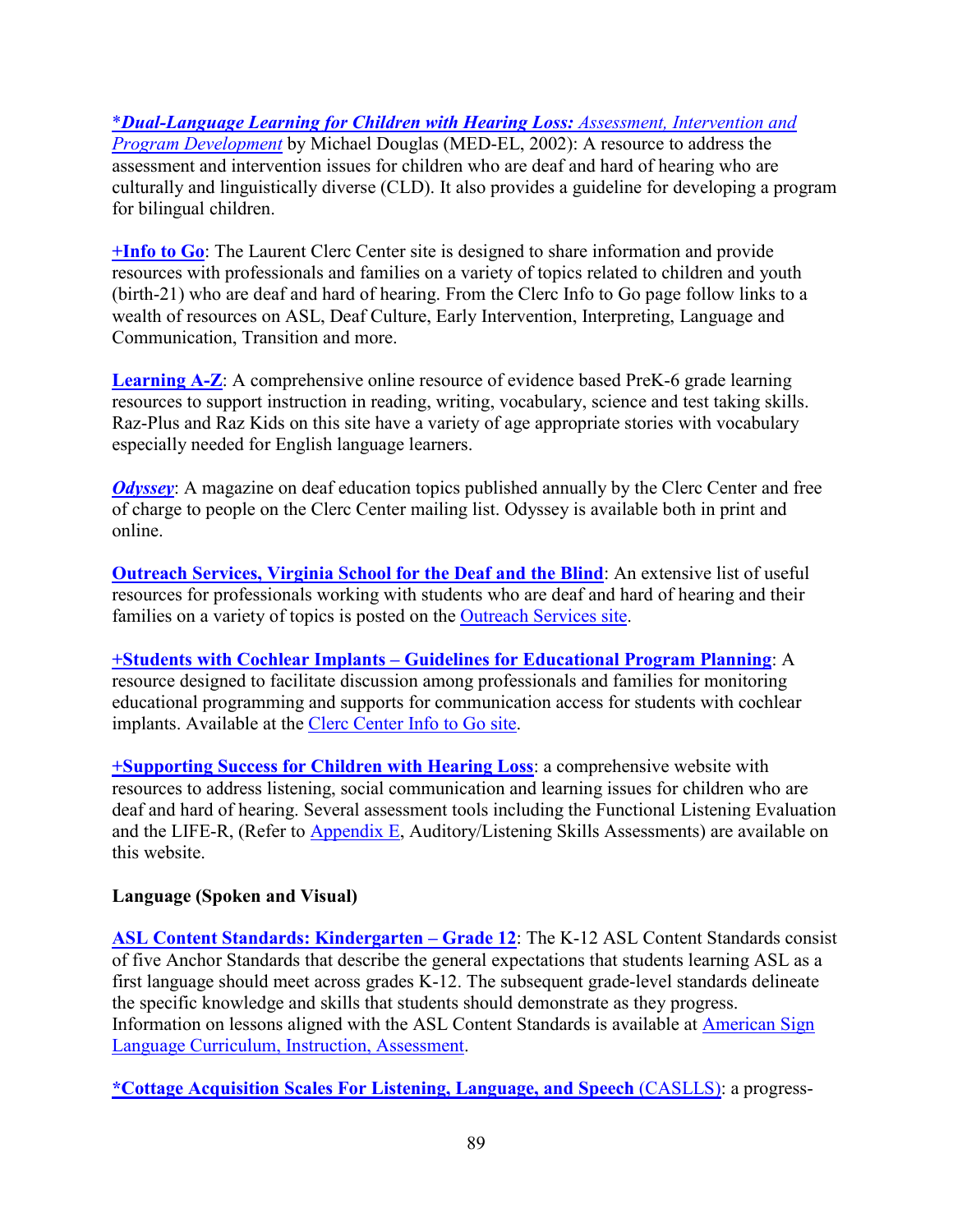monitoring instrument including a developmental checklist for assessment and planning for diagnostic therapy. The language section includes steps from pre-verbal through to complex sentences including pragmatic development. \***CASLLS Companion**: is a companion to the Simple Sentence and Complex Sentence CASLLS that provides explanations and samples of grammatical forms as well as activity ideas and resources for eliciting language structures.

**[The English Center](http://www.gallaudet.edu/tutorial-and-instructional-programs/english-center)**: An online unit of Gallaudet University's Tutorial and Instructional Programs designed for secondary level students with basic information and strategies on Writing (Process and Type), Grammar and Vocabulary, Reading ESL), Citations and References.

**[\\*Language Adventure Curriculum](http://www.sunshinecottage.org/)** (LAC): a three-year comprehensive, spiraling curriculum of thematic units designed for use primarily with students who are deaf and hard of hearing who are developing listening and spoken language skills in preschool, PreK and kindergarten levels. The LAC may be used effectively in early elementary grades as well as adapted for use with children who use visual language communication systems (e.g., ASL, Cued Speech). Each unit of study has more than 300 pages of classroom activities, vocabulary and a listing of related children's literature.

*Language & Literacy Development in Children Who are Deaf*, by Barbara Schirmer, Allyn & Bacon, 2000. (Available through sources such as amazon.com.)

*Language Learning in Children who are Deaf and Hard of Hearing: Multiple Pathways,* by Susan Easterbrooks, Sharon Baker, Allyn & Bacon, 2002. (Available through sources such as amazon.com.)

**[\\*+Learn to Talk Around the Clock](https://www.learntotalkaroundtheclock.com/)**: An early listening and spoken language learning resource of activities for professionals working with families of infants and young children who are deaf and hard of hearing.

**[+The Listening Room](http://www.hearingjourney.com/)**: A free resource provided by Advanced Bionics on their Hearing Journey website, with age-appropriate activities and ideas to support the practice of listening and language skills with infants and toddlers, older children, teens and more.

**[Phonetics: The Sounds of American English](http://soundsofspeech.uiowa.edu/resources/english/english.html):** an online resource for showing articulation of speech sounds.

**[+Rehabilitation Lesson Kits](https://blog.medel.pro/rehabilitation-lesson-kit-1/)**: MED-EL created a series of themed lesson kits to support listening and spoken language learning sessions with children who are d/hh. Activities may be easily adapted for children who use visual/sign language. Themed lesson kits are available for free download by subscribing to MED-EL's Professional Blog.

**+Speech Sounds**: Cochlear America developed two free downloadable PDF resources for parents and professionals to supplement learning of vowels and consonants in a developmental age-appropriate way for young children who are deaf and hard of hearing and focusing on listening and spoken language learning. Search: *Speech Sounds: Vowels-Cochlear* and *Speech Sounds Consonants HOPE*.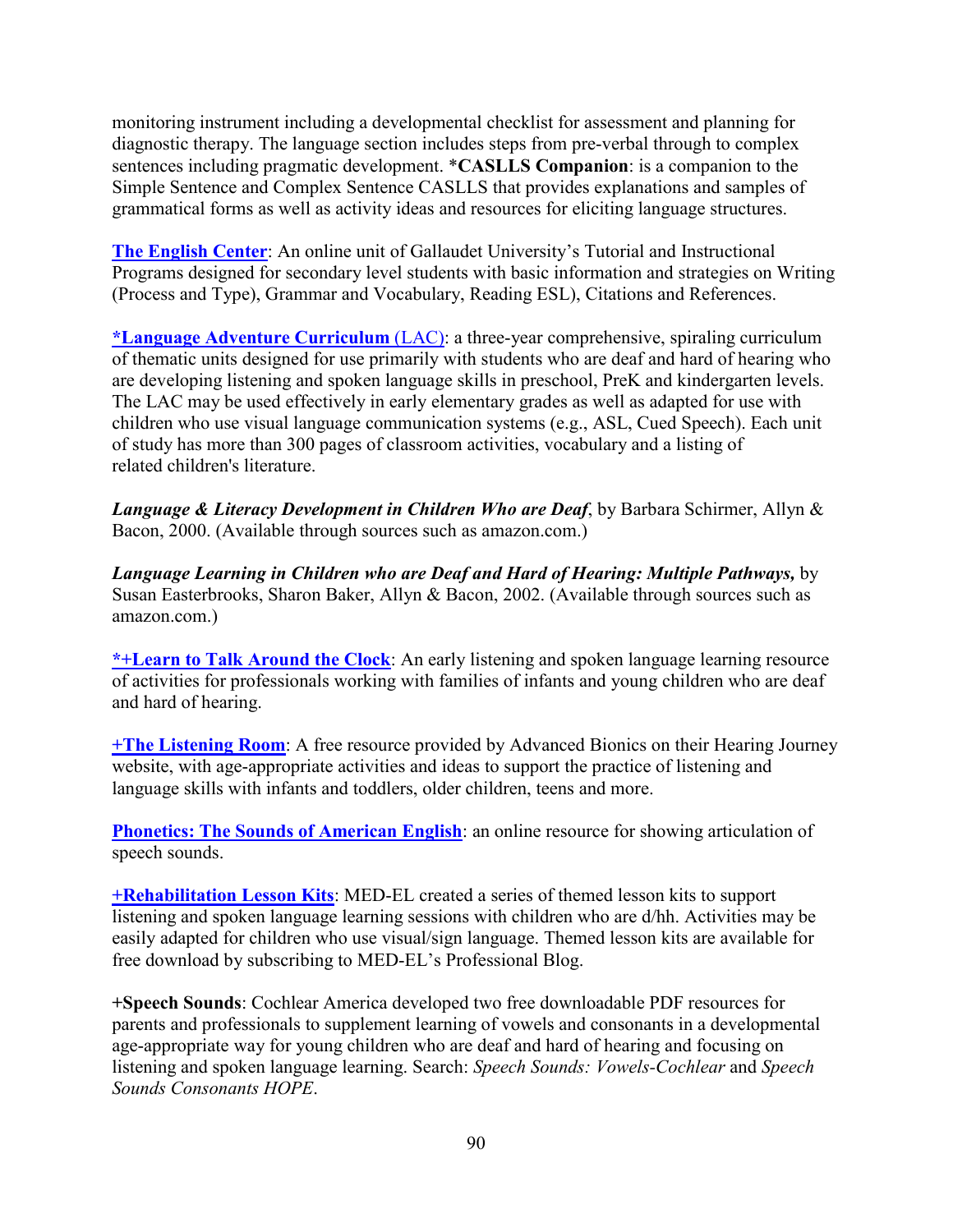**[\\*Speech Perception Instructional Curriculum and](https://cid.edu/professionals/shop/cid-spice-2nd-edition/) Evaluation** (SPICE): a program used to evaluate and develop auditory skills in children as young as 3 years old who have hearing loss.

**[Speechreading: A Way to Improve Understanding,](http://gupress.gallaudet.edu/2746.html) 2<sup>nd</sup> ed. rev.** by H. Kaplan, S. Bally and C. Garretson. Gallaudet University Press, 1985: a resource providing exercises for speechreading.

#### **Literacy (Reading/Writing)**

**[The Apple Tree Curriculum for Developing Written Language, 2](http://ganderpublishing.com/product/apple-tree-curriculum-for-developing-written-language.asp)nd ed**. is a language system that provides a sequence of procedures for the construction and development of basic English sentence structures.

**[Failure Free Reading](http://www.failurefree.com/)**: A language development and reading comprehension program designed for lowest literacy readers.

**[Fairview Learning Program](https://www.fairviewlearning.com/)**: A reading program designed for students who are deaf or hard of hearing that includes Adapted Dolch Word Lists and Bridge Lists (English phrases which require more than a single-word to single-sign translation for understanding).

**[+Fifteen Principles for Reading to Deaf Children](http://www3.gallaudet.edu/clerc-center/info-to-go/literacy.html)**: Principles developed at the Clerc Center sharing effective practices for how to read aloud in American Sign Language to deaf and hard of hearing children, based on research on how Deaf parents read to their Deaf children. The resource is provided in print and ASL.

**[Fingerspelling Our Way to Reading](https://clad.education.gsu.edu/curriculum/fingerspelling-way-reading/):** This is an evidence-based, supplementary literacy program for students who are deaf and hard of hearing  $(K-2<sup>nd</sup>$  grade). FOWR is designed to enhance phonological awareness of fingerspelled words to help increase expressive and receptive fingerspelling skills and identification of printed words as well as provide reading opportunities using fingerspelled words in sentences and stories.

**[Foundations for Literacy: An Intervention for Young Children Who Are Deaf and Hard of](https://clad.education.gsu.edu/foundations-literacy-home/)  [Hearing](https://clad.education.gsu.edu/foundations-literacy-home/)**: Foundations is a curriculum designed primarily for children ages 3-6 years who are d/hh to teach fundamental reading skills. It builds a foundation in alphabetic knowledge and phonological awareness while providing a variety of opportunities for language growth.

**[Orton-Gillingham Program](https://www.orton-gillingham.com/)**: a multi-sensory approach to reading instruction designed for students with dyslexia.

**[Planning for Literacy Instruction](https://www3.gallaudet.edu/Documents/Clerc/SI-Planning.pdf)**: A Sharing Ideas series paper by Martha French, 1999.

**[+Read Aloud 15 Minutes](http://www.readaloud.org/)**: A national campaign to promote the importance of reading with young children. The site has a variety of free downloads (English and Spanish) to educate and encourage families about the importance of reading.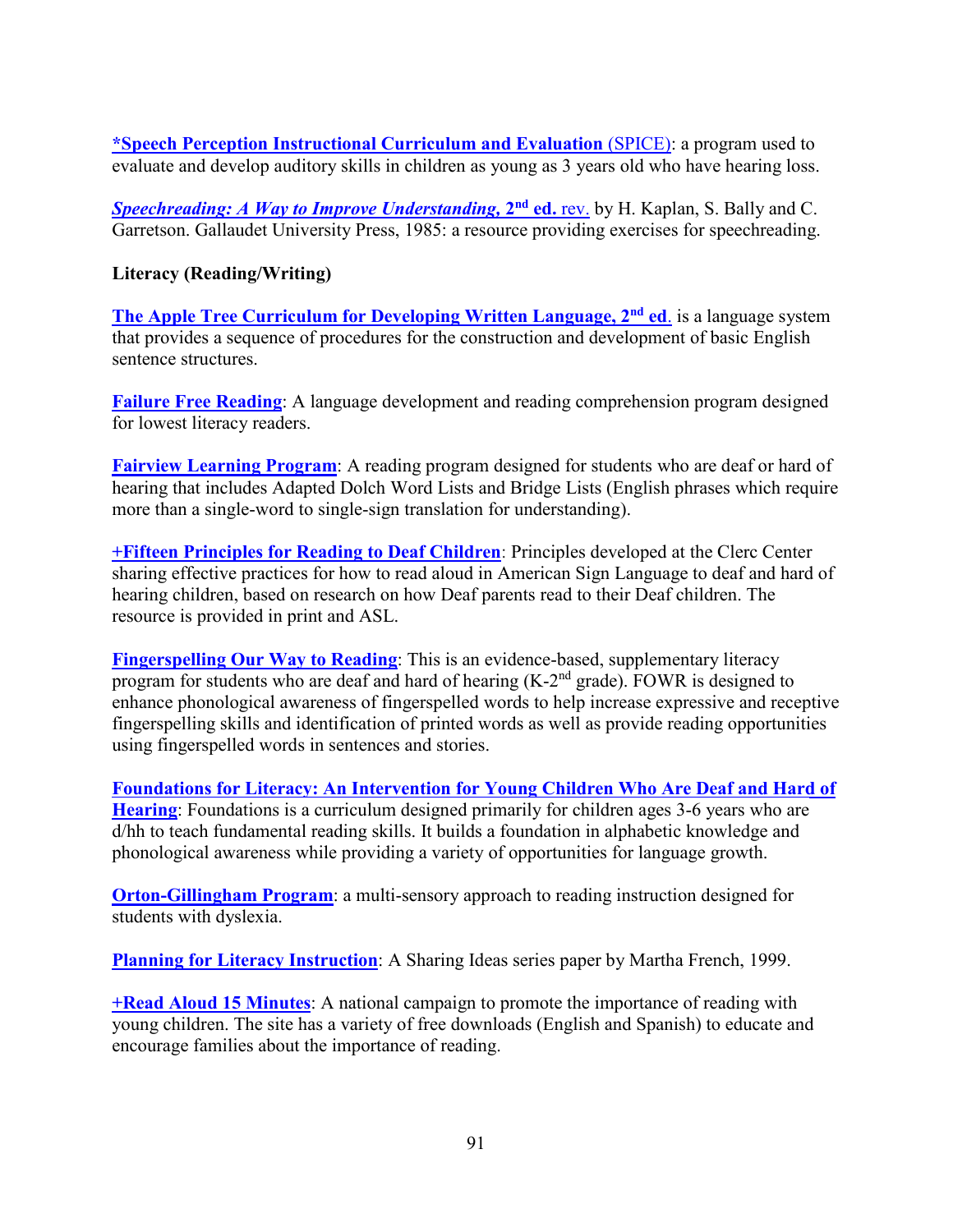**[Reading Milestones](http://www.proedinc.com/)**: Each level of the program includes 10 readers with 6 stories per book. Features include syntax and vocabulary control (number of new words per story, multiple meanings, word structure). Vocabulary sources include Dolch List and a revised core vocabulary, grades 1-8.

**[+Reading Rockets](http://www.readingrockets.org/)**: A national multimedia project that offers research-based reading strategies, lessons and activities designed for young readers. Resources on this site are designed to assist educators and parents help struggling readers build fluency, vocabulary and comprehension skills. "Rocket Blasts" is an email newsletter service to stay current on the latest news on reading, literacy, early childhood and elementary education issues.

**[ReadWriteThink](http://www.readwritethink.org/):** A comprehensive resource, sponsored by the International Literacy Association and National Council of Teachers of English, to provide educators with access to the highest quality practices and resources in reading and language arts instruction.

**[See-the-Sound Visual Phonics](http://www.seethesound.org/)**: a visual-gestural tool designed to represent phonemes visually. As a literacy strategy, Visual Phonics may help students in learning the sound-letter connections important in early reading

Professional development in STS Visual Phonics is available through [VNOC Services](https://partnership.vcu.edu/VNOC/), (804) 828-1342.

**\*SKI-HI [Curriculum, Volume 2: Early Communication, Language and Literacy](http://www.hopepubl.com/)**: This comprehensive two-volume curriculum is designed for early intervention providers to work effectively with families of infants and young children who are deaf and hard of hearing. The information in volume two, Literacy provides a framework, strategies and activities to encourage early literacy skill development

*[\\*Starting with Assessment: A Developmental Approach to Deaf Children's Literacy](http://clerccenter2.gallaudet.edu/products/?id=183)* by Martha M. French (Gallaudet, 1999): A two-volume text to assess learning needs, describe skills and determine instructional goals for students who are deaf and hard of hearing. Volume 2 includes the Kendall Conversational Proficiency Levels assessment. (Refer to [Appendix E.](#page-71-0))

**[Touch Phonics](http://eps.schoolspecialty.com/)**: A multi-sensory program designed for at risk, English language learners and students with special needs.

**[Wilson Reading Program](http://www.wilsonlanguage.com/)**: A reading and writing program designed for upper elementary and high school students who have difficulty with written language in the areas of decoding and spelling.

#### **Multiple Disabilities/Deaf Plus**

*[Essential for Living – Professional Practitioner's Handbook](https://difflearn.com/products/essential-for-living-practitioners-handbook)*: a functional skills curriculum, assessment and skill-tracking instrument for students with moderate to severe disabilities. It is especially useful for learners with limited language skills, minimal daily living skills and/or severe problem behavior.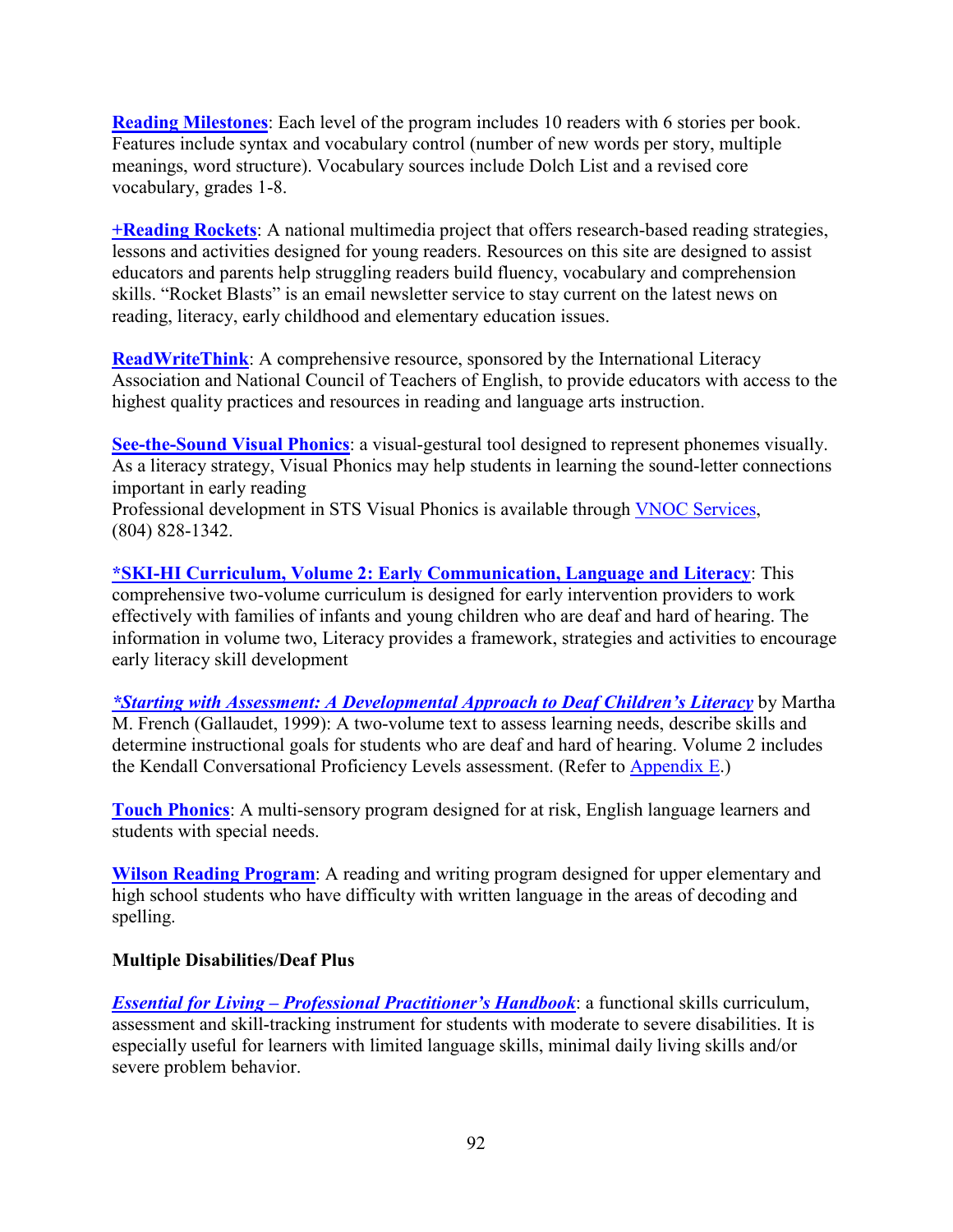**[+Literacy for Children with Combined Vision and Hearing Loss](http://literacy.nationaldb.org/)**: Online resource developed by the National Consortium on Deaf-Blindness (NCLB) designed to present instructional strategies for children with dual sensory challenges.

**[\\*+Understanding and Interacting with Infants and Toddler and Preschool Aged Children](https://hopepubl.com/categories.php)  [with Deaf-Blindness](https://hopepubl.com/categories.php)**: A manual with information and activities specifically for persons working with infants and young children who are deafblind or who have both visual impairment and hearing loss. It includes user-friendly topics, illustrations and activity ideas in a variety of areas.

**[Verbal Behavior Milestones Assessment and Placement Program](http://www.marksundberg.com/vb-mapp.htm)** (VB-MAPP): a criterionreferenced assessment tool, curriculum guide and skill tracking system designed for children with autism and other individuals who demonstrate language delays.

#### **School Subjects (Math/Science/Social Studies)**

**[DeafTEC STEM Sign Video Dictionary](http://deaftec.org/stem-sign-video-dictionary)**: The Technological Education Center for Deaf and Hard of Hearing Students produced a STEM ASL online dictionary to provide standard signs for terms used in information technology, lab sciences and math.

**[National Library of Virtual Manipulatives](http://nlvm.usu.edu/en/nav/vlibrary.html)** (NLVM): A National Science Foundation supported project. The NLVM is a digital library of Java applets and activities for K-12 Mathematics.

**[NTID Science Signs Lexicon](https://wiki.rit.edu/display/sciencelexicon/Science+Signs+Lexicon)**: An online sign glossary developed at the National Technical Institute of the Deaf of signs for use in mathematics and science classes including common math terms, biology, chemistry, earth science and more.

**[NTID Social Science Signs Lexicon](https://wiki.rit.edu/display/SSSL/Social+Science+Signs+Lexicon+Home)**: An online sign glossary developed at the National Technical Institute of the Deaf of signs for use in social studies classes including geography, U.S and world history, government and more.

**[Newsela Instructional Content Platform](https://newsela.com/)**: An online site that provides differentiated, highinterest texts organized by content area for grades 2 through high school.

**[The SOL Enhanced Scope and Sequence Plus](http://ttaconline.org/search-sol-ess) (ESS +):** The History/Social Science SOL Enhanced Scope and Sequence PLUS (ESS+) (based on the 2008 History SOL) lessons, developed by the VDOE, provide specific options for differentiating each lesson for students with disabilities and/or limited English proficiency. Access the History ESS PLUS lessons at (or go to the VA Assessments tab > Standards of Learning (SOL) > Search: History & Social Science SOL Enhanced Scope and Sequence PLUS Lessons).

**[Instructional Strategies in English, Mathematics, History/Social Sciences](http://ttaconline.org/instructional-strategies)** are available for special populations, including Students who are Deaf and Hard of Hearing (go to the VA Assessments tab > Standards of Learning (SOL) > Instructional Strategies).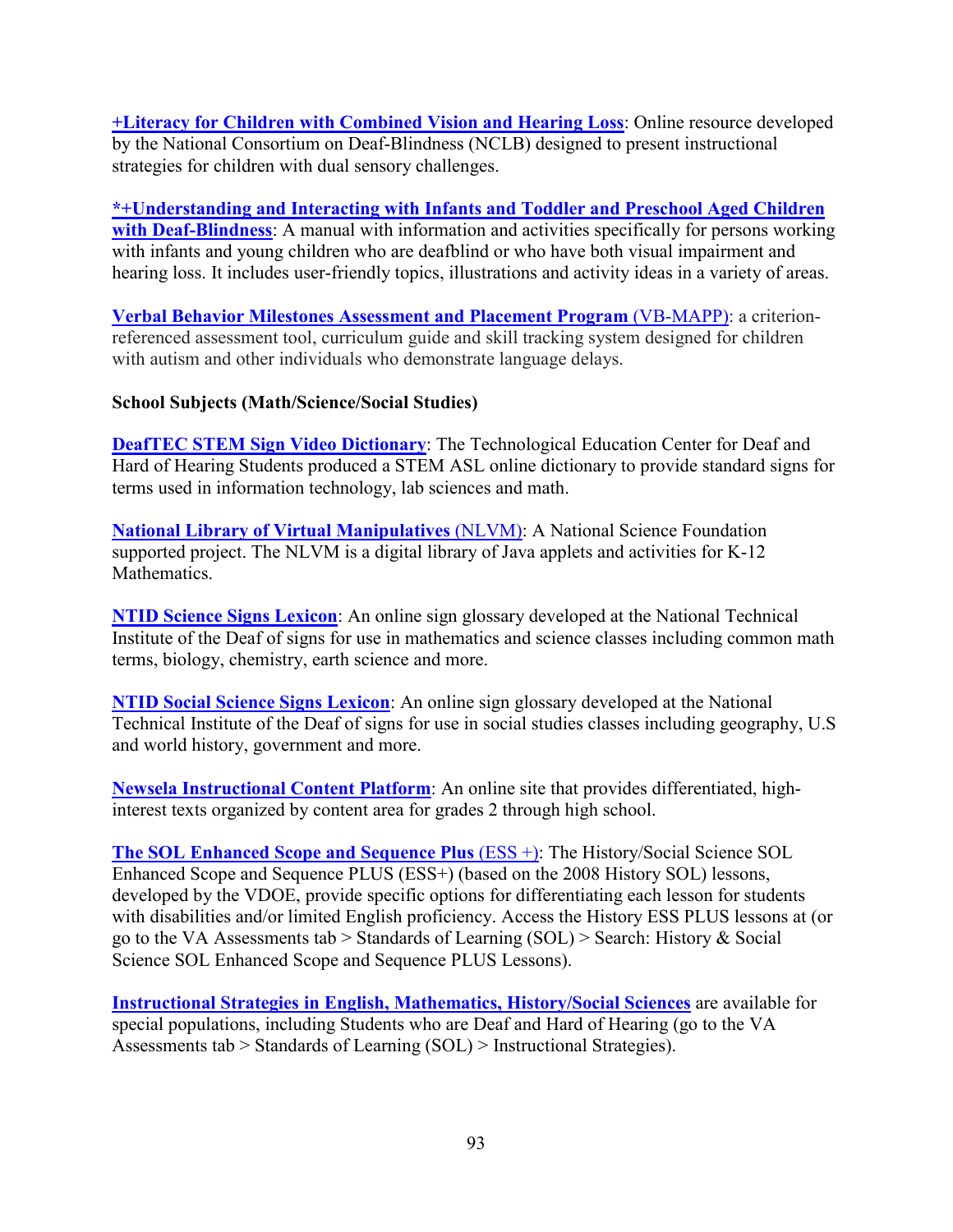**[The Strategic Instruction Model](http://www.ttaconline.org/)** (SIM): a project developed at the University of Kansas Center for Research on Learning (CRL) to promote effective teaching of critical content and increase the performance of at-risk students through research-based interventions in grades 4-12. The SIM's content enhancement routines and learning strategies curriculum were designed by the CRL to meet the needs of academically diverse students effectively in both general education and special education classrooms. Information and trainings are available through regional TTACs.

#### **Self-Determination**

**[The Expanded Core Curriculum for Students Who are Deaf or Hard of Hearing](https://wvde.state.wv.us/osp/ECC-DHHJanuary2013.pdf)** (ECC-[DHH\):](https://wvde.state.wv.us/osp/ECC-DHHJanuary2013.pdf) The Iowa Department of Education's guidance document is recognized by NASDSE as a resource for IFSP and IEP Team members designed to help address the areas of learning unique to students who are deaf and hard of hearing.

**[Rule the School](https://rule-the-school.com/)**: Games and activities, designed for students who are deaf and hard of hearing, to promote self-advocacy skills.

*[\\*Steps to Success](https://successforkidswithhearingloss.com/): A Scope and Sequence of Skills for Students who are Deaf/Hard of Hearing: Perception, Processing, Self Knowledge and Advocacy Development* by Lynn Price (2016): A resource manual for use with students who are deaf and hard of hearing in grades K through 12. StS is designed to develop skills that will enable a student to become an effective listener, a successful communicator, a proficient reader, and a knowledgeable consumer of goods and services related to hearing needs. StS may be used alone or in conjunction with a language curriculum, content vocabulary instruction, and an auditory skills development program.

#### **Transition Age**

**\****C.O.A.C.H. [Self Advocacy & Transition Skills for Secondary Students who are Deaf or Hard](https://successforkidswithhearingloss.com/)*  of **Hearing** by Lynne Price (2014): A resource for use with transition age students who are deaf and hard of hearing to address self-advocacy and problem-solving skills.

**[DeafVerse – Choose Your Future](https://www.nationaldeafcenter.org/game)**: This interactive game supports the development of selfadvocacy skills as students navigate common situations in a variety of settings including community, school, and the workplace. The student can test out responses to situations, challenges, and conflicts that are part of the deaf experience and frequently encountered throughout real life. Students practice how to make their own decisions, see the impact of their decisions, and learn more about their legal rights.

**[I Want To Work](http://www.personcenteredpractices.org/)**: A two-volume resource (workbook and partner guide) designed to assist people with intellectual and other disabilities to address information useful in obtaining employment including identifying likes, dislikes and interests, considering supports needed to be successful at work and preparing a resume. Available by calling the Partnership for People with Disabilities: (804) 828-1335.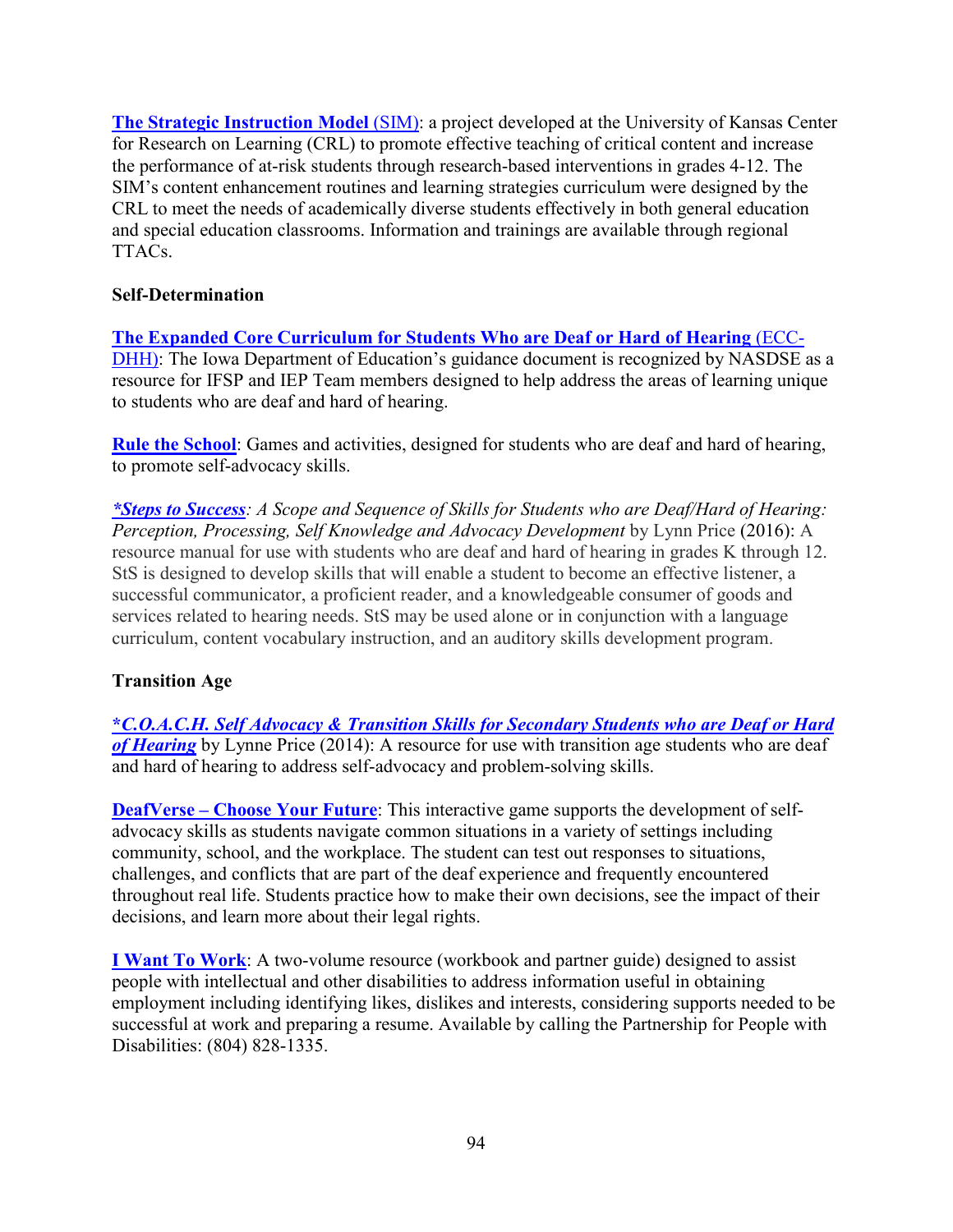**[Map-It: What Comes Next](https://dcmp.org/learn/465-map-it-what-comes-next-module)**: An interactive online training tool designed for transition-aged students who are deaf and hard of hearing to identify their skills, personal interests and consider what they might do after high school. Video vignettes signed in ASL with spoken English and written transcriptions, self-assessments, and a series of interactive questions are provided. These guide students as they identify their goals and develop strategies to achieve them. All interactive materials are saved and compiled in an electronic portfolio.

**[\\*Summer Jobs and Beyond](http://www.clarkeschools.org/services/educational-products/store)**: A Guide for Teens with Hearing Loss And the Adults Who Work with Them by Claire Blatchford (Clark Mainstream Services, 2009): A workbook to address topics related to job and internship finding, including resume building, preparing for an interview and more for teens who are deaf and hard of hearing.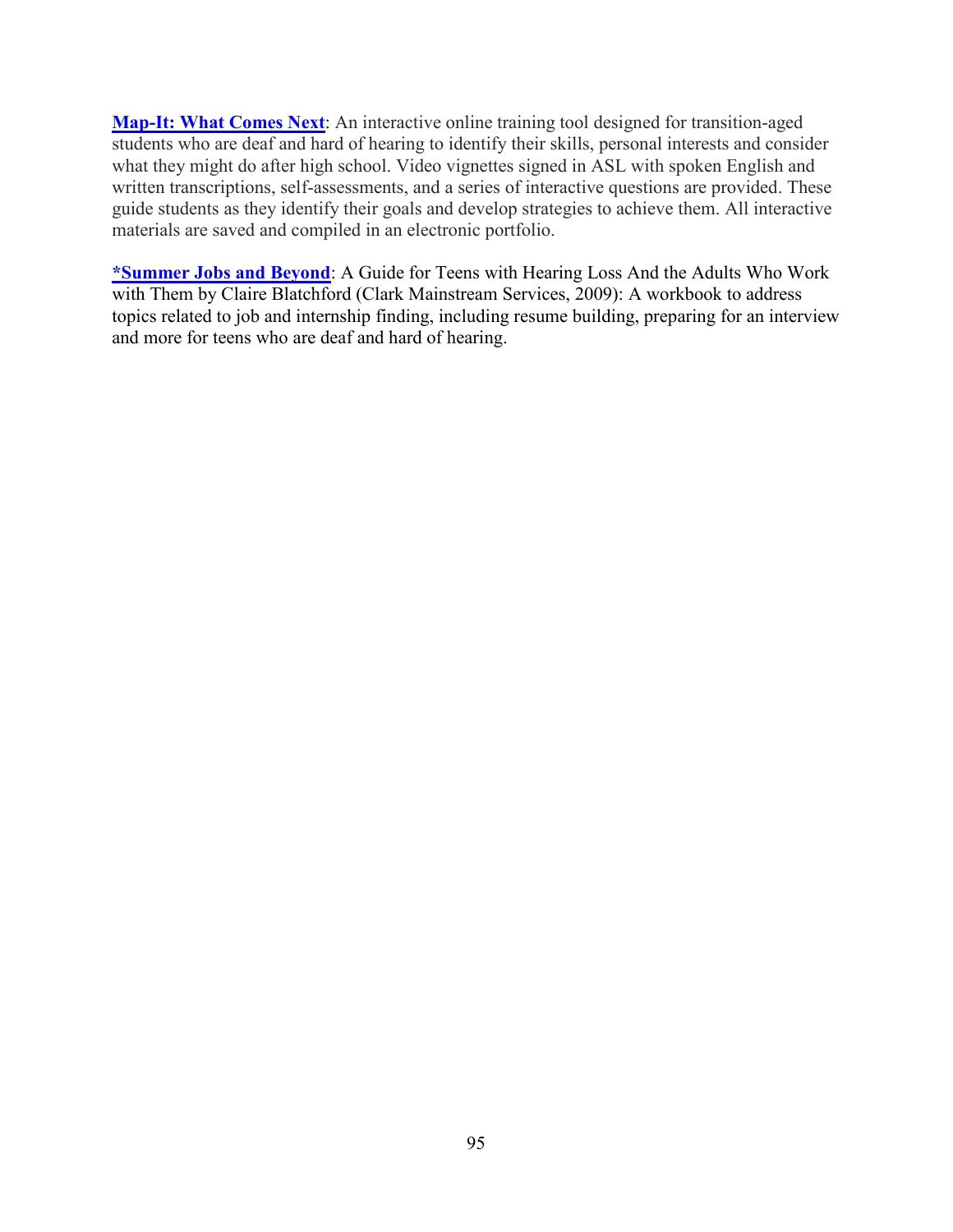# **Appendix J Differentiated Instructional Strategies to Use with Students Who Are Deaf and Hard of Hearing**

- Use multimedia approaches for visual representation of lesson content. Power point presentations and interactive white boards are preferable to traditional chalkboards; as the teacher does not need to turn his/her back to the students. This is especially important for students who rely on speechreading, sign language, Cued Speech, and/or listening for receptive communication.
- Offer systematic vocabulary instruction. The most effective approaches emphasize numerous techniques, such as use of semantic maps, semantic feature analyses, word maps, and classroom discussion of words. Overexposure through repetition and varied formats is often essential.
- When using visuals, allow time for students to view the board, projected image, or objects, then watch the explanation/instruction given by the teacher or through the educational interpreter, and only then, allow students to offer responses. A hearing person can view visuals and listen at the same time. Students who are deaf and hard of hearing, especially those who rely on visual communication through sign language, Cued Speech or speechreading, must process information sequentially rather than simultaneously. Students who use cochlear implant technology require processing time as well.
- Pre-teach vocabulary for upcoming science, mathematics and social science lessons in context. Collaboration with the speech-language pathologist and/or resource teacher can be beneficial. Remember, students who are deaf and hard of hearing typically do not learn words incidentally; explicit instruction is necessary.
- Base instructional strategies on the individual's receptive and expressive communication strengths.
- Provide an enriched language environment that promotes a wide range of meaningful experiences with opportunities for receptive, expressive (through the air) and written language.
- Provide a peer or professional in the learning environment with whom the student can interact and who can effectively provide, not only the vocabulary to label objects, but also a language model for expressing concepts and ideas, using the student's primary mode of communication.
- Regardless of the communication modality used, make print an important part of everyday routines, and emphasize the value of reading and writing in varied, meaningful activities throughout the day.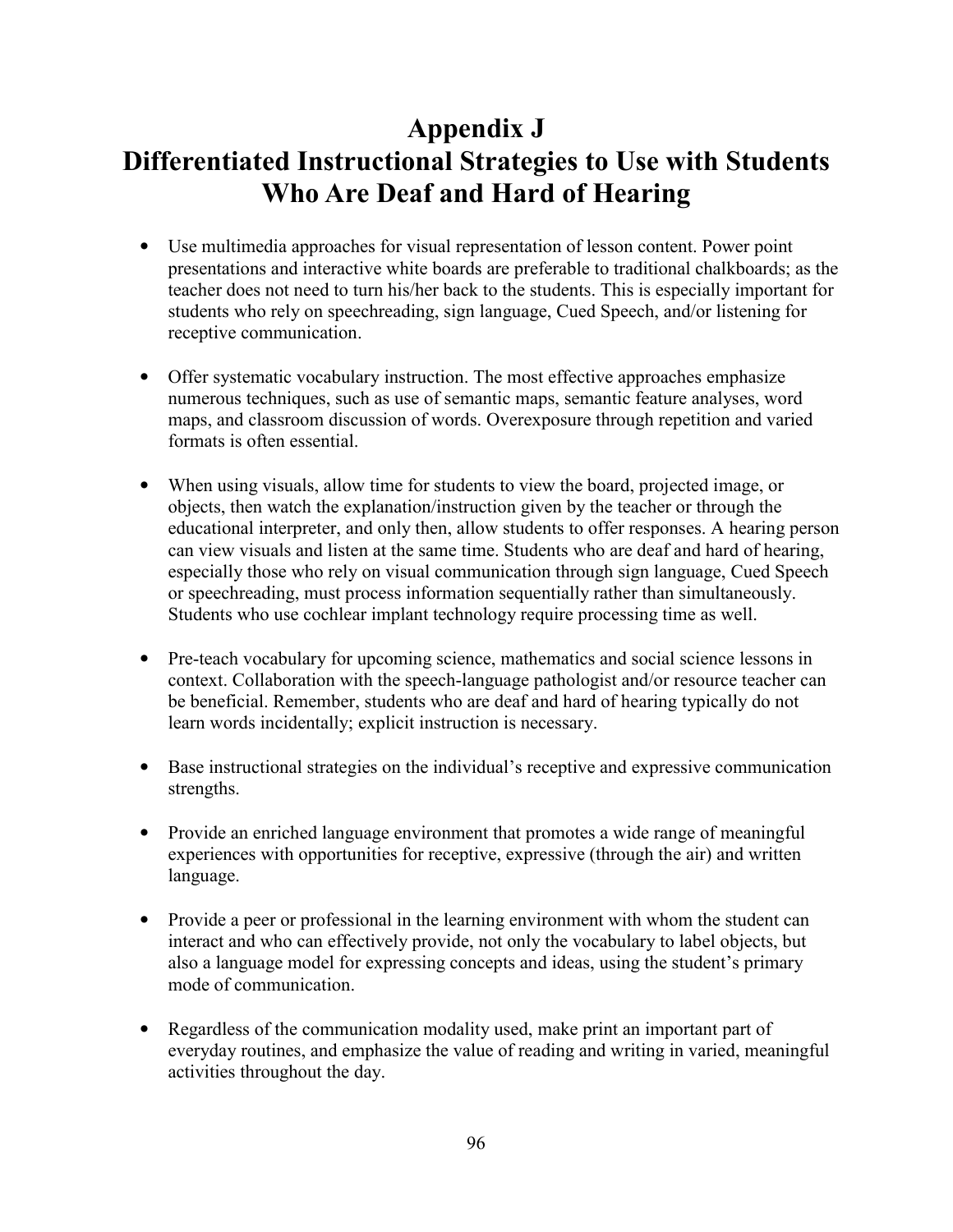- Partner with families. Maintain ongoing communication between the home and teachers so that vocabulary and language concepts are reflected and reinforced in as many different situations as possible. Make families aware of the limitless opportunities in the home for language enrichment during daily routines and determine whether the family members are able to communicate effectively in the student's chosen mode.
- Prior to reading a selection, encourage class discussions so that students may benefit from one another's connections to the text, building students' background knowledge of concepts and vocabulary.
- For students who sign, ensure that all involved are consistent in the signs being used. Use conceptually based signs and avoid inventing signs for new vocabulary. Be sure that students learn the conceptually accurate signs for phrases and multiple meaning words and use them while reading. While fingerspelling a word may indicate that a student may not know the meaning, be sure to encourage and use recognized lexicalized signs (recognized signs made from blending letters from the manual/fingerspelled alphabet to form a fingerspelled sign. Example: the ASL sign for "bus" is made by fingerspelling B-U-S).
- Guide students to formulate questions first; then answer their questions through reading. This may help to improve their word recognition skills, comprehension, analytical skills, and ability to draw inferences.
- Reinforce phonemic awareness through visuals (demonstrations, pictures, and software programs) that show placement of articulators.

Discuss in an IEP Team meeting how phonemes will be introduced in a consistent manner. Even students with the most profound hearing losses may benefit from phonemic awareness enhanced with visual-gestural strategies such as See-the-Sound Visual Phonics or Cued Speech.

- Incorporate speaking and/or signing, listening/receiving communication visually, reading and writing activities consistently. Literacy involves all four components.
- Teach students who use sign language to deliver classroom presentations in sign. The student and the educational interpreter should practice together prior to a presentation to ensure that the interpreter is familiar with the material and is rendering an accurate representation of the student's work.
- Remember that language precedes literacy. Students will not understand language expressed in print until they understand language presented through listening and spoken language, sign language, and/or Cued Speech, etc.
- Remember that no instructional strategy, however differentiated, will be effective if the student does not comprehend a speaker's communication attempts.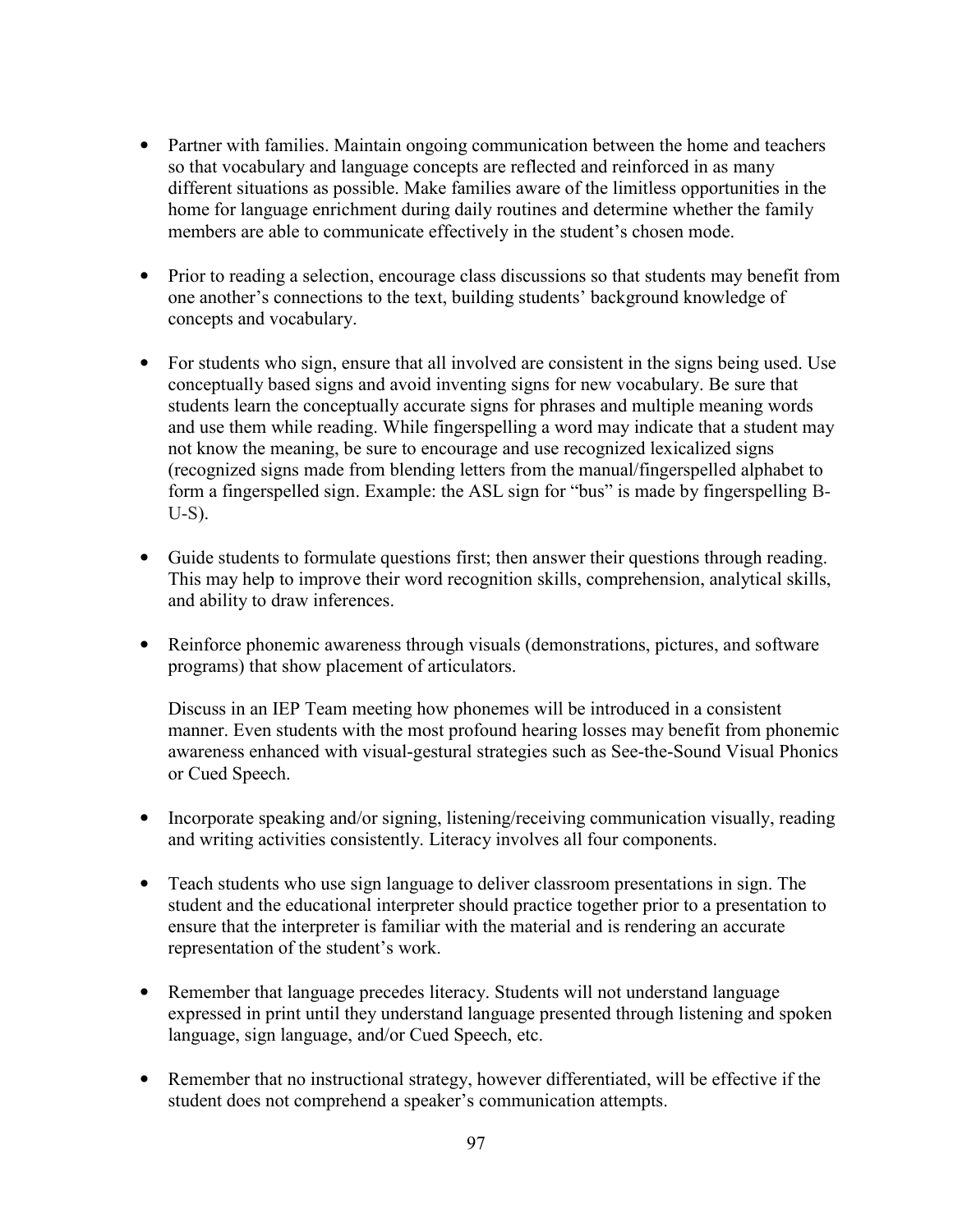- Provide an enriched learning environment that promotes a wide range of meaningful experiences with opportunities for reading about and discussion of historic events, past and present.
- Use more than one mode of presentation for abstract concepts. These may include manipulatives (cubes, puppets, action figures), verbal (word problems matching equations, role playing, debates), pictorial (time lines), and symbolic modes (graphic organizers). Encourage students to translate between sign language and English and to make connections between all modes presented. Pictures, drawing sets, and visualizing or pantomiming of actions may be used to move from the concrete to more abstract representations.
- Relate events in history with students' personal experiences through a dialogic process.
- Emphasize the role of individuals who are deaf and hard of hearing in various events in history.
- Encourage students to process information at a deeper level through questioning.
- Provide an enriched learning environment that promotes a wide range of meaningful experiences with opportunities for exploration and problem solving.
- Note that word problems may be especially difficult for some students who are deaf and hard of hearing because of the literacy level needed to comprehend the problem. Having the educational interpreter sign the word problem may be an appropriate accommodation for some students.
- Introduce math word problems as informal stories with math facts through dramatization, or use, interactive boards or overhead projection with manipulatives; then translate the action into a math sentence. Students can also use pictures, drawing sets, and visualizing or pantomiming the action in a problem to move from the concrete to more abstract representations of a word problem.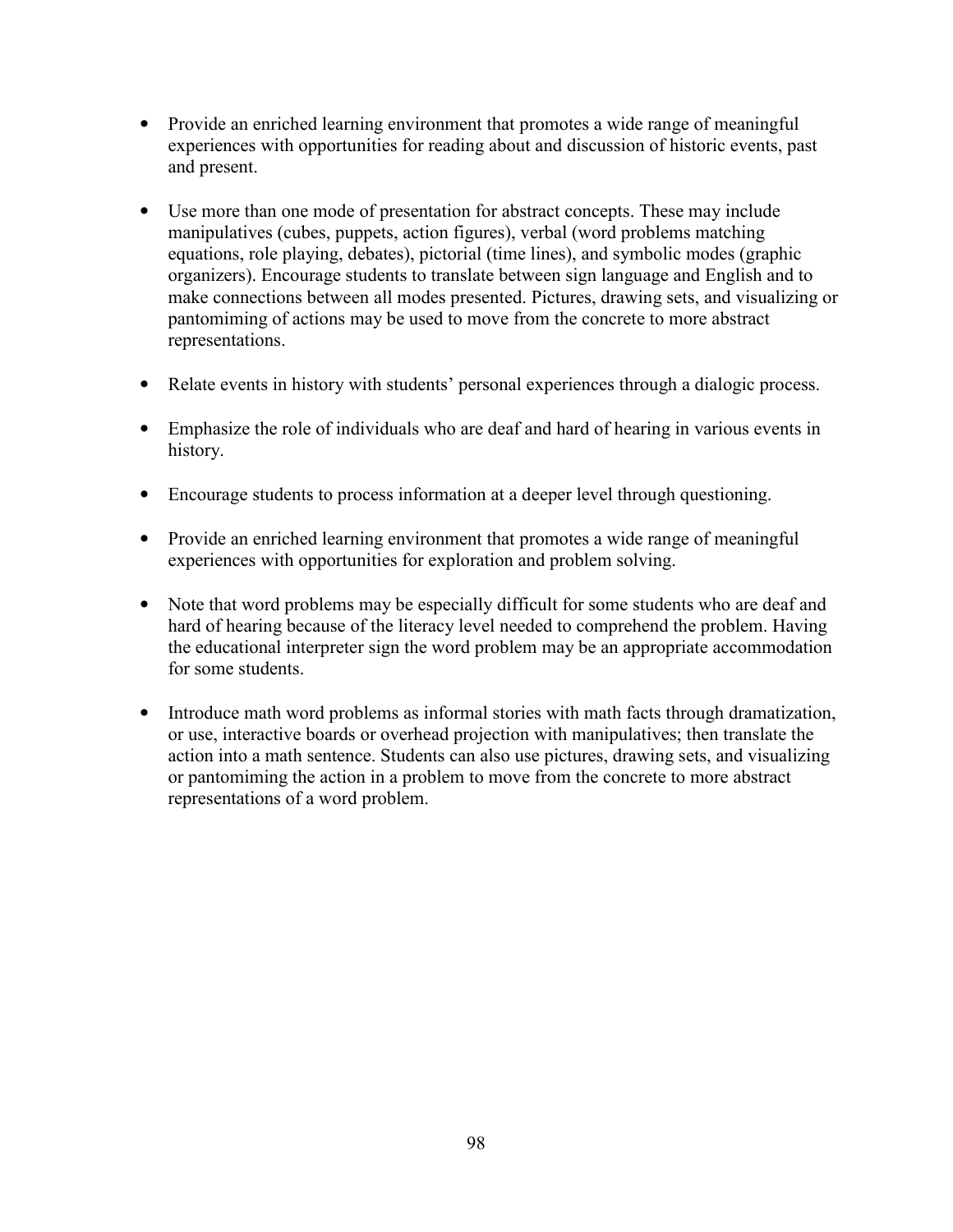## **Appendix K Expanded Core Curriculum Resources**

The following is a list of resources that educators and parents may find of interest for students who are deaf or hard of hearing on topics considered part of the expanded core curriculum. It is not exhaustive nor does the inclusion of any resource indicate endorsement or recommendation by the VDOE.

Note: Links to websites and resources have been provided when possible and are updated regularly. If a link within this appendix does not work, consider using a search engine and key in a title/term to access a website/resource.

**[ASL Clear](http://www.asleducation.org/pages/stem.html)**: An online American Sign Language STEM Concept Learning Resource that offers a collection of STEM (Science, Technology, Engineering and Math) units in ASL.

**[ASL Corpus Database](https://www.csdeagles.com/)**: A database of over 400 links to various online videos on over 50 topics related to ASL. Available at the California School for the Deaf-Fremont. (Click on Academics/ASL Corpus.)

**[Center for Accessible Technology in Sign](http://www.cats.gatech.edu/)** (CATS): A comprehensive website through the Georgia Institute of Technology with sign language learning resources (SMARTSignDictionary), literature (CATS Library) which includes Deaf History, Deaf Culture, Deaf Sports and more for all ages and interests.

**[D-PAN.TV](https://dpan.tv/)** (The Sign Language Channel): An internet site providing daily news and information in ASL with voice-over interpretation and closed captioning. Users are required to set up an account. DPAN.TV may be watched on any internet-connected device.

**[Deaf Linx](http://www.deaflinx.com/)**: Information and resources on Deafness including a section for students and families under "Kid's Stuff."

**[Deaf Planet](http://www.deafplanet.com/)**: an interactive website site designed for students at grade levels 4-7 which uses ASL as the primary means of communication.

**[DeafVerse – Choose Your Future](https://www.nationaldeafcenter.org/game)**: This interactive game supports the development of selfadvocacy skills as students navigate common situations in a variety of settings including community, school, and the workplace. The student can test out responses to situations, challenges, and conflicts that are part of the deaf experience and frequently encountered throughout real life. Students practice how to make their own decisions, see the impact of their decisions, and learn more about their legal rights.

**[The Described and Captioned Media Program](http://www.dcmp.org/)**: The DCMP is funded by the U.S. Department of Education and provides a free-loan media program (DVD and direct streaming). It is a valuable resource for educational materials to supplement and enhance academics and sign language learning.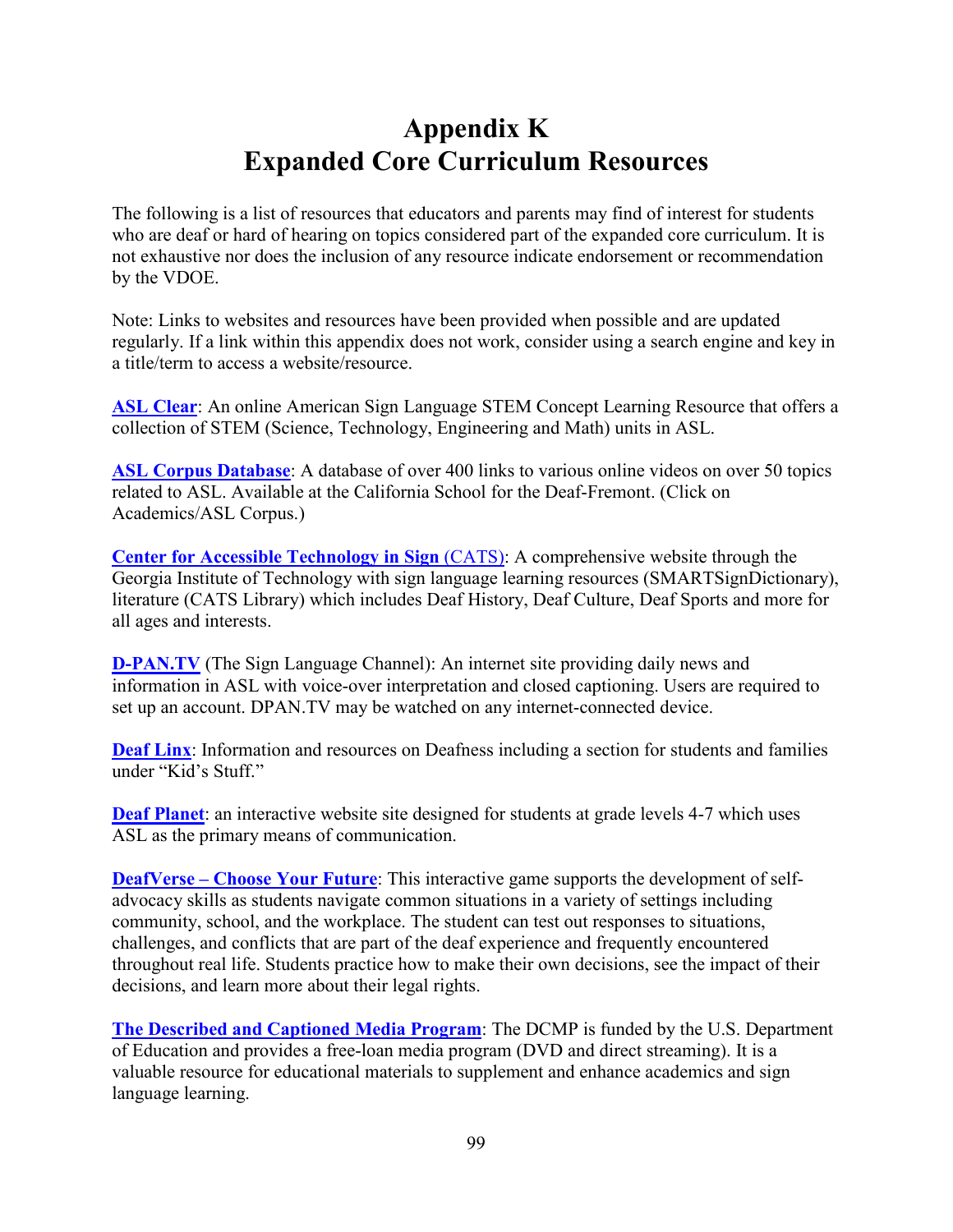**[Gallaudet University Library](http://www.gallaudet.edu/library.html)**: deaf-related resources.

**[Hearing Our Way](https://www.hearingourway.com/)**: a quarterly magazine for children and teens with hearing loss designed to engage and inspire young people through relatable content, role models, and strategies focused on listening, language and self-advocacy skills.

**[Info To Go](http://www3.gallaudet.edu/clerc-center/info-to-go/deaf-culture.html)**: Gallaudet University's Clerc Center website is organized by topics to provide information and resources on the educational, linguistic, social and emotional development of children who are deaf and hard of hearing birth to 21 as well as resources on transitioning to adulthood. "Deaf Culture" is a specific topic at Info To Go with several resources addressing Deaf Community and Culture.

**Raising Deaf Kids-A world of information about children with hearing loss**: Comprehensive resource provided by the Deafness and Family Communication Center (DFCC) at the Children's Hospital of Philadelphia with information on a variety of topics (birth-21).

**[Sign School](https://www.signschool.com/)**: A free online self-paced American Sign Language learning site.

**[StartASL.com](https://www.startasl.com/learn-sign-language-asl_html):** A free online site for learning American Sign Language

*[Through Deaf Eyes](http://www.pbs.org/weta/throughdeafeyes):* A PBS documentary that explores 200 years of Deaf life in America.